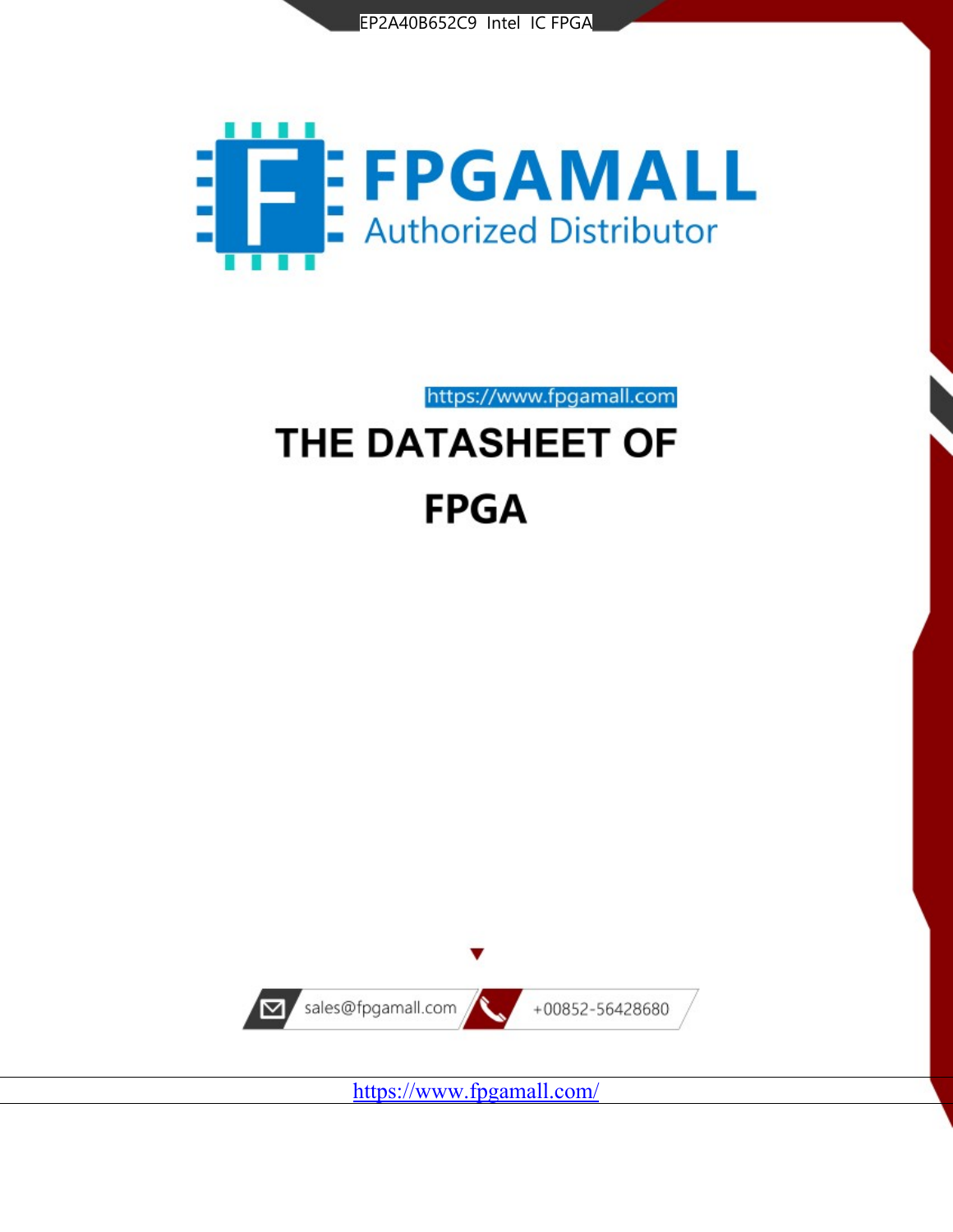EP2A40B652C9 Intel IC FPGA



# **APEX II Programmable Logic Device Family**

**August 2002, ver. 3.0 Data Sheet**

**Features...** ■ Programmable logic device (PLD) manufactured using a 0.15-µm alllayer copper-metal fabrication process (up to eight layers of metal)

- 1-gigabit per second (Gbps) True-LVDSTM, LVPECL, pseudo current mode logic (PCML), and HyperTransport<sup>™</sup> interface
- Clock-data synchronization (CDS) in True-LVDS interface to correct any fixed clock-to-data skew
- Enables common networking and communications bus I/O standards such as RapidIOTM, CSIX, Utopia IV, and POS-PHY Level 4
- Support for high-speed external memory interfaces, including zero bus turnaround (ZBT), quad data rate (QDR), and double data rate (DDR) static RAM (SRAM), and single data rate (SDR) and DDR synchronous dynamic RAM (SDRAM)
- 30% to 40% faster design performance than APEX<sup>™</sup> 20KE devices on average
- Enhanced 4,096-bit embedded system blocks (ESBs) implementing first-in first-out (FIFO) buffers, Dual-Port+ RAM (bidirectional dual-port RAM), and content-addressable memory (CAM)
- High-performance, low-power copper interconnect
- Fast parallel byte-wide synchronous device configuration
- Look-up table (LUT) logic available for register-intensive functions
- High-density architecture
	- 1,900,000 to 5,250,000 maximum system gates (see Table 1)
	- Up to 67,200 logic elements (LEs)
	- Up to 1,146,880 RAM bits that can be used without reducing available logic
- Low-power operation design
	- 1.5-V supply voltage
	- Copper interconnect reduces power consumption
	- MultiVolt<sup>™</sup> I/O support for 1.5-V, 1.8-V, 2.5-V, and 3.3-V interfaces
	- ESBs offer programmable power-saving mode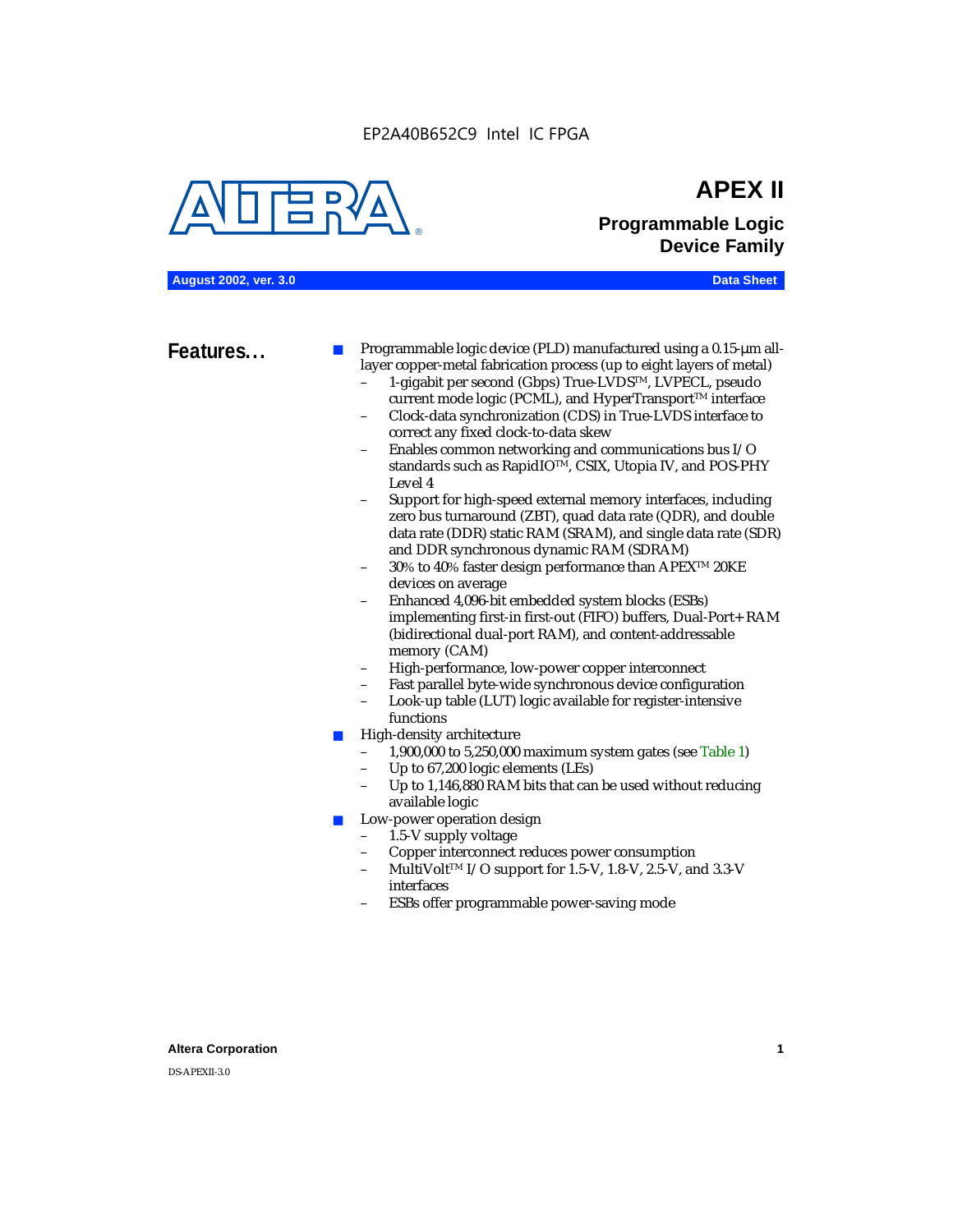| Table 1. APEX II Device Features |               |               |               |               |  |  |
|----------------------------------|---------------|---------------|---------------|---------------|--|--|
| Feature                          | <b>EP2A15</b> | <b>EP2A25</b> | <b>EP2A40</b> | <b>EP2A70</b> |  |  |
| Maximum gates                    | 1.900.000     | 2.750.000     | 3.000.000     | 5.250.000     |  |  |
| <b>Typical gates</b>             | 600,000       | 900,000       | 1,500,000     | 3,000,000     |  |  |
| <b>LEs</b>                       | 16,640        | 24,320        | 38,400        | 67,200        |  |  |
| <b>RAM ESBs</b>                  | 104           | 152           | 160           | 280           |  |  |
| Maximum RAM bits                 | 425,984       | 622,592       | 655,360       | 1,146,880     |  |  |
| True-LVDS channels               | 36(1)         | 36(1)         | 36(1)         | 36(1)         |  |  |
| Flexible-LVDS™ channels (2)      | 56            | 56            | 88            | 88            |  |  |
| True-LVDS PLLs (3)               | 4             | 4             | 4             | 4             |  |  |
| General-purpose PLL outputs (4)  | 8             | 8             | 8             | 8             |  |  |
| Maximum user I/O pins            | 492           | 612           | 735           | 1,060         |  |  |

#### *Notes to Table 1:*

(1) Each device has 36 input channels and 36 output channels.

(2) EP2A15 and EP2A25 devices have 56 input and 56 output channels; EP2A40 and EP2A70 devices have 88 input and 88 output channels.

(3) PLL: phase-locked loop. True-LVDS PLLs are dedicated to implement True-LVDS functionality.

(4) Two internal outputs per PLL are available. Additionally, the device has one external output per PLL pair (two external outputs per device).

**...and More Features**

#### I/O features

- Up to 380 Gbps of I/O capability
- 1-Gbps True-LVDS, LVPECL, PCML, and HyperTransport support on 36 input and 36 output channels that feature clock synchronization circuitry and independent clock multiplication and serialization/deserialization factors
- Common networking and communications bus I/O standards such as RapidIO, CSIX, Utopia IV, and POS-PHY Level 4 enabled
- 400-megabits per second (Mbps) Flexible-LVDS and HyperTransport support on up to 88 input and 88 output channels (input channels also support LVPECL)
- Support for high-speed external memories, including ZBT, QDR, and DDR SRAM, and SDR and DDR SDRAM
- Compliant with peripheral component interconnect Special Interest Group (PCI SIG) *PCI Local Bus Specification, Revision 2.2* for 3.3-V operation at 33 or 66 MHz and 32 or 64 bits
- Compliant with 133-MHz PCI-X specifications
- Support for other advanced I/O standards, including AGP, CTT, SSTL-3 and SSTL-2 Class I and II, GTL+, and HSTL Class I and II
- Six dedicated registers in each I/O element (IOE): two input registers, two output registers, and two output-enable registers
- Programmable bus hold feature
- Programmable pull-up resistor on I/O pins available during user mode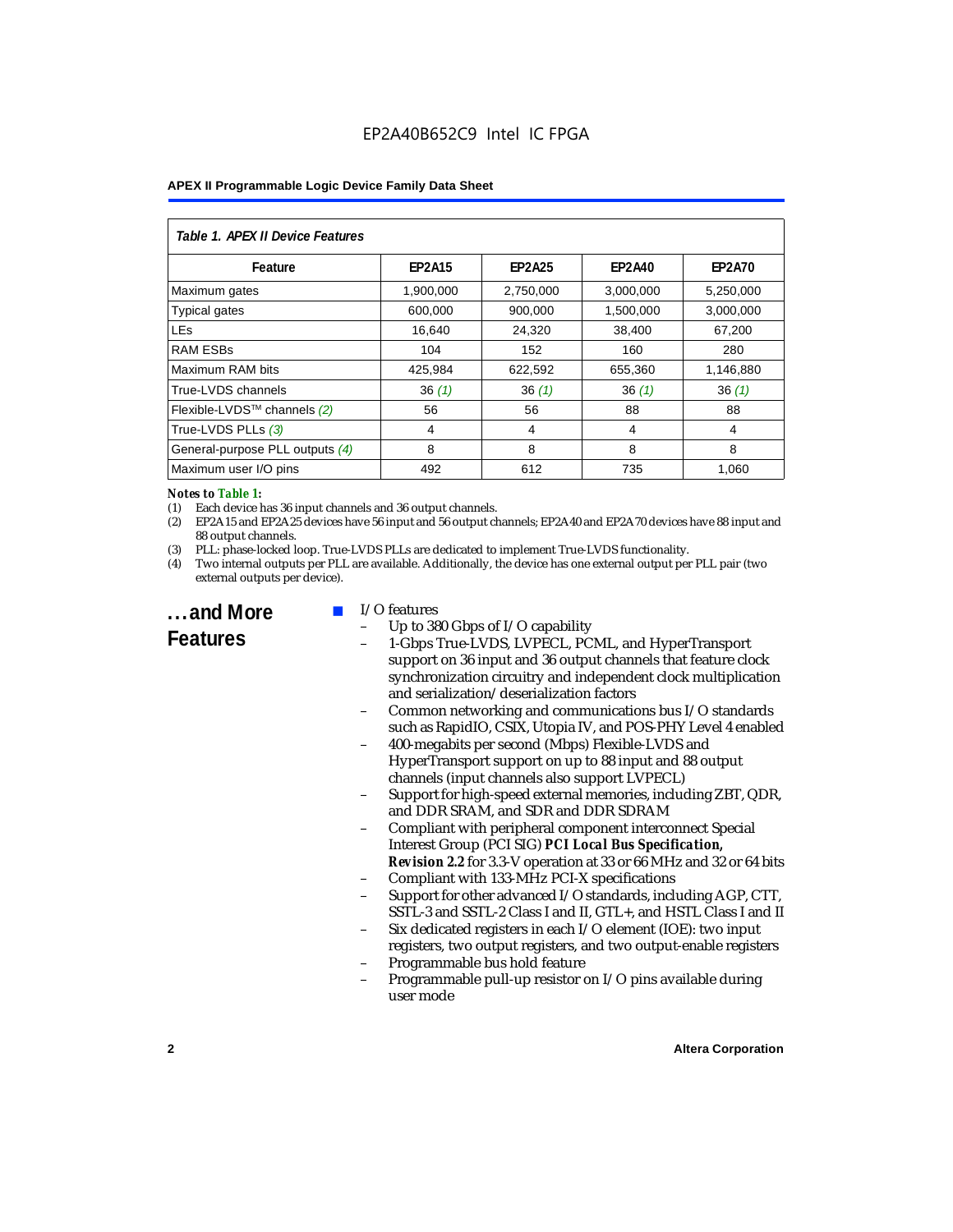- Programmable output drive for 3.3-V LVTTL at 4 mA, 12 mA, 24 mA, or I/O standard levels
- Programmable output slew-rate control reduces switching noise
- Hot-socketing operation supported
- Pull-up resistor on I/O pins before and during configuration
- Enhanced internal memory structure
	- High-density 4,096-bit ESBs
	- Dual-Port+ RAM with bidirectional read and write ports
	- Support for many other memory functions, including CAM, FIFO, and ROM
	- ESB packing mode partitions one ESB into two 2,048-bit blocks
- Device configuration
	- Fast byte-wide synchronous configuration minimizes in-circuit reconfiguration time
	- Device configuration supports multiple voltages (either 3.3 V and 2.5 V or 1.8 V)
- Flexible clock management circuitry with eight general-purpose PLL outputs
	- Four general-purpose PLLs with two outputs per PLL
	- Built-in low-skew clock tree
	- Eight global clock signals
	- ClockLockTM feature reducing clock delay and skew
	- ClockBoostTM feature providing clock multiplication (by 1 to 160) and division (by 1 to 256)
	- ClockShift™ feature providing programmable clock phase and delay shifting with coarse (90°, 180°, or 270°) and fine (0.5 to 1.0 ns) resolution
- Advanced interconnect structure
	- All-layer copper interconnect for high performance
	- Four-level hierarchical FastTrack® interconnect structure for fast, predictable interconnect delays
	- Dedicated carry chain that implements arithmetic functions such as fast adders, counters, and comparators (automatically used by software tools and megafunctions)
	- Dedicated cascade chain that implements high-speed, high-fan-in logic functions (automatically used by software tools and megafunctions)
	- Interleaved local interconnect allowing one LE to drive 29 other LEs through the fast local interconnect
- Advanced software support
	- Software design support and automatic place-and-route provided by the Altera® Quartus<sup>™</sup> II development system for Windows-based PCs, Sun SPARCstations, and HP 9000 Series 700/800 workstations
	- Altera MegaCore® functions and Altera Megafunction Partners Program (AMPPSM) megafunctions optimized for APEX II architecture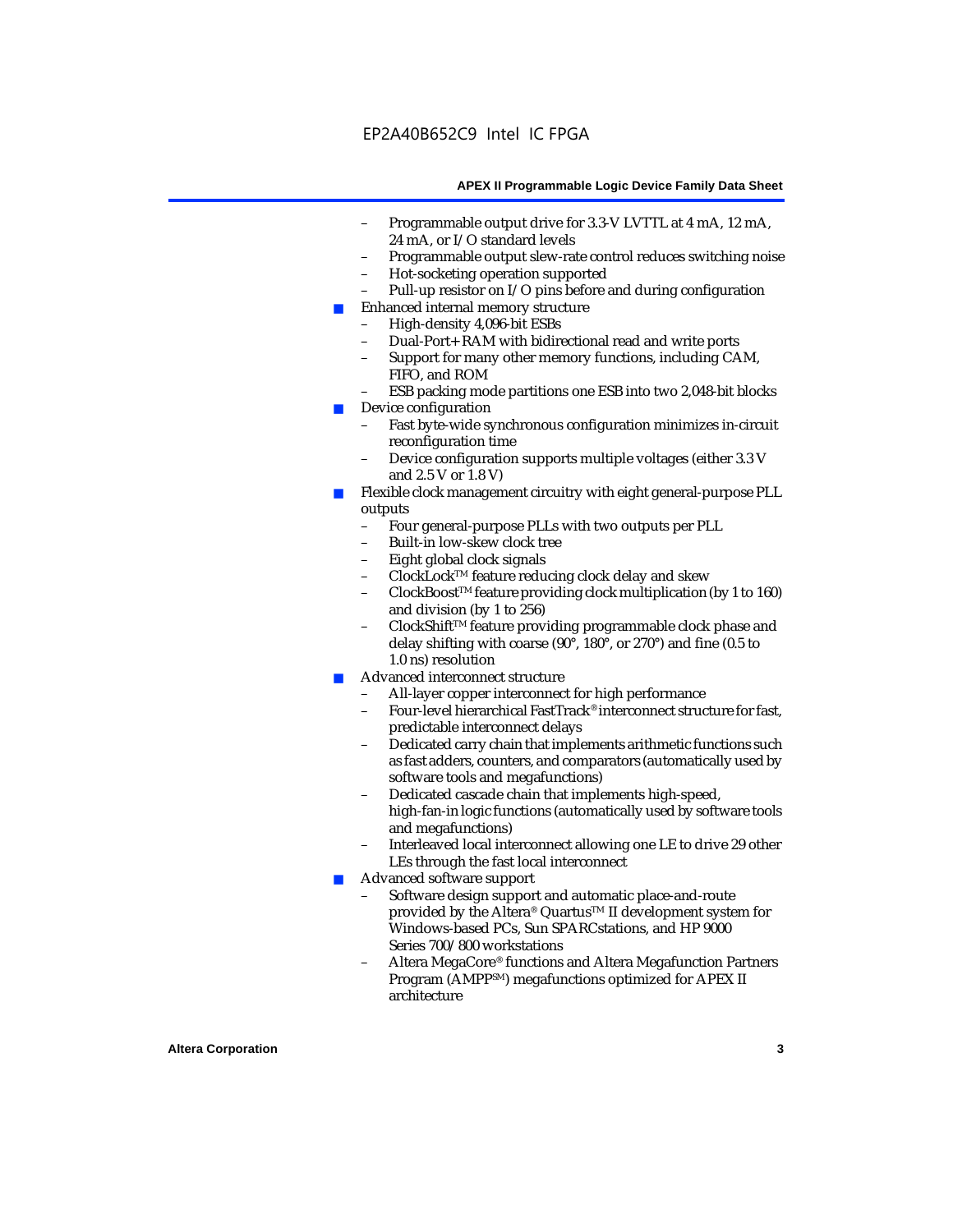- LogicLock<sup>TM</sup> incremental design for intellectual property  $(IP)$ integration and team-based design
- NativeLink™ integration with popular synthesis, simulation, and timing analysis tools
- SignalTap® embedded logic analyzer simplifies in-system design evaluation by giving access to internal nodes during device operation
- Support for popular revision-control software packages, including PVCS, RCS, and SCCS

Tables 2 and 3 show the APEX II ball-grid array (BGA) and FineLine BGATM device package sizes, options, and I/O pin counts.

#### *Table 2. APEX II Package Sizes* **Feature 672-Pin FineLine BGA 724-Pin BGA 1,020-Pin FineLine BGA 1,508-Pin FineLine BGA** Pitch (mm)  $\begin{array}{|c|c|c|c|c|c|c|c|} \hline \text{Pitch (mm)} & \text{1.00} & \text{1.00} & \text{1.00} \ \hline \end{array}$ Area (mm<sup>2</sup>) | 729 | 1,225 | 1,089 | 1,600 Length  $\times$  Width (mm  $\times$  mm)  $\begin{array}{|l|} \hline \end{array}$  27  $\times$  27  $\begin{array}{|l|} \hline \end{array}$  35  $\times$  35  $\begin{array}{|l|} \hline \end{array}$  33  $\times$  33  $\begin{array}{|l|} \hline \end{array}$  40  $\times$  40

| Table 3. APEX II Package Options & I/O Pin Count<br>Notes $(1)$ , $(2)$ |                                |             |                                  |                                  |  |
|-------------------------------------------------------------------------|--------------------------------|-------------|----------------------------------|----------------------------------|--|
| Feature                                                                 | 672-Pin<br><b>FineLine BGA</b> | 724-Pin BGA | 1,020-Pin<br><b>FineLine BGA</b> | 1,508-Pin<br><b>FineLine BGA</b> |  |
| EP2A15                                                                  | 492                            | 492         |                                  |                                  |  |
| EP2A25                                                                  | 492                            | 536         |                                  |                                  |  |
| EP2A40                                                                  | 492                            | 536         | 735                              |                                  |  |
| EP2A70                                                                  |                                | 536         |                                  | 1.060                            |  |

*Notes to Table 3:*

(1) All APEX II devices support vertical migration within the same package (e.g., the designer can migrate between the EP2A15, EP2A25, and EP2A40 devices in the 672-pin FineLine BGA package). Vertical migration means that designers can migrate to devices whose dedicated pins, configuration pins, LVDS pins, and power pins are the same for a given package across device densities. Migration of I/O pins across densities requires the designer to cross reference the available I/O pins using the device pin-outs. This must be done for all planned densities for a given package type to identify which I/O pins are migratable.

(2) I/O pin counts include dedicated clock and fast I/O pins.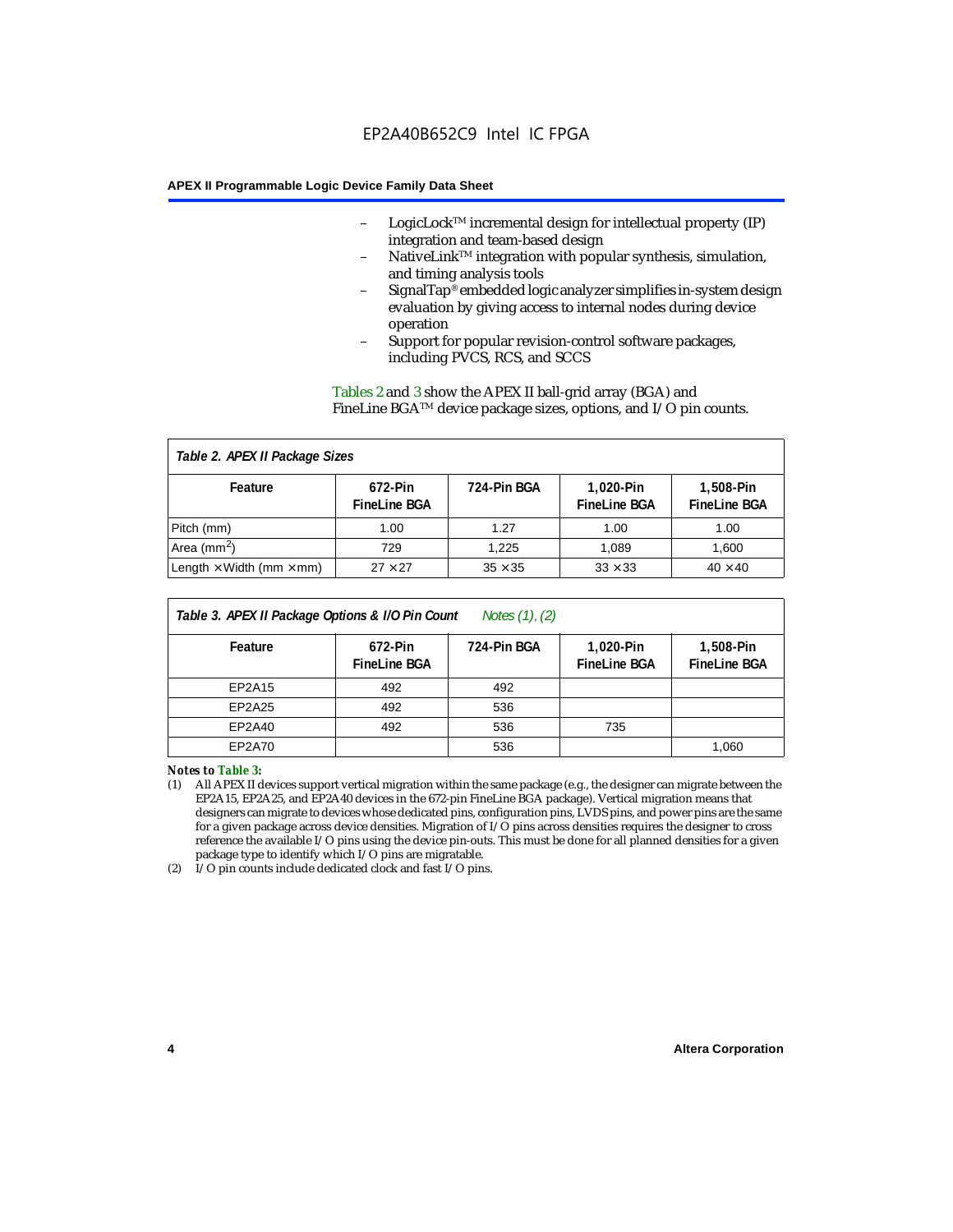| General<br><b>Description</b> | APEX II devices integrate high-speed differential I/O support using the<br>True-LVDS interface. The dedicated serializer, deserializer, and CDS<br>circuitry in the True-LVDS interface support the LVDS, LVPECL,<br>HyperTransport, and PCML I/O standards. Flexible-LVDS pins located<br>in regular user I/O banks offer additional differential support, increasing<br>the total device bandwidth. This circuitry, together with enhanced IOEs<br>and support for numerous I/O standards, allows APEX II devices to meet<br>high-speed interface requirements. |
|-------------------------------|-------------------------------------------------------------------------------------------------------------------------------------------------------------------------------------------------------------------------------------------------------------------------------------------------------------------------------------------------------------------------------------------------------------------------------------------------------------------------------------------------------------------------------------------------------------------|
|                               | APEX II devices also include other high-performance features such as                                                                                                                                                                                                                                                                                                                                                                                                                                                                                              |

vices also include other high-performance features such as bidirectional dual-port RAM, CAM, general-purpose PLLs, and numerous global clocks.

#### **Configuration**

The logic, circuitry, and interconnects in the APEX II architecture are configured with CMOS SRAM elements. APEX II devices are reconfigurable and are 100% tested prior to shipment. As a result, test vectors do not have to be generated for fault coverage. Instead, the designer can focus on simulation and design verification. In addition, the designer does not need to manage inventories of different ASIC designs; APEX II devices can be configured on the board for the specific functionality required.

APEX II devices are configured at system power-up with data either stored in an Altera configuration device or provided by a system controller. Altera offers in-system programmability (ISP)-capable configuration devices, which configure APEX II devices via a serial data stream. The enhanced configuration devices can configure any APEX II device in under 100 ms. Moreover, APEX II devices contain an optimized interface that permits microprocessors to configure APEX II devices serially or in parallel, synchronously or asynchronously. This interface also enables microprocessors to treat APEX II devices as memory and to configure the device by writing to a virtual memory location, simplifying reconfiguration.

APEX II devices also support a new byte-wide, synchronous configuration scheme at speeds of up to 66 MHz using EPC16 configuration devices or a microprocessor. This parallel configuration reduces configuration time by using eight data lines to send configuration data versus one data line in serial configuration.

APEX II devices support multi-voltage configuration; device configuration can be performed at 3.3 V and 2.5 V or 1.8 V.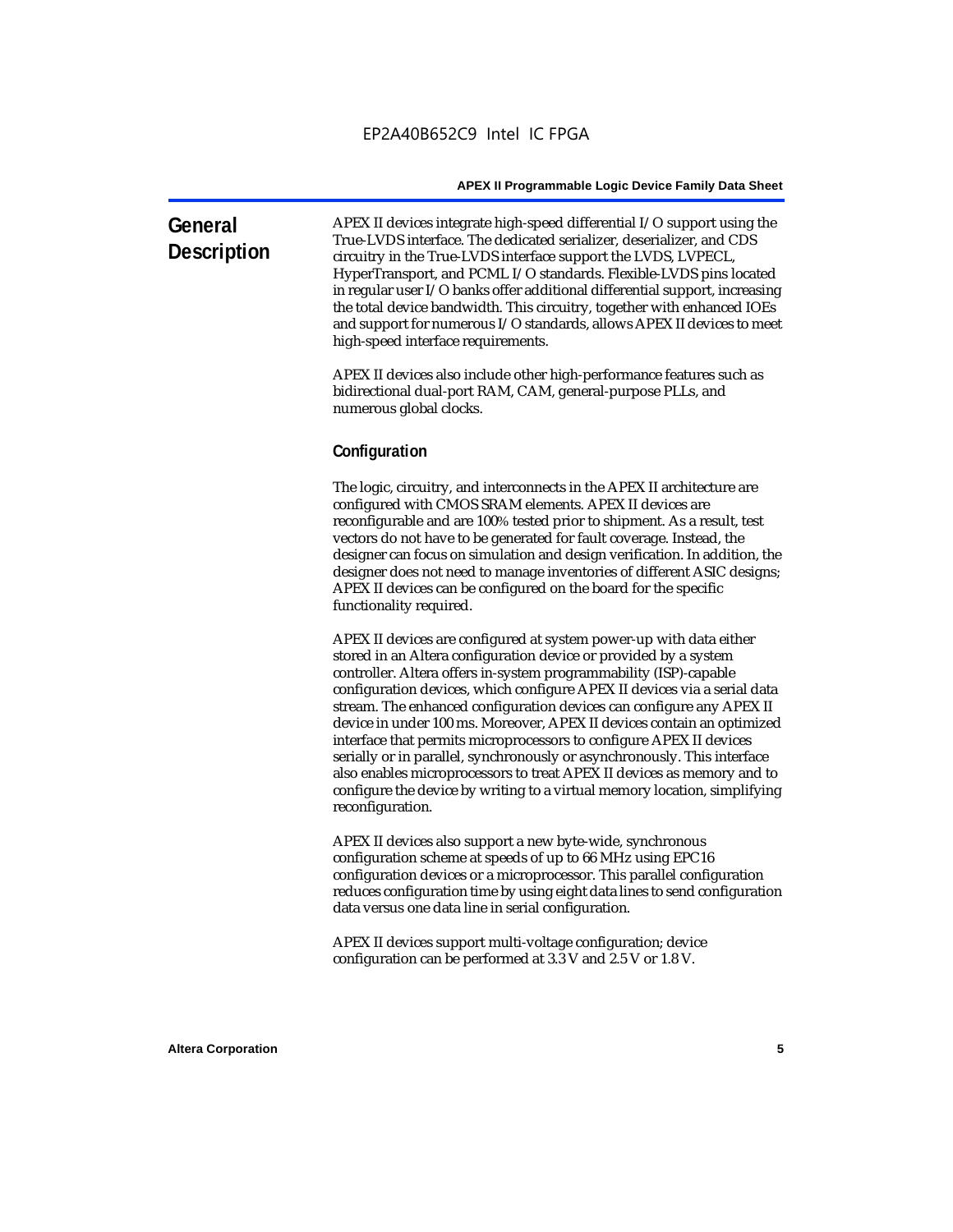After an APEX II device has been configured, it can be reconfigured incircuit by resetting the device and loading new data. Real-time changes can be made during system operation, enabling innovative reconfigurable computing applications.

#### **Software**

APEX II devices are supported by the Altera Quartus II development system: a single, integrated package that offers hardware description language (HDL) and schematic design entry, compilation and logic synthesis, full simulation and worst-case timing analysis, SignalTap logic analysis, and device configuration. The Quartus II software runs on Windows-based PCs, Sun SPARCstations, and HP 9000 Series 700/800 workstations.

The Quartus II software includes the LogicLock incremental design feature. The LogicLock feature allows the designer to make pin and timing assignments, verify functionality and performance, and then set constraints to lock down the placement and performance of a specific block of logic using LogicLock constraints. Constraints set by the LogicLock function guarantee repeatable placement when implementing a block of logic in a current project or exporting the block to another project. The constraints set by the LogicLock feature can lock down logic to a fixed location in the device. The LogicLock feature can also lock the logic down to a floating location, and the Quartus II software determines the best relative placement of the block to meet design requirements. Adding additional logic to a project will not affect the performance of blocks locked down with LogicLock constraints.

The Quartus II software provides NativeLink interfaces to other industrystandard PC- and UNIX workstation-based EDA tools. For example, designers can open the Quartus II software from within third-party design tools. The Quartus II software also contains built-in optimized synthesis libraries; synthesis tools can use these libraries to optimize designs for APEX II devices. For example, the Synopsys Design Compiler library, supplied with the Quartus II development system, includes DesignWare functions optimized for the APEX II architecture.

#### **Functional Description** APEX II devices incorporate LUT-based logic, product-term-based logic, memory, and high-speed I/O standards into one device. Signal interconnections within APEX II devices (as well as to and from device pins) are provided by the FastTrack interconnect—a series of fast, continuous row and column channels that run the entire length and width of the device.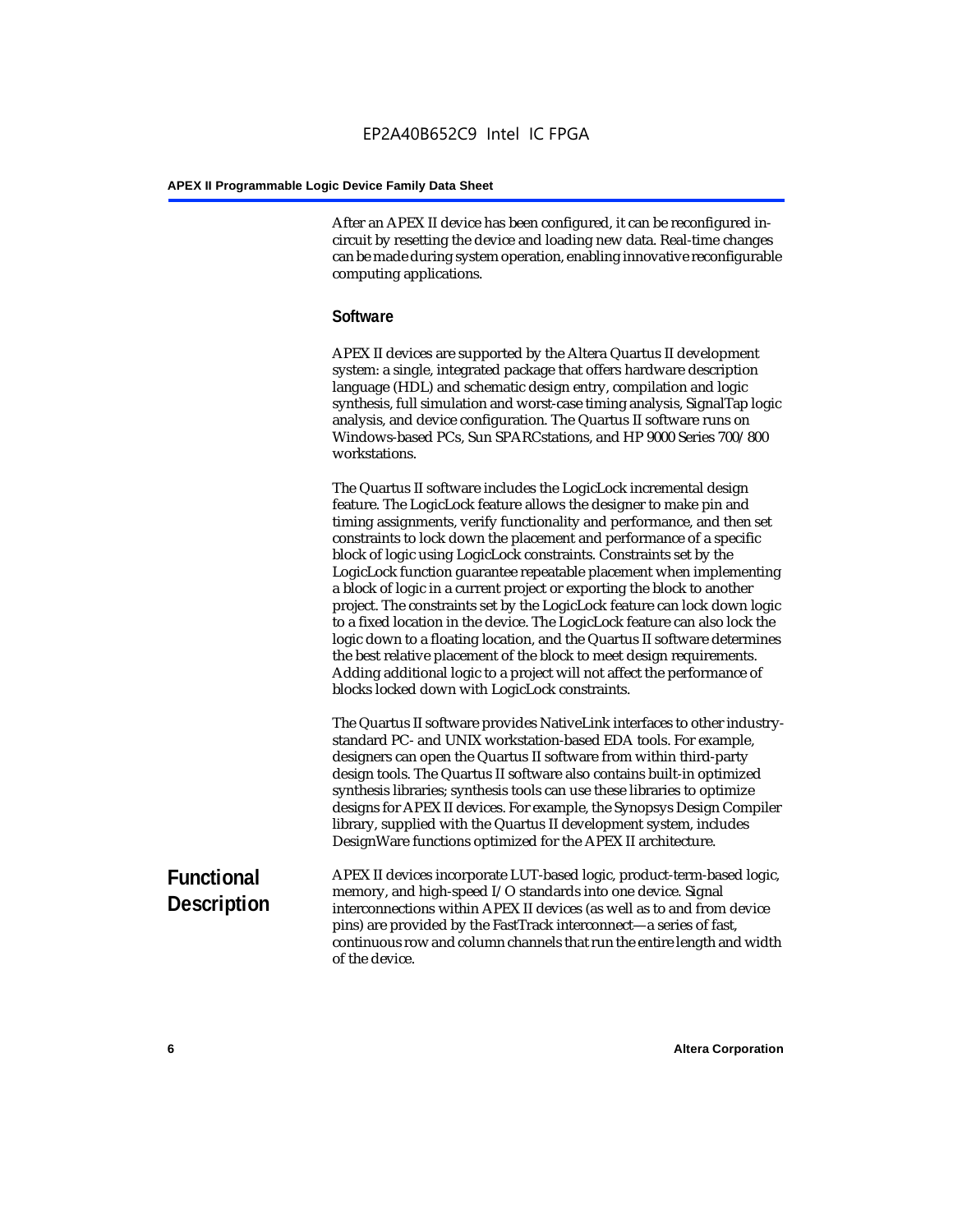Each I/O pin is fed by an IOE located at the end of each row and column of the FastTrack interconnect. Each IOE contains a bidirectional I/O buffer and six registers that can be used for registering input, output, and output-enable signals. When used with a dedicated clock pin, these registers provide exceptional performance and interface support with external memory devices such as DDR SDRAM and ZBT and QDR SRAM devices.

IOEs provide a variety of features such as: 3.3-V, 64-bit, 66-MHz PCI compliance, 3.3-V, 64-bit, 133-MHz PCI-X compliance, Joint Test Action Group (JTAG) boundary-scan test (BST) support, output drive strength control, slew-rate control, tri-state buffers, bus-hold circuitry, programmable pull-up resistors, programmable input and output delays, and open-drain outputs.

APEX II devices offer enhanced I/O support, including support for 1.5 V, 1.8 V, 2.5 V, 3.3 V, LVCMOS, LVTTL, HSTL, LVDS, LVPECL, HyperTransport, PCML, 3.3-V PCI, PCI-X, GTL+, SSTL-2, SSTL-3, CTT, and 3.3-V AGP I/O standards. High-speed (up to 1.0 Gbps) differential transfers are supported with True-LVDS circuitry for LVDS, LVPECL, HyperTransport, and PCML I/O standards. The optional CDS feature corrects any clock-to-data skew at the True-LVDS receiver channels, allowing for flexible board topologies. Up to 88 Flexible-LVDS channels support differential transfer at up to 400 Mbps (DDR) for LVDS and HyperTransport I/O standards.

An ESB can implement many types of memory, including Dual-Port+ RAM, CAM, ROM, and FIFO functions. Embedding the memory directly into the die improves performance and reduces die area compared to distributed-RAM implementations. The abundance of cascadable ESBs ensures that the APEX II device can implement multiple wide memory blocks for high-density designs. The ESB's high speed ensures it can implement small memory blocks without any speed penalty. The abundance of ESBs, in conjunction with the ability for one ESB to implement two separate memory blocks, ensures that designers can create as many different-sized memory blocks as the system requires.

Figure 1 shows an overview of the APEX II device.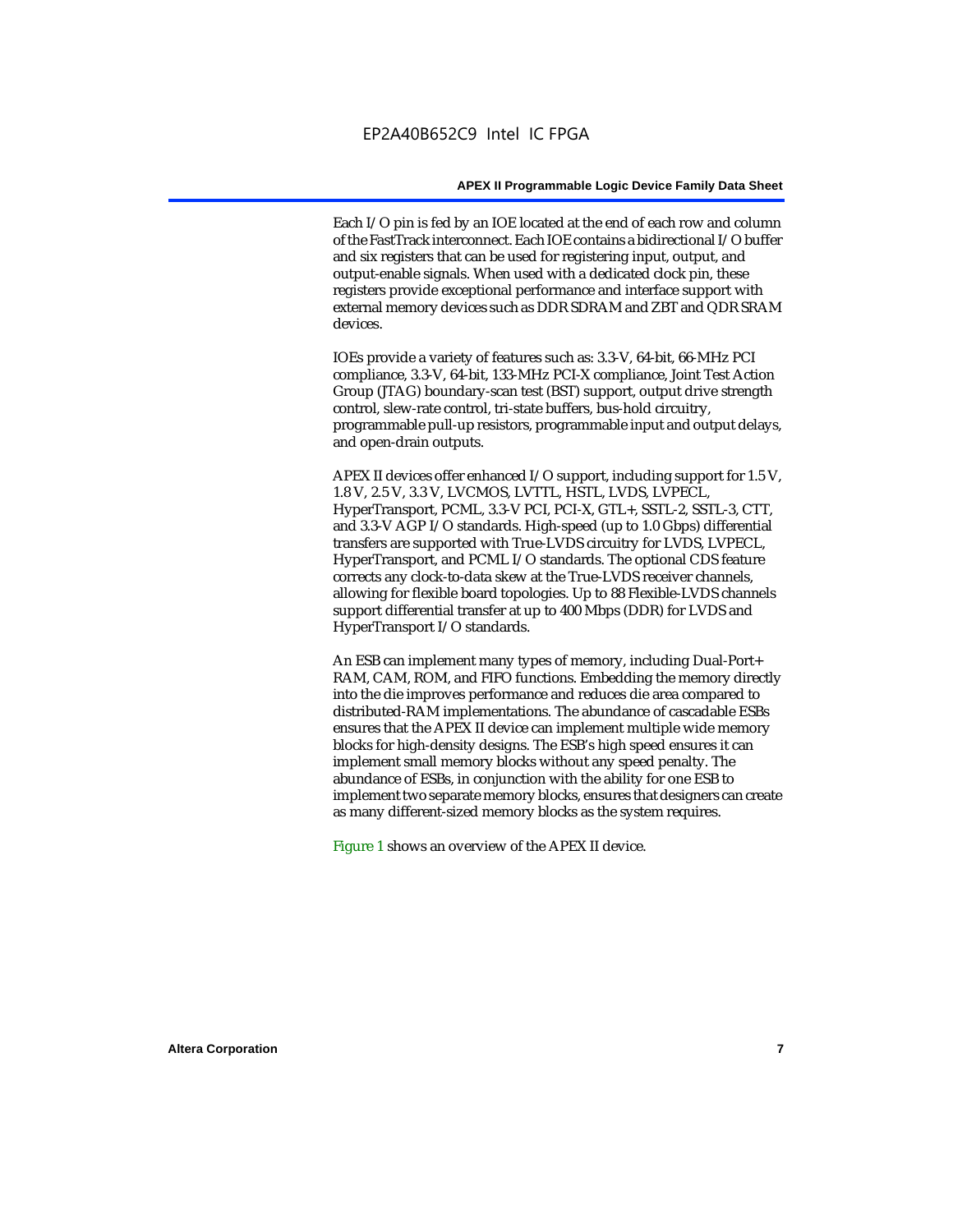#### *Figure 1. APEX II Device Block Diagram*



Table 4 lists the resources available in APEX II devices.

| Table 4. APEX II Device Resources |                     |                           |             |  |  |
|-----------------------------------|---------------------|---------------------------|-------------|--|--|
| <b>Device</b>                     | <b>MegaLAB Rows</b> | MegaLAB<br><b>Columns</b> | <b>ESBs</b> |  |  |
| EP2A15                            | 26                  | 4                         | 104         |  |  |
| EP2A25                            | 38                  |                           | 152         |  |  |
| EP2A40                            | 40                  |                           | 160         |  |  |
| EP2A70                            | 70                  | 4                         | 280         |  |  |

APEX II devices provide eight dedicated clock input pins and four dedicated fast I/O pins that globally drive register control inputs, including clocks. These signals ensure efficient distribution of high-speed, low-skew control signals. The control signals use dedicated routing channels to provide short delays and low skew. The dedicated fast signals can also be driven by internal logic, providing an ideal solution for a clock divider or internally-generated asynchronous control signal with high fan-out. The dedicated clock and fast I/O pins on APEX II devices can also feed logic. Dedicated clocks can also be used with the APEX II generalpurpose PLLs for clock management.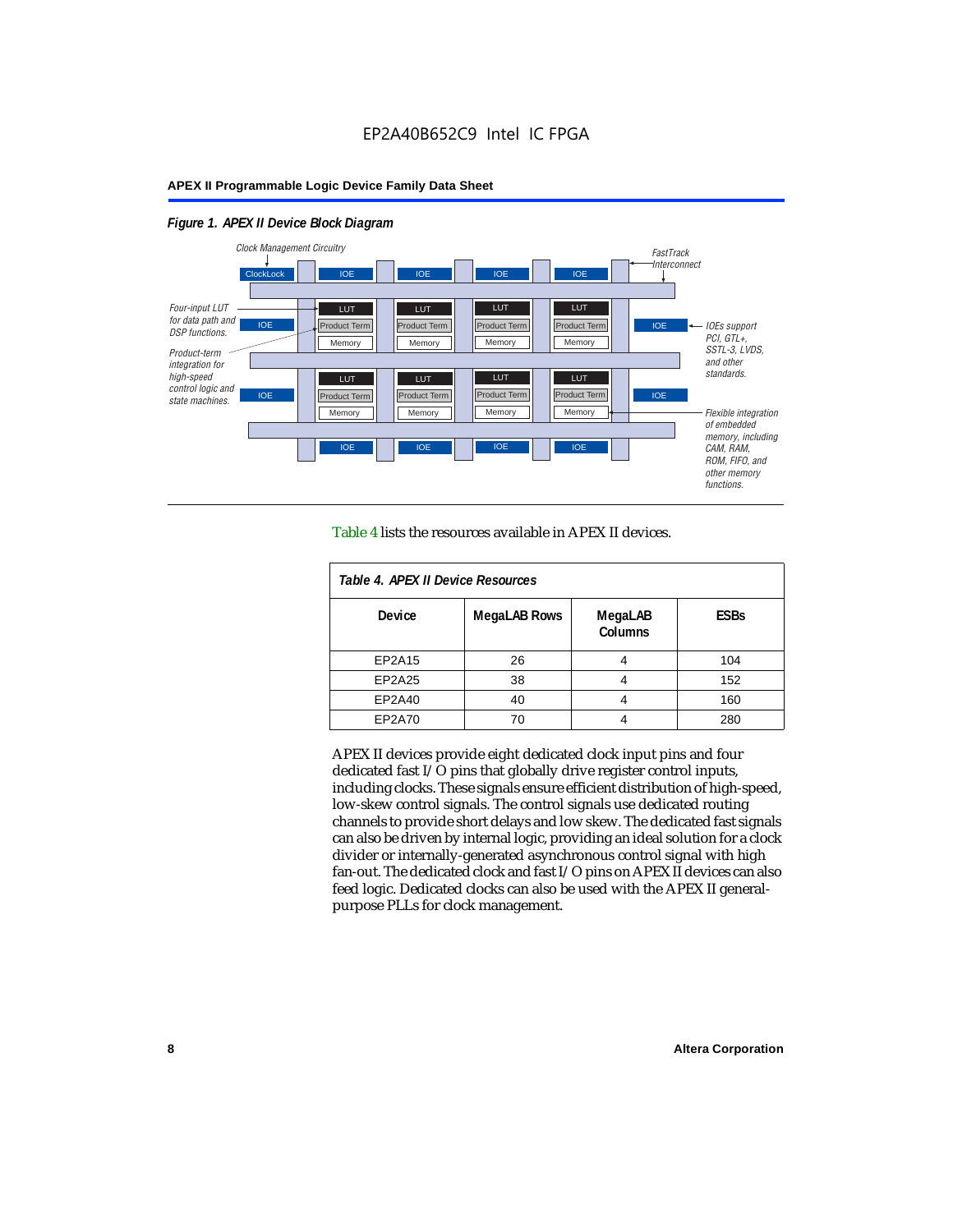#### **MegaLAB Structure**

APEX II devices are constructed from a series of MegaLAB<sup>TM</sup> structures. Each MegaLAB structure contains a group of logic array blocks (LABs), one ESB, and a MegaLAB interconnect, which routes signals within the MegaLAB structure. EP2A15 and EP2A25 devices have 16 LABs and EP2A40 and EP2A70 devices have 24 LABs. Signals are routed between MegaLAB structures and I/O pins via the FastTrack interconnect. In addition, edge LABs can be driven by I/O pins through the local interconnect. Figure 2 shows the MegaLAB structure.





#### **Logic Array Block**

Each LAB consists of 10 LEs, the LEs' associated carry and cascade chains, LAB control signals, and the local interconnect. The local interconnect transfers signals between LEs in the same or adjacent LABs, IOEs, or ESBs.

The Quartus II Compiler places associated logic within a LAB or adjacent LABs, allowing the use of a fast local interconnect for high performance.

APEX II devices use an interleaved LAB structure, so that each LAB can drive two local interconnect areas. Every other LE drives to either the left or right local interconnect area, alternating by LE. The local interconnect can drive LEs within the same LAB or adjacent LABs. This feature minimizes the use of the row and column interconnects, providing higher performance and flexibility. Each LAB structure can drive 30 LEs through fast local interconnects.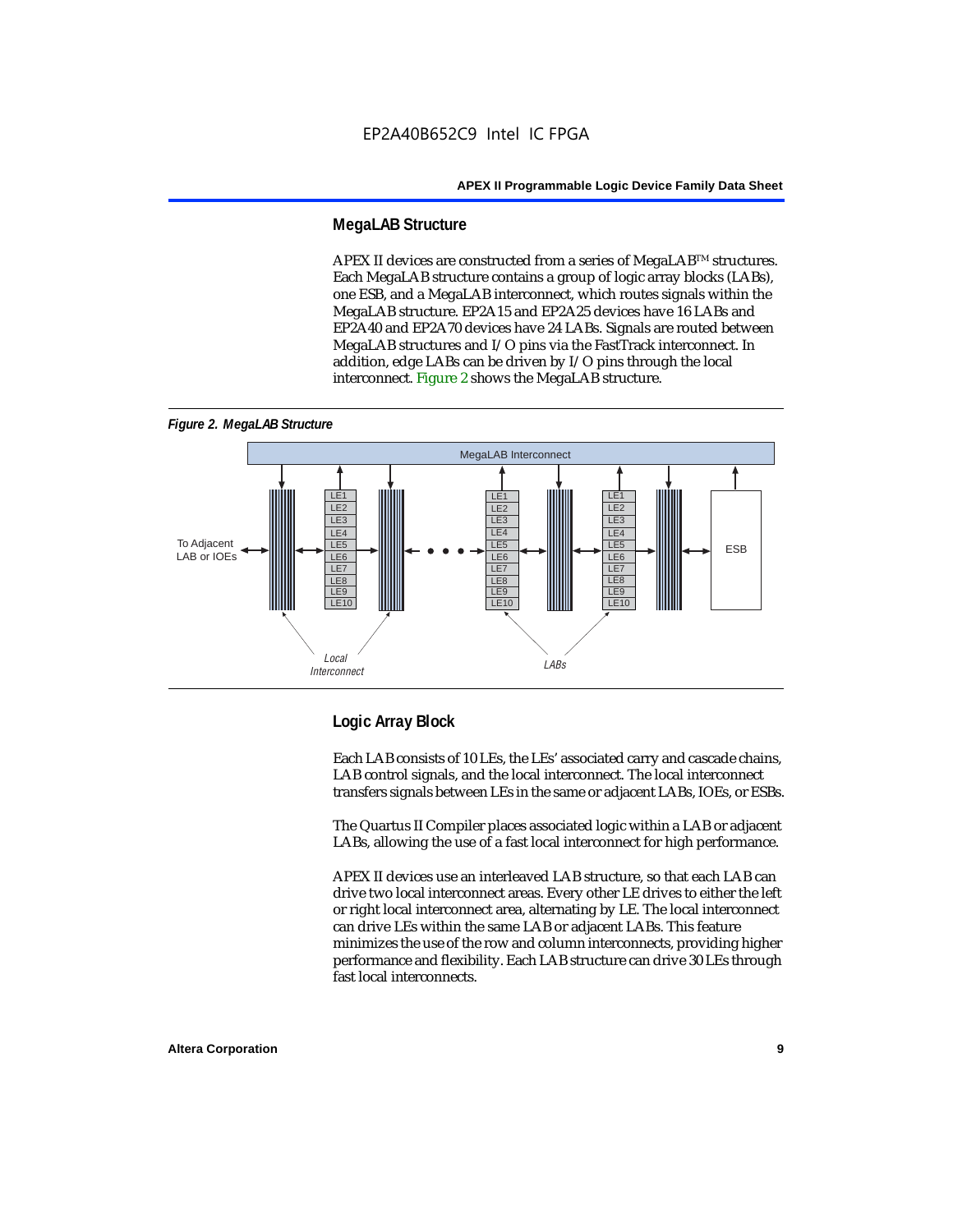

#### Figure 3 shows the APEX II LAB.

Each LAB contains dedicated logic for driving control signals to its LEs and ESBs. The control signals include clock, clock enable, asynchronous clear, asynchronous preset, asynchronous load, synchronous clear, and synchronous load signals. A maximum of six control signals can be used at a time. Although synchronous load and clear signals are generally used when implementing counters, they can also be used with other functions.

Each LAB can use two clocks and two clock enable signals. The LAB's clock and clock enable signals are linked (e.g., any LE in a particular LAB using CLK1 will also use CLKENA1). LEs with the same clock but different clock enable signals either use both clock signals in one LAB or are placed into separate LABs. If both the rising and falling edges of a clock are used in an LAB, both LAB-wide clock signals are used.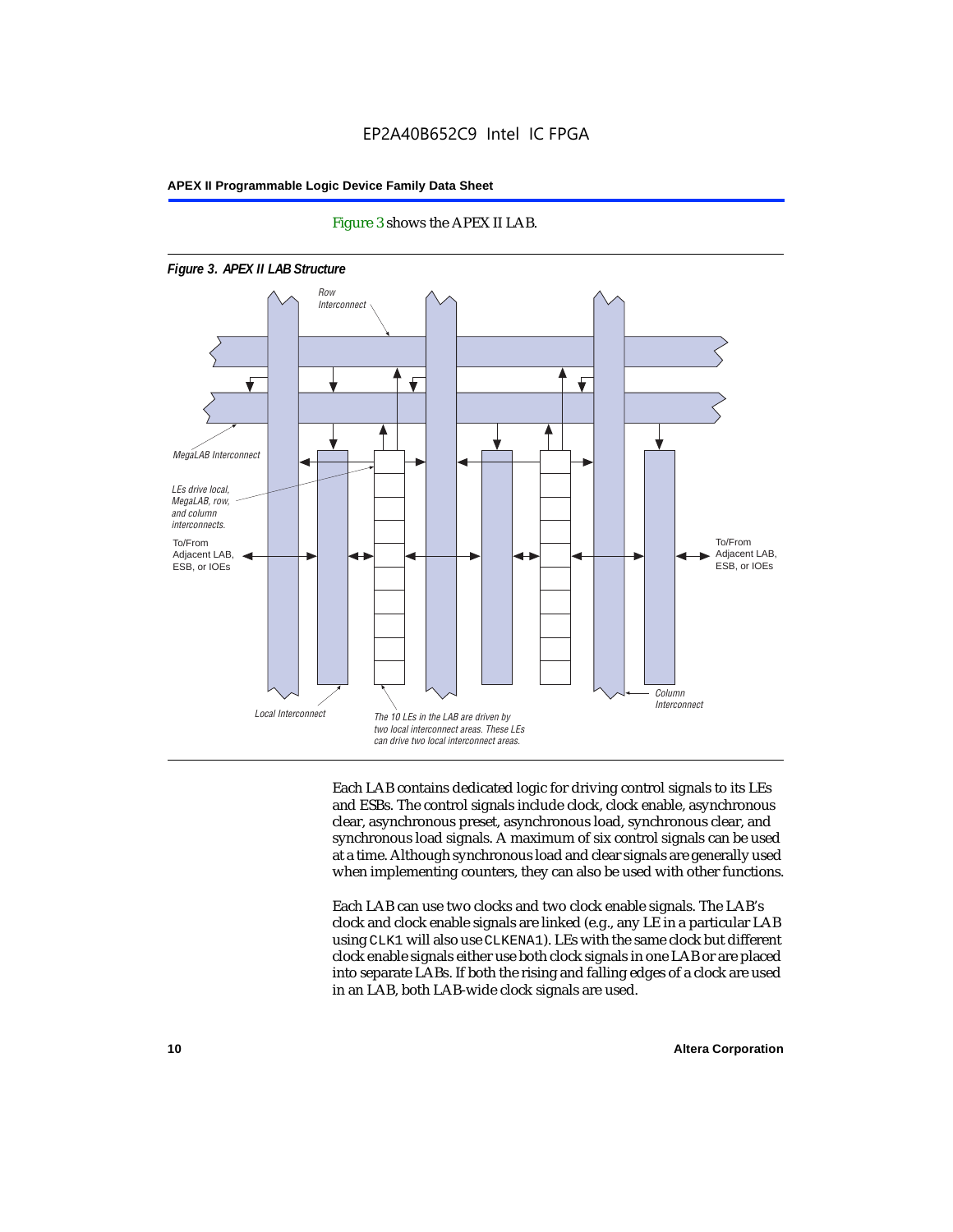The LAB-wide control signals can be generated from the LAB local interconnect, global signals, and dedicated clock pins. The inherent low skew of the FastTrack interconnect enables it to be used for clock distribution. Figure 4 shows the LAB control signal generation circuit.



#### *Figure 4. LAB Control Signal Generation*

#### *Notes to Figure 4:*

- (1) The LABCLR1 and LABCLR2 signals also control asynchronous load and asynchronous preset for LEs within the LAB.
- (2) The SYNCCLR signal can be generated by the local interconnect or global signals.

#### **Logic Element**

The LE is the smallest unit of logic in the APEX II architecture. Each LE contains a four-input LUT, which is a function generator that can quickly implement any function of four variables. In addition, each LE contains a programmable register and carry and cascade chains. Each LE drives the local interconnect, MegaLAB interconnect, and FastTrack interconnect routing structures. See Figure 5.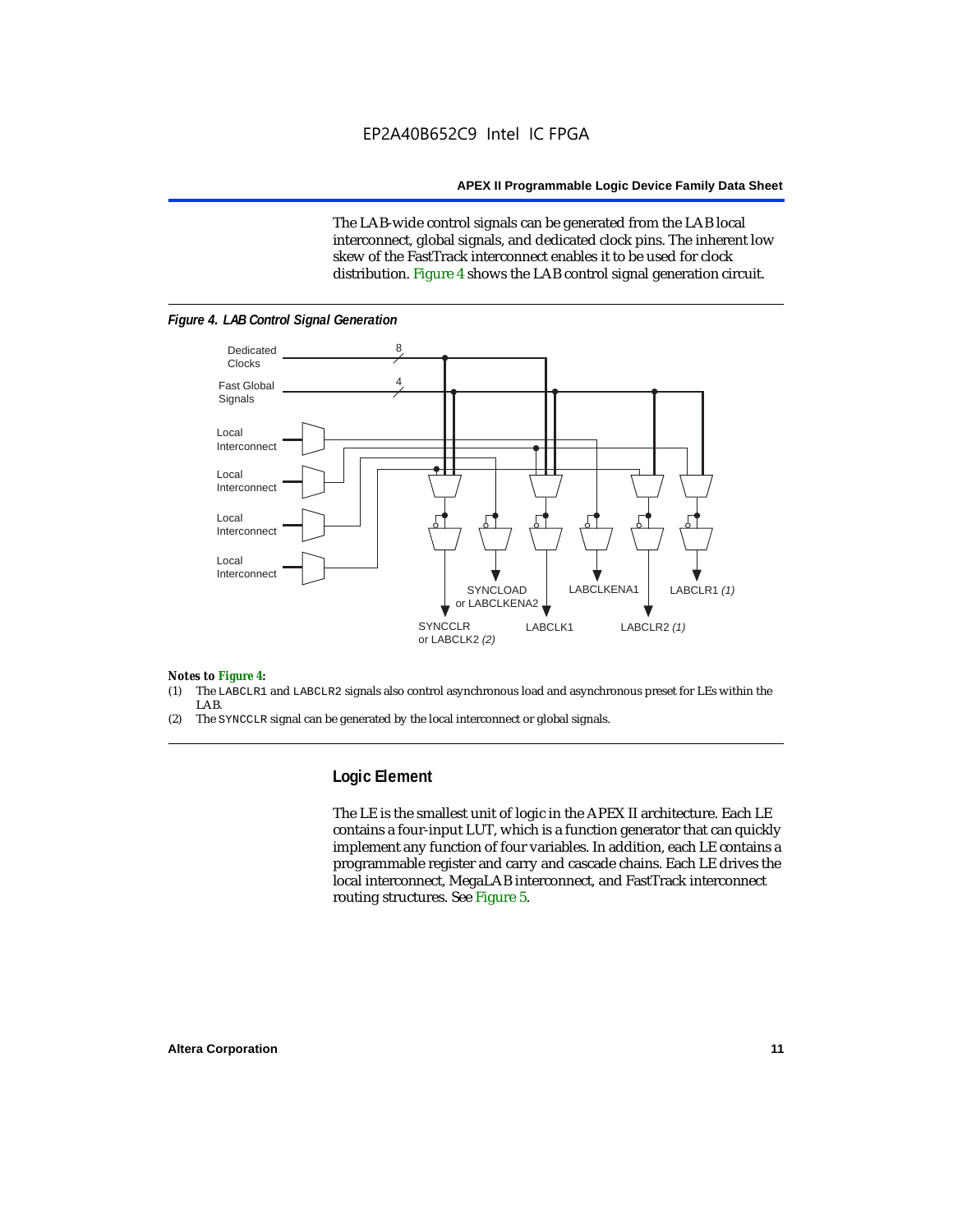

#### *Figure 5. APEX II Logic Element*

Each LE's programmable register can be configured for D, T, JK, or SR operation. The register's clock and clear control signals can be driven by global signals, general-purpose I/O pins, or any internal logic. For combinatorial functions, the register is bypassed and the output of the LUT drives the outputs of the LE.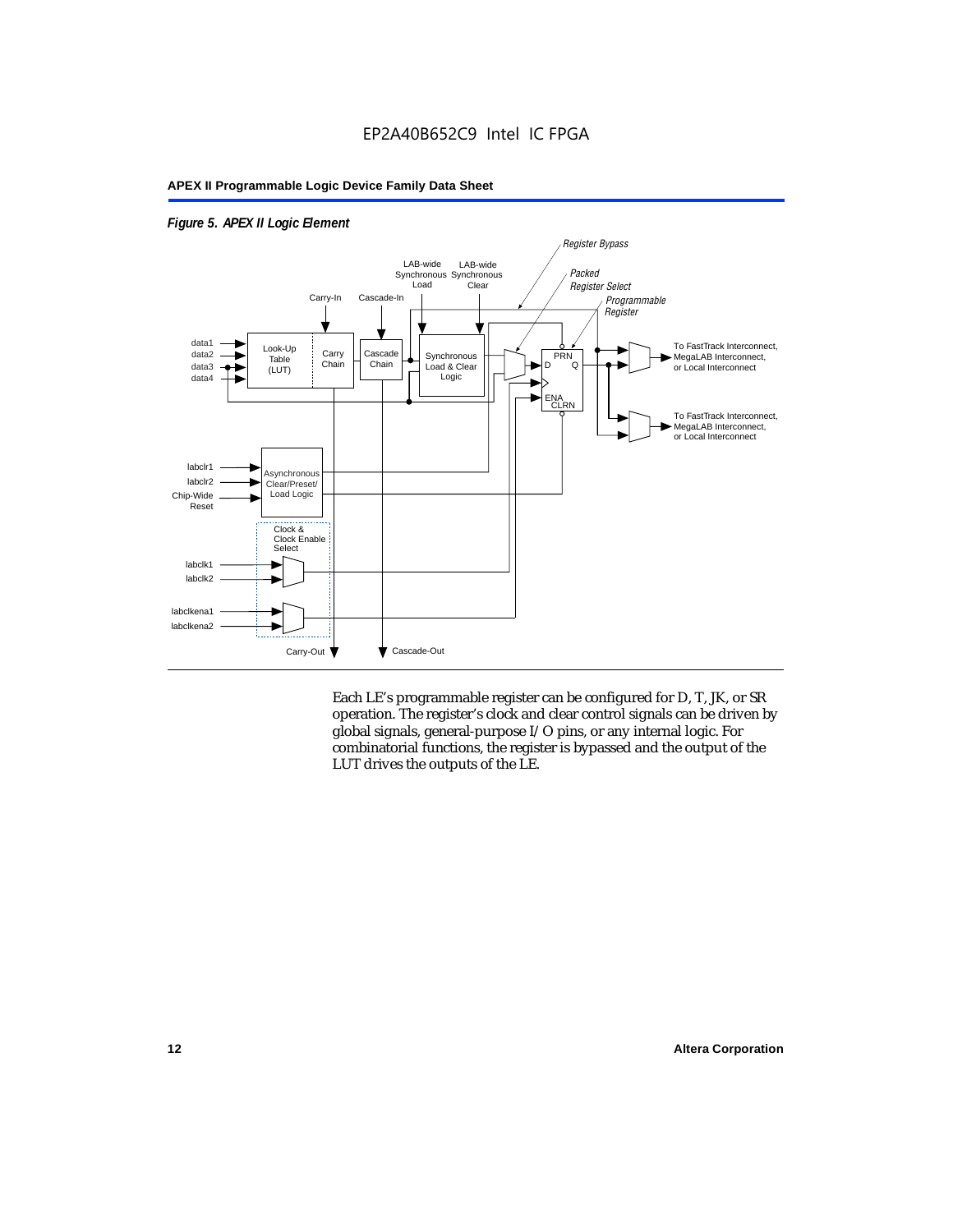Each LE has two outputs that drive the local, MegaLAB, or FastTrack interconnect routing structure. Each output can be driven independently by the LUT's or register's output. For example, the LUT can drive one output while the register drives the other output. This feature, called register packing, improves device utilization because the register and the LUT can be used for unrelated functions. The LE can also drive out registered and unregistered versions of the LUT output. The APEX II architecture provides two types of dedicated high-speed data paths that connect adjacent LEs without using local interconnect paths: carry chains and cascade chains. A carry chain supports high-speed arithmetic functions such as counters and adders, while a cascade chain implements wide-input functions such as equality comparators with minimum delay. Carry and cascade chains connect LEs 1 through 10 in an LAB and all LABs in the same MegaLAB structure.

#### *Carry Chain*

The carry chain provides a fast carry-forward function between LEs. The carry-in signal from a lower-order bit drives forward into the higherorder bit via the carry chain, and feeds into both the LUT and the next portion of the carry chain. This feature allows the APEX II architecture to implement high-speed counters, adders, and comparators of arbitrary width. The Quartus II Compiler can create carry chain logic automatically during the design process, or the designer can create it manually during design entry. Parameterized functions such as DesignWare functions from Synopsys and library of parameterized modules (LPM) functions automatically take advantage of carry chains for the appropriate functions.

The Quartus II Compiler creates carry chains longer than 10 LEs by linking LABs together automatically. For enhanced fitting, a long carry chain skips alternate LABs in a MegaLAB structure. A carry chain longer than one LAB skips either from an even-numbered LAB to the next evennumbered LAB, or from an odd-numbered LAB to the next oddnumbered LAB. For example, the last LE of the first LAB in the upper-left MegaLAB structure carries to the first LE of the third LAB in the MegaLAB structure.

Figure 6 shows how an *n*-bit full adder can be implemented in *n* + 1 LEs with the carry chain. One portion of the LUT generates the sum of two bits using the input signals and the carry-in signal; the sum is routed to the output of the LE. The register can be bypassed for simple adders or used for accumulator functions. Another portion of the LUT and the carry chain logic generates the carry-out signal, which is routed directly to the carryin signal of the next-higher-order bit. The final carry-out signal is routed to an LE, where it is driven onto the local, MegaLAB, or FastTrack interconnect routing structures.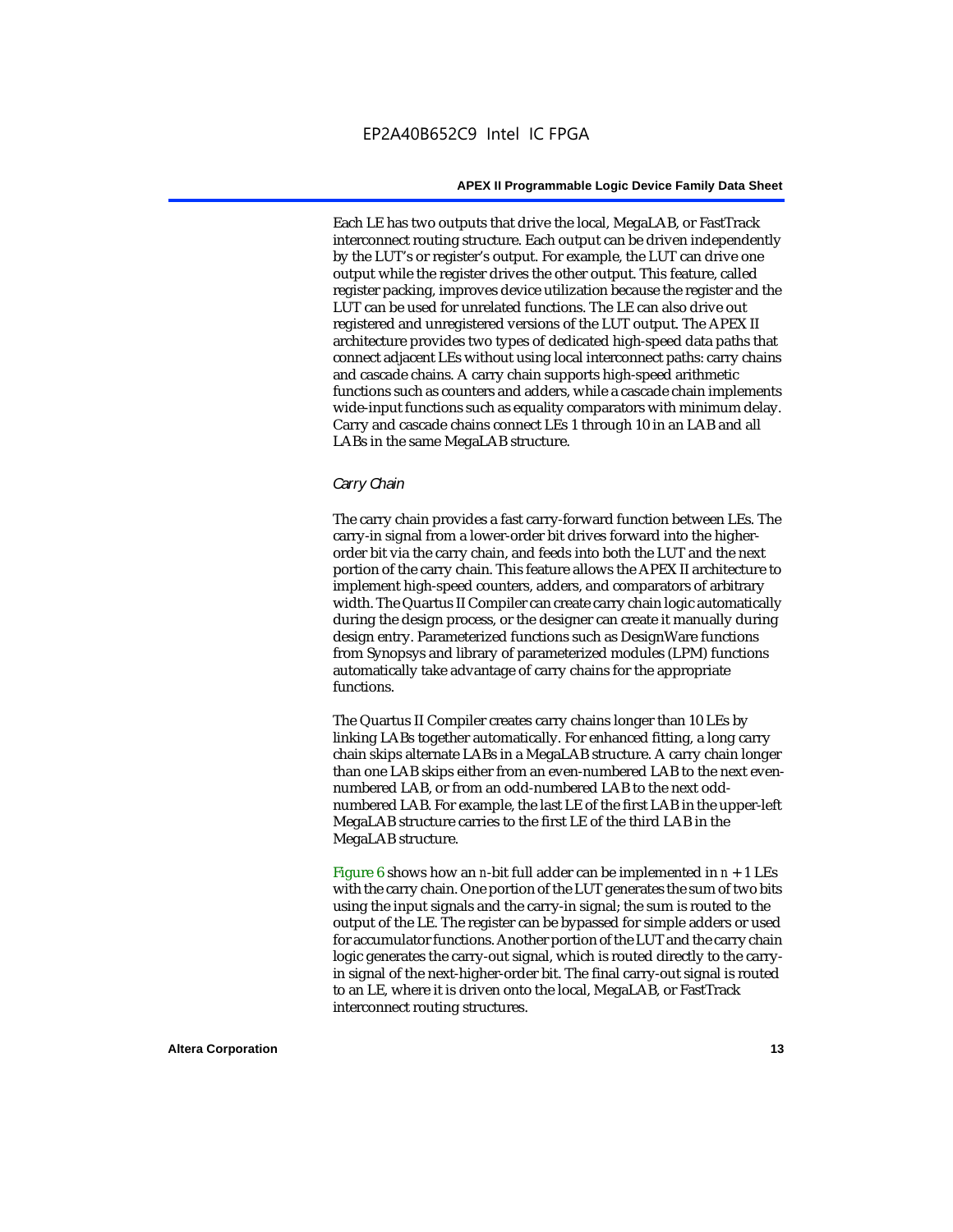

*Figure 6. APEX II Carry Chain*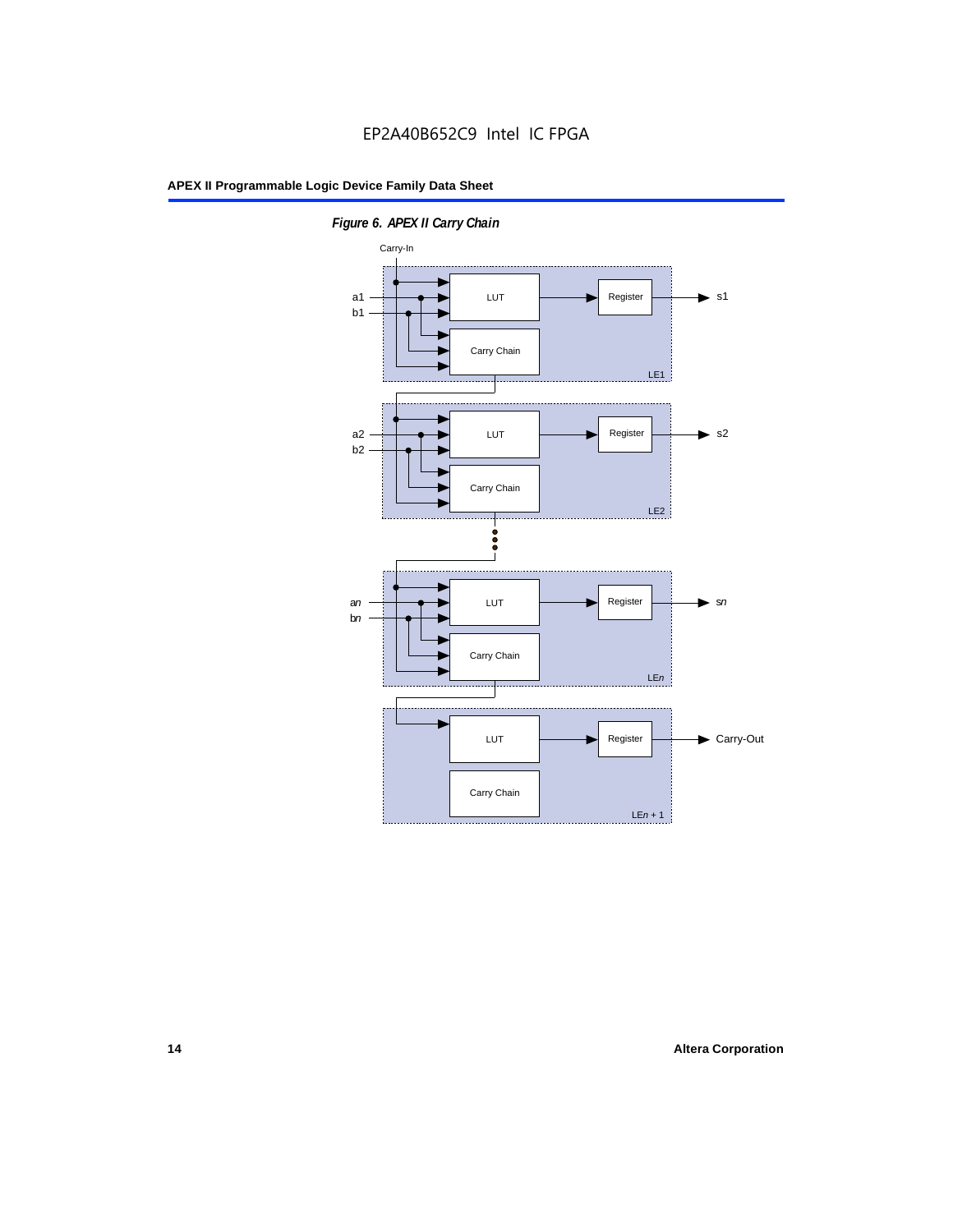#### *Cascade Chain*

With the cascade chain, the APEX II architecture can implement functions with a very wide fan-in. Adjacent LUTs can compute portions of a function in parallel; the cascade chain serially connects the intermediate values. The cascade chain can use a logical AND or logical OR (via DeMorgan's inversion) to connect the outputs of adjacent LEs. Each additional LE provides four more inputs to the effective width of a function, with a short cascade delay. The Quartus II Compiler can create cascade chain logic automatically during the design process, or the designer can create it manually during design entry.

Cascade chains longer than 10 LEs are implemented automatically by linking LABs together. For enhanced fitting, a long cascade chain skips alternate LABs in a MegaLAB structure. A cascade chain longer than one LAB skips either from an even-numbered LAB to the next even-numbered LAB, or from an odd-numbered LAB to the next odd-numbered LAB. For example, the last LE of the first LAB in the upper-left MegaLAB structure carries to the first LE of the third LAB in the MegaLAB structure. Figure 7 shows how the cascade function can connect adjacent LEs to form functions with a wide fan-in.

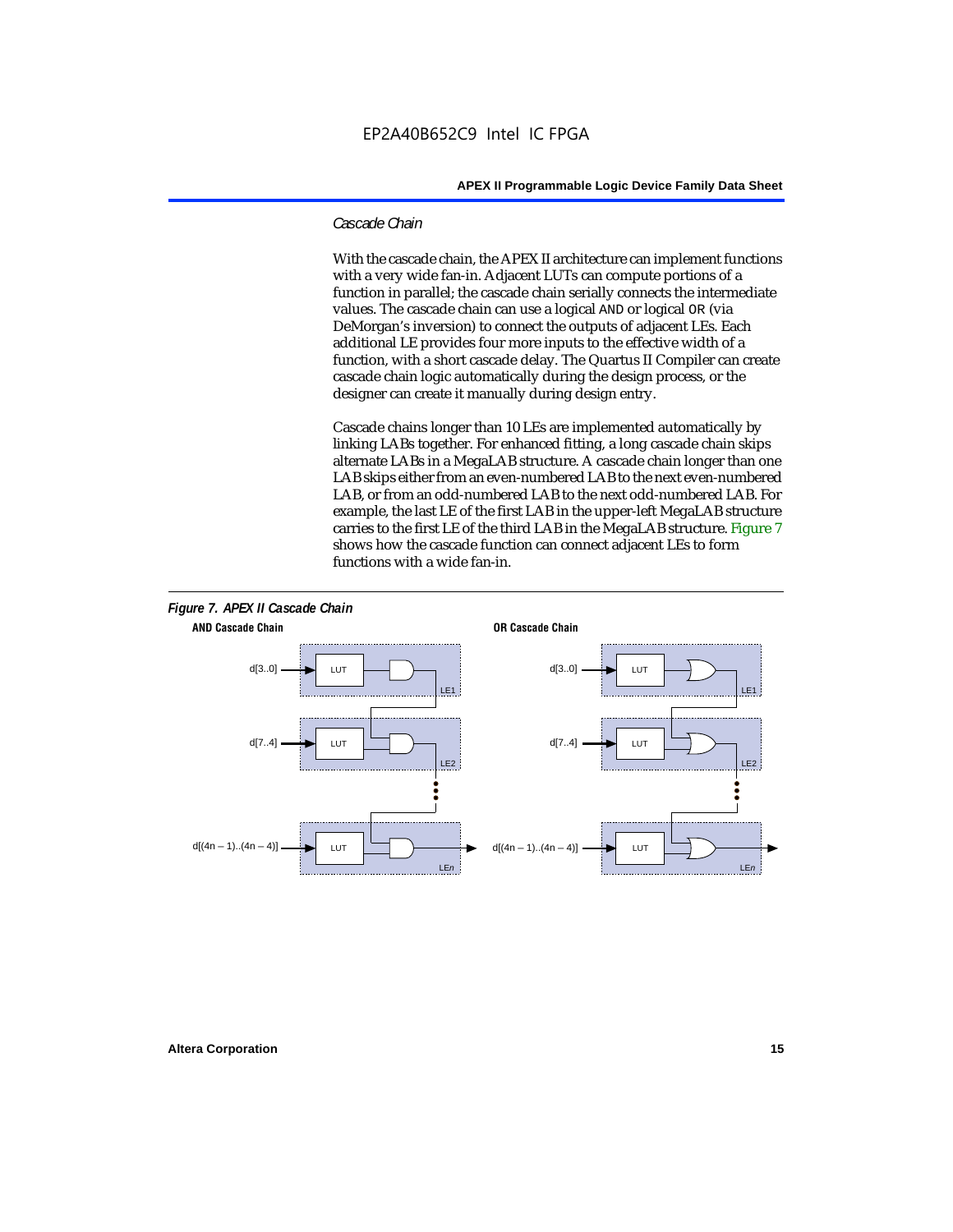#### *LE Operating Modes*

The APEX II LE can operate in one of the following three modes:

- Normal mode
- Arithmetic mode
- Counter mode

Each mode uses LE resources differently. In each mode, seven available inputs to the LE—the four data inputs from the LAB local interconnect, the feedback from the programmable register, and the carry-in and cascade-in from the previous LE—are directed to different destinations to implement the desired logic function. LAB-wide signals provide clock, asynchronous clear, asynchronous preset, asynchronous load, synchronous clear, synchronous load, and clock enable control for the register. These LAB-wide signals are available in all LE modes.

The Quartus II software, in conjunction with parameterized functions such as LPM and DesignWare functions, automatically chooses the appropriate mode for common functions such as counters, adders, and multipliers. If required, the designer can also create special-purpose functions that specify which LE operating mode to use for optimal performance. Figure 8 shows the LE operating modes.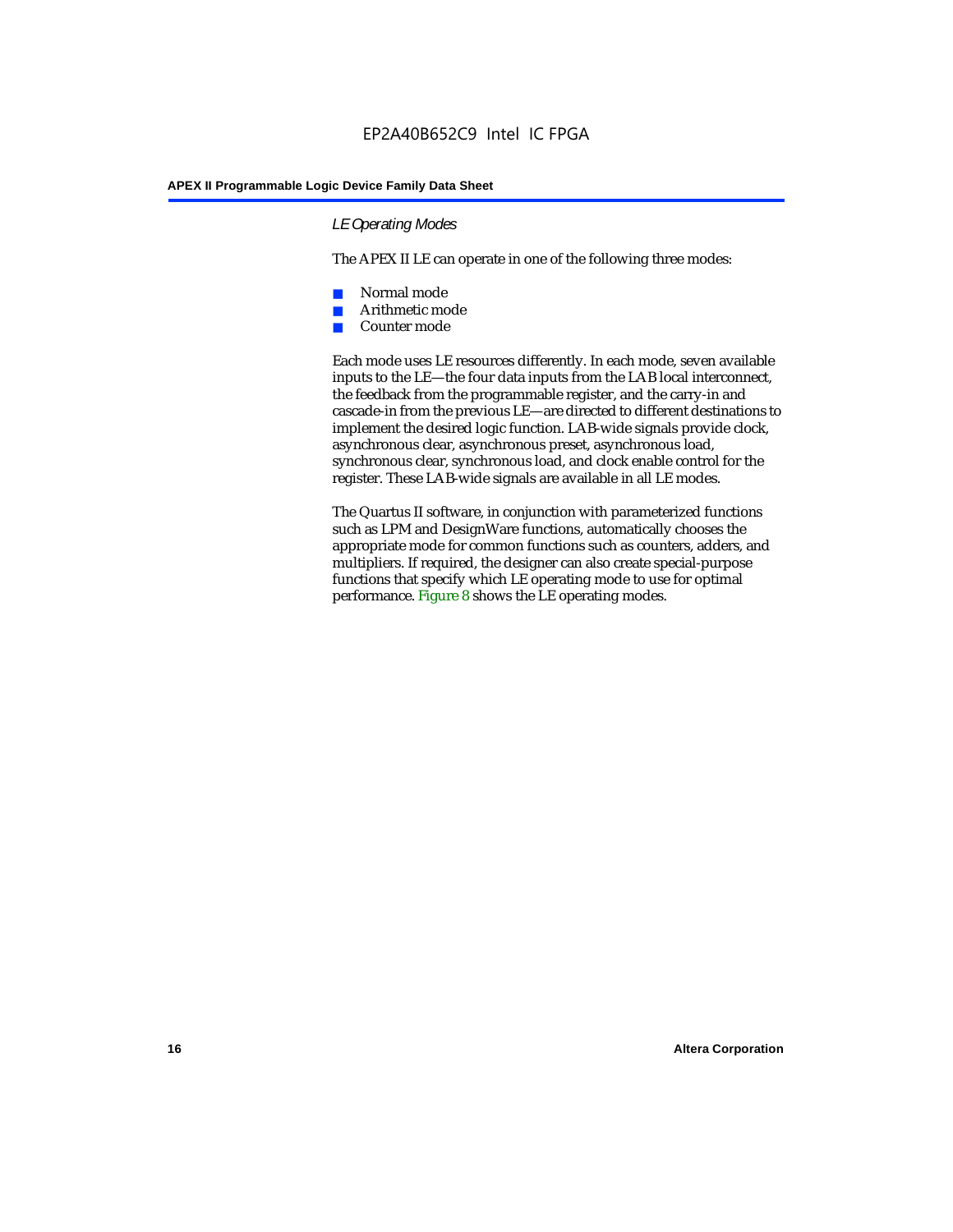

#### *Figure 8. APEX II LE Operating Modes*



#### **Counter Mode**



#### *Notes to Figure 8:*

- (1) LEs in normal mode support register packing.<br>(2) There are two LAB-wide clock enables per LA
- (2) There are two LAB-wide clock enables per LAB.<br>(3) When using the carry-in in normal mode, the pa
- (3) When using the carry-in in normal mode, the packed register feature is unavailable.<br>(4) A register feedback multiplexer is available on LE1 of each LAB.
- 
- (4) A register feedback multiplexer is available on LE1 of each LAB.<br>(5) The DATA1 and DATA2 input signals can supply counter enable, u (5) The DATA1 and DATA2 input signals can supply counter enable, up or down control, or register feedback signals for LEs other than the second LE in a LAB.
- (6) The LAB-wide synchronous clear and LAB-wide synchronous load affect all registers in a LAB.

#### **Altera Corporation 17 17**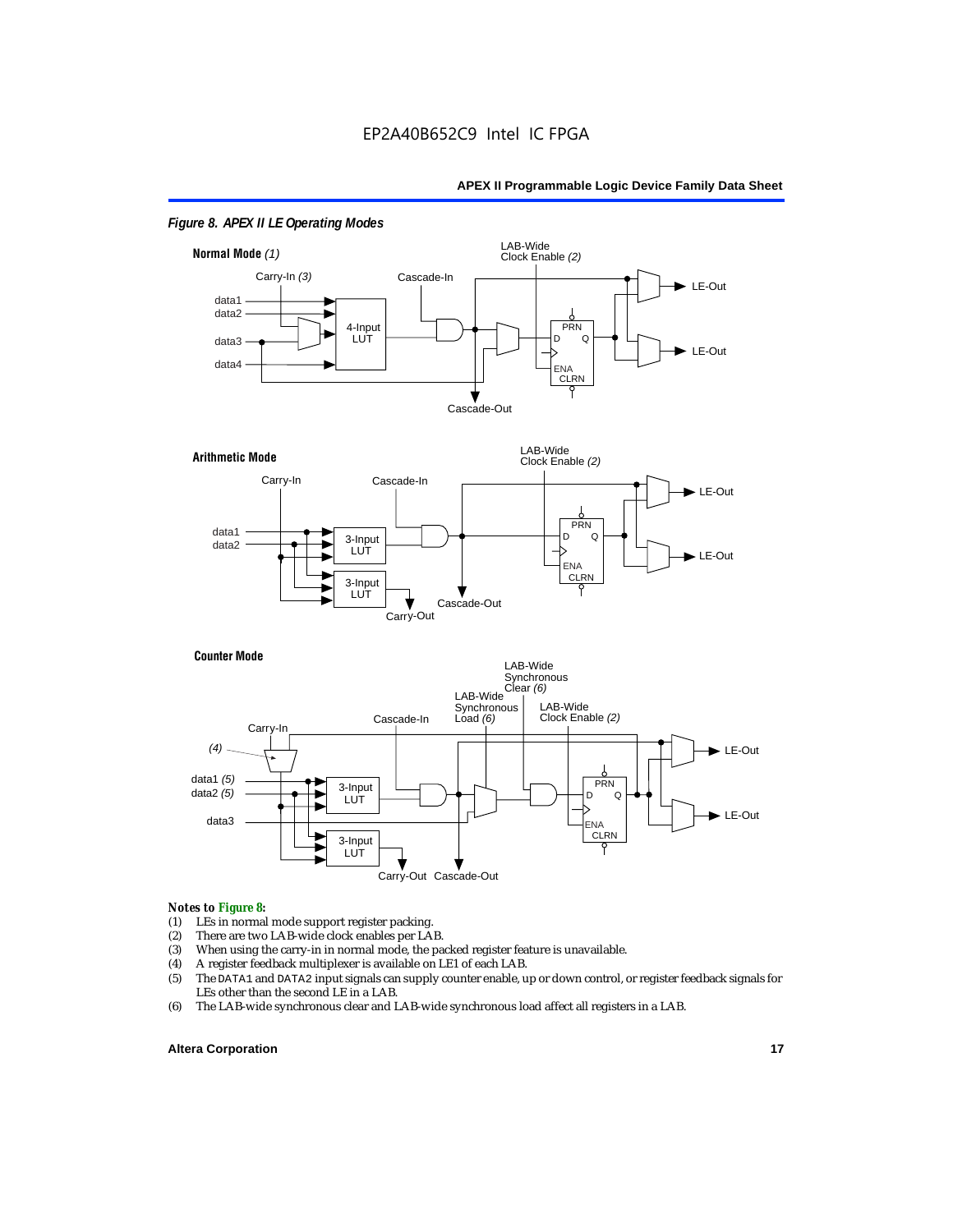#### **Normal Mode**

The normal mode is suitable for general logic applications, combinatorial functions, or wide decoding functions that can take advantage of a cascade chain. In normal mode, four data inputs from the LAB local interconnect and the carry-in are inputs to a four-input LUT. The Quartus II Compiler automatically selects the carry-in or the DATA3 signal as one of the inputs to the LUT. The LUT output can be combined with the cascade-in signal to form a cascade chain through the cascade-out signal. LEs in normal mode support packed registers.

#### **Arithmetic Mode**

The arithmetic mode is ideal for implementing adders, accumulators, and comparators. An LE in arithmetic mode uses two 3-input LUTs. One LUT computes a three-input function; the other generates a carry output. As shown in Figure 8, the first LUT uses the carry-in signal and two data inputs from the LAB local interconnect to generate a combinatorial or registered output. For example, when implementing an adder, this output is the sum of three signals: DATA1, DATA2, and carry-in. The second LUT uses the same three signals to generate a carry-out signal, thereby creating a carry chain. The arithmetic mode also supports simultaneous use of the cascade chain. LEs in arithmetic mode can drive out registered and unregistered versions of the LUT output.

The Quartus II software implements parameterized functions that use the arithmetic mode automatically where appropriate; the designer does not need to specify how the carry chain will be used.

#### **Counter Mode**

The counter mode offers clock enable, counter enable, synchronous up/down control, synchronous clear, and synchronous load options. The counter enable and synchronous up/down control signals are generated from the data inputs of the LAB local interconnect. The synchronous clear and synchronous load options are LAB-wide signals that affect all registers in the LAB. Consequently, if any of the LEs in an LAB use the counter mode, other LEs in that LAB must be used as part of the same counter or be used for a combinatorial function. The Quartus II software automatically places any registers that are not used by the counter into other LABs.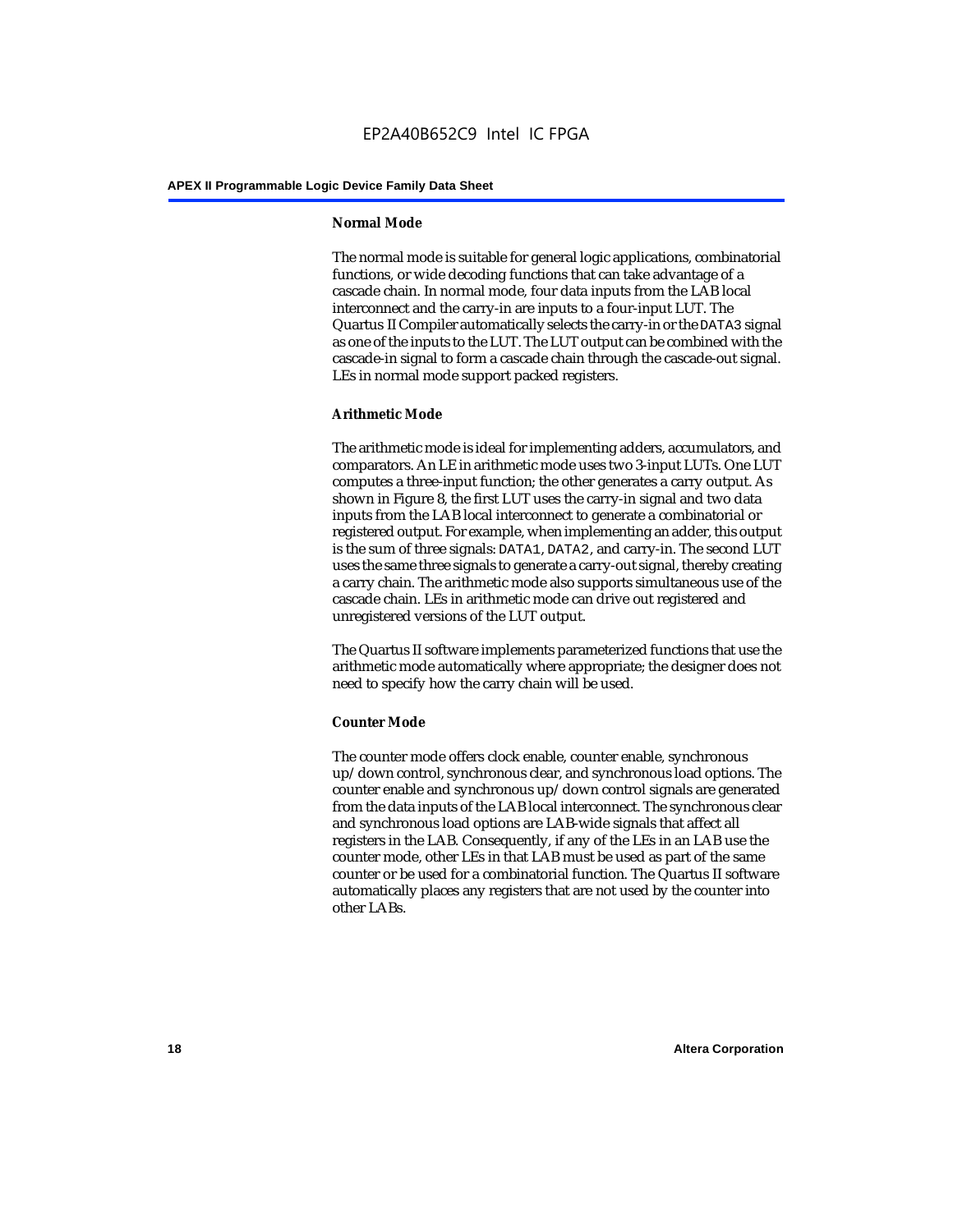The counter mode uses two three-input LUTs: one generates the counter data, and the other generates the fast carry bit. A 2-to-1 multiplexer provides synchronous loading, and another AND gate provides synchronous clearing. If the cascade function is used by an LE in counter mode, the synchronous clear or load overrides any signal carried on the cascade chain. The synchronous clear overrides the synchronous load. LEs in arithmetic mode can drive out registered and unregistered versions of the LUT output.

#### *Clear & Preset Logic Control*

Logic for the register's clear and preset signals is controlled by LAB-wide signals. The LE directly supports an asynchronous clear function. The Quartus II Compiler can use a NOT-gate push-back technique to emulate an asynchronous preset. Moreover, the Quartus II Compiler can use a programmable NOT-gate push-back technique to emulate simultaneous preset and clear or asynchronous load. However, this technique uses three additional LEs per register. All emulation is performed automatically when the design is compiled. Registers that emulate simultaneous preset and load will enter an unknown state upon power-up or when the chipwide reset is asserted.

In addition to the two clear and preset modes, APEX II devices provide a chip-wide reset pin (DEV\_CLRn) that resets all registers in the device. Use of this pin is controlled through an option in the Quartus II software that is set before compilation. The chip-wide reset overrides all other control signals. Registers using an asynchronous preset are preset when the chipwide reset is asserted; this effect results from the inversion technique used to implement the asynchronous preset.

## **FastTrack Interconnect**

In the APEX II architecture, connections between LEs, ESBs, and I/O pins are provided by the FastTrack interconnect. The FastTrack interconnect is a series of continuous horizontal and vertical routing channels that traverse the device. This global routing structure provides predictable performance, even in complex designs. In contrast, the segmented routing in FPGAs requires switch matrices to connect a variable number of routing paths, increasing the delays between logic resources and reducing performance.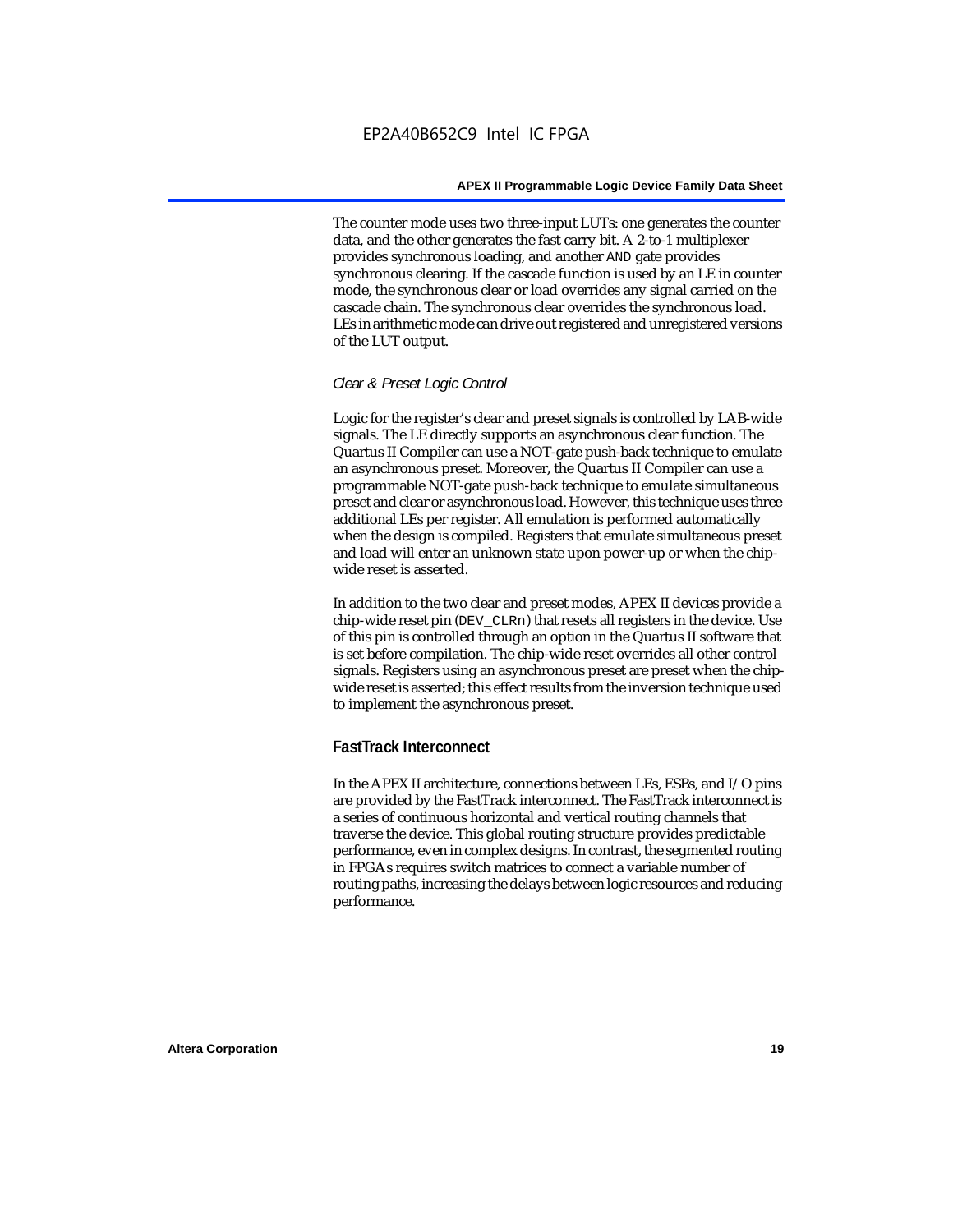The FastTrack interconnect consists of row and column interconnect channels that span the entire device. The row interconnect routes signals throughout a row of MegaLAB structures; the column interconnect routes signals throughout a column of MegaLAB structures. When using the row and column interconnect, an LE, IOE, or ESB can drive any other LE, IOE, or ESB in a device. See Figure 9.



Further, a column line can drive a row line, allowing an LE, IOE, or ESB to drive elements in a different row via the column and row interconnect. The row interconnect drives the MegaLAB interconnect to drive LEs, IOEs, or ESBs in a particular MegaLAB structure.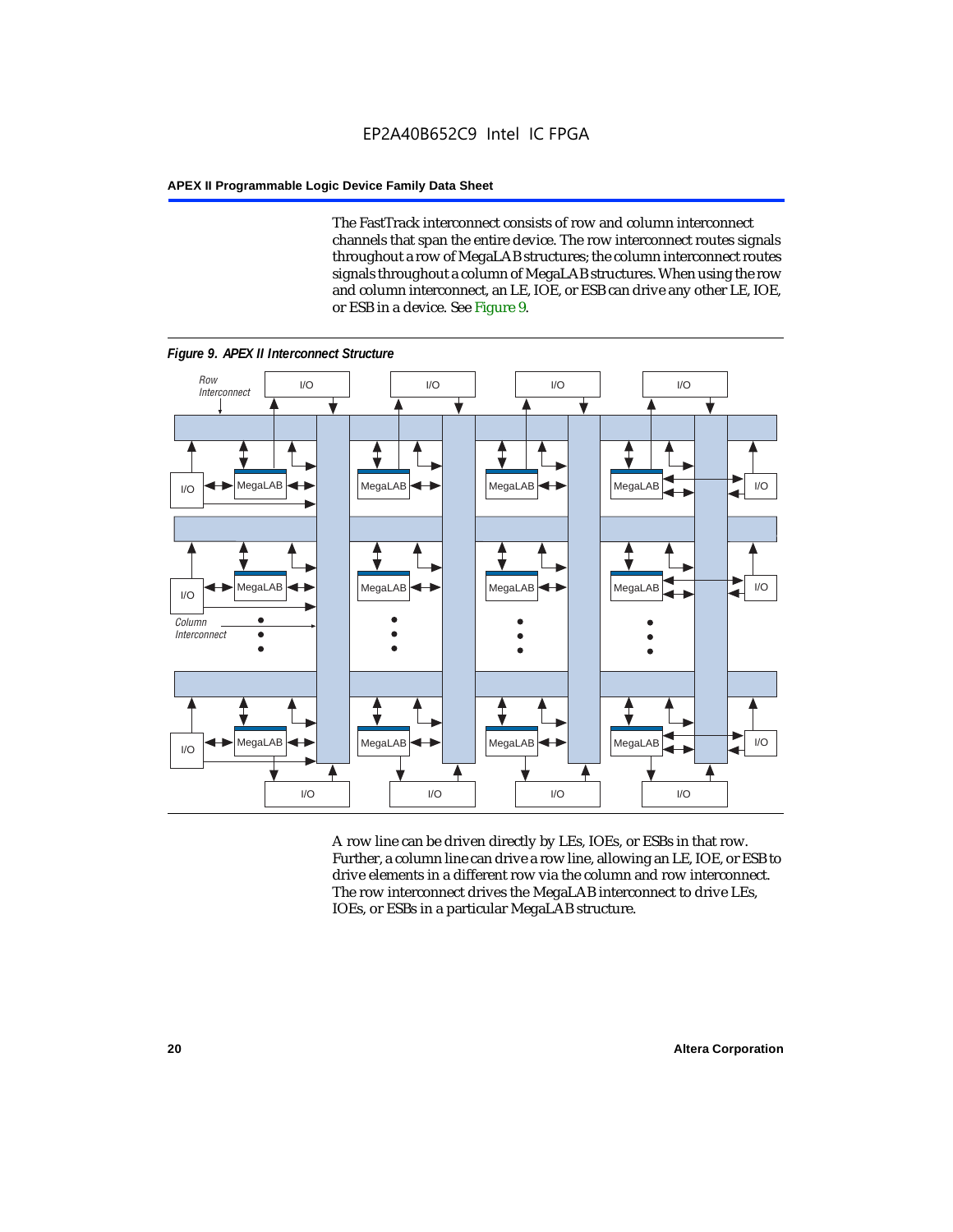A column line can be directly driven by the LEs, IOEs, or ESBs in that column. Row IOEs can drive a column line on a device's left or right edge. The column line is used to route signals from one row to another. A column line can drive a row line; it can also drive the MegaLAB interconnect directly, allowing faster connections between rows.

Figure 10 shows how the FastTrack interconnect uses the local interconnect to drive LEs within MegaLAB structures.



*Figure 10. FastTrack Connection to Local Interconnect*

Figure 11 shows the intersection of a row and column interconnect and how these forms of interconnects and LEs drive each other.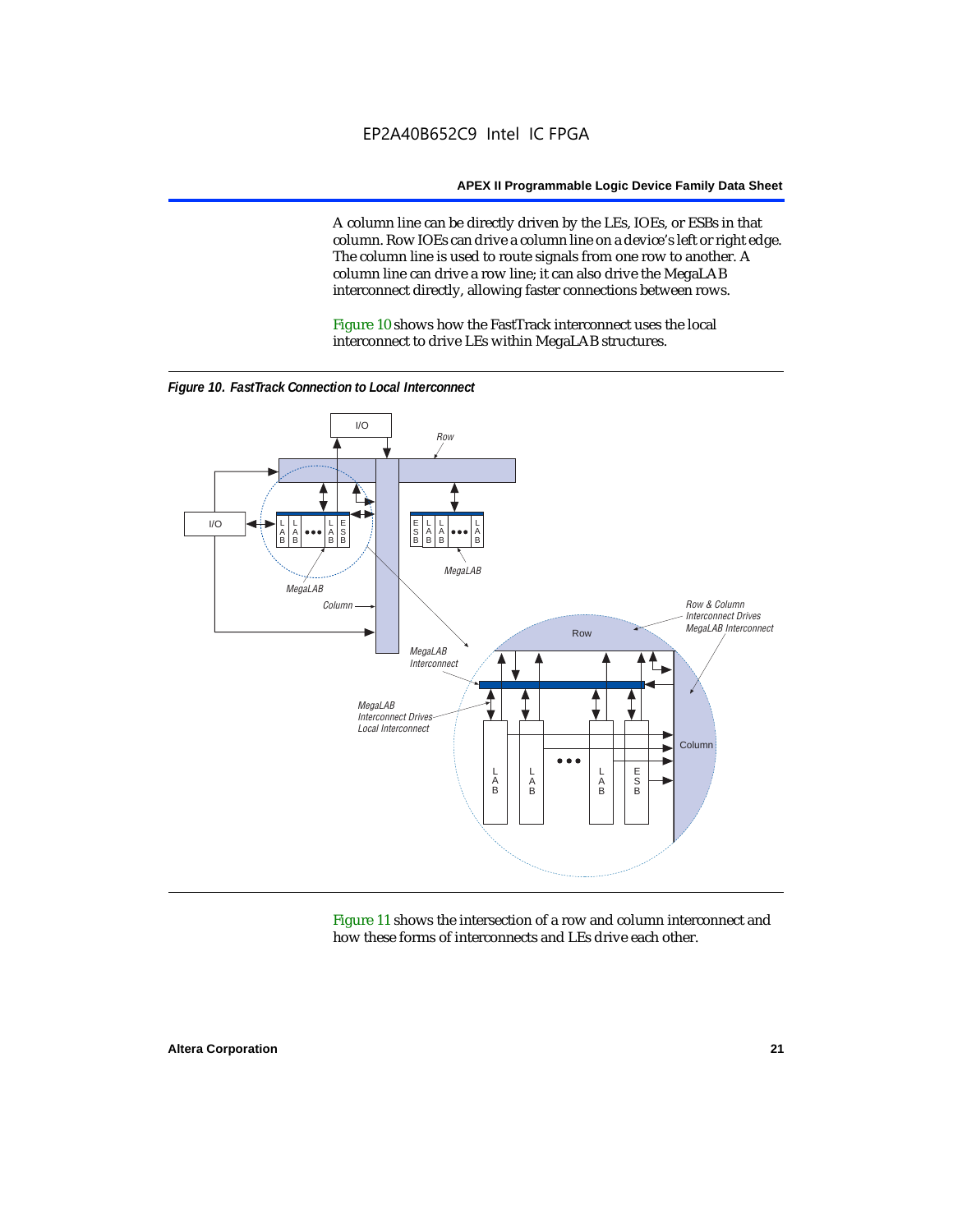

*Figure 11. Driving the FastTrack Interconnect*

APEX II devices feature FastRow™ lines for quickly routing input signals with high fan-out. Column I/O pins can drive the FastRow interconnect, which routes signals directly into the local interconnect without having to drive through the MegaLAB interconnect. FastRow lines traverse two MegaLAB structures. The FastRow interconnect drives the four MegaLABs in the top row and the four MegaLABs in the bottom row of the device. The FastRow interconnect drives all local interconnects in the appropriate MegaLABs. Column pins using the FastRow interconnect achieve a faster set-up time, because the signal does not need to use a MegaLab interconnect line to reach the destination LE. Figure 12 shows the FastRow interconnect.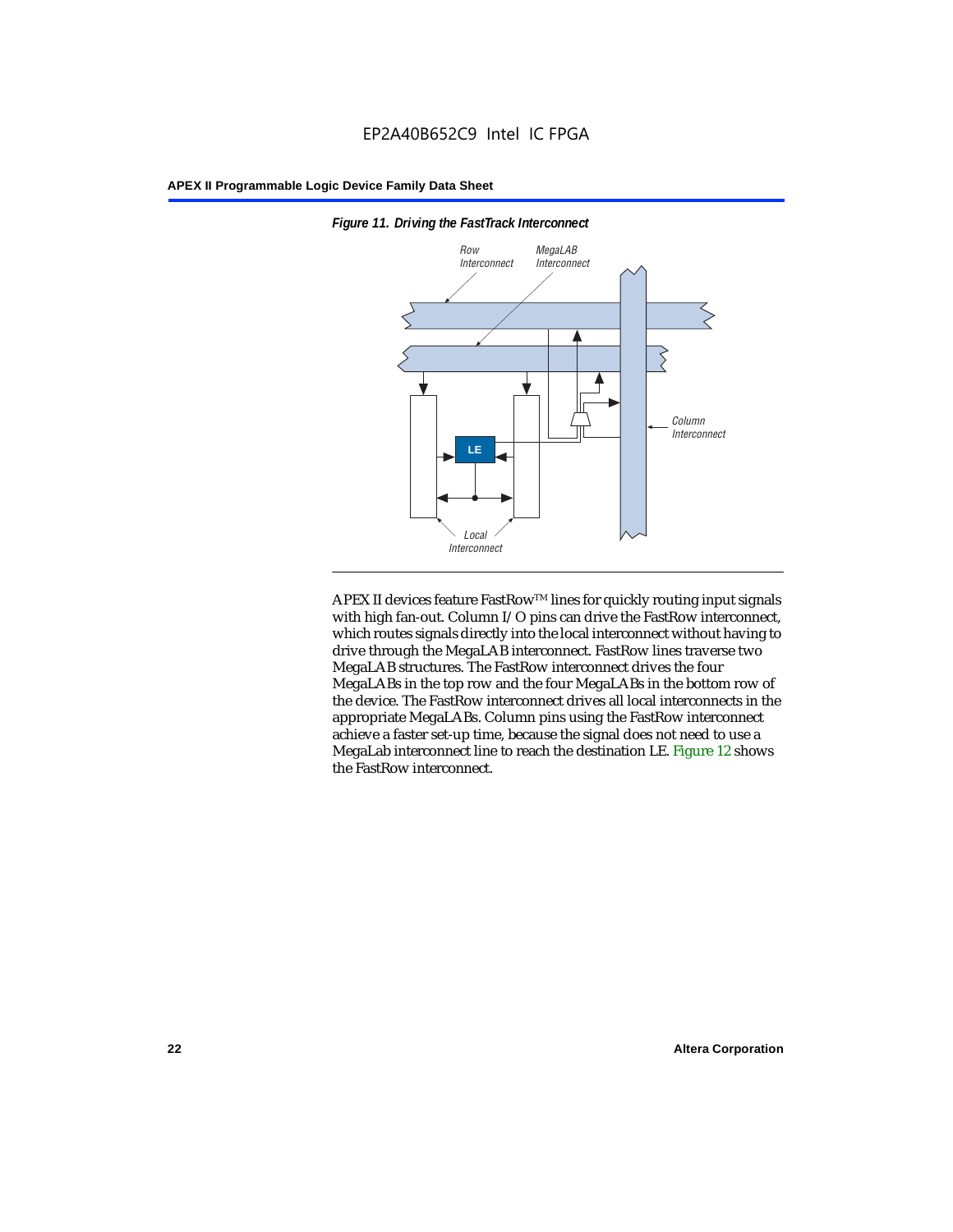

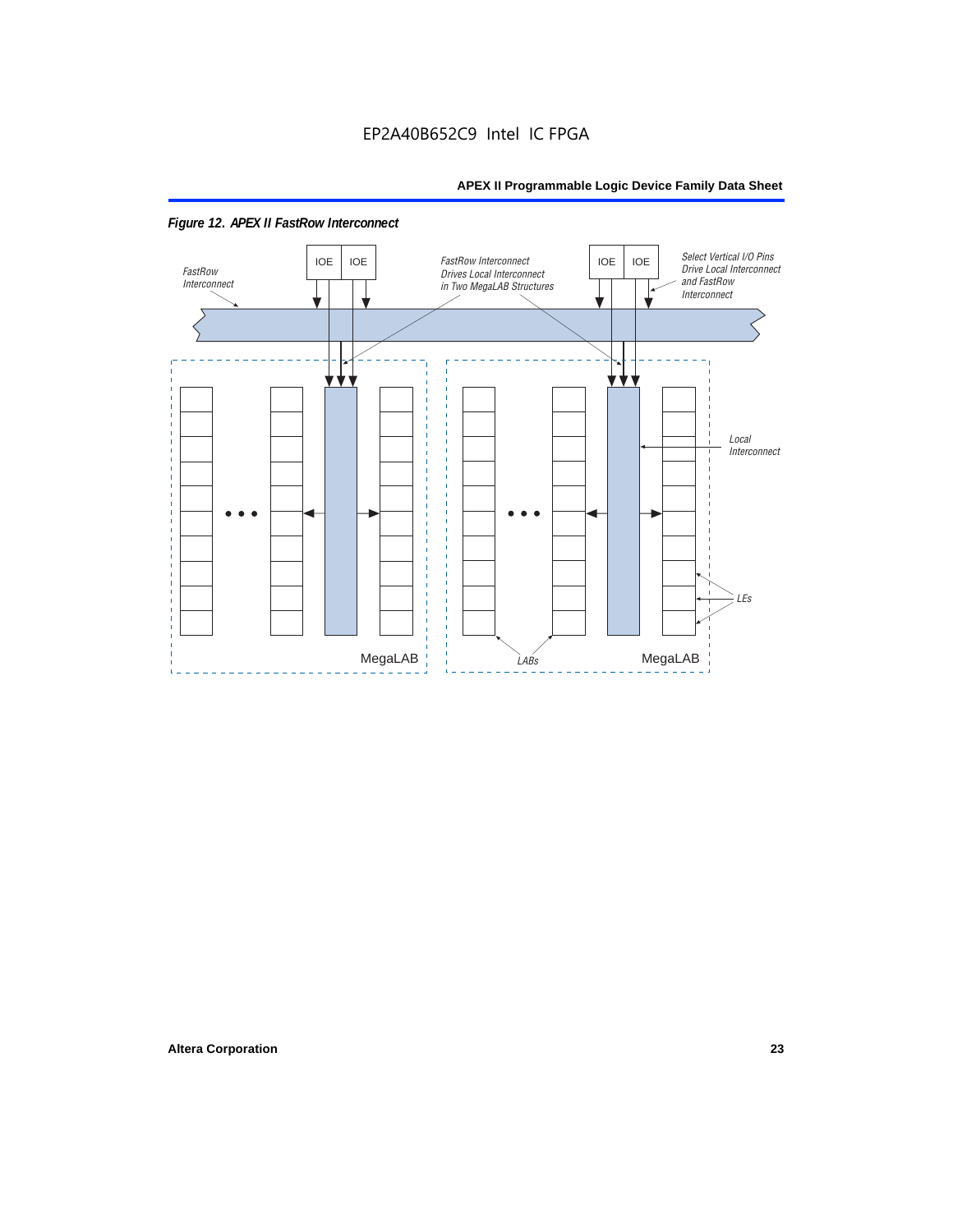Table 5 summarizes how elements of the APEX II architecture drive each other.

| Table 5. APEX II Routing Scheme     |                    |                   |              |              |                       |                         |                                  |                                     |                         |
|-------------------------------------|--------------------|-------------------|--------------|--------------|-----------------------|-------------------------|----------------------------------|-------------------------------------|-------------------------|
| Source                              | <b>Destination</b> |                   |              |              |                       |                         |                                  |                                     |                         |
|                                     | Row<br>$1/0$ Pin   | Column<br>I/O Pin | <b>LE</b>    | ESB          | Local<br>Interconnect | MegaLAB<br>Interconnect | Row<br>FastTrack<br>Interconnect | Column<br>FastTrack<br>Interconnect | FastRow<br>Interconnect |
| Row I/O pin                         |                    |                   |              |              | $\checkmark$          | $\checkmark$            | $\checkmark$                     | $\checkmark$                        |                         |
| Column I/O<br>pin                   |                    |                   |              |              |                       |                         |                                  |                                     |                         |
| <b>LE</b>                           |                    |                   |              |              | $\checkmark$          | $\checkmark$            | $\checkmark$                     | $\checkmark$                        |                         |
| <b>ESB</b>                          |                    |                   |              |              | $\checkmark$          | $\checkmark$            | $\checkmark$                     | $\checkmark$                        |                         |
| Local<br>interconnect               | $\checkmark$       | $\checkmark$      | $\checkmark$ | $\checkmark$ |                       |                         |                                  |                                     |                         |
| MegaLAB<br>interconnect             |                    |                   |              |              | $\checkmark$          |                         |                                  |                                     |                         |
| Row<br>FastTrack<br>interconnect    |                    |                   |              |              |                       | $\checkmark$            |                                  | $\checkmark$                        |                         |
| Column<br>FastTrack<br>interconnect |                    |                   |              |              |                       | $\checkmark$            | $\checkmark$                     |                                     |                         |
| FastRow<br>interconnect             |                    |                   |              |              | $\checkmark$          |                         |                                  |                                     |                         |

#### **Product-Term Logic**

The product-term portion of the MultiCore architecture is implemented with the ESB. The ESB can be configured to act as a block of macrocells on an ESB-by-ESB basis. 32 inputs from the adjacent local interconnect feed each ESB; therefore, the either MegaLAB or the adjacent LAB can drive the ESB. Also, nine ESB macrocells feed back into the ESB through the local interconnect for higher performance. Dedicated clock pins, global signals, and additional inputs from the local interconnect drive the ESB control signals.

In product-term mode, each ESB contains 16 macrocells. Each macrocell consists of two product terms and a programmable register. Figure 13 shows the ESB in product-term mode.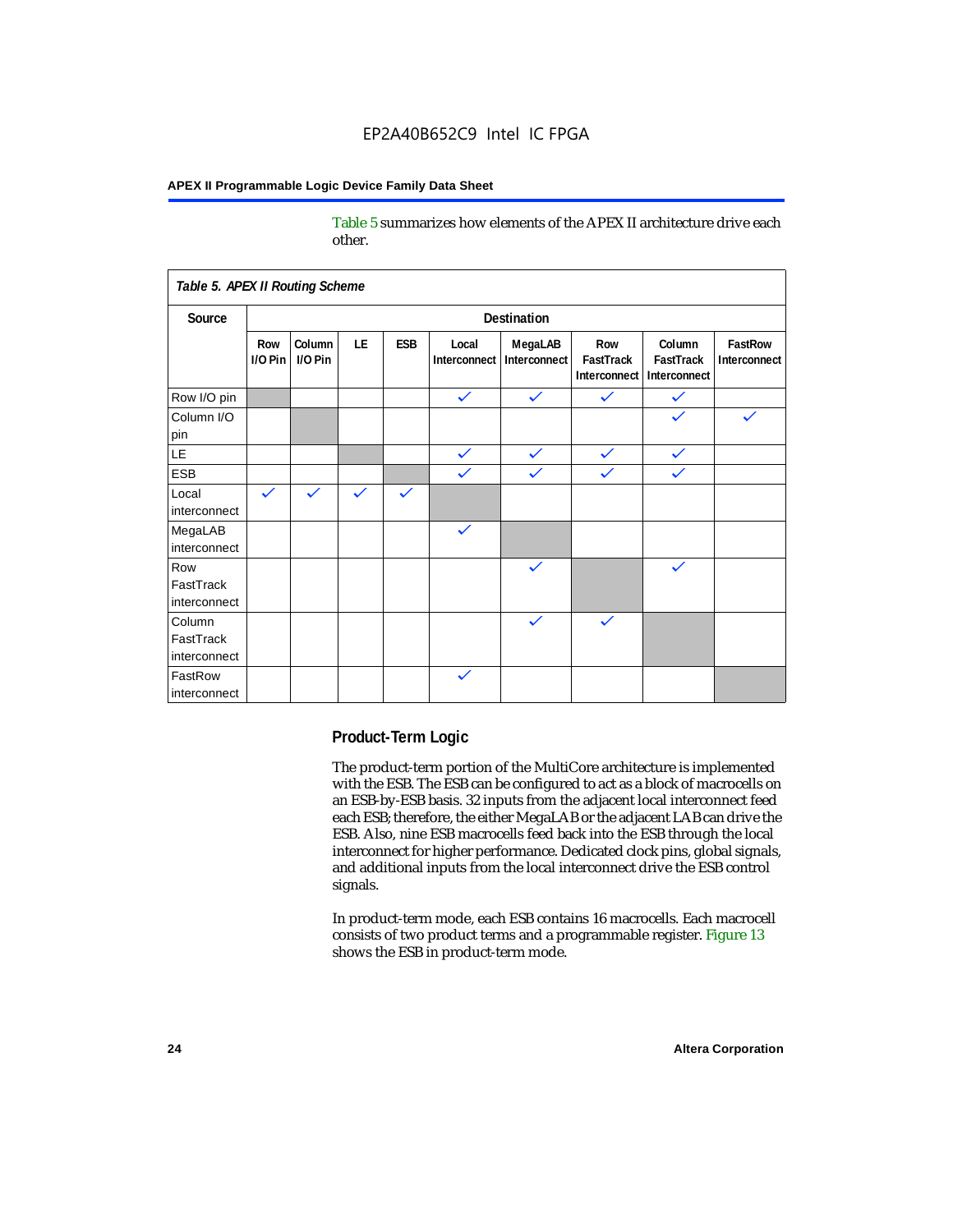

#### *Figure 13. Product-Term Logic in ESB*

#### *Note ot Figure 13:*

(1) PLL outputs cannot drive data input ports.

#### *Macrocells*

APEX II macrocells can be configured individually for either sequential or combinatorial logic operation. The macrocell consists of three functional blocks: the logic array, the product-term select matrix, and the programmable register.

Combinatorial logic is implemented in the product terms. The productterm select matrix allocates these product terms for use as either primary logic inputs (to the OR and XOR gates) to implement combinatorial functions, or as parallel expanders to be used to increase the logic available to another macrocell. One product term can be inverted; the Quartus II software uses this feature to perform DeMorgan's inversion for more efficient implementation of wide OR functions. The Quartus II Compiler can use a NOT-gate push-back technique to emulate an asynchronous preset. Figure 14 shows the APEX II macrocell.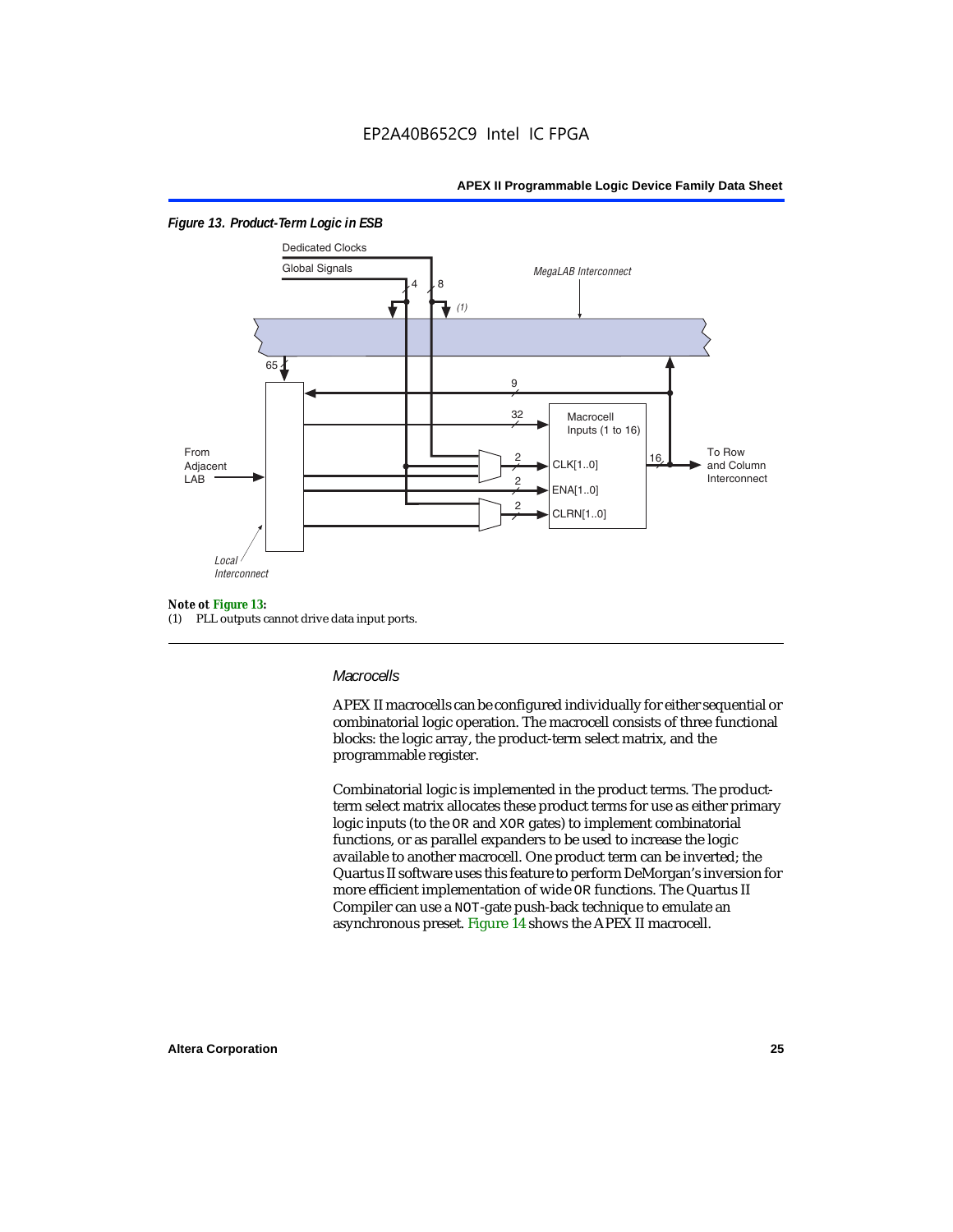



For registered functions, each macrocell register can be programmed individually to implement D, T, JK, or SR operation with programmable clock control. The register can be bypassed for combinatorial operation. During design entry, the designer specifies the desired register type; the Quartus II software then selects the most efficient register operation for each registered function to optimize resource utilization. The Quartus II software or other synthesis tools can also select the most efficient register operation automatically when synthesizing HDL designs.

Each programmable register can be clocked by one of two ESB-wide clocks. The ESB-wide clocks can be generated from device dedicated clock pins, global signals, or local interconnect. Each clock also has an associated clock enable, generated from the local interconnect. The clock and clock enable signals are related for a particular ESB; any macrocell using a clock also uses the associated clock enable.

If both the rising and falling edges of a clock are used in an ESB, both ESB-wide clock signals are used.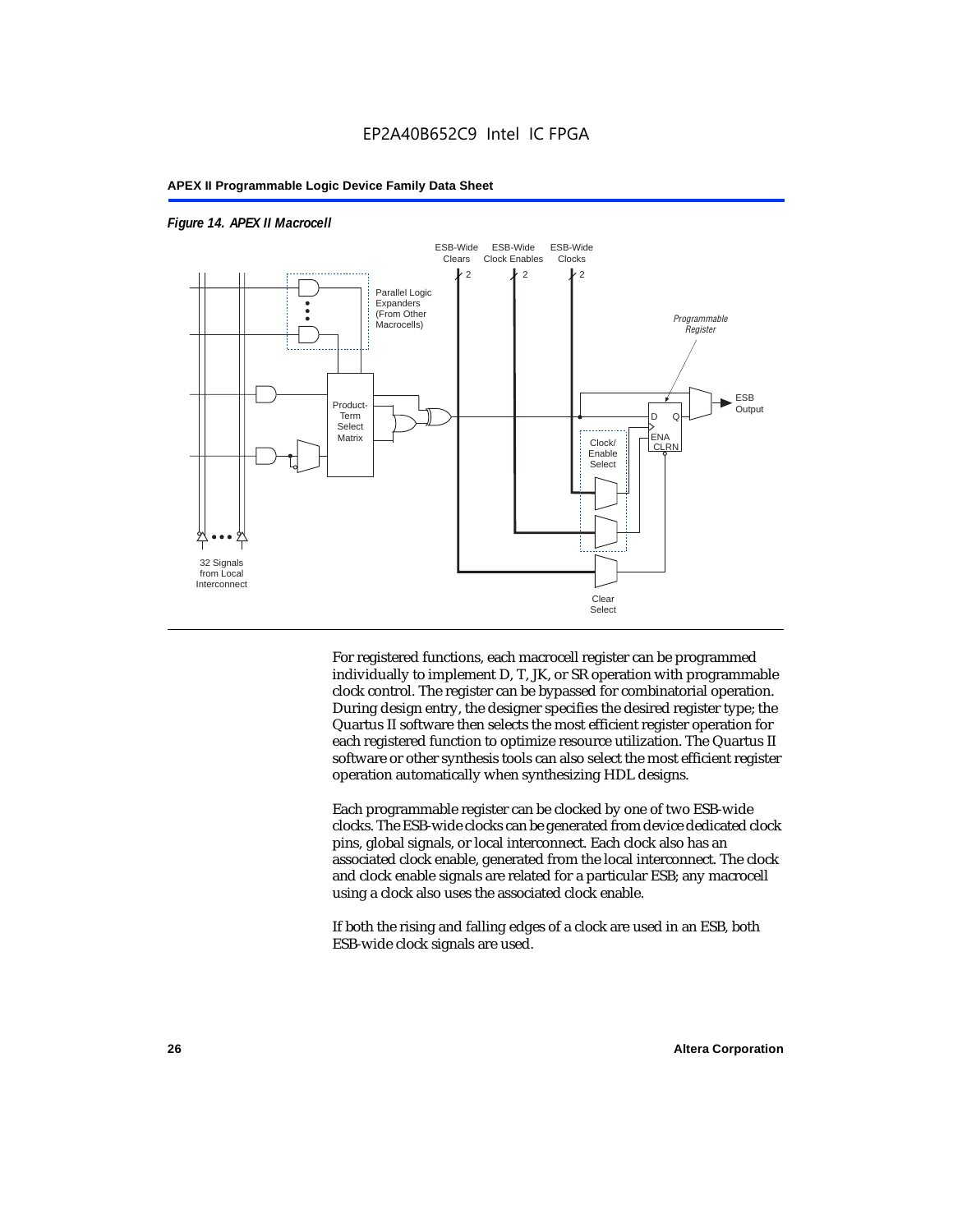The programmable register also supports an asynchronous clear function. Within the ESB, two asynchronous clears are generated from global signals and the local interconnect. Each macrocell can either choose between the two asynchronous clear signals or choose to not be cleared. Either of the two clear signals can be inverted within the ESB. Figure 15 shows the ESB control logic when implementing product-terms.





#### *Parallel Expanders*

Parallel expanders are unused product terms that can be allocated to a neighboring macrocell to implement fast, complex logic functions. Parallel expanders allow up to 32 product terms to feed the macrocell OR logic directly, with two product terms provided by the macrocell and 30 parallel expanders provided by the neighboring macrocells in the ESB.

The Quartus II Compiler can allocate up to 15 sets of up to two parallel expanders per set to the macrocells automatically. Each set of two parallel expanders incurs a small, incremental timing delay. Figure 16 shows the APEX II parallel expanders.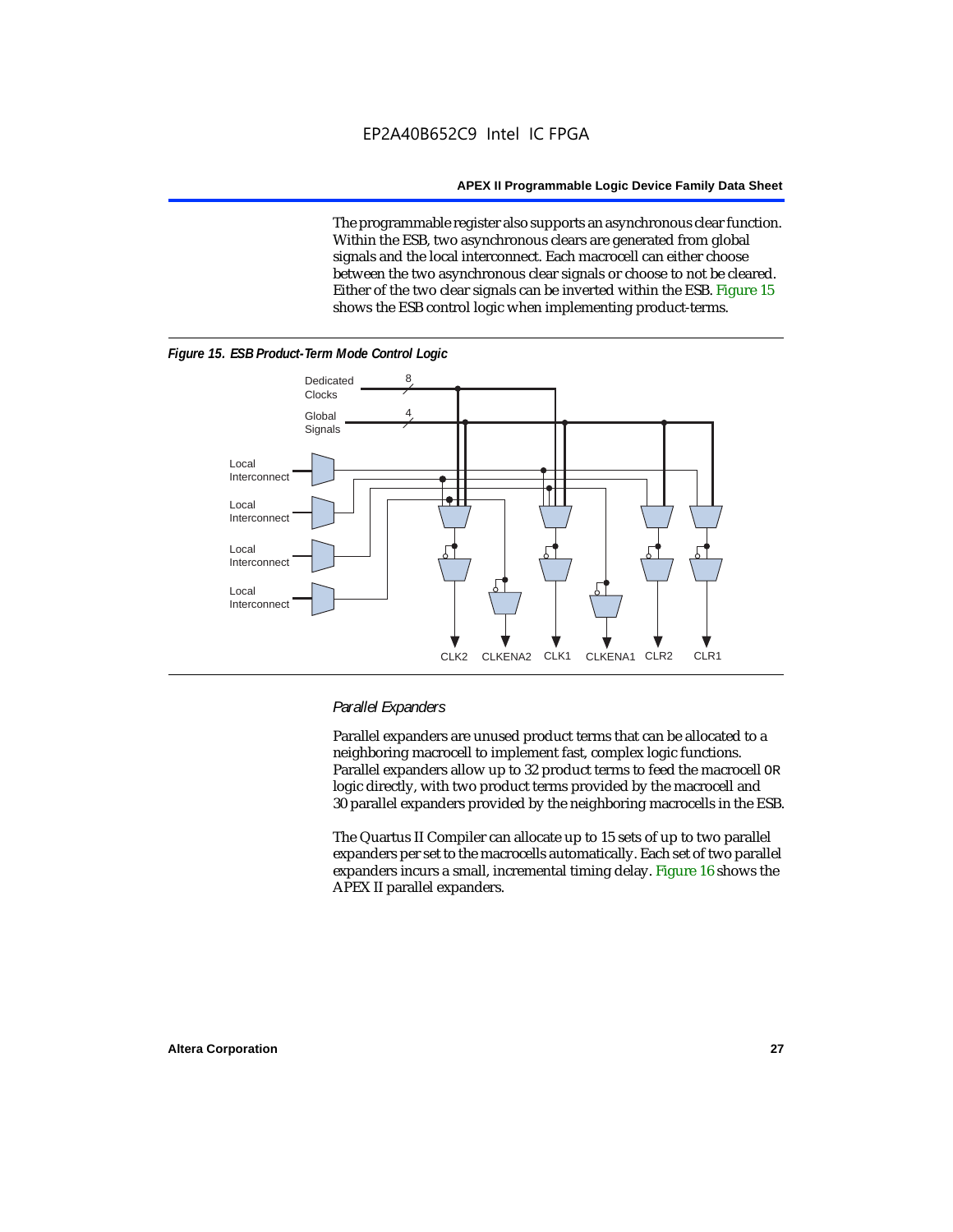



# **Embedded System Block**

The ESB can implement various types of memory blocks, including Dual-Port+ RAM (bidirectional dual-port RAM), dual- and single-port RAM, ROM, FIFO, and CAM blocks.

The ESB includes input and output registers; the input registers synchronize writes, and the output registers can pipeline designs to improve system performance. The ESB offers a bidirectional, dual-port mode, which supports any combination of two port operations: two reads, two writes, or one read and one write at two different clock frequencies. Figure 17 shows the ESB block diagram.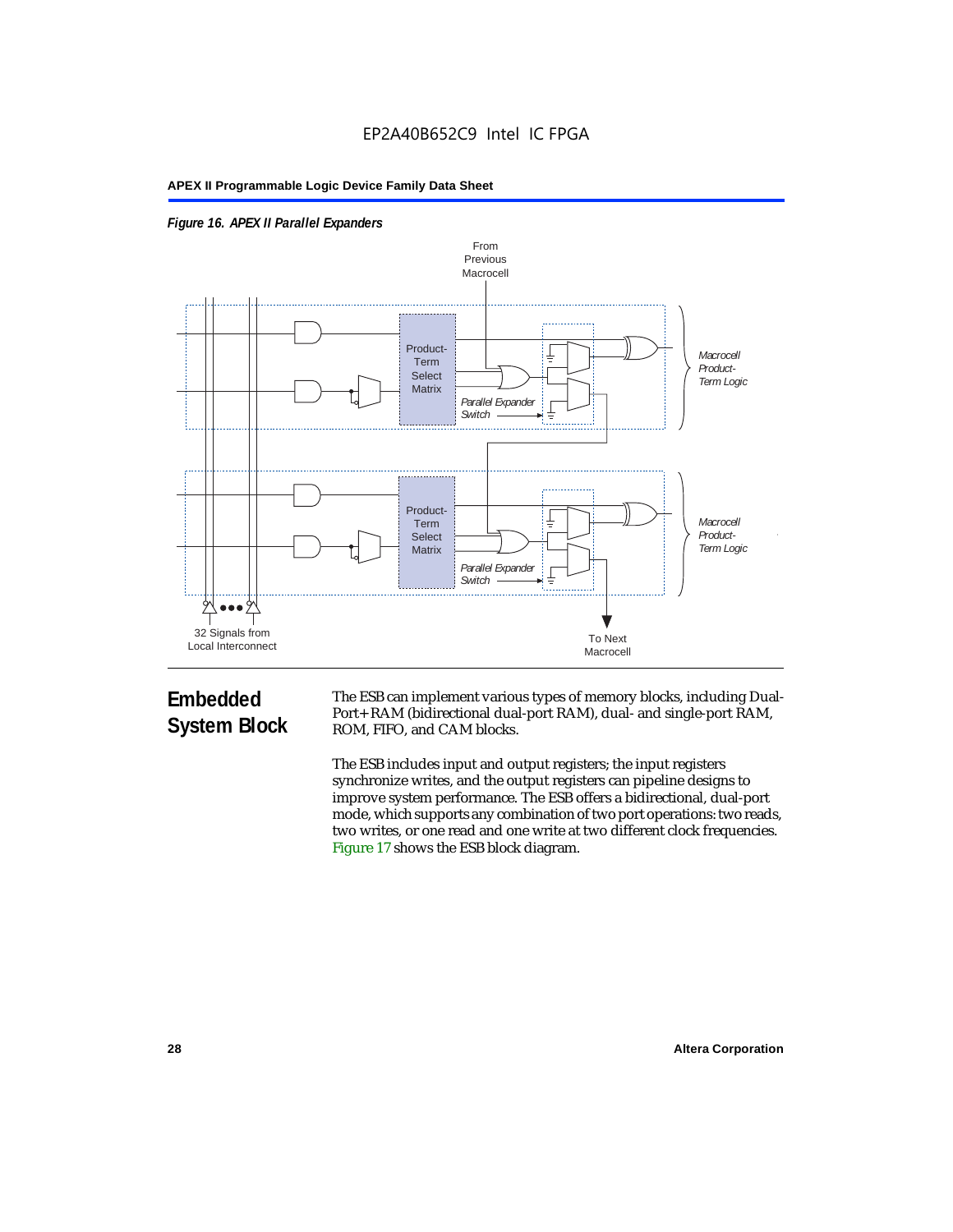

*Figure 17. Bidirectional Dual-Port Memory Configuration*

In addition to bidirectional dual-port memory, the ESB also supports dual-port, and single-port RAM. Dual-port memory supports a simultaneous read and write. Single-port memory supports independent read and write. Figure 18 shows these different RAM memory port configurations for an ESB.



#### *Note to Figure 18:*

(1) Two single-port memory blocks can be implemented in a single ESB.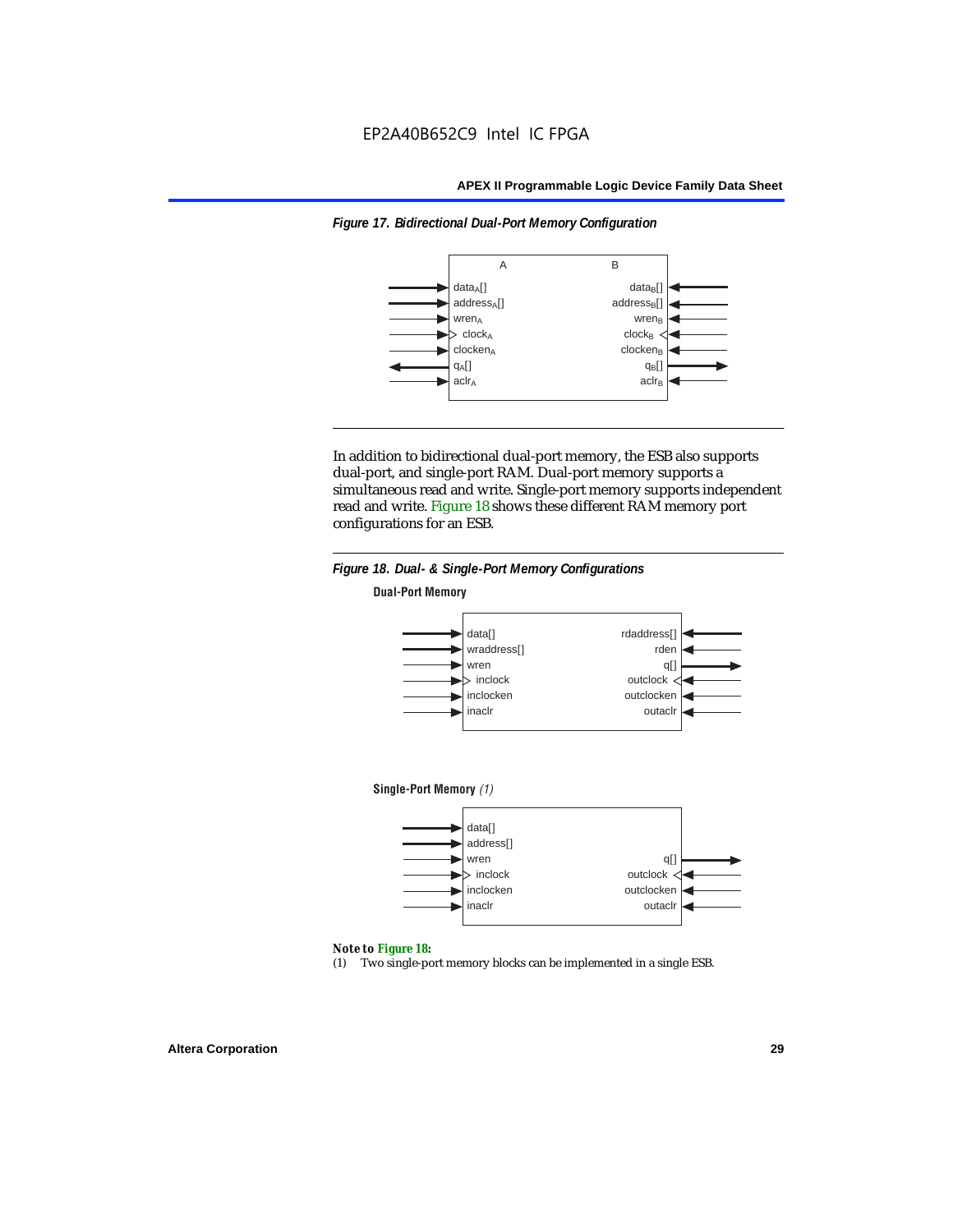The ESB also enables variable width data ports for reading and writing to the RAM ports in dual-port RAM configuration. For example, the ESB can be written in 1× mode at port A while being read in 16× mode from port B. Table 6 lists the supported variable width configurations for an ESB in dual-port mode.

| Table 6. Variable Width Configurations for Dual-Port RAM |                                    |  |  |
|----------------------------------------------------------|------------------------------------|--|--|
| <b>Read Port Width</b>                                   | Write Port Width                   |  |  |
| 1 hit                                                    | 2 bits, 4 bits, 8 bits, or 16 bits |  |  |
| 2 bits, 4 bits, 8 bits, or 16 bits                       | 1 hit                              |  |  |

ESBs can implement synchronous RAM, which is easier to use than asynchronous RAM. A circuit using asynchronous RAM must generate the RAM write enable (WE) signal while ensuring that its data and address signals meet setup and hold time specifications relative to the WE signal. In contrast, the ESB's synchronous RAM generates its own WE signal and is self-timed with respect to the global clock. Circuits using the ESB's selftimed RAM only need to meet the setup and hold time specifications of the global clock.

ESB inputs are driven by the adjacent local interconnect, which in turn can be driven by the MegaLAB or FastTrack interconnects. Because the ESB can be driven by the local interconnect, an adjacent LE can drive it directly for fast memory access. ESB outputs drive the MegaLAB and FastTrack interconnects and the local interconnect for fast connection to adjacent LEs or for fast feedback product-term logic.

When implementing memory, each ESB can be configured in any of the following sizes:  $512 \times 8$ ,  $1,024 \times 4$ ,  $2,048 \times 2$ , or  $4,096 \times 1$ . For dual-port and single-port modes, the ESB can be configured for  $256 \times 16$  in addition to the list above.

The ESB can also be split in half and used for two independent 2,048-bit single-port RAM blocks. The two independent RAM blocks must have identical configurations with a maximum width of  $256 \times 8$ . For example, one half of the ESB can be used as a  $256 \times 8$  single-port memory while the other half is also used for a  $256 \times 8$  single-port memory. This effectively doubles the number of RAM blocks an APEX II device can implement for its given number of ESBs. The Quartus II software automatically merges two logical memory functions in a design into an ESB; the designer does not need to merge the functions manually.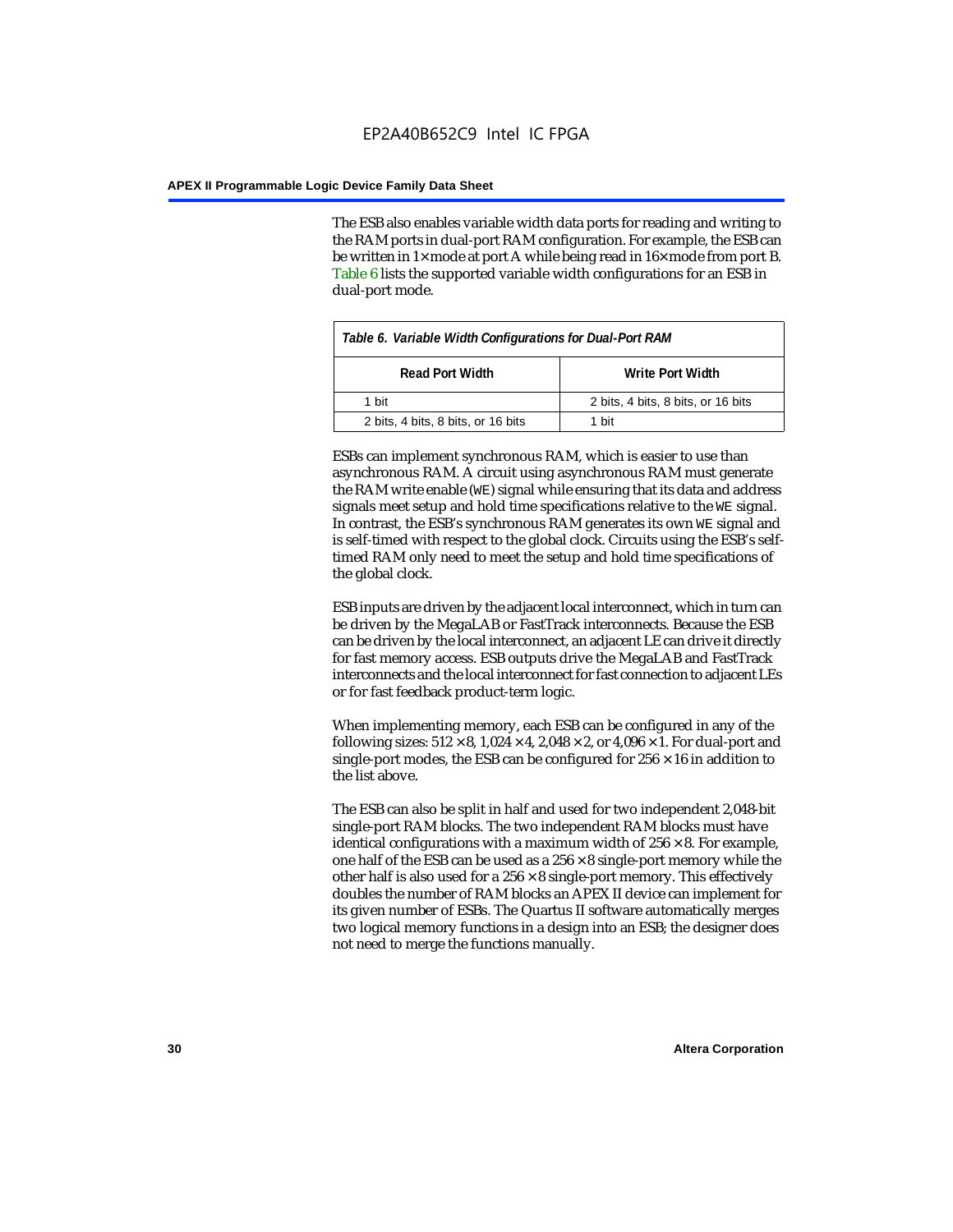By combining multiple ESBs, the Quartus II software implements larger memory blocks automatically. For example, two  $256 \times 16$  RAM blocks can be combined to form a 256 x 32 RAM block, and two  $512 \times 8$  RAM blocks can be combined to form a  $512 \times 16$  RAM block. Memory performance does not degrade for memory blocks up to 4,096 words deep. Each ESB can implement a 4,096-word-deep memory; the ESBs are used in parallel, eliminating the need for any external control logic that would increase delays. To create a high-speed memory block more than 4,096-words deep, the Quartus II software automatically combines ESBs with LE control logic.

### **Input/Output Clock Mode**

The ESB implements input/output clock mode for both dual-port and bidirectional dual-port memory. An ESB using input/output clock mode can use up to two clocks. On each of the two ports, A or B, one clock controls all registers for inputs into the ESB: data input, WREN, read address, and write address. The other clock controls the ESB data output registers. Each ESB port, A or B, also supports independent read clock enable, write clock enable, and asynchronous clear signals. Input/output clock mode is commonly used for applications where the reads and writes occur at the same system frequency, but require different clock enable signals for the input and output registers. Figure 19 shows the ESB in input/output clock mode.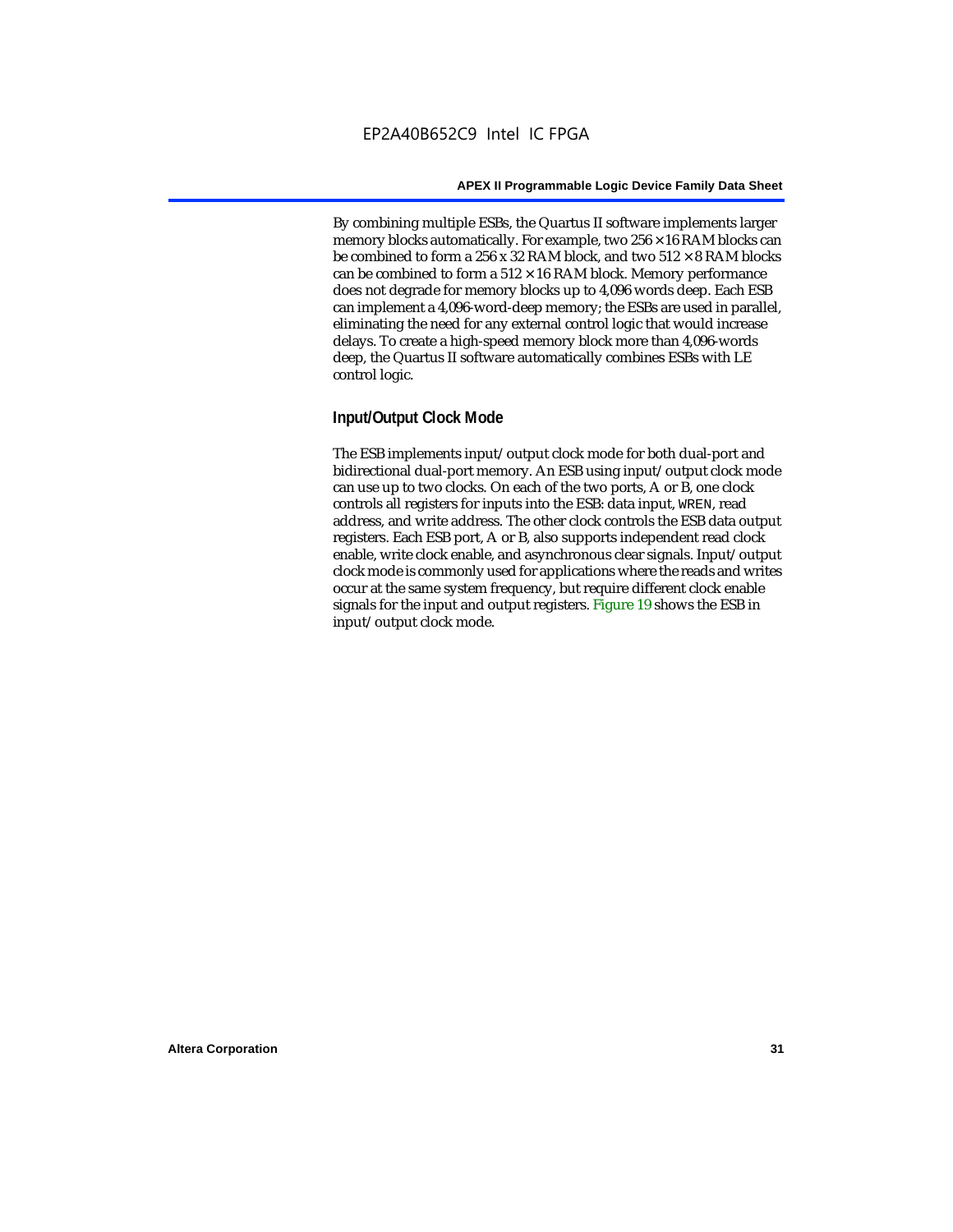



#### *Notes to Figure 19:*

- (1) All registers can be cleared asynchronously by ESB local interconnect signals, global signals, or the chip-wide reset.
-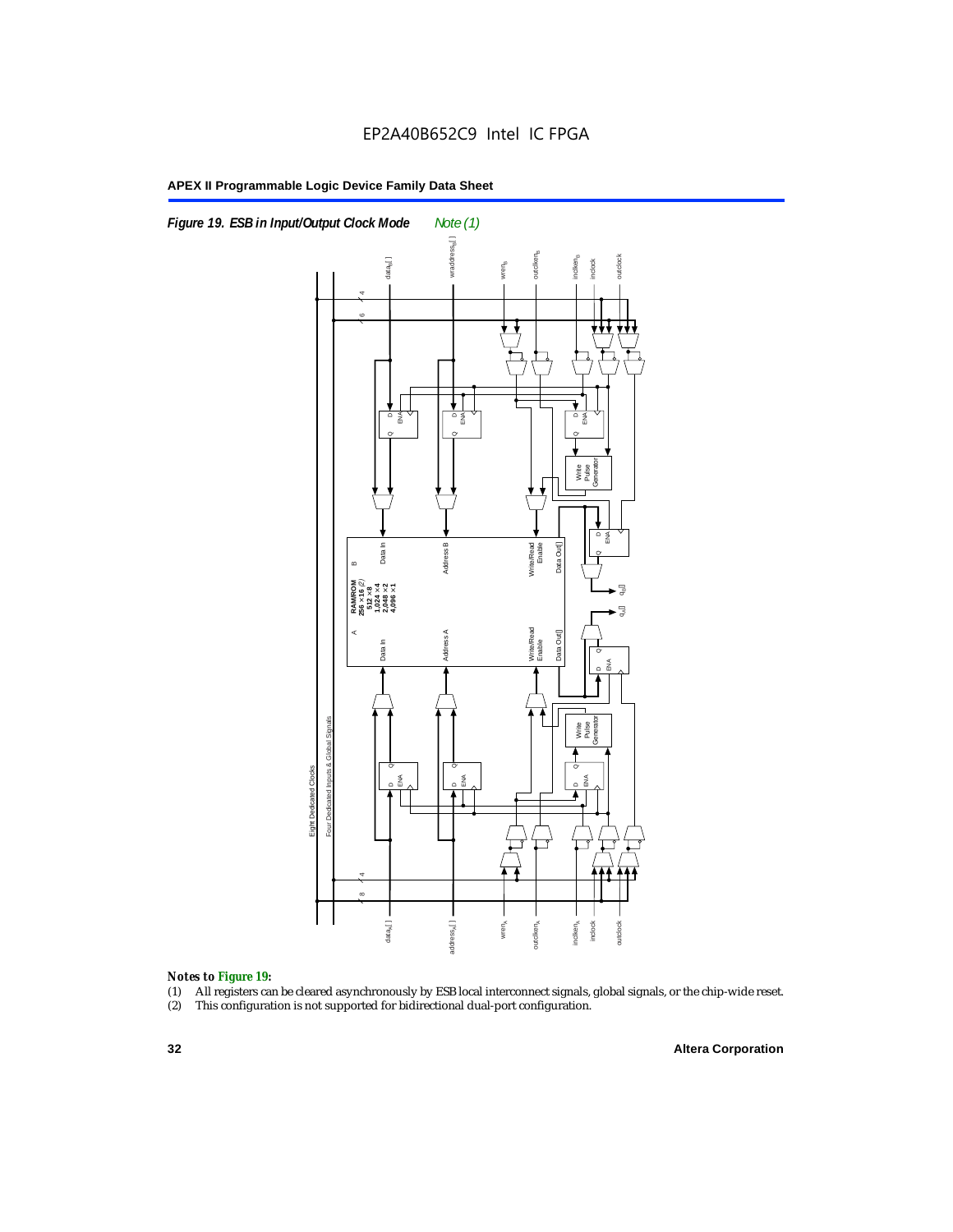In addition to the input/output mode clocking scheme, the clock connections to the various ESB input/output registers are customizable in the MegaWizard® Plug-In Manager.

#### **Single-Port Mode**

The APEX II ESB also supports a single-port mode, which is used when simultaneous reads and writes are not required. See Figure 20. A single ESB can support up to two single-port mode RAMs.



## *Note to Figure 20:*

(1) All registers can be asynchronously cleared by ESB local interconnect signals, global signals, or chip-wide reset.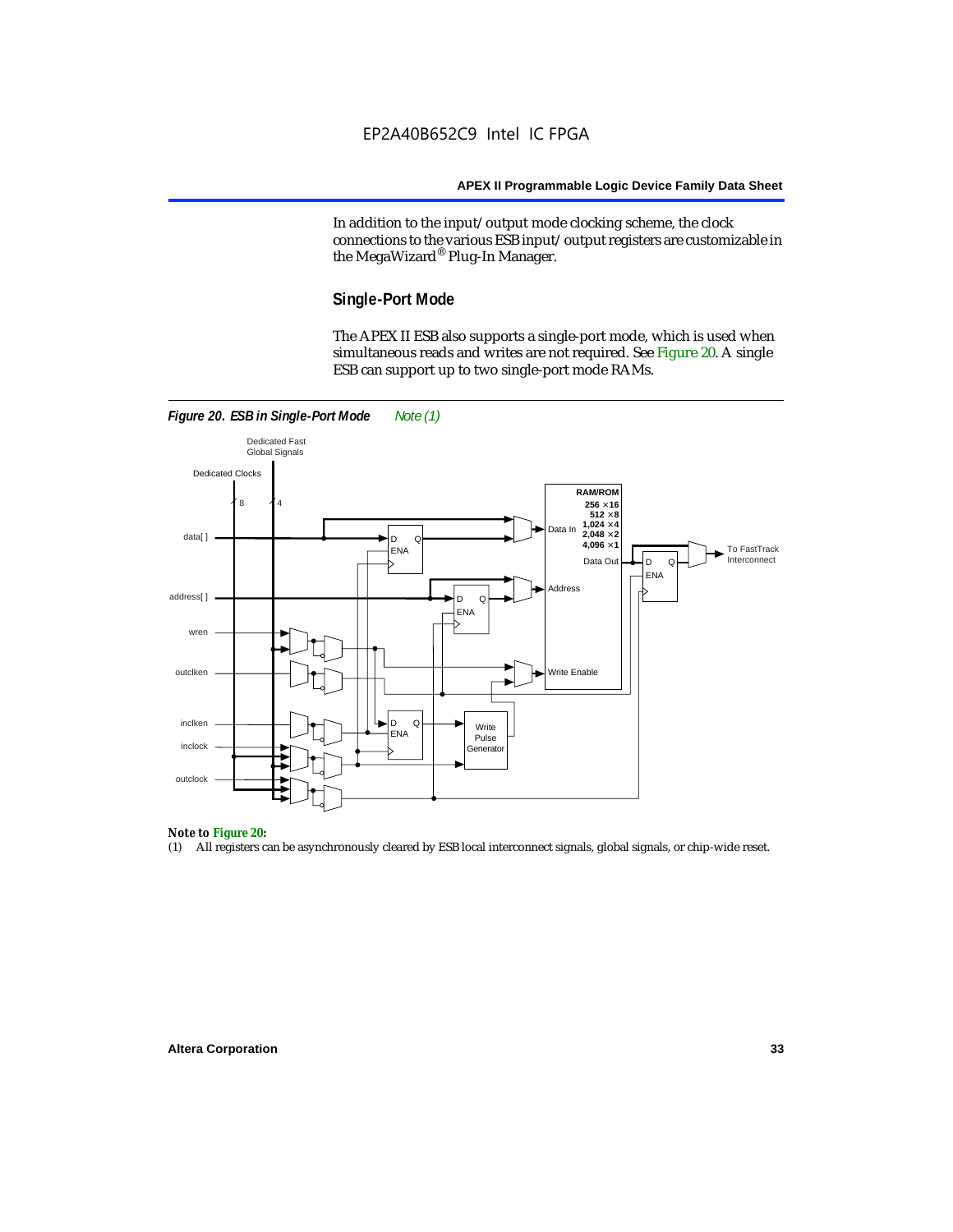#### **Content-Addressable Memory**

APEX II devices can implement CAM in ESBs. CAM can be thought of as the inverse of RAM. RAM stores data in a specific location; when the system submits an address, the RAM block provides the data. Conversely, when the system submits data to CAM, the CAM block provides the address where the data is found. For example, if the data FA12 is stored in address 14, the CAM outputs 14 when FA12 is driven into it.

CAM is used for high-speed search operations. When searching for data within a RAM block, the search is performed serially. Thus, finding a particular data word can take many cycles. CAM searches all addresses in parallel and outputs the address storing a particular word. When a match is found, a match flag is set high. CAM is ideally suited for applications such as Ethernet address lookup, data compression, pattern recognition, cache tags, fast routing table lookup, and high-bandwidth address filtering. Figure 21 shows the CAM block diagram.





The APEX II on-chip CAM provides faster system performance than traditional discrete CAM. Integrating CAM and logic into the APEX II device eliminates off-chip and on-chip delays, improving system performance.

When in CAM mode, the ESB implements a 32-word, 32-bit CAM. Wider or deeper CAM, such as a 32-word, 64-bit or 128-word, 32-bit block, can be implemented by combining multiple CAM blocks with some ancillary logic implemented in LEs. The Quartus II software automatically combines ESBs and LEs to create larger CAM blocks.

CAM supports writing "don't care" bits into words of the memory. The don't-care bit can be used as a mask for CAM comparisons; any bit set to don't-care has no effect on matches.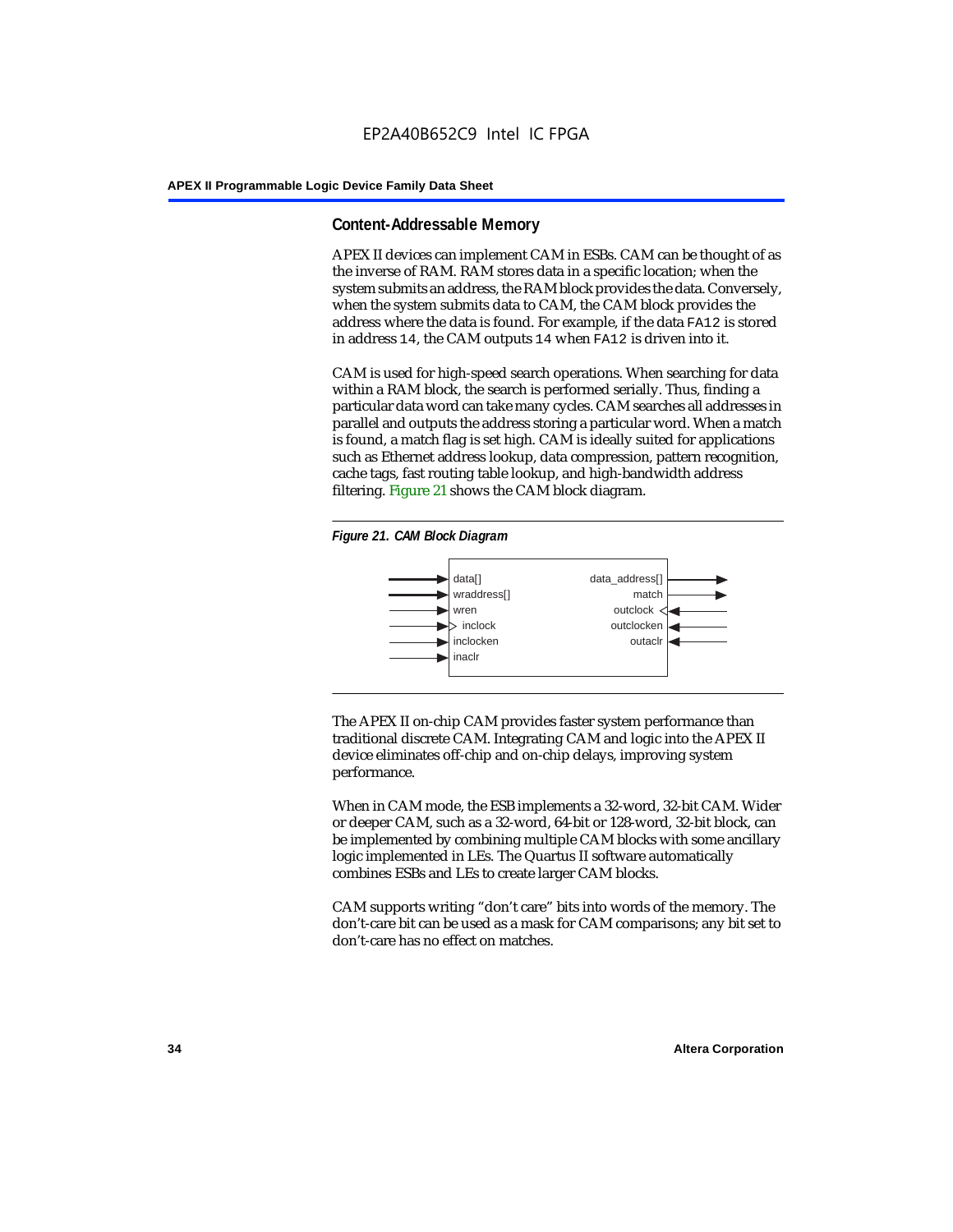CAM can generate outputs in three different modes: single-match mode, multiple-match mode, and fast multiple-match mode. In each mode, the ESB outputs the matched data's location as an encoded or unencoded address. When encoded, the ESB outputs an encoded address of the data's location. For instance, if the data is located in address 12, the ESB output is 12. When unencoded, each ESB port uses its 16 outputs to show the location of the data over two clock cycles. In this case, if the data is located in address 12, the 12th output line goes high. Figures 21 and 22 show the encoded CAM outputs and unencoded CAM outputs, respectively.









#### *Notes to Figures 22 and 23:*

- (1) For an unencoded output, the ESB only supports 31 input data bits. One input bit is used by the select line to choose one of the two banks of 16 outputs.
- (2) If the select input is a 1, then CAM outputs odd words between 1 through 15. If the select input is a 0, CAM outputs even words between 0 through 14.

In single-match mode, it takes two clock cycles to write into CAM, but only one clock cycle to read from CAM. In this mode, both encoded and unencoded outputs are available without external logic. Single-match mode is better suited for designs without duplicate data in the memory.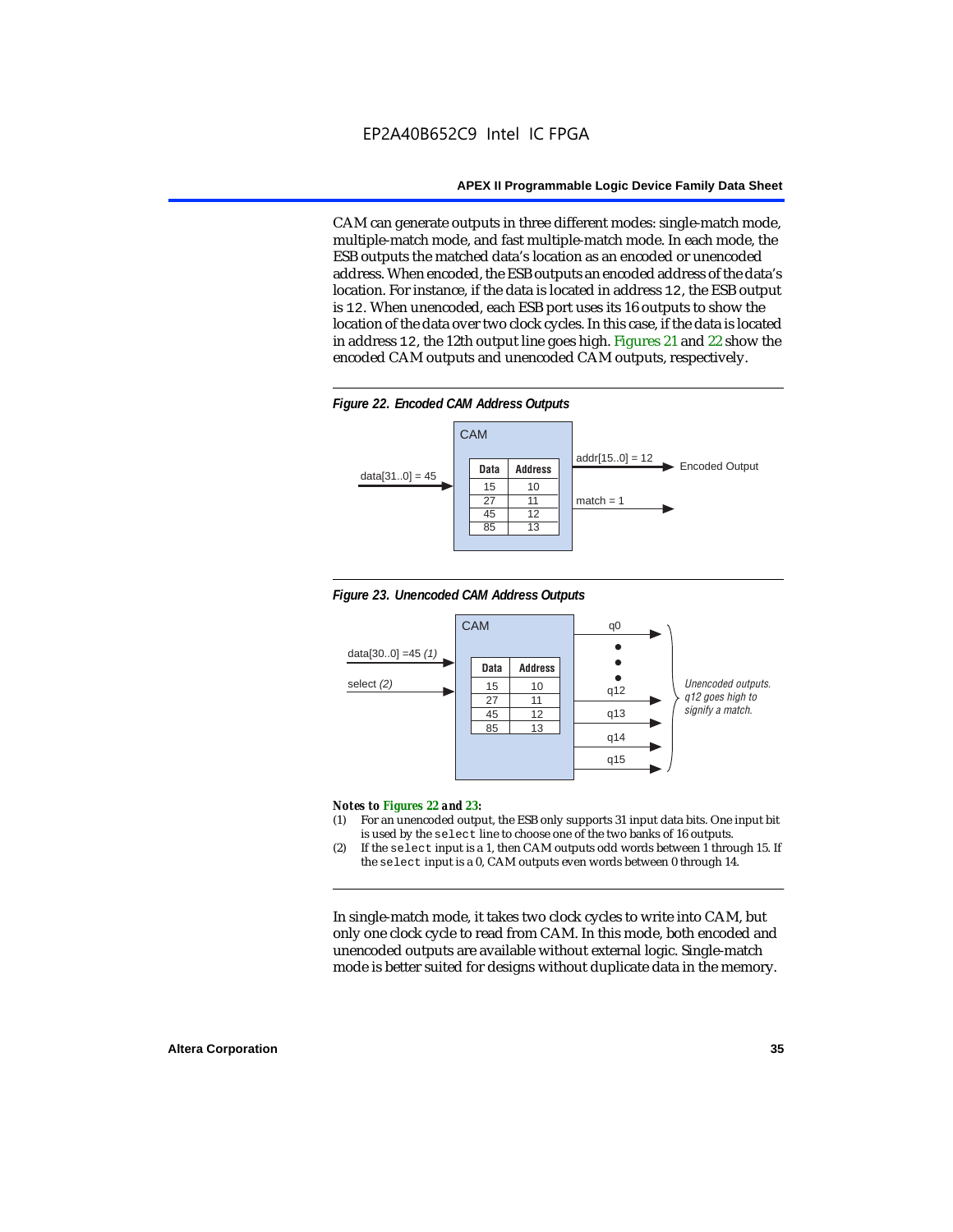If the same data is written into multiple locations in the memory, a CAM block can be used in multiple-match or fast multiple-match modes. The ESB outputs the matched data's locations as an encoded or unencoded address. In multiple-match mode, it takes two clock cycles to write into a CAM block. For reading, there are 16 outputs from each ESB at each clock cycle. Therefore, it takes two clock cycles to represent the 32 words from a single ESB port. In this mode, encoded and unencoded outputs are available. To implement the encoded version, the Quartus II software adds a priority encoder with LEs. Fast multiple-match is identical to the multiple match mode, however, it only takes one clock cycle to read from a CAM block and generate valid outputs. To do this, the entire ESB is used to represent 16 outputs. In fast multiple-match mode, the ESB can implement a maximum CAM block size of 16 words.

A CAM block can be pre-loaded with data during configuration, or it can be written during system operation. In most cases, two clock cycles are required to write each word into CAM. When don't-care bits are used, a third clock cycle is required.



f For more information on CAM, see *Application Note 119 (Implementing High-Speed Search Applications with APEX CAM)*.

# **Driving Signals to the ESB**

ESBs provide flexible options for driving control signals. Different clocks can be used for the ESB inputs and outputs. Registers can be inserted independently on the data input, data output, read address, write address, WE, and RE signals. The global signals and the local interconnect can drive the WE and RE signals. The global signals, dedicated clock pins, and local interconnects can drive the ESB clock signals. Because the LEs drive the local interconnect, the LEs can control the WE and RE signals and the ESB clock, clock enable, and synchronous clear signals. Figure 24 shows the ESB control signal generation logic.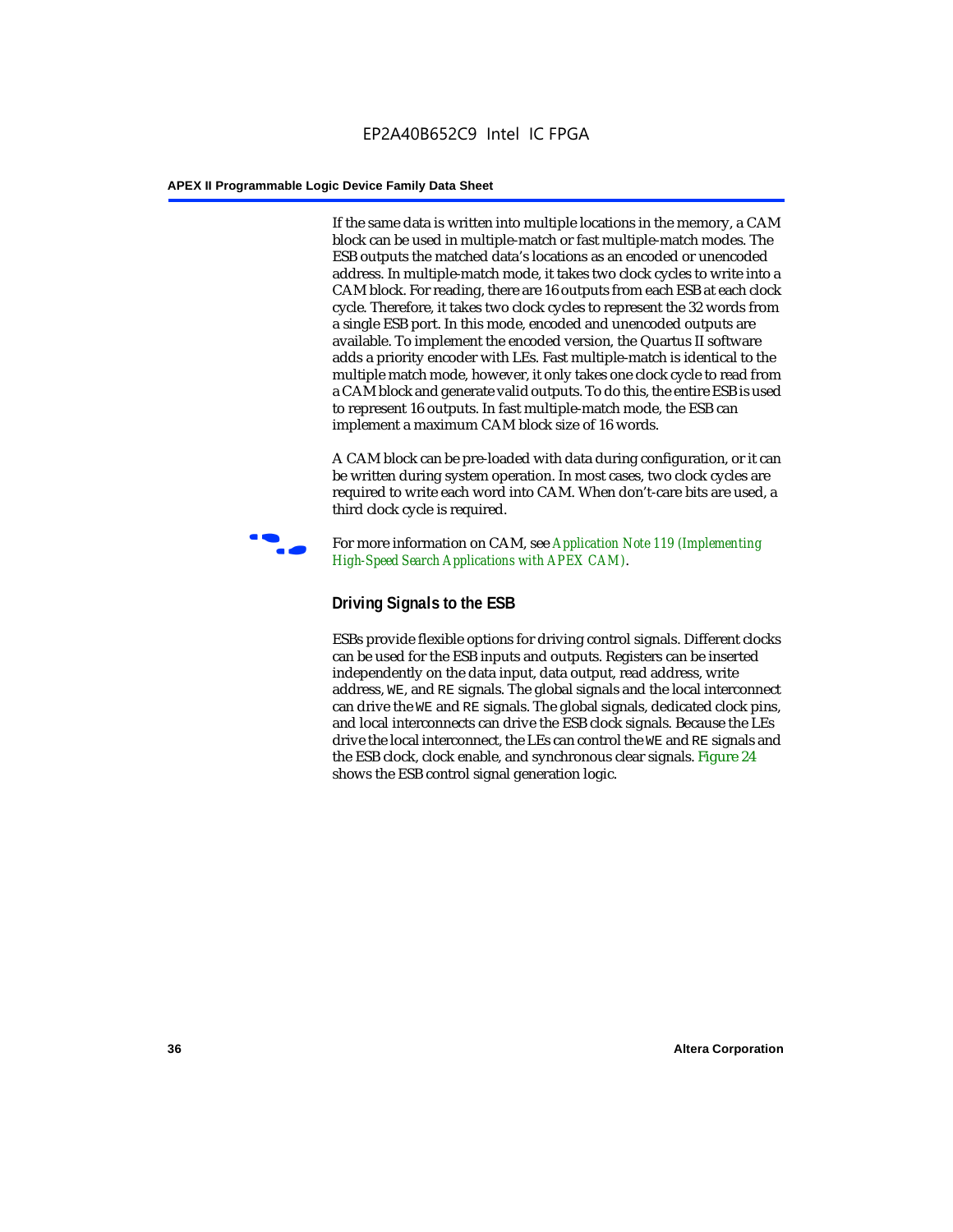

*Figure 24. ESB Control Signal Generation*

An ESB is fed by the local interconnect, which is driven by adjacent LEs (for high-speed connection to the ESB) or the MegaLAB interconnect. The ESB can drive the local, MegaLAB, or FastTrack interconnect routing structure to drive LEs and IOEs in the same MegaLAB structure or anywhere in the device.

## **Implementing Logic in ROM**

In addition to implementing logic with product terms, the ESB can implement logic functions when it is programmed with a read-only pattern during configuration, creating a large LUT. With LUTs, combinatorial functions are implemented by looking up the results, rather than by computing them. This implementation of combinatorial functions can be faster than using algorithms implemented in general logic, a performance advantage that is further enhanced by the fast access times of ESBs. The large capacity of ESBs enables designers to implement complex functions in one logic level without the routing delays associated with linked LEs or distributed RAM blocks. Parameterized functions such as LPM functions can take advantage of the ESB automatically. Further, the Quartus II software can implement portions of a design with ESBs where appropriate.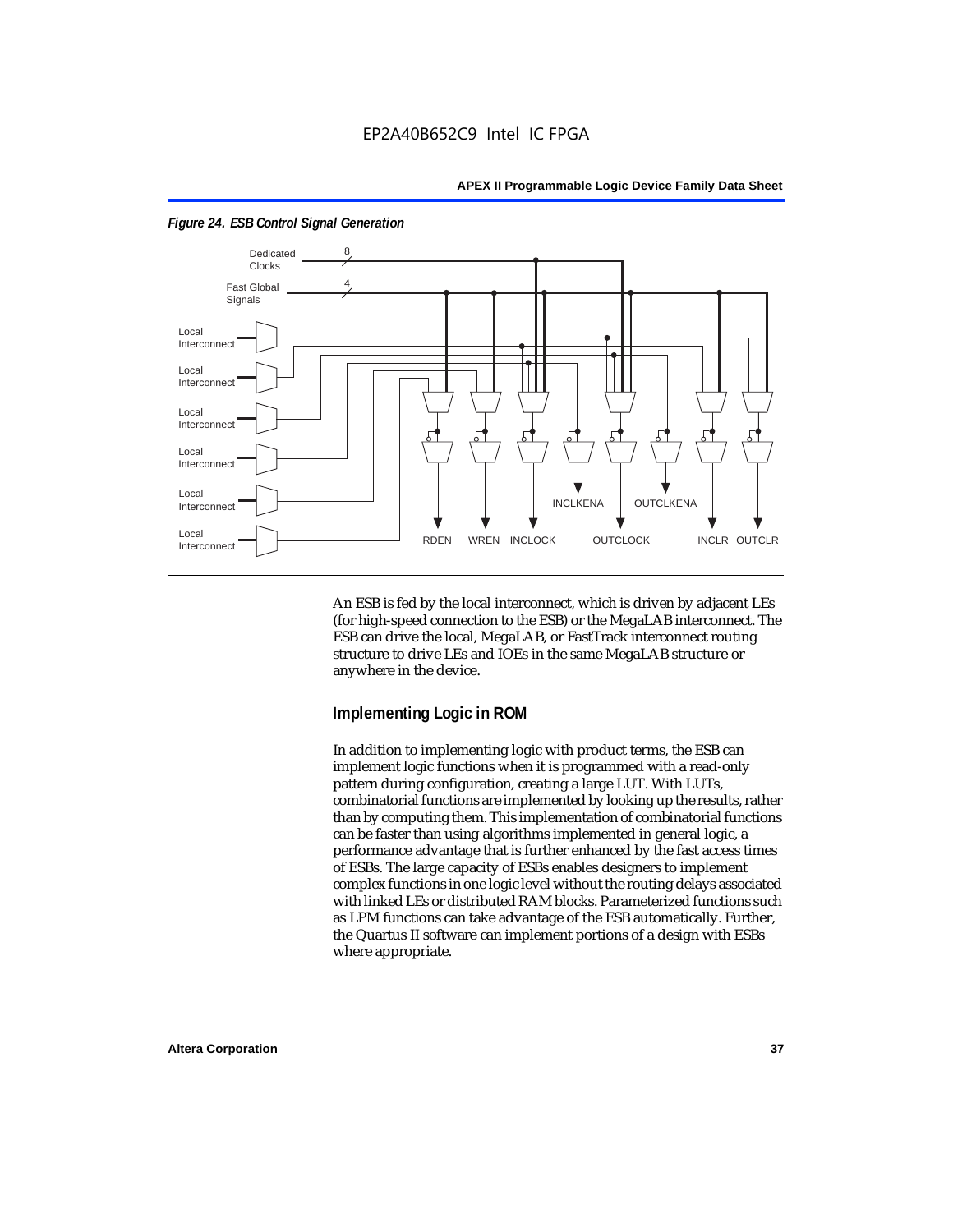# **Programmable Speed/Power Control**

APEX II ESBs offer a high-speed mode that supports fast operation on an ESB-by-ESB basis. When high speed is not required, this feature can be turned off to reduce the ESB's power dissipation by up to 50%. ESBs that run at low power incur a nominal timing delay adder. This Turbo Bit $TM$ option is available for ESBs that implement product-term logic or memory functions. An ESB that is not used will be powered down so that it does not consume DC current.

Designers can program each ESB in the APEX II device for either highspeed or low-power operation. As a result, speed-critical paths in the design can run at high speed, while the remaining paths operate at reduced power.

## **I/O Structure** The IOE in APEX II devices contains a bidirectional I/O buffer, six registers, and a latch for a complete embedded bidirectional single data rate or DDR IOE. Figure 25 shows the structure of the APEX II IOE. The IOE contains two input registers (plus a latch), two output registers, and two output enable registers. Both input registers and the latch can be used for capturing DDR input. Both output registers can be used to drive DDR outputs. The output enable (OE) register can be used for fast clock-tooutput enable timing. The negative edge-clocked OE register is used for DDR SDRAM interfacing. The Quartus II software automatically duplicates a single OE register that controls multiple output or bidirectional pins.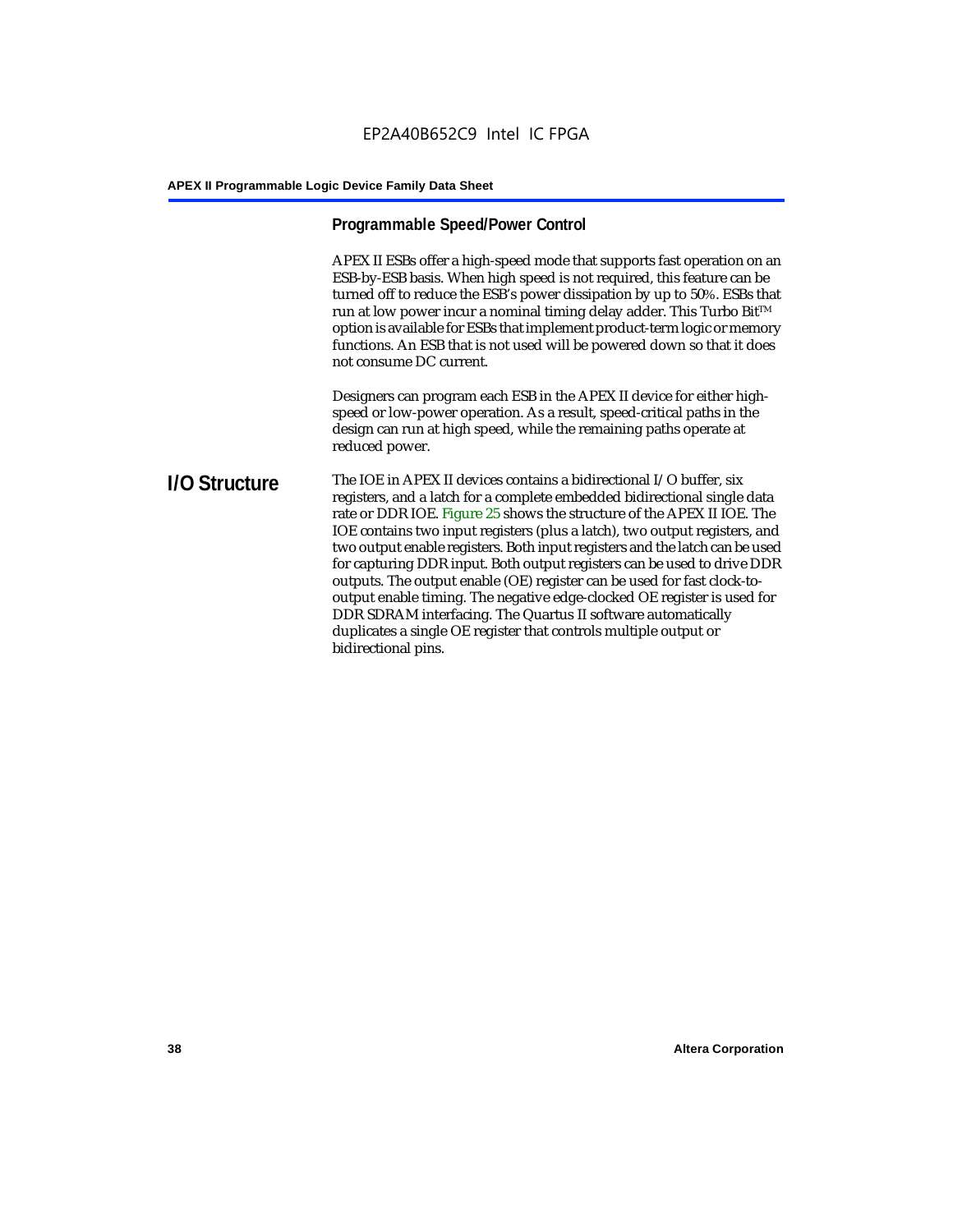

*Figure 25. APEX II IOE Structure*

The IOEs are located around the periphery of the APEX II device. Each IOE drives a row, column, MegaLAB, or local interconnect when used as an input or bidirectional pin. A row IOE can drive a local, MegaLAB, row, and column interconnect; a column IOE can drive the FastTrack or column interconnect. Figure 26 shows how a row IOE connects to the interconnect.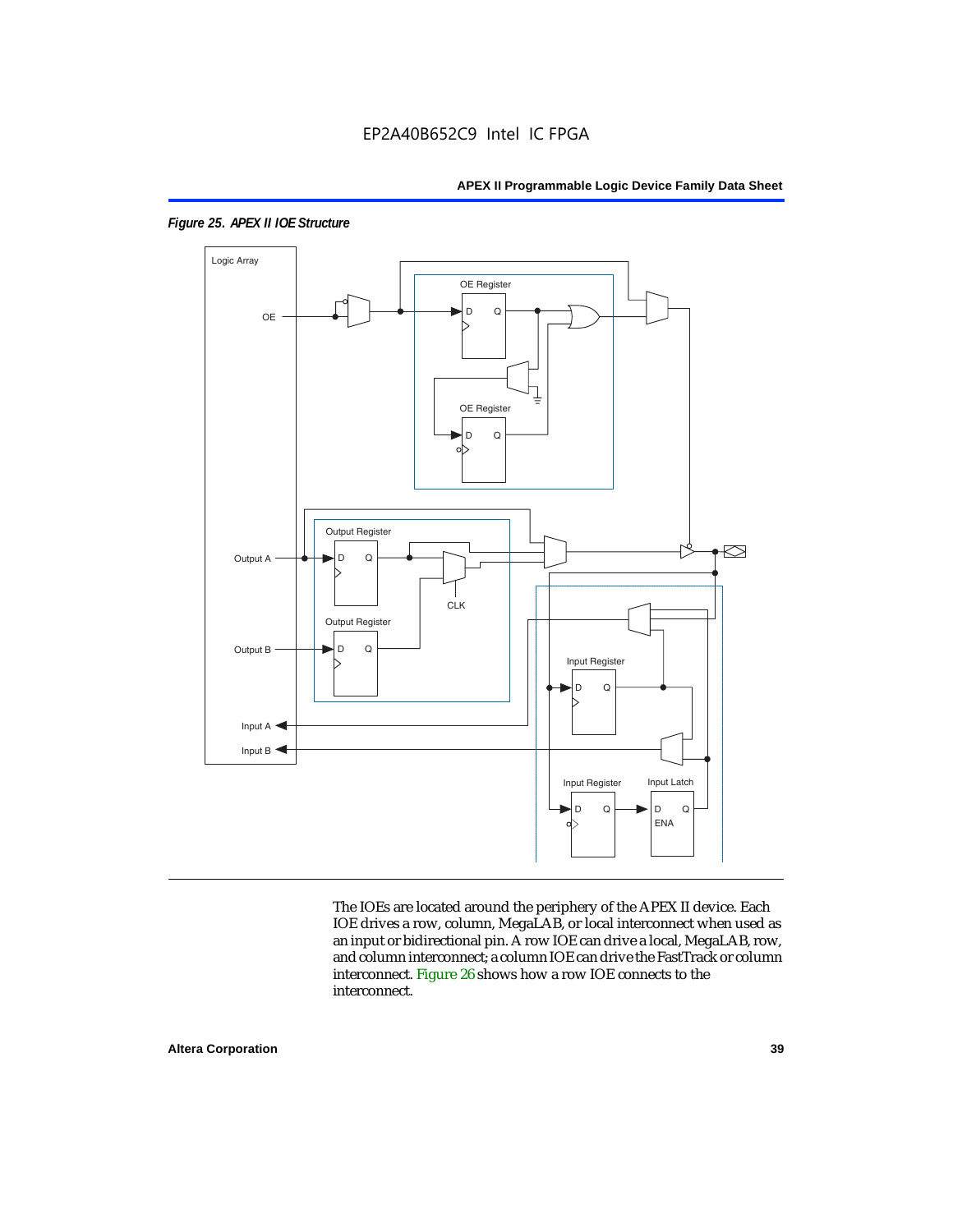



Figure 27 shows how a column IOE connects to the interconnect.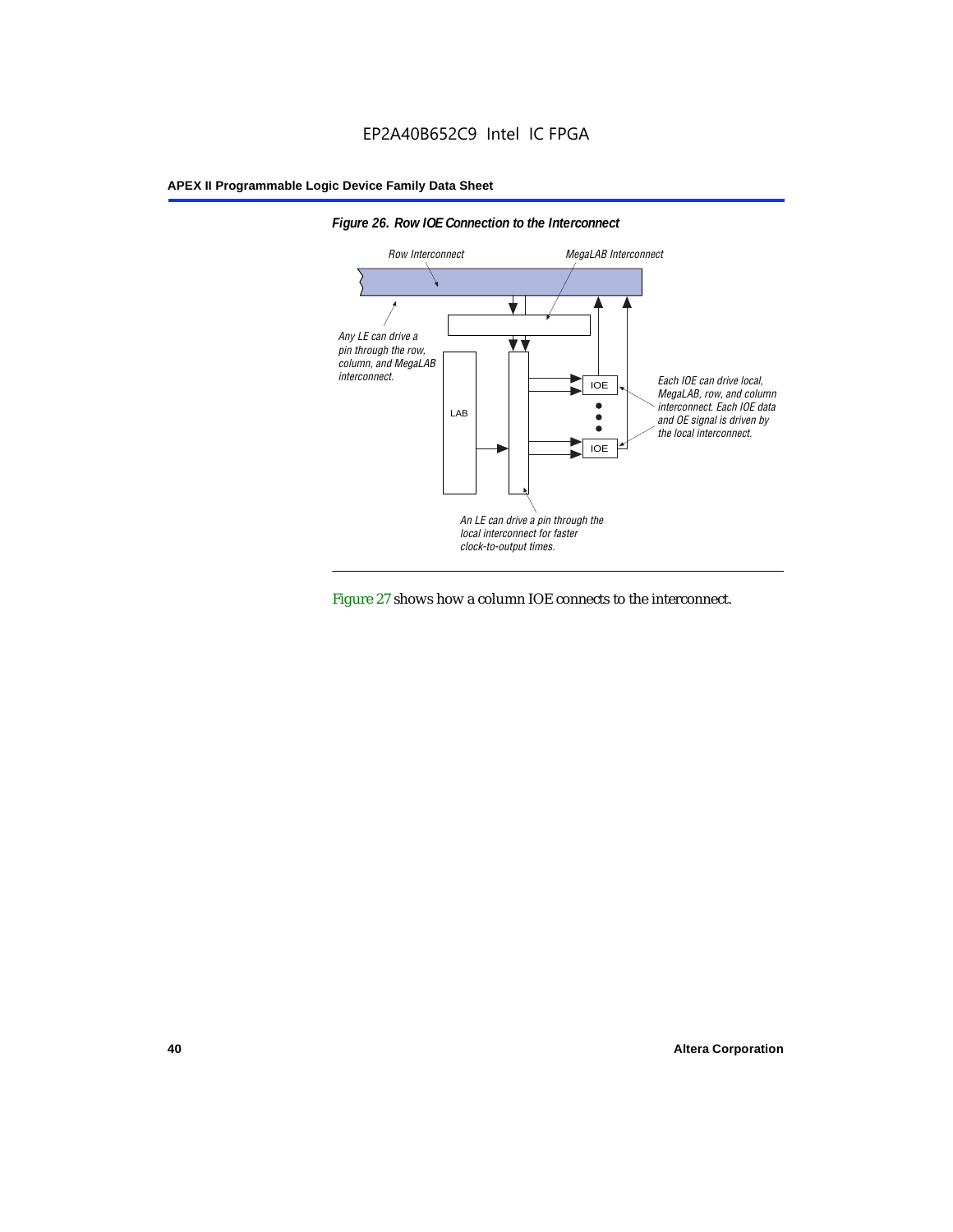



FastRow interconnects connect a column I/O pin directly to the LAB local interconnect within two MegaLAB structures. This feature provides fast setup times for pins that drive high fan-outs with complex logic, such as PCI designs. For fast bidirectional I/O timing, LE registers using local routing can improve setup times and OE timing.

APEX II devices have a peripheral control bus made up of 12 signals that drive the IOE control signals. The peripheral bus is composed of six output enables,  $OE[5:0]$  and six clock enables,  $CE[5:0]$ . These twelve signals can be driven from internal logic or from the Fast I/O signals. Table 7 lists the peripheral control signal destinations.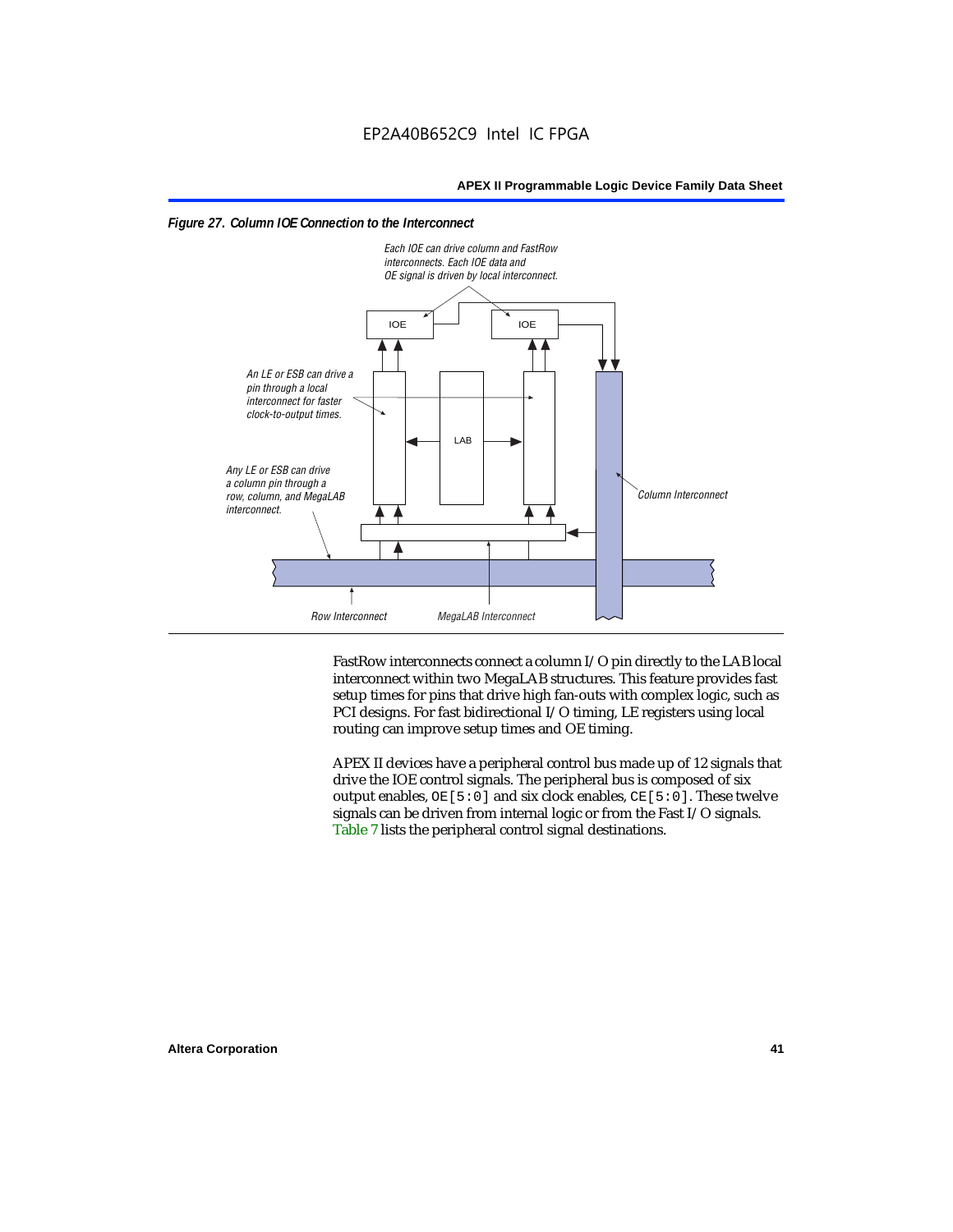| <b>APEX II Programmable Logic Device Family Data Sheet</b> |  |  |  |
|------------------------------------------------------------|--|--|--|
|------------------------------------------------------------|--|--|--|

| Table 7. Peripheral Control Bus Destinations |                    |  |  |  |
|----------------------------------------------|--------------------|--|--|--|
| <b>Peripheral Bus</b>                        | I/O Control Signal |  |  |  |
| Output Enable 0 [OE0]                        | OE.                |  |  |  |
| Output Enable 1 [OE1]                        | OЕ                 |  |  |  |
| Output Enable 2 [OE2]                        | OЕ                 |  |  |  |
| Output Enable 3 [OE3]                        | OЕ                 |  |  |  |
| Output Enable 4 [OE4]                        | OE.                |  |  |  |
| Output Enable 5 [OE5]                        | OЕ                 |  |  |  |
| Clock Enable 0 [ CE0 ]                       | CE, CLK            |  |  |  |
| Clock Enable 1 [CE1]                         | CE, OE             |  |  |  |
| Clock Enable 2 [ CE2 ]                       | CE, CLK            |  |  |  |
| Clock Enable 3 [ CE3 ]                       | CE, OE             |  |  |  |
| Clock Enable 4 [CE4]                         | CE, CLR            |  |  |  |
| Clock Enable 5 [ CE5 ]                       | CE, CLR            |  |  |  |

In normal bidirectional operation, the input register can be used for input data requiring fast setup times. The input register can have its own clock input and clock enable separate from the OE and output registers. The output register can be used for data requiring fast clock-to-output performance. The OE register can be used for fast clock-to-output enable timing. The OE and output register share the same clock source and the same clock enable source from local interconnect in the associated LAB, fast global signals, or row global signals. Figure 28 shows the IOE in bidirectional configuration.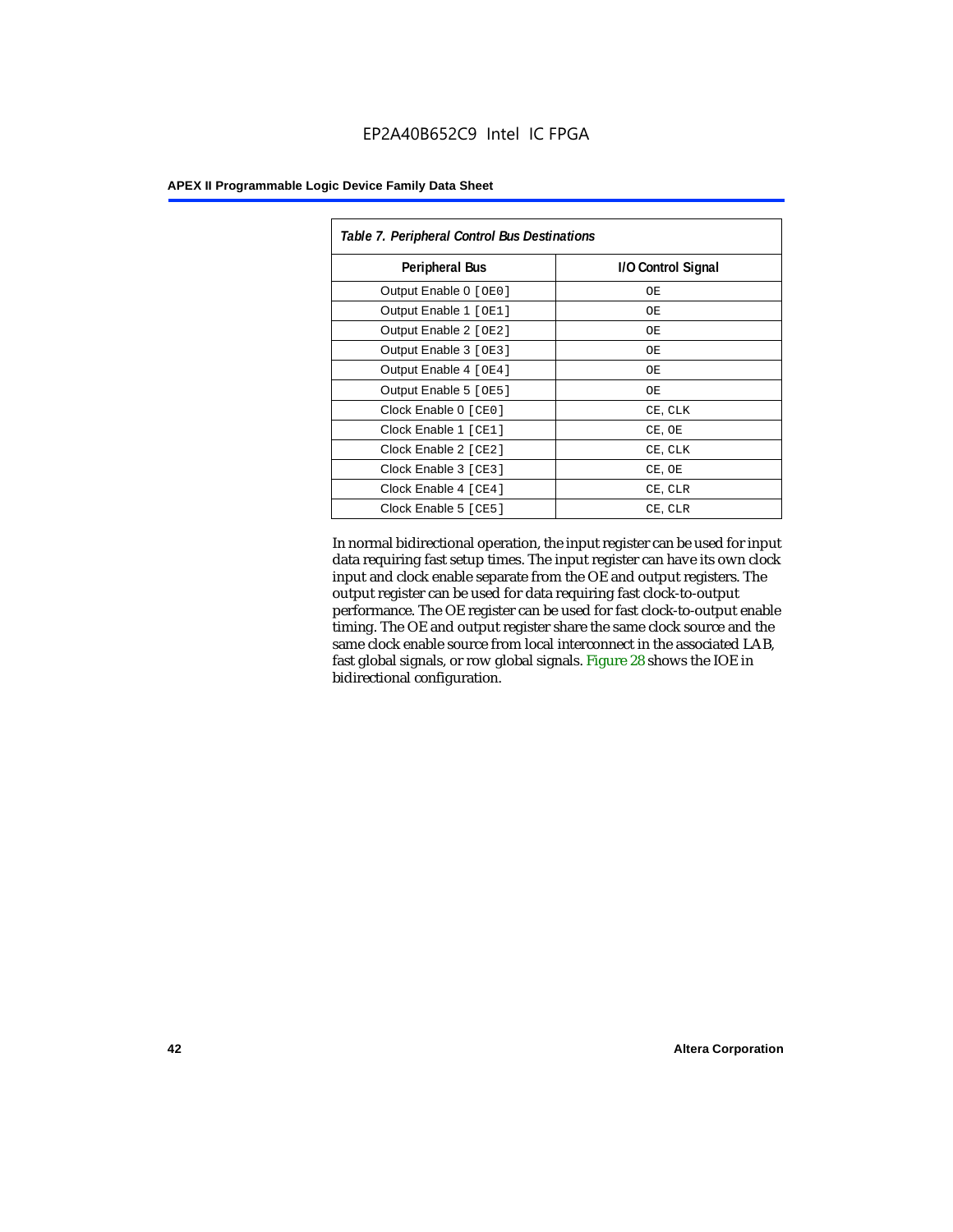



The APEX II IOE includes programmable delays that can be activated to ensure zero hold times, minimum clock-to-output times, input IOE register-to-logic array register transfers, or logic array-to-output IOE register transfers.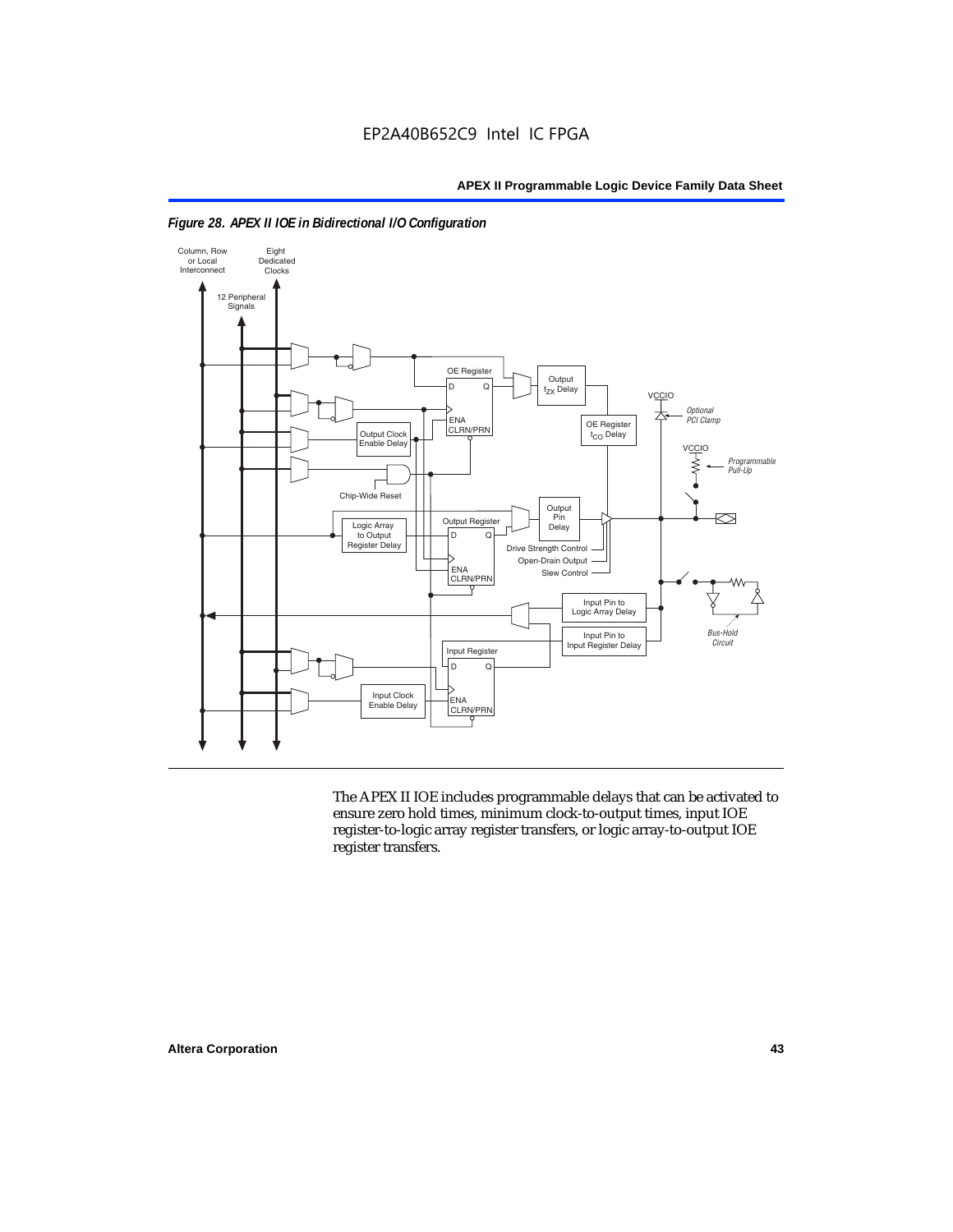A path in which a pin directly drives a register may require the delay to ensure zero hold time, whereas a path in which a pin drives a register through combinatorial logic may not require the delay. Programmable delays exist for decreasing input pin to logic array and IOE input register delays. The Quartus II Compiler can program these delays automatically to minimize setup time while providing a zero hold time. Delays are also programmable for increasing the register to pin delays for output and/or output enable registers. A programmable delay exists for increasing the  $t_{ZX}$  delay to the output pin, which is required for ZBT interfaces. Table 8 shows the programmable delays for APEX II devices.

| Table 8. APEX II Programmable Delay Chain |                                         |
|-------------------------------------------|-----------------------------------------|
| <b>Programmable Delays</b>                | <b>Quartus II Logic Option</b>          |
| Input pin to logic array delay $(1)$      | Decrease input delay to internal cells  |
| Input pin to input register delay         | Decrease input delay to input register  |
| Output propagation delay                  | Increase delay to output pin            |
| Output enable register $t_{\rm CO}$ delay | Increase delay to output enable pin     |
| Output $t_{\rm rx}$ delay                 | Increase $t_{zx}$ delay to output pin   |
| Output clock enable delay                 | Increase output clock enable delay      |
| Input clock enable delay                  | Increase input clock enable delay       |
| Logic array to output register delay      | Decrease input delay to output register |

#### *Note to Table 8:*

(1) This delay has four settings: off and three levels of delay.

The IOE registers in APEX II devices share the same source for clear or preset. The designer can program preset and clear for each individual IOE. The registers can be programmed to power up high or low after configuration is complete. If programmed to power up low, an asynchronous clear can control the registers. If programmed to power up high, an asynchronous preset can control the registers. This feature prevents the inadvertent activation of another device's active-low input upon power-up. If one register in an IOE uses a preset or clear signal then all registers in the IOE must use that preset or clear signal.

## **Double Data Rate I/O**

APEX II devices have six-register IOEs which support DDR interfacing by clocking data on both positive and negative clock edges. The IOEs in APEX II devices support DDR inputs, DDR outputs, and bidirectional DDR modes.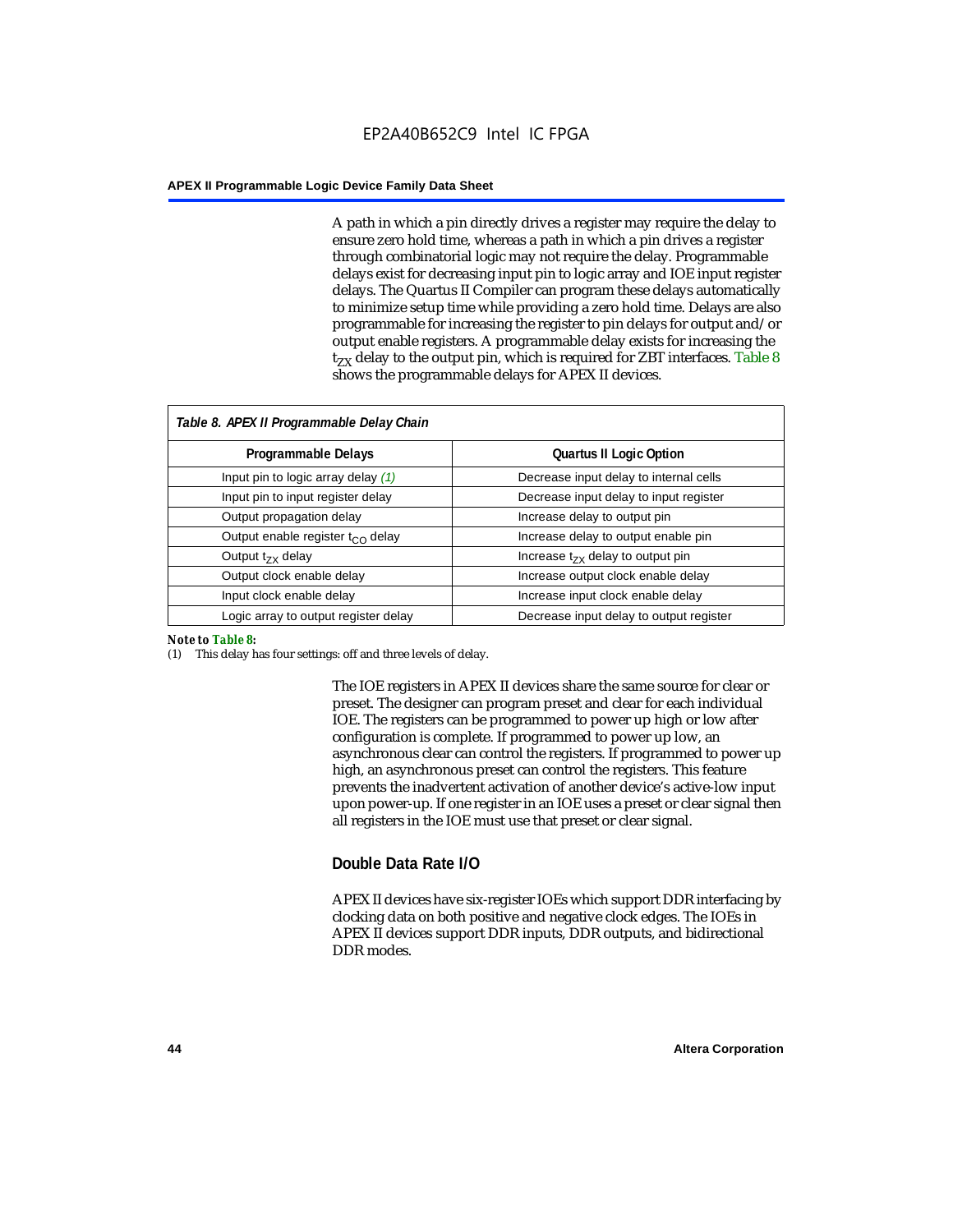When using the IOE for DDR inputs, the two input registers are used to clock double rate input data on alternating edges. An input latch is also used within the IOE for DDR input acquisition. The latch holds the data that is present during the clock high times. This allows both bits of data to be synchronous to the same clock edge (either rising or falling). Figure 29 shows an IOE configured for DDR input.



When using the IOE for DDR outputs, the two output registers are configured to clock two data paths from LEs on rising clock edges. These register outputs are multiplexed by the clock to drive the output pin at a  $\times 2$  rate. One output register clocks the first bit out on the clock high time, while the other output register clocks the second bit out on the clock low time. Figure 30 shows the IOE configured for DDR output.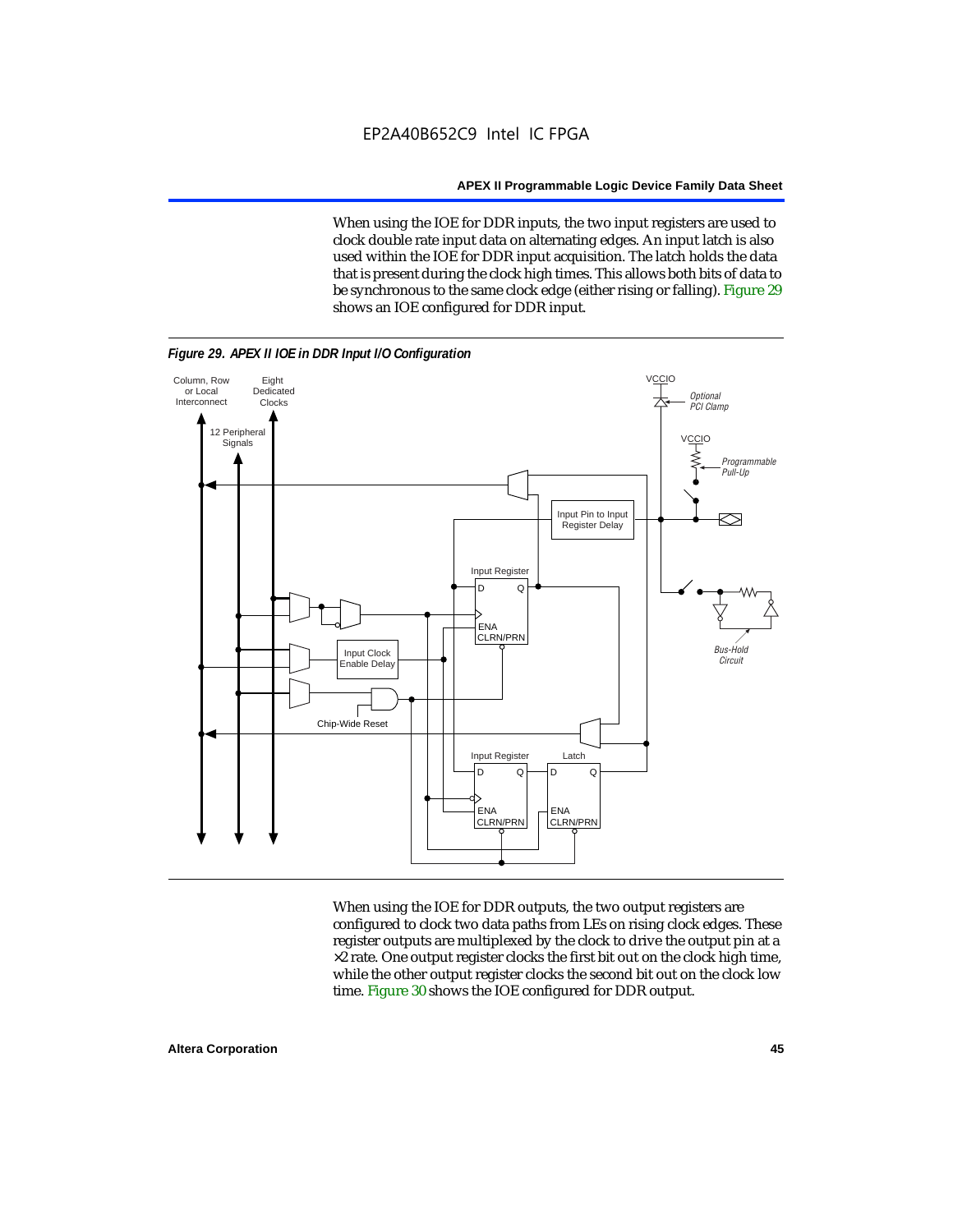

#### *Figure 30. APEX II IOE in DDR Output I/O Configuration*

The APEX II IOE operates in bidirectional DDR mode by combining the DDR input and DDR output configurations.

APEX II I/O pins transfer data on a DDR bidirectional bus to support DDR SDRAM at 167 MHz (334 Mbps). The negative-edge-clocked OE register is used to hold the OE signal inactive until the falling edge of the clock. This is done to meet DDR SDRAM timing requirements. QDR SRAMs are also supported with DDR I/O pins on separate read and write ports.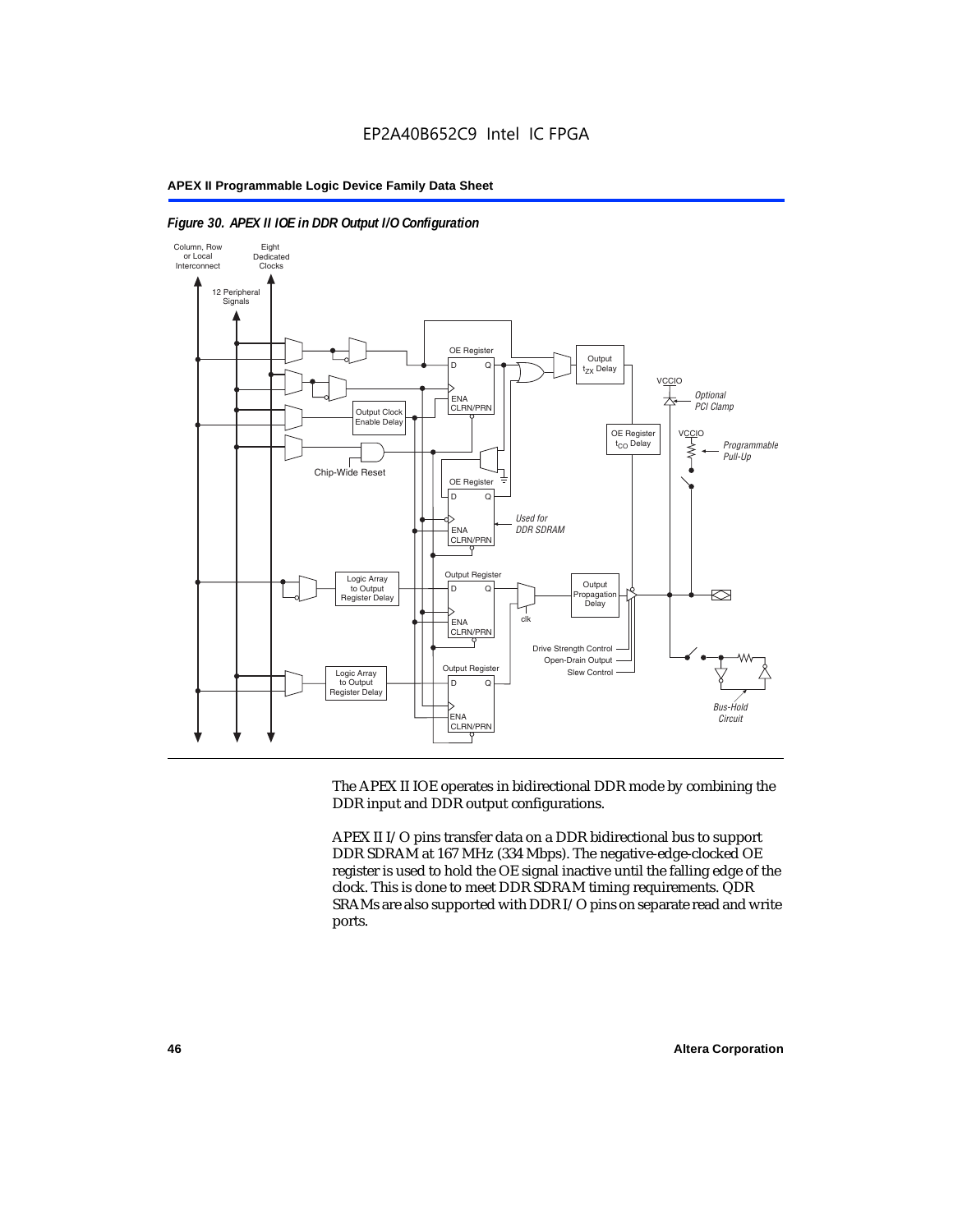# **Zero Bus Turnaround SRAM Interface Support**

In addition to DDR SDRAM support, APEX II device I/O pins also support interfacing with ZBT SRAM devices at up to 200 MHz. ZBT SRAM blocks are designed to eliminate dead bus cycles when turning a bidirectional bus around between reads and writes, or writes and reads. ZBT allows for 100% bus utilization because ZBT SRAM can be read or written on every clock cycle.

To avoid bus contention, the output clock-to-low-impedance time  $(t_{ZX})$ delay ensures that the  $t_{zx}$  is greater than the clock-to-high-impedance time  $(t_{XZ})$ . Phase delay control of clocks to the OE/output and input registers using two general-purpose PLLs enable the APEX II device to meet ZBT  $t_{CO}$  and  $t_{SUI}$  times.

# **Programmable Drive Strength**

The output buffer for each APEX II device I/O pin has a programmable drive strength control for certain I/O standards. The LVTTL standard has several levels of drive strength that the user can control. SSTL-3 class I and II, SSTL-2 class I and II, HSTL class I and II, 3.3-V GTL+, PCI, and PCI-X support a minimum setting. The minimum setting is the lowest drive strength that guarantees the  $I<sub>OH</sub>/I<sub>OL</sub>$  of the standard. Using minimum settings provides signal slew rate control to reduce system noise and signal overshoot. Table 9 shows the possible settings for the I/O standards with drive strength control.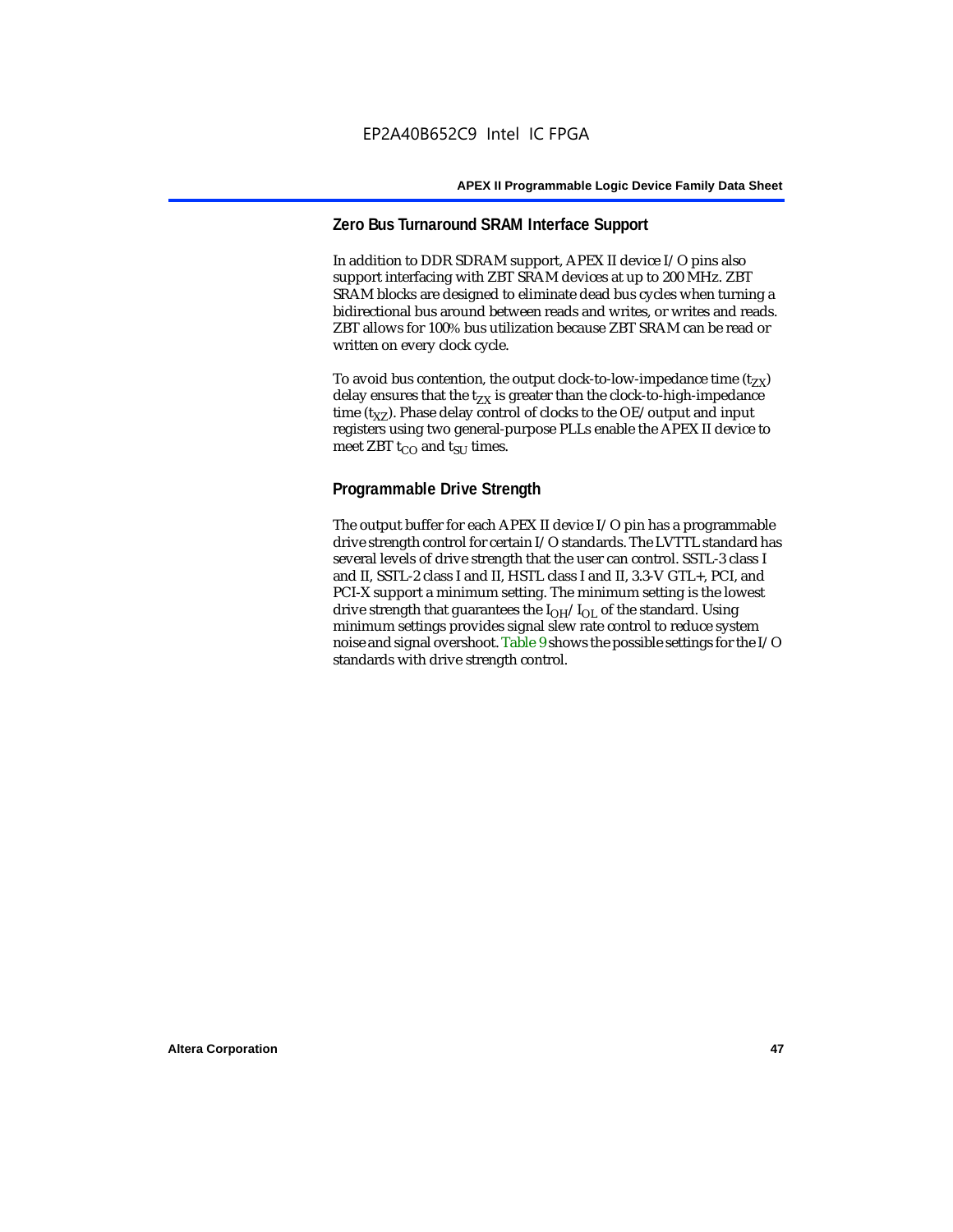| Table 9. Programmable Drive Strength |                                                              |  |  |  |
|--------------------------------------|--------------------------------------------------------------|--|--|--|
| I/O Standard                         | I <sub>OH</sub> /I <sub>OL</sub> Current Strength<br>Setting |  |  |  |
| LVTTL (3.3 V)                        | 4 mA                                                         |  |  |  |
|                                      | $12 \text{ mA}$                                              |  |  |  |
|                                      | 24 mA (default)                                              |  |  |  |
| LVTTL (2.5 V)                        | 2 <sub>m</sub> A                                             |  |  |  |
|                                      | 16 mA (default)                                              |  |  |  |
| LVTTL (1.8 V)                        | 2 mA                                                         |  |  |  |
|                                      | 8mA (default)                                                |  |  |  |
| LVTTL (1.5 V)                        | 2 mA (default)                                               |  |  |  |
| SSTL-3 class I and II                | Minimum (default)                                            |  |  |  |
| SSTL-2 class I and II                |                                                              |  |  |  |
| HSTL class I and II                  |                                                              |  |  |  |
| GTL+ (3.3 V)                         |                                                              |  |  |  |
| PCI                                  |                                                              |  |  |  |
| PCI-X                                |                                                              |  |  |  |

# **Open-Drain Output**

APEX II devices provide an optional open-drain (equivalent to an opencollector) output for each I/O pin. This open-drain output enables the device to provide system-level control signals (e.g., interrupt and writeenable signals) that can be asserted by any of several devices.

# **Slew-Rate Control**

The output buffer for each APEX II device I/O pin has a programmable output slew rate control that can be configured for low-noise or highspeed performance. A faster slew rate provides high-speed transitions for high-performance systems. However, these fast transitions may introduce noise transients into the system. A slow slew rate reduces system noise, but adds a nominal delay to rising and falling edges. Each I/O pin has an individual slew rate control, allowing the designer to specify the slew rate on a pin-by-pin basis. The slew rate control affects both the rising and falling edges.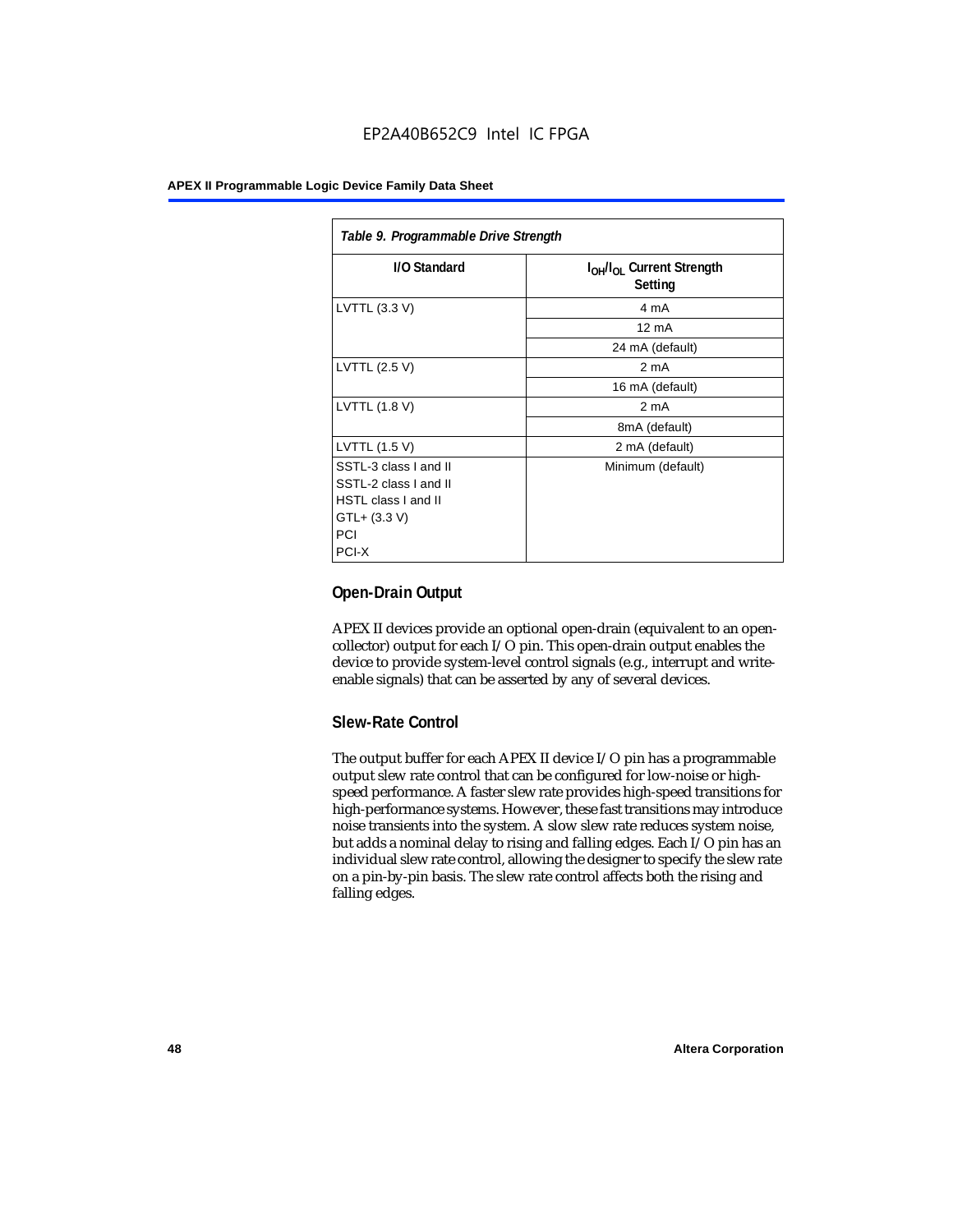# **Bus Hold**

Each APEX II device I/O pin provides an optional bus-hold feature. When this feature is enabled for an I/O pin, the bus-hold circuitry weakly holds the signal at its last driven state. By holding the last driven state of the pin until the next input signal is present, the bus-hold feature eliminates the need to add external pull-up or pull-down resistors to hold a signal level when the bus is tri-stated. The bus-hold circuitry also pulls undriven pins away from the input threshold voltage where noise can cause unintended high-frequency switching. This feature can be selected individually for each I/O pin. The bus-hold output will drive no higher than  $V_{CCIO}$  to prevent overdriving signals. If the bus-hold feature is enabled, the programmable pull-up option cannot be used. The bus-hold feature should also be disabled if open-drain outputs are used with the GTL+ I/O standard.

The bus-hold circuitry weakly pulls the signal level to the last driven state through a resistor with a nominal resistance  $(R_{BH})$  of approximately 7 kΩ. Table 41 on page 74 gives specific sustaining current that will be driven through this resistor and overdrive current that will identify the next driven input level. This information is provided for each  $V_{CCIO}$  voltage level.

The bus-hold circuitry is active only after configuration. When going into user mode, the bus-hold circuit captures the value on the pin present at the end of configuration.

# **Programmable Pull-Up Resistor**

Each APEX II device I/O pin provides an optional programmable pull-up resistor during user mode. When this feature is enabled for an I/O pin, the pull-up resistor (typically 25 kΩ) weakly holds the output to the  $V_{CCIO}$ level of the bank that the output pin resides in.

# **Dedicated Fast I/O Pins**

APEX II devices incorporate dedicated bidirectional pins for signals with high internal fanout, such as PCI control signals. These pins are called dedicated fast I/O pins (FAST1, FAST2, FAST3, and FAST4) and can drive the four global fast lines throughout the device, ideal for fast clock, clock enable, preset, clear, or high fanout logic signal distribution. The dedicated fast I/O pins have one output register and one OE register, but they do not have input registers. The dedicated fast lines can also be driven by a LE local interconnect to generate internal global signals.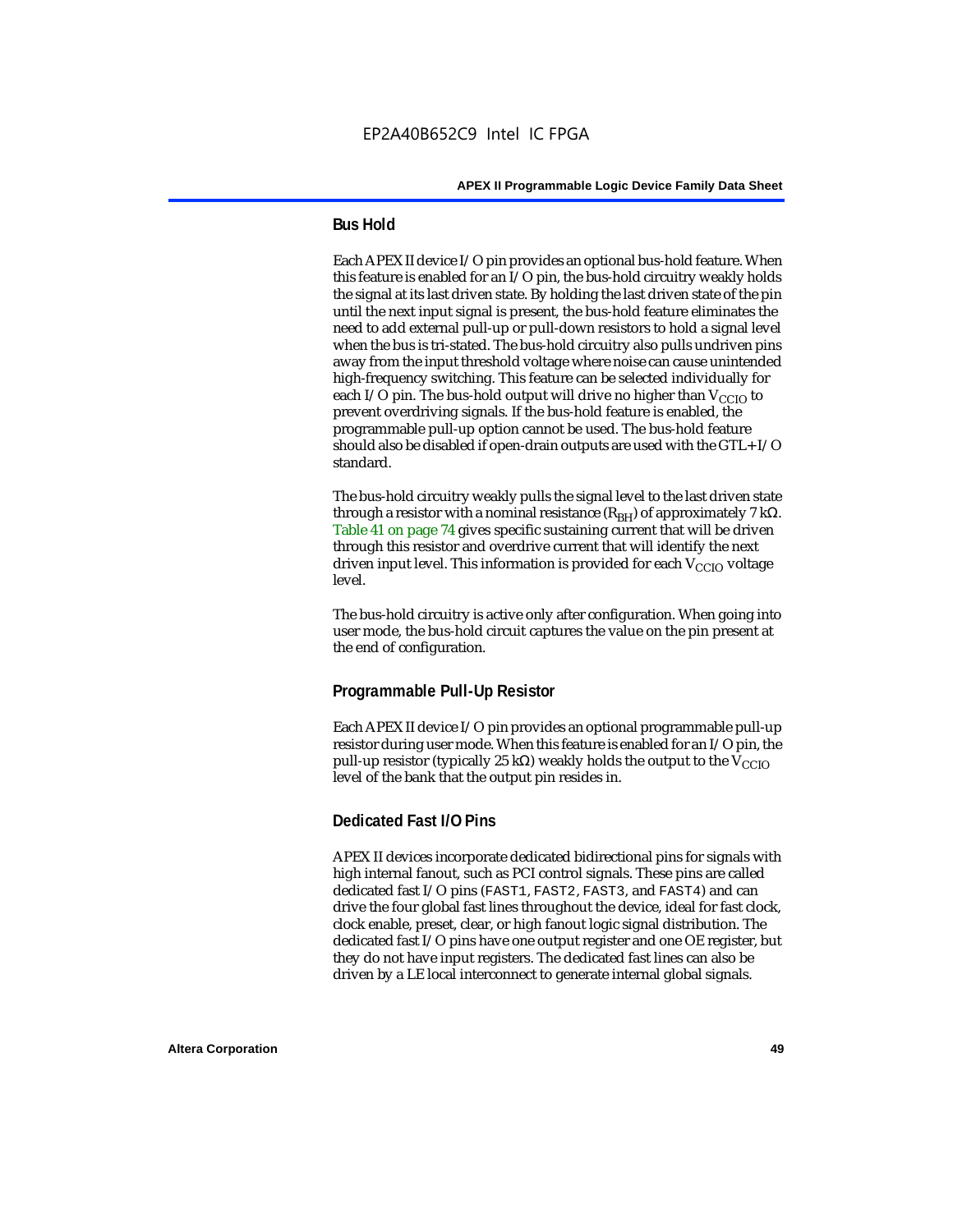# **Advanced I/O Standard Support**

APEX II device IOEs support the following I/O standards:

- LVTTL
- LVCMOS
- $\blacksquare$  1.5-V
- $\blacksquare$  1.8-V
- 2.5-V
- 3.3-V PCI
- 3.3-V PCI-X
- $\blacksquare$  3.3-V AGP (1 $\times$ , 2 $\times$ )
- LVDS<br>■ LVPE
- LVPECL
- PCML
- HyperTransport
- GTL+<br>■ HSTL
- HSTL class I and II
- SSTL-3 class I and II
- SSTL-2 class I and II
- CTT
- Differential HSTL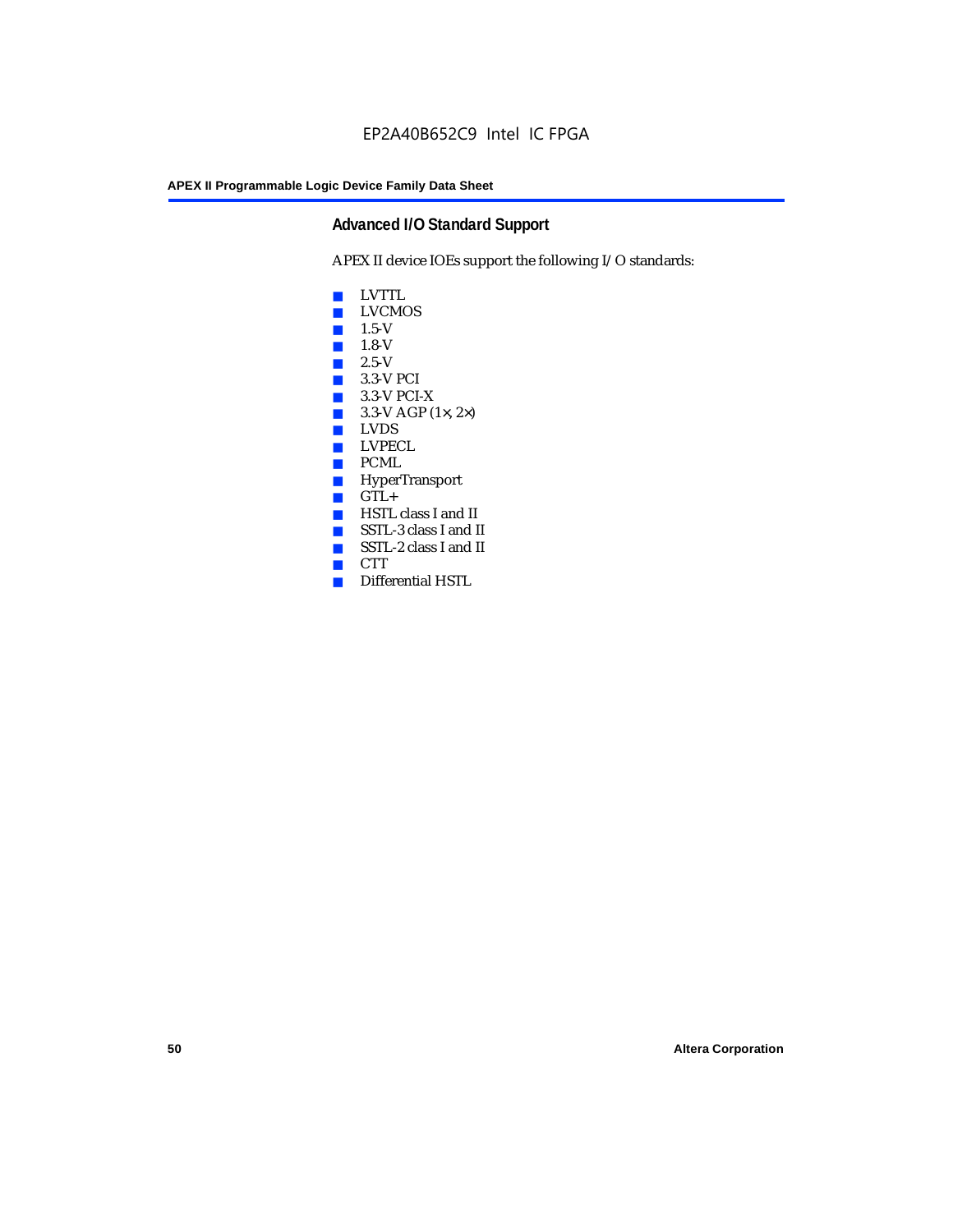#### Table 10 describes the I/O standards supported by APEX II devices.

| Table 10. APEX II Supported I/O Standards |                     |                                                  |                                                               |                                                                   |
|-------------------------------------------|---------------------|--------------------------------------------------|---------------------------------------------------------------|-------------------------------------------------------------------|
| I/O Standard                              | <b>Type</b>         | Input<br>Reference<br>Voltage $(V_{RFF})$<br>(V) | Output<br><b>Supply</b><br>Voltage<br>$(V_{\text{CCIO}})$ (V) | <b>Board</b><br><b>Termination</b><br>Voltage<br>$(V_{TT})$ $(V)$ |
| LVTTL                                     | Single-ended        | N/A                                              | 3.3                                                           | N/A                                                               |
| <b>LVCMOS</b>                             | Single-ended        | N/A                                              | 3.3                                                           | N/A                                                               |
| 2.5V                                      | Single-ended        | N/A                                              | 2.5                                                           | N/A                                                               |
| 1.8V                                      | Single-ended        | N/A                                              | 1.8                                                           | N/A                                                               |
| 1.5V                                      | Single-ended        | N/A                                              | 1.5                                                           | N/A                                                               |
| 3.3-V PCI                                 | Single-ended        | N/A                                              | 3.3                                                           | N/A                                                               |
| $3.3-V$ PCI-X                             | Single-ended        | N/A                                              | 3.3                                                           | N/A                                                               |
| <b>LVDS</b>                               | <b>Differential</b> | N/A                                              | 3.3                                                           | N/A                                                               |
| <b>LVPECL</b>                             | Differential        | N/A                                              | 3.3                                                           | N/A                                                               |
| <b>PCML</b>                               | <b>Differential</b> | N/A                                              | 3.3                                                           | N/A                                                               |
| HyperTransport                            | Differential        | N/A                                              | 2.5                                                           | N/A                                                               |
| Differential HSTL (1)                     | Differential        | N/A                                              | 1.5                                                           | N/A                                                               |
| $GTL+$                                    | Voltage referenced  | 1.0                                              | N/A                                                           | 1.5                                                               |
| HSTL class I and II                       | Voltage referenced  | 0.75                                             | 1.5                                                           | 0.75                                                              |
| SSTL-2 class I and II                     | Voltage referenced  | 1.25                                             | 2.5                                                           | 1.25                                                              |
| SSTL-3 class I and II                     | Voltage referenced  | 1.5                                              | 3.3                                                           | 1.5                                                               |
| AGP (1 $\times$ and 2 $\times$ )          | Voltage referenced  | 1.32                                             | 3.3                                                           | N/A                                                               |
| <b>CTT</b>                                | Voltage referenced  | 1.5                                              | 3.3                                                           | 1.5                                                               |

#### *Note to Table 10:*

(1) Differential HSTL is only supported on the eight dedicated global clock pins and four dedicated high-speed PLL clock pins.



For more information on I/O standards supported by APEX II devices, see *Application Note 117 (Using Selectable I/O Standards in Altera Devices)*.

APEX II devices contain eight I/O banks, as shown in Figure 31. Two blocks within the right I/O banks contain circuitry to support high-speed True-LVDS, LVPECL, PCML, and HyperTransport inputs, and another two blocks within the left I/O banks support high-speed True-LVDS, LVPECL, PCML, and HyperTransport outputs. All other standards are supported by all I/O banks.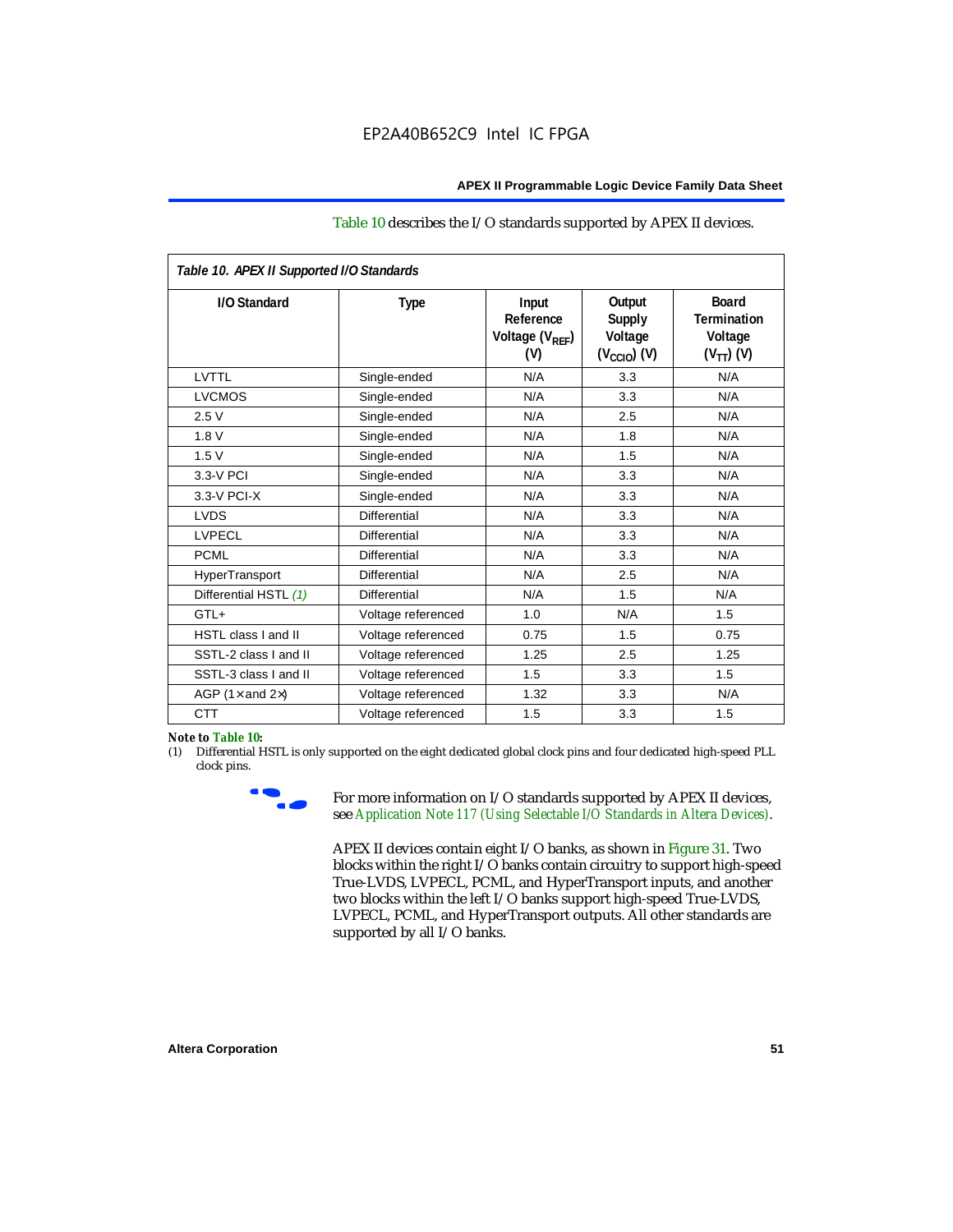# EP2A40B652C9 Intel IC FPGA

#### **APEX II Programmable Logic Device Family Data Sheet**

#### *Figure 31. APEX II I/O Banks*



HyperTransport outputs and regular I/O pin standards.

#### *Notes to Figure 31:*

- (1) For more information on placing I/O pins within LVDS blocks, refer to the "High-Speed Interface Pin Location" section in *Application Note 166 (Using High-Speed I/O Standards in APEX II Devices)*.
- (2) If the True-LVDS pins or the Flexible-LVDS pins are not used for high-speed differential signalling, they can support all of the I/O standards and can be used as input, output, or bidirectional pins with  $V_{CCIO}$  set to 3.3 V, 2.5 V, 1.8 V, or 1.5 V. However, True-LVDS pins do not support the HSTL Class II output.

Each I/O bank has its own VCCIO pins. A single device can support 1.5-V, 1.8-V, 2.5-V, and 3.3-V interfaces; each bank can support a different standard independently. Each bank can also use a separate  $V_{REF}$  level to support any one of the terminated standards (such as SSTL-3) independently.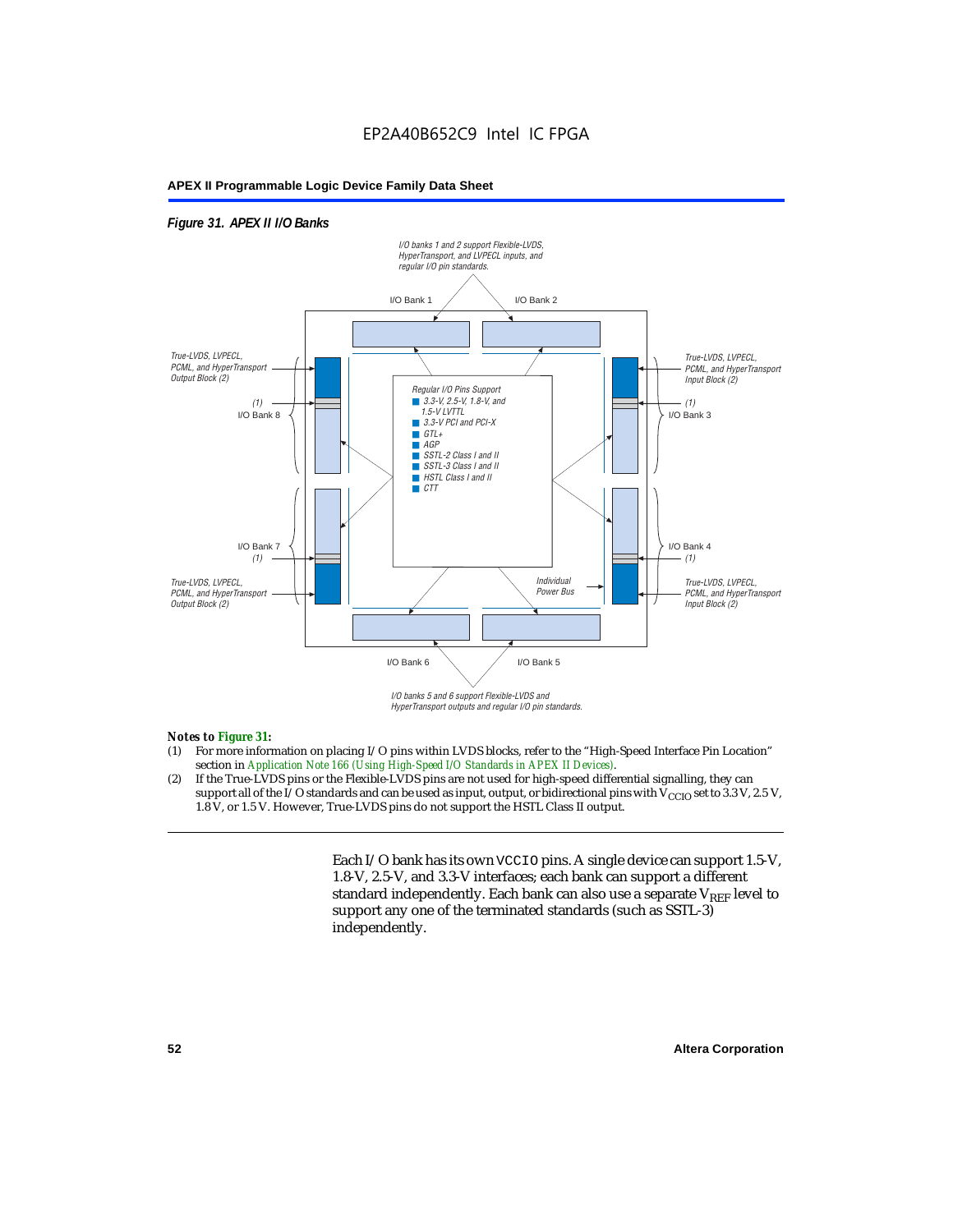Each bank can support multiple standards with the same  $V_{\text{CCIO}}$  for input and output pins. Each bank can support one voltage-referenced I/O standard, but it can support multiple I/O standards with the same  $V_{CCIO}$ voltage level. For example, when  $V_{CCIO}$  is 3.3 V, a bank can support LVTTL, LVCMOS, 3.3-V PCI, and SSTL-3 for inputs and outputs. When the True-LVDS banks are not used for LVDS I/O pins, they support all of the other I/O standards except HSTL Class II output.

# **True-LVDS Interface**

APEX II devices contain dedicated circuitry for supporting differential standards at speeds up to 1.0 Gbps. APEX II devices have dedicated differential buffers and circuitry to support LVDS, LVPECL, HyperTransport, and PCML I/O standards. Four dedicated high-speed PLLs (separate from the general-purpose PLLs) multiply reference clocks and drive high-speed differential serializer/deserializer channels. In addition, CDS circuitry at each receiver channel corrects any fixed clockto-data skew. All APEX II devices support 36 input channels, 36 output channels, two dedicated receiver PLLs, and two dedicated transmitter PLL<sub>s</sub>.

The True-LVDS circuitry supports the following standards and applications:

- RapidIO
- POS-PHY Level 4
- Utopia IV
- HyperTransport

APEX II devices support source-synchronous interfacing with LVDS, LVPECL,PCML, or HyperTransport signaling at up to 1 Gbps. Serial channels are transmitted and received along with a low-speed clock. The receiving device then multiplies the clock by a factor of 1, 2, or 4 to 10. The serialization/deserialization rate can be any number from 1, 2, or 4 to 10 and does not have to equal the clock multiplication value.

For example, an 840-Mbps LVDS channel can be received along with an 84-MHz clock. The 84-MHz clock is multiplied by 10 to drive the serial shift register, but the register can be clocked out in parallel at 8- or 10-bits wide at 84 or 105 MHz. See Figures 32 and 33.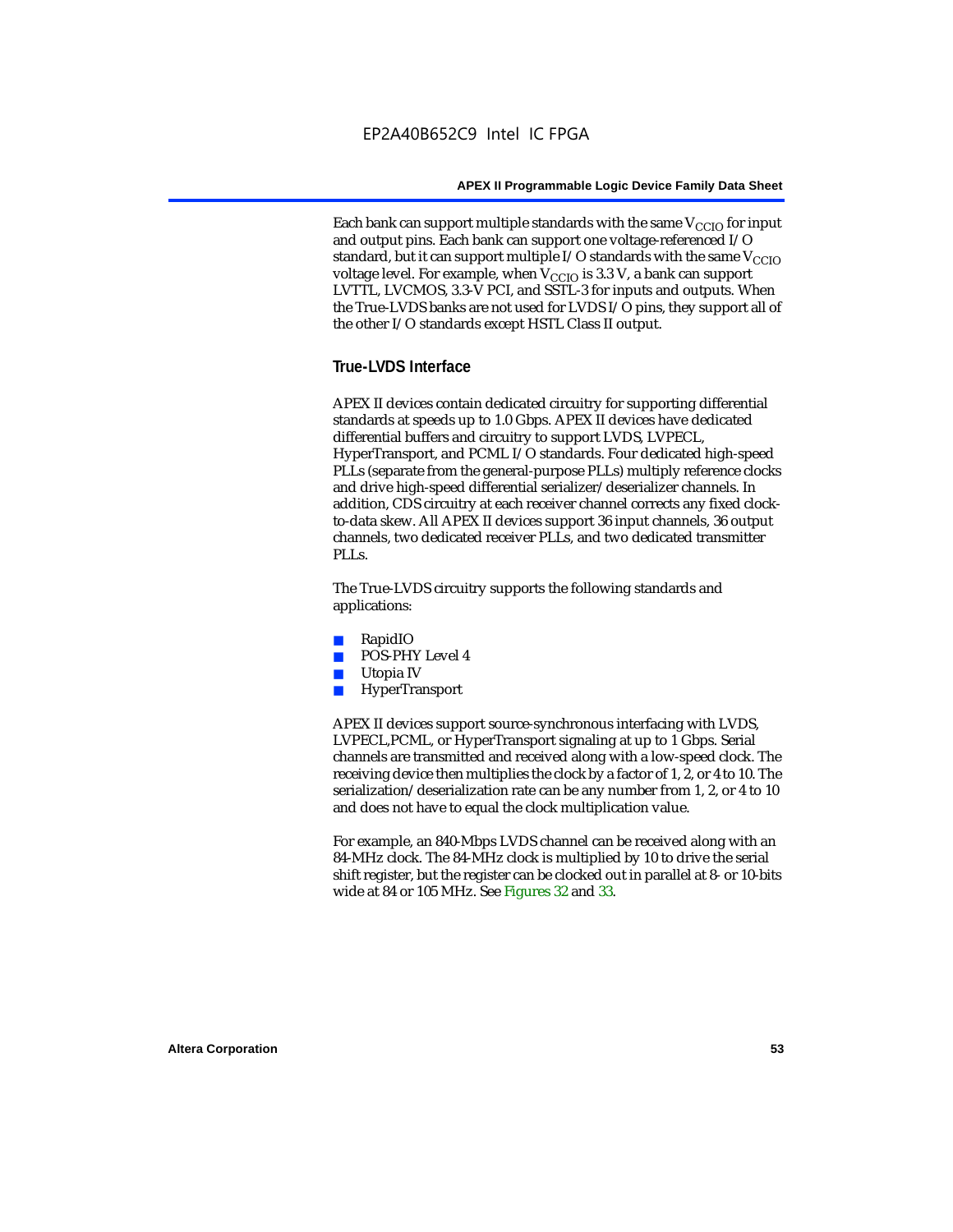*Figure 32. True-LVDS Receiver Diagram Notes (1), (2)*



#### *Notes to Figure 32:*

- (1) Two sets of 18 receiver channels are located in each APEX II device. Each set of 18 channels has one receiver PLL.<br>(2)  $W = 1, 2, 4$  to 10
- $W = 1, 2, 4$  to 10 *J* = 1, 2, 4 to 10
- *W* does not have to equal *J*. When *J* = 1 or 2, the deserializer is bypassed. When *J* = 2, DDR I/O registers are used.
- (3) These clock pins drive receiver PLLs only. They do not drive directly to the logic array. However, the receiver PLL can drive the logic array via a global clock line.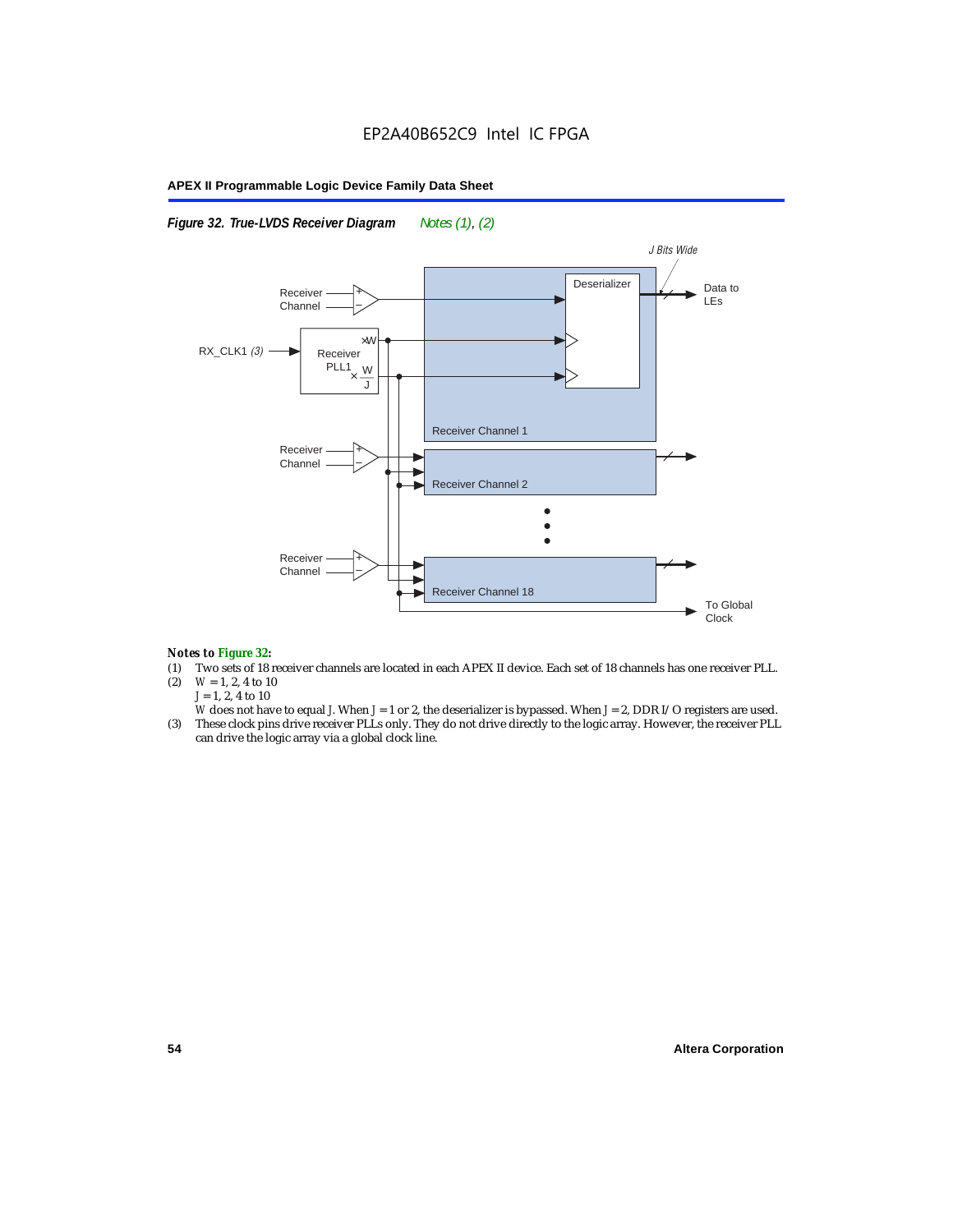



#### *Notes to Figure 33:*

- (1) Two sets of 18 transmitter channels are located in each APEX II device. Each set of 18 channels has one transmitter PLL.
- (2)  $W = 1, 2, 4$  to 10  $J = 1, 2, 4$  to 10

*W* does not have to equal *J*. When *J* = 1 or 2, the deserializer is bypassed. When *J* = 2, DDR I/O registers are used.

*Clock-Data Synchronization*

In addition to dedicated serial-to-parallel converters, APEX II True-LVDS circuitry contains CDS circuitry in every receiver channel. The CDS feature can be turned on or off independently for each receiver channel. There are two modes for the CDS circuitry: single-bit mode, which corrects a fixed clock-to-data skew of up to ±50% of the data bit period, and multi-bit mode, which corrects any fixed clock-to-data skew.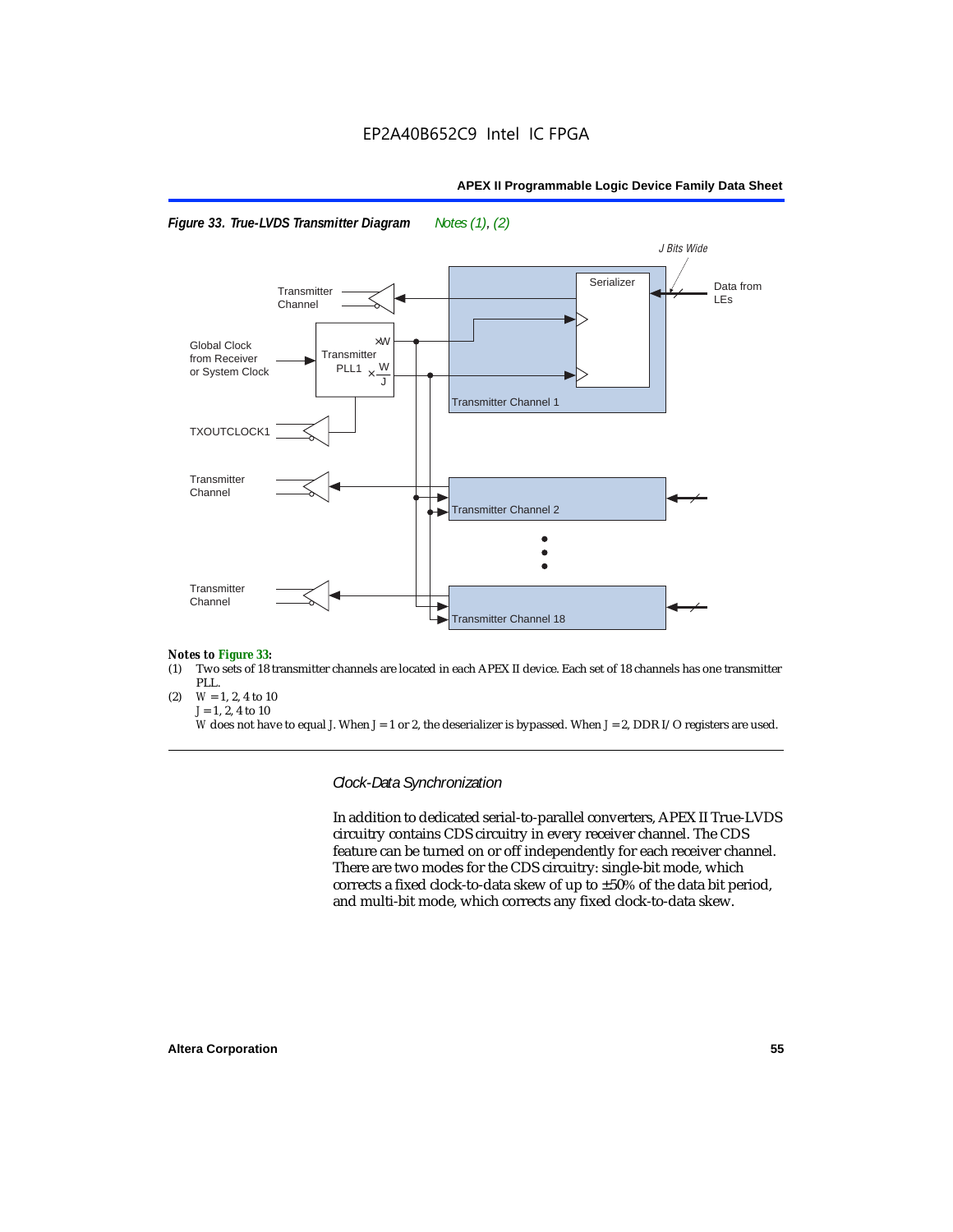#### **Single-Bit Mode**

Single-bit CDS corrects a fixed clock-to-data skew of up to  $\pm 50\%$  of the data bit period, which allows receiver input skew margin (RSKM) to increase by 50% of the data period. To use single-bit CDS, the deserialization factor, *J*, must be equal to the multiplication factor, *W*. The combination of allowable *W*/*J* factors and the associated CDS training patterns automatically determine byte alignment (see Table 11).

| Table 11. Single-Bit CDS Training Patterns |                        |  |
|--------------------------------------------|------------------------|--|
| W/J Factor                                 | Single-Bit CDS Pattern |  |
| 10                                         | 0000011111             |  |
| 9                                          | 000001111              |  |
| 8                                          | 00001111               |  |
|                                            | 0000111                |  |
| 6                                          | 000111                 |  |
| 5                                          | 00011                  |  |
|                                            | 0011                   |  |

#### **Multi-Bit Mode**

Multi-bit CDS corrects any fixed clock-to-data skew. This feature enables flexible board topologies, such as an N:1 topology (see Figure 34), a switch topology, or a matrix topology. Multi-bit CDS corrects for the skews inherent with these topologies, making them possible to use.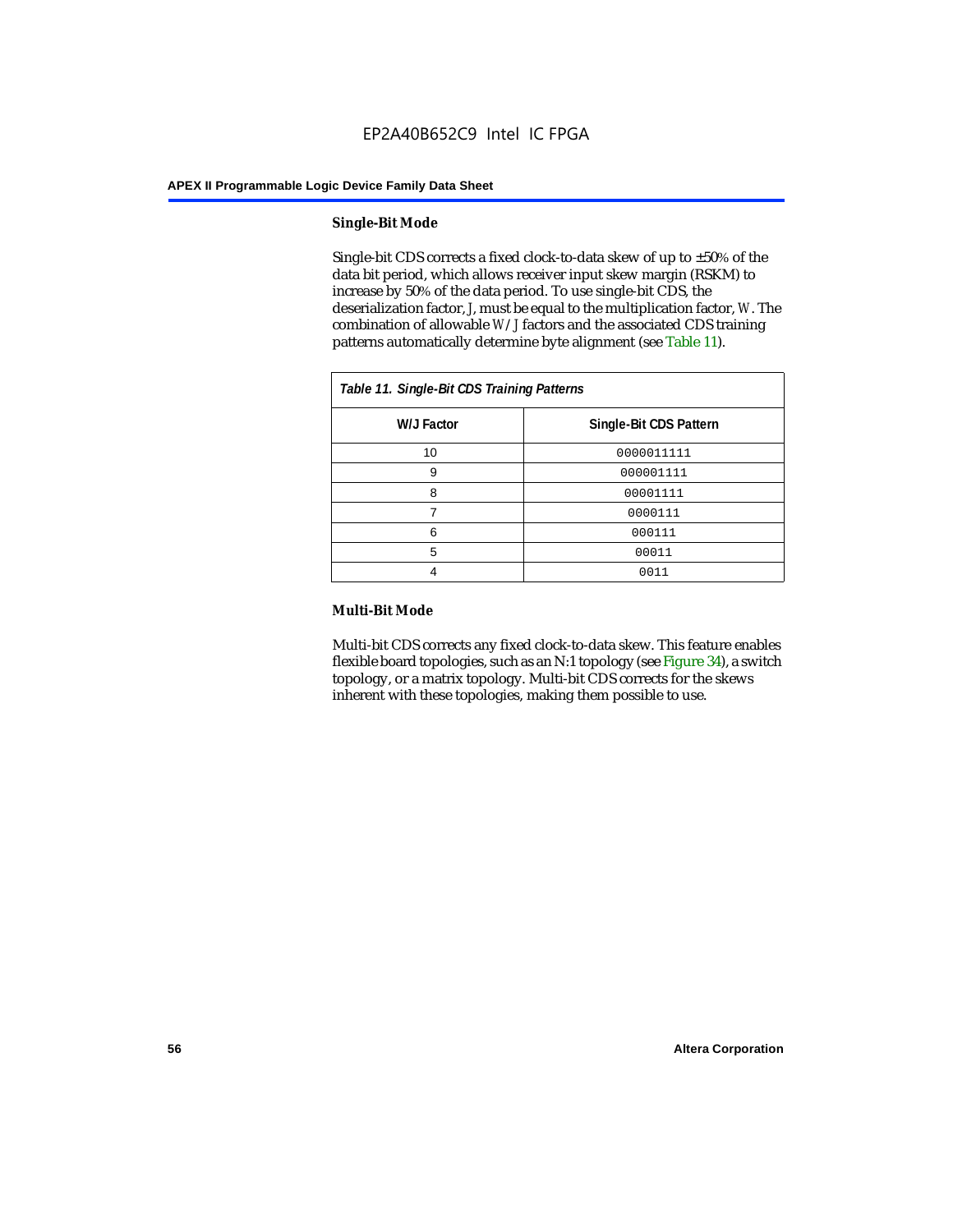

*Figure 34. Multi-Bit CDS Supports N:1 Topology*

When using multi-bit CDS, the *J* and *W* factors do not need to be the same value. The byte boundary cannot be distinguished with multi-bit CDS patterns (see Table 12). Therefore, the byte must be aligned using internal logic. Table 12 shows the possible training patterns for multi-bit CDS. Either pattern can be used.

| Table 12. Multi-Bit CDS Patterns |          |                                     |
|----------------------------------|----------|-------------------------------------|
| W Factor                         | J Factor | <b>Multi-Bit CDS Pattern</b>        |
| 1, 2, 4 to 10                    | 4 to 10  | $3 \times$ J-bits of 010101 pattern |
| 1, 2, 4 to 10                    | 4 to 10  | $3 \times$ J-bits of 101010 pattern |

*Pre-Programmed CDS*

When the fixed clock-to-data skew is known, CDS can be preprogrammed into the device during configuration. If CDS is preprogrammed into the device, the training patterns do not need to be transmitted to the receiver channels. The resolution of each preprogrammed setting is 25% of the data period, to compensate for skew up to ±50% of the data period.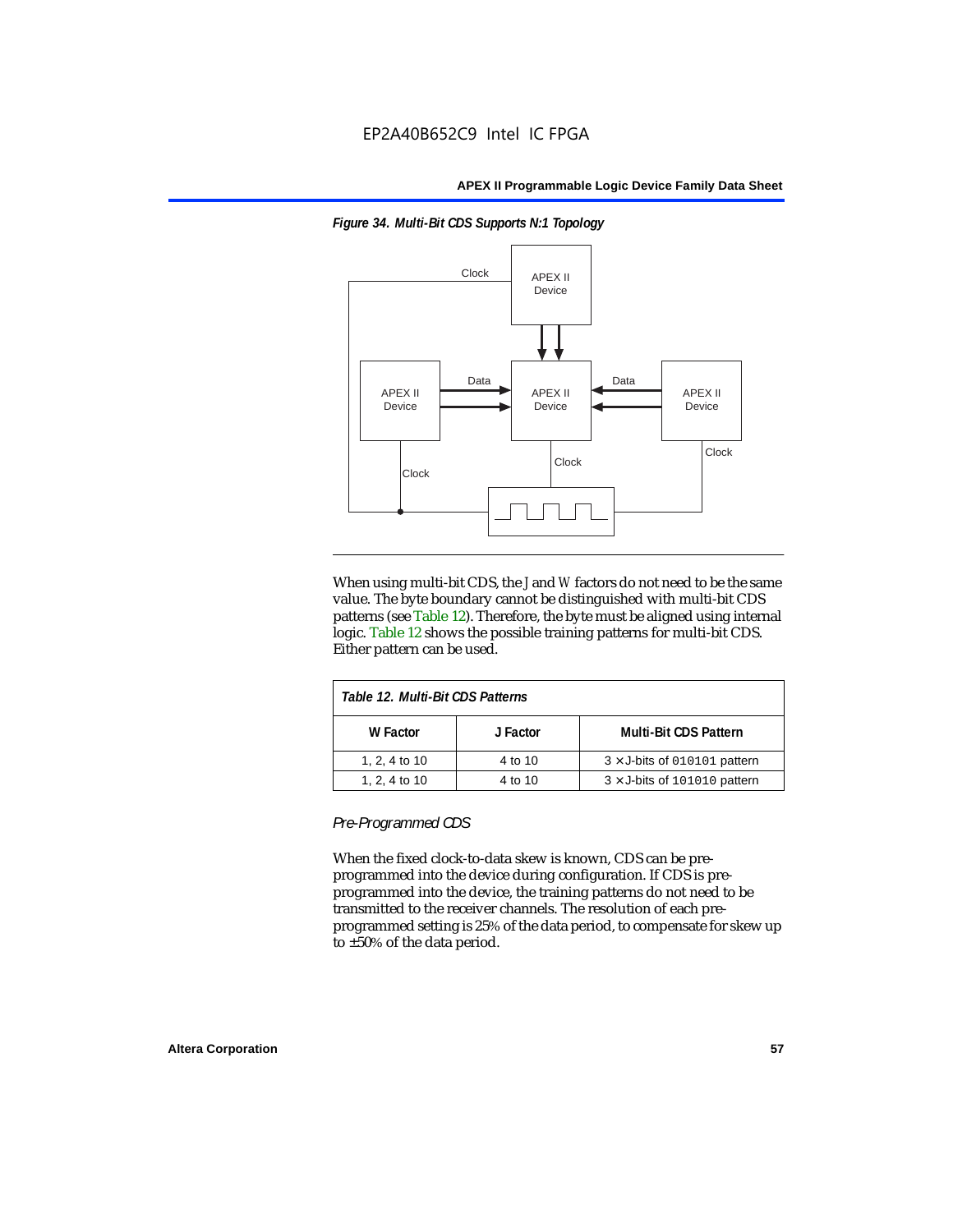Pre-programmed CDS may also be used to resolve clock-to-data skew greater than 50% of the bit period. However, internal logic must be used to implement the byte alignment circuitry for this operation.

# **Flexible-LVDS I/O Pins**

A subset of pins in the top two I/O banks supports interfacing with Flexible-LVDS, LVPECL, and HyperTransport inputs. These Flexible-LVDS input pins include dedicated LVDS, LVPECL, and HyperTransport input buffers. A subset of pins in the bottom two I/O banks supports interfacing with Flexible-LVDS and HyperTransport outputs. These Flexible-LVDS output pins include dedicated LVDS and HyperTransport output buffers. The Flexible-LVDS pins do not require any external components except for 100-Ω termination resistors on receiver channels. These pins do not contain dedicated serialization/deserialization circuitry; therefore, internal logic is used to perform serialization/deserialization functions.

The EP2A15 and EP2A25 devices support 56 input and 56 output Flexible-LVDS channels. The EP2A40 and larger devices support 88 input and 88 output Flexible-LVDS channels. All APEX II devices support the Flexible-LVDS interface up to 400 Mbps (DDR) per channel. Flexible-LVDS pins along with the True-LVDS pins provide up to 144-Gbps total device bandwidth. Table 13 shows the Flexible-LVDS timing specification.

| Table 13. APEX II Flexible-LVDS Timing Specification |                                        |                    |     |       |     |       |      |             |
|------------------------------------------------------|----------------------------------------|--------------------|-----|-------|-----|-------|------|-------------|
| Symbol                                               | <b>Timing Parameter Definition</b>     | <b>Speed Grade</b> |     |       |     |       | Unit |             |
|                                                      |                                        | -7                 |     | -8    |     |       | -9   |             |
|                                                      |                                        | Min                | Max | Min   | Max | Min   | Max  |             |
|                                                      | Data Rate   Maximum operating speed    |                    | 400 |       | 311 |       | 311  | <b>Mbps</b> |
| <b>TCCS</b>                                          | Transmitter channel-to-channel<br>skew |                    | 700 |       | 900 |       | 900  | ps          |
| SW                                                   | Receiver sampling window               | 1,100              |     | 1,400 |     | 1,400 |      | ps          |

# **MultiVolt I/O Interface**

The APEX II architecture supports the MultiVolt I/O interface feature, which allows APEX II devices in all packages to interface with systems of different supply voltages. The devices have one set of  $V_{CC}$  pins for internal operation and input buffers (VCCINT), and another set for I/O output drivers (VCCIO).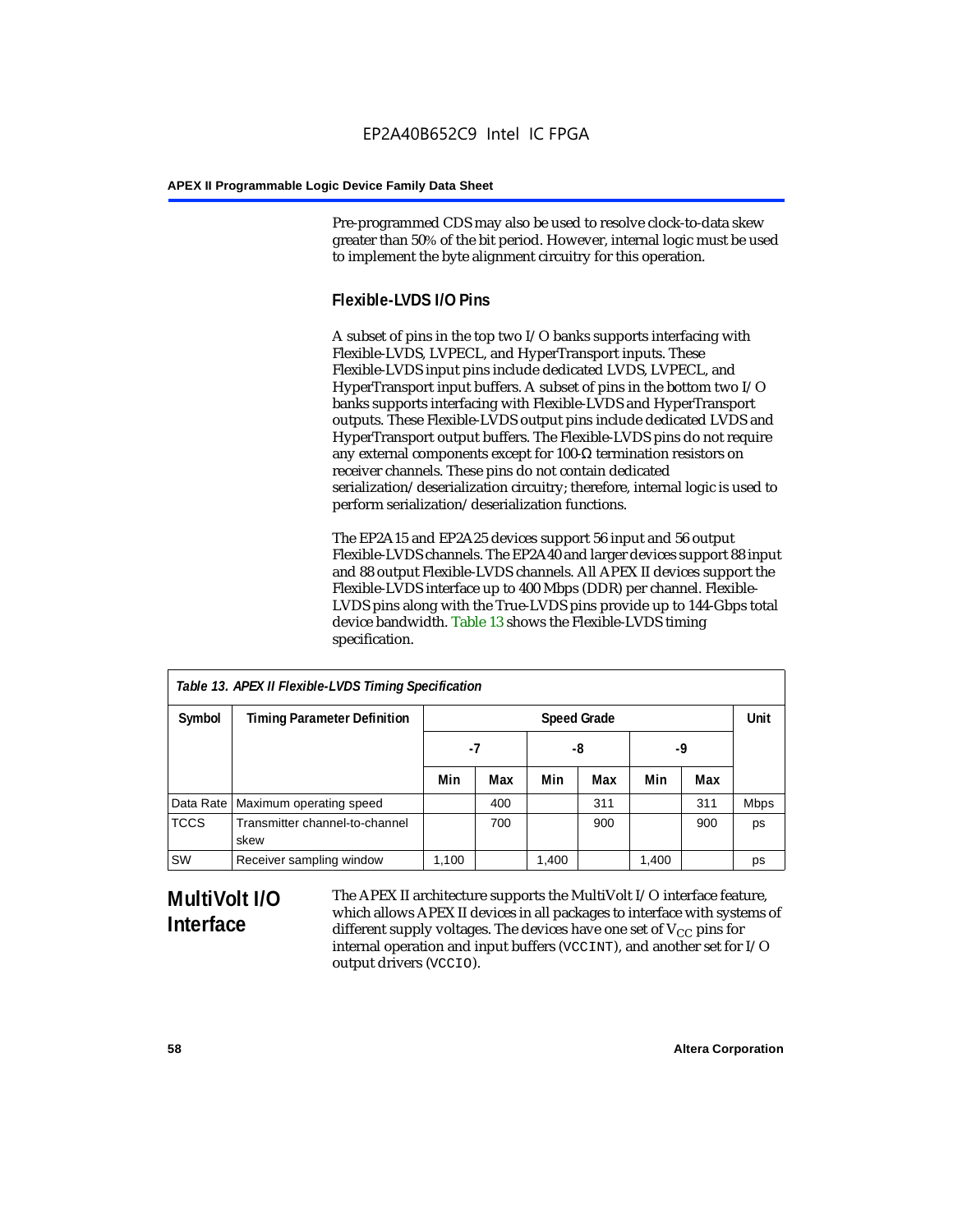The APEX II VCCINT pins must always be connected to a 1.5-V power supply. With a 1.5-V  $V_{\text{CCINT}}$  level, input pins are 1.5-V, 1.8-V, 2.5-V and 3.3-V tolerant. The VCCIO pins can be connected to either a 1.5-V, 1.8-V, 2.5-V or 3.3-V power supply, depending on the output requirements. The output levels are compatible with systems of the same voltage as the power supply (i.e., when VCCIO pins are connected to a 1.5-V power supply, the output levels are compatible with 1.5-V systems). When VCCIO pins are connected to a 3.3-V power supply, the output high is 3.3 V and is compatible with 3.3-V or 5.0-V systems.

#### Table 14 summarizes APEX II MultiVolt I/O support.

|                      |      | Table 14. APEX II MultiVolt I/O Support |                     | Note $(1)$ |      |       |      |                      |      |      |
|----------------------|------|-----------------------------------------|---------------------|------------|------|-------|------|----------------------|------|------|
| $V_{\text{CCIO}}(V)$ |      |                                         | <b>Input Signal</b> |            |      |       |      | <b>Output Signal</b> |      |      |
|                      | 1.5V | 1.8V                                    | 2.5V                | 3.3V       | 5.0V | 1.5V  | 1.8V | 2.5V                 | 3.3V | 5.0V |
| 1.5                  |      |                                         |                     |            |      |       |      |                      |      |      |
| 1.8                  | (2)  |                                         |                     |            |      | $(3)$ |      |                      |      |      |
| 2.5                  | (2)  | (2)                                     |                     | k.         |      | (4)   | (4)  |                      |      |      |
| 3.3                  | (2)  | (2)                                     |                     |            | (5)  | (6)   | (6)  | (6)                  |      |      |

#### *Notes to Table 14:*

(1) The PCI clamping diode must be disabled to drive an input with voltages higher than  $V_{\rm CClO}$ , except for with a 5.0-V input.

(2) These input levels are only allowed if the input standard is set to any V<sub>REF</sub> standard (i.e., SSTL-3, SSTL-2, HSTL, GTL+, and AGP 2×). The V<sub>REF</sub> standard inputs are powered by V<sub>CCINT</sub>. LVTTL, PCI, PCI-X, and AGP 1× standard inputs are powered by  $V_{\text{CCIO}}$ . As a result, input levels below the  $V_{\text{CCIO}}$  setting cannot drive these standards.

(3) When  $V_{\text{CCIO}} = 1.8$  V, an APEX II device can drive a 1.5-V device with 1.8-V tolerant inputs.<br>(4) When  $V_{\text{CCIO}} = 2.5$  V, an APEX II device can drive a 1.5-V or 1.8-V device with 2.5-V toleran

(4) When  $V_{\text{CCIO}} = 2.5$  V, an APEX II device can drive a 1.5-V or 1.8-V device with 2.5-V tolerant inputs.<br>(5) APEX II devices can be 5.0-V tolerant with the use of an external series resistor and enabling the PCI cl

APEX II devices can be 5.0-V tolerant with the use of an external series resistor and enabling the PCI clamping diode.

(6) When  $V_{\text{CCIO}} = 3.3$  V, an APEX II device can drive a 1.5-V, 1.8-V, or 2.5-V device with 3.3-V tolerant inputs.

Open-drain output pins with a pull-up resistor to the 5.0-V supply and a series register to the I/O pin can drive 5.0-V CMOS input pins that require a  $V<sub>IH</sub>$  of 3.5 V. When the pin is inactive, the trace will be pulled up to 5.0 V by the resistor. The open-drain pin will only drive low or tri-state; it will never drive high. The rise time is dependent on the value of the pull-up resistor and load impedance. The  $I_{OL}$  current specification should be considered when selecting a pull-up resistor.

| <b>Power</b>         | Because APEX II devices can be used in a mixed-voltage environment.                                                                                                      |
|----------------------|--------------------------------------------------------------------------------------------------------------------------------------------------------------------------|
| Sequencing &         | they have been designed specifically for any possible power-up sequence.<br>Therefore, the $V_{\text{CCIO}}$ and $V_{\text{CCINT}}$ power supplies may be powered in any |
| <b>Hot Socketing</b> | order.                                                                                                                                                                   |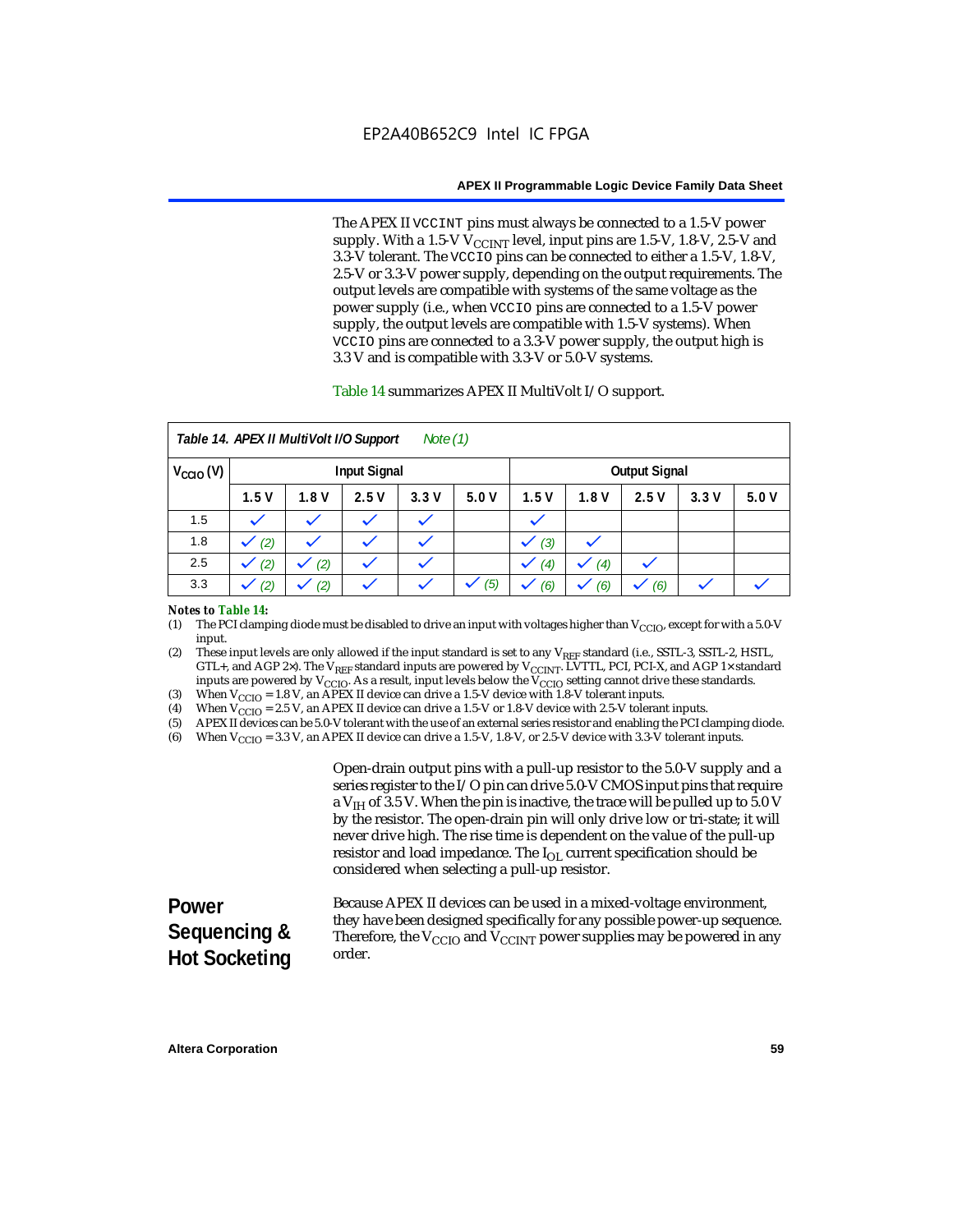Signals can be driven into APEX II devices before and during power-up without damaging the device. In addition, APEX II devices do not drive out during power-up. Once operating conditions are reached and the device is configured, APEX II devices operate as specified by the user.

**General-Purpose PLLs** APEX II devices have ClockLock, ClockBoost, and ClockShift features, which use four general-purpose PLLs (separate from the four dedicated True-LVDS PLLs) to provide clock management and clock-frequency synthesis. These PLLs allow designers to increase performance and provide clock-frequency synthesis. The PLL reduces the clock delay within a device. This reduction minimizes clock-to-output and setup times while maintaining zero hold times. The PLLs, which provide programmable multiplication, allow the designer to distribute a lowspeed clock and multiply that clock on-device. APEX II devices include a high-speed clock tree: unlike ASICs, the user does not have to design and optimize the clock tree. The PLLs work in conjunction with the APEX II device's high-speed clock to provide significant improvements in system performance and bandwidth.

> The PLLs in APEX II devices are enabled through the Quartus II software. External devices are not required to use these features. Table 15 shows the general-purpose PLL features for APEX II devices. Figure 35 shows an APEX II general-purpose PLL.

|                | Table 15. APEX II General-Purpose PLL Features |                                                   |                                     |
|----------------|------------------------------------------------|---------------------------------------------------|-------------------------------------|
| Number of PLLs | <b>ClockBoost</b><br>Feature                   | <b>Number of External</b><br><b>Clock Outputs</b> | Number of<br><b>Feedback Inputs</b> |
|                | $m/(n \times k, v)$                            |                                                   |                                     |

*Figure 35. APEX II General-Purpose PLL Note (1)*

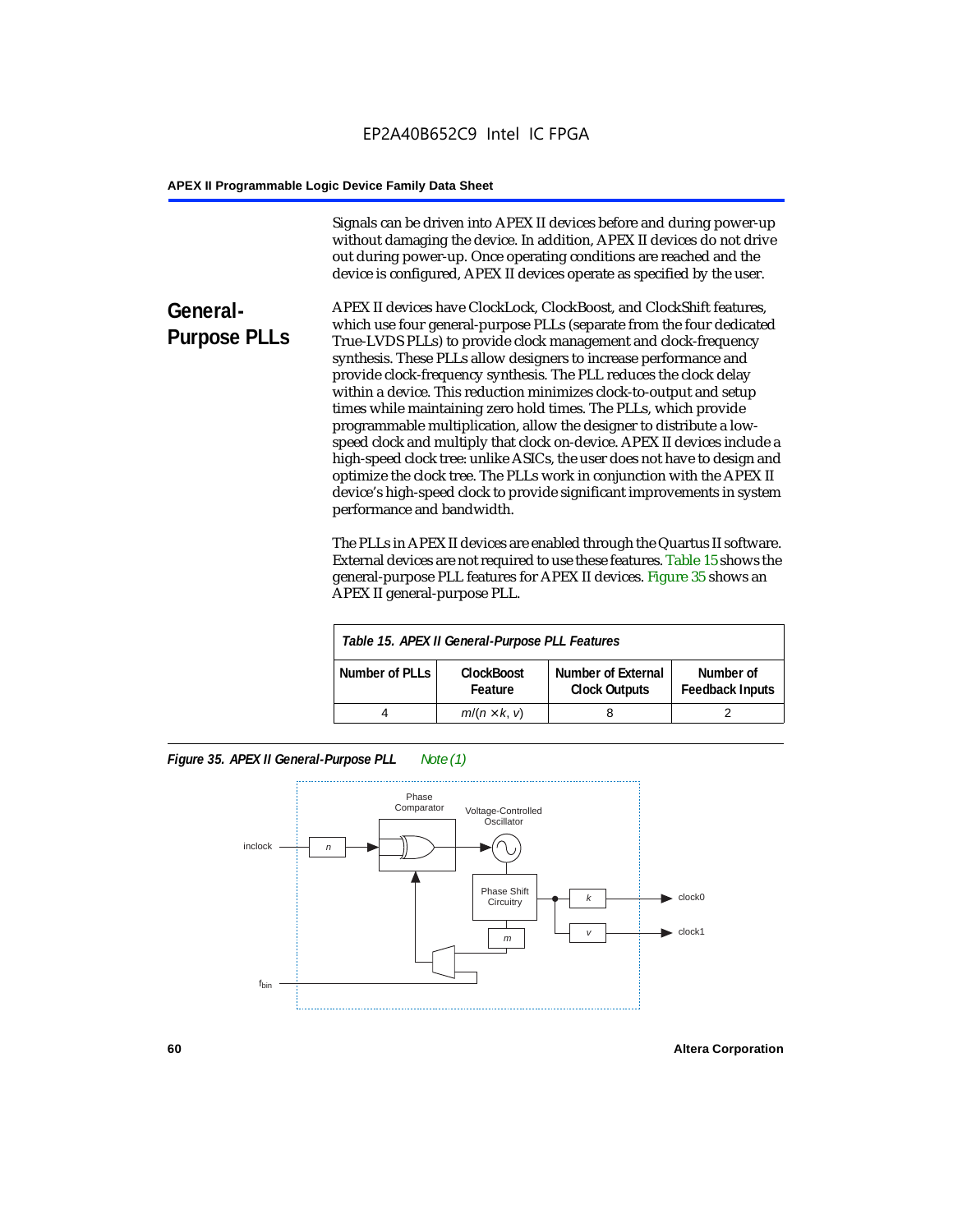#### *Note to Figure 35:*

(1) *n* represents the prescale divider for the PLL input. *m* represents the multiplier. *k* and *v* represent the different post scale dividers for the two possible PLL outputs. *m* and *k* are integers that range from 1 to 160. *n* and *v* are integers that range from 1 to 16.

#### **Advanced ClockBoost Multiplication & Division**

APEX II PLLs include circuitry that provides clock synthesis for eight internal outputs and two external outputs using  $m/(n \times$  output divider) scaling. When a PLL is locked, the locked output clock aligns to the rising edge of the input clock. The closed loop equation for Figure 35 gives an output frequency  $f_{clock0} = (m/(n \times k))f_{IN}$  and  $f_{clock1} = (m/(n \times v))f_{IN}$ . These equations allow the multiplication or division of clocks by a programmable number. The Quartus II software automatically chooses the appropriate scaling factors according to the frequency, multiplication, and division values entered.

A single PLL in an APEX II device allows for multiple user-defined multiplication and division ratios that are not possible even with multiple delay-locked loops (DLLs). For example, if a frequency scaling factor of 3.75 is needed for a given input clock, a multiplication factor of 15 and a division factor of 4 can be entered. This advanced multiplication scaling can be performed with a single PLL, making it unnecessary to cascade PLL outputs.

## **External Clock Outputs**

APEX II devices have two low-jitter external clocks available for external clock sources. Other devices on the board can use these outputs as clock sources.

There are three modes for external clock outputs.

- Zero Delay Buffer: The external clock output pin is phase aligned with the clock input pin for zero delay. Multiplication, programmable phase shift, and time delay shift are not allowed in this configuration. The MegaWizard interface for altclklock should be used to verify possible clock settings.
- External Feedback: The external feedback input pin is phase aligned with clock input pin. By aligning these clocks, you can actively remove clock delay and skew between devices. This mode has the same restrictions as zero delay buffer mode.
- Normal Mode: The external clock output pin will have phase delay relative to the clock input pin. If an internal clock is used in this mode, the IOE register clock will be phase aligned to the input clock pin. Multiplication is allowed with the normal mode.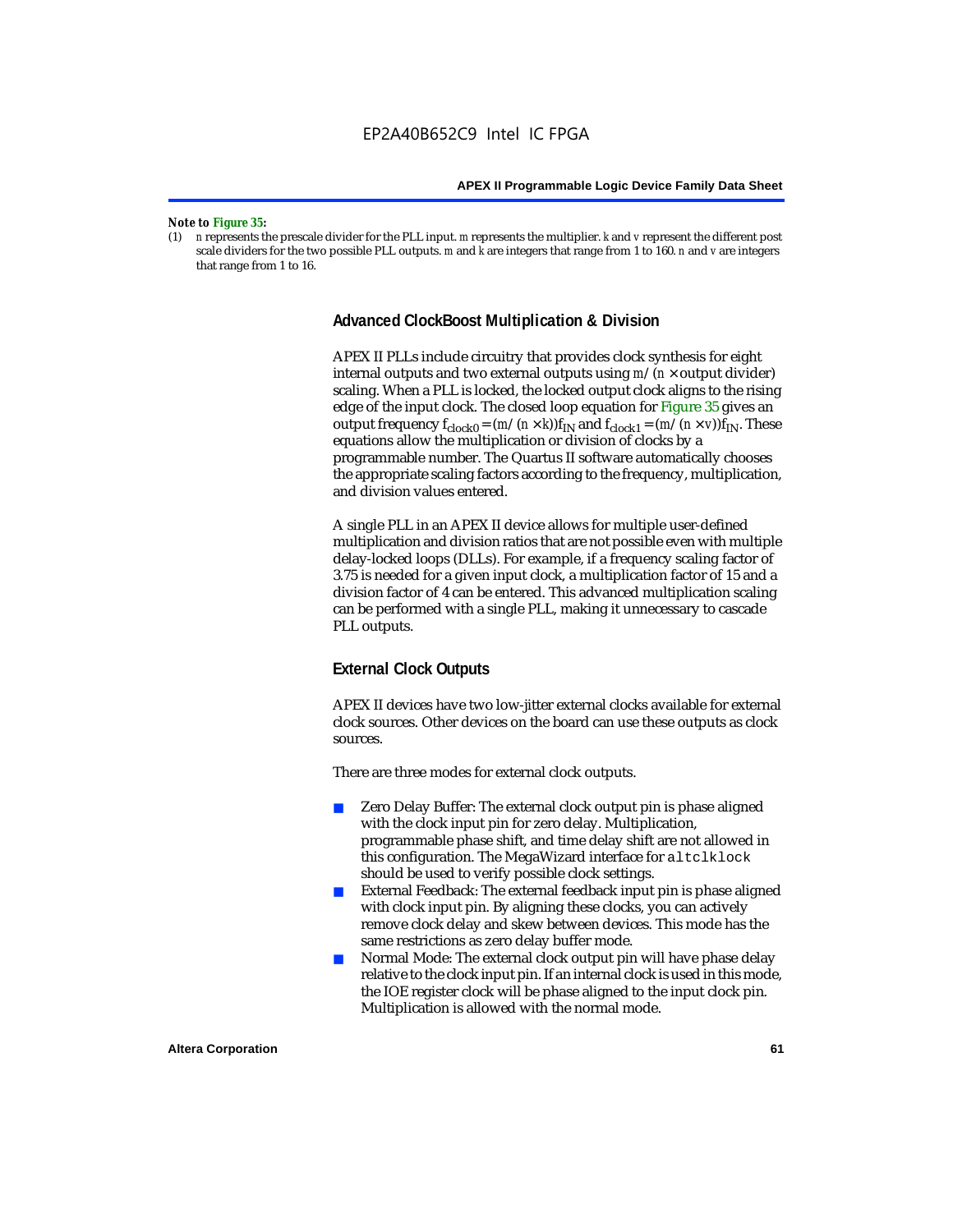# **ClockShift Circuitry**

General-purpose PLLs in APEX II devices have ClockShift circuitry that provides programmable phase shift. Users can enter a phase shift (in degrees or time units) that affects all PLL outputs. Phase shifts of 90°, 180°, and 270° can be implemented exactly. Other values of phase shifting, or delay shifting in time units, are allowed with a resolution range of 0.5 ns to 1.0 ns. This resolution varies with frequency input and the user-entered multiplication and division factors. The phase shift ability is only possible on a multiplied or divided clock if the input and output frequency have an integer multiple relationship (i.e.,  $f_{IN}/f_{OUT}$  or  $f_{OUT}/f_{IN}$  must be an integer).

# *Clock Enable Signal*

APEX II PLLs have a CLKLK\_ENA pin for enabling/disabling all device PLLs. When the CLKLK\_ENA pin is high, the PLL drives a clock to all its output ports. When the CLKLK\_ENA pin is low, the clock0, clock1, and extclock ports are driven by GND and all of the PLLs go out of lock. When the CLKLK\_ENA pin goes high again, the PLL relocks.

The individual enable port for each PLL is programmable. If more than one PLL is instantiated, each one does not have to use the clock enable. To enable/disable the device PLLs with the CLKLK\_ENA pin, the inclocken port on the altclklock instance must be connected to the CLKLK\_ENA input pin.

## *Lock Signals*

The APEX II device PLL circuits support individual LOCK signals. The LOCK signal drives high when the PLL has locked onto the input clock. LOCK remains high as long as the input remains within specification. It will go low if the input is out of specification. A LOCK pin is optional for each PLL used in the APEX II devices; when not used, they are I/O pins. This signal is not available internally; if it is used in the logic array, it must be fed back in with an input pin.

**SignalTap Embedded Logic Analyzer** APEX II devices include device enhancements to support the SignalTap embedded logic analyzer. By including this circuitry, the APEX II device provides the ability to monitor design operation over a period of time through the IEEE Std. 1149.1 (JTAG) circuitry; a designer can analyze internal logic at speed without bringing internal signals to the I/O pins. This feature is particularly important for advanced packages such as FineLine BGA packages because adding a connection to a pin during the debugging process can be difficult after a board is designed and manufactured.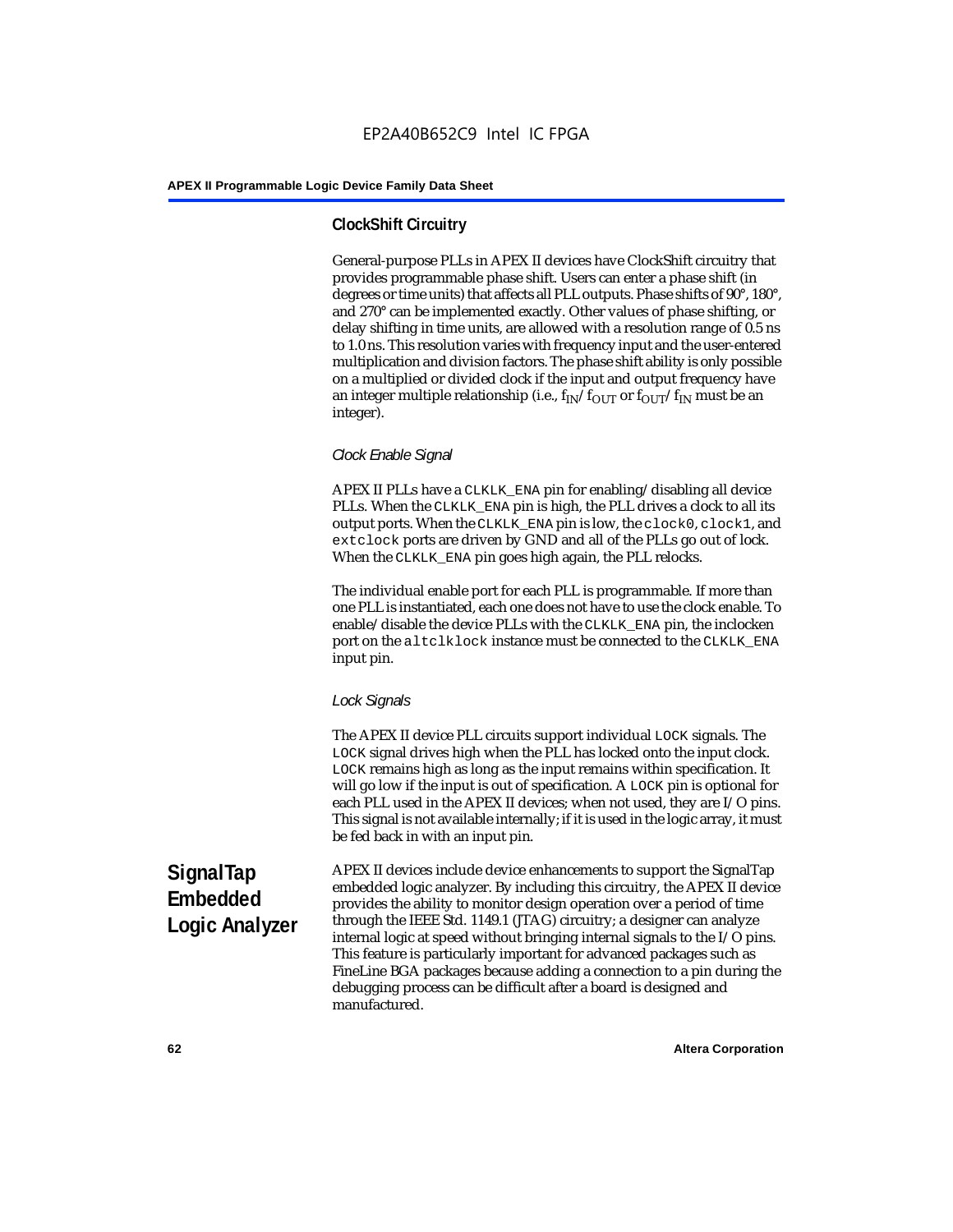# **IEEE Std. 1149.1 (JTAG) Boundary-Scan Support**

All APEX II devices provide JTAG BST circuitry that complies with the IEEE Std. 1149.1-1990 specification. JTAG boundary-scan testing can be performed before or after configuration, but not during configuration. APEX II devices can also use the JTAG port for configuration with the Quartus II software or with hardware using either Jam<sup>TM</sup> Standard Test and Programming Language (STAPL) Files (**.jam**) or Jam Byte-Code Files (**.jbc**). Finally, APEX II devices use the JTAG port to monitor the logic operation of the device with the SignalTap embedded logic analyzer. APEX II devices support the JTAG instructions shown in Table 16.

| Table 16. APEX II JTAG Instructions |                                                                                                                                                                                                                                                                                          |  |  |
|-------------------------------------|------------------------------------------------------------------------------------------------------------------------------------------------------------------------------------------------------------------------------------------------------------------------------------------|--|--|
| <b>JTAG Instruction</b>             | <b>Description</b>                                                                                                                                                                                                                                                                       |  |  |
| SAMPLE/PRELOAD                      | Allows a snapshot of signals at the device pins to be captured and examined during<br>normal device operation, and permits an initial data pattern to be output at the device pins.<br>Also used by the SignalTap embedded logic analyzer.                                               |  |  |
| EXTEST (1)                          | Allows the external circuitry and board-level interconnections to be tested by forcing a test<br>pattern at the output pins and capturing test results at the input pins.                                                                                                                |  |  |
| <b>BYPASS</b>                       | Places the 1-bit bypass register between the TDI and TDO pins, which allows the BST data<br>to pass synchronously through selected devices to adjacent devices during normal device<br>operation.                                                                                        |  |  |
| <b>USERCODE</b>                     | Selects the 32-bit USERCODE register and places it between the TDI and TDO pins,<br>allowing the USERCODE to be serially shifted out of TDO.                                                                                                                                             |  |  |
| <b>IDCODE</b>                       | Selects the IDCODE register and places it between TDI and TDO, allowing the IDCODE<br>to be serially shifted out of TDO.                                                                                                                                                                 |  |  |
| HIGHZ $(1)$                         | Places the 1-bit bypass register between the TDI and TDO pins, which allows the BST data<br>to pass synchronously through selected devices to adjacent devices during normal device<br>operation, while tri-stating all of the I/O pins.                                                 |  |  |
| CLAMP $(1)$                         | Places the 1-bit bypass register between the TDI and TDO pins, which allows the BST data<br>to pass synchronously through selected devices to adjacent devices during normal device<br>operation while holding I/O pins to a state defined by the data in the boundary-scan<br>register. |  |  |
| <b>ICR</b> instructions             | Used when configuring an APEX II device via the JTAG port with a MasterBlaster™ or<br>ByteBlasterMV <sup>TM</sup> download cable, or when using a Jam File or Jam Byte-Code File via an<br>embedded processor.                                                                           |  |  |
| SignalTap<br>instructions           | Monitors internal device operation with the SignalTap embedded logic analyzer.                                                                                                                                                                                                           |  |  |

## *Note to Table 16:*

(1) Bus hold and weak pull-up features override the high-impedance state of HIGHZ, CLAMP, and EXTEST.

The APEX II device instruction register length is 10 bits. The APEX II device USERCODE register length is 32 bits. Tables 17 and 18 show the boundary-scan register length and device IDCODE information for APEX II devices.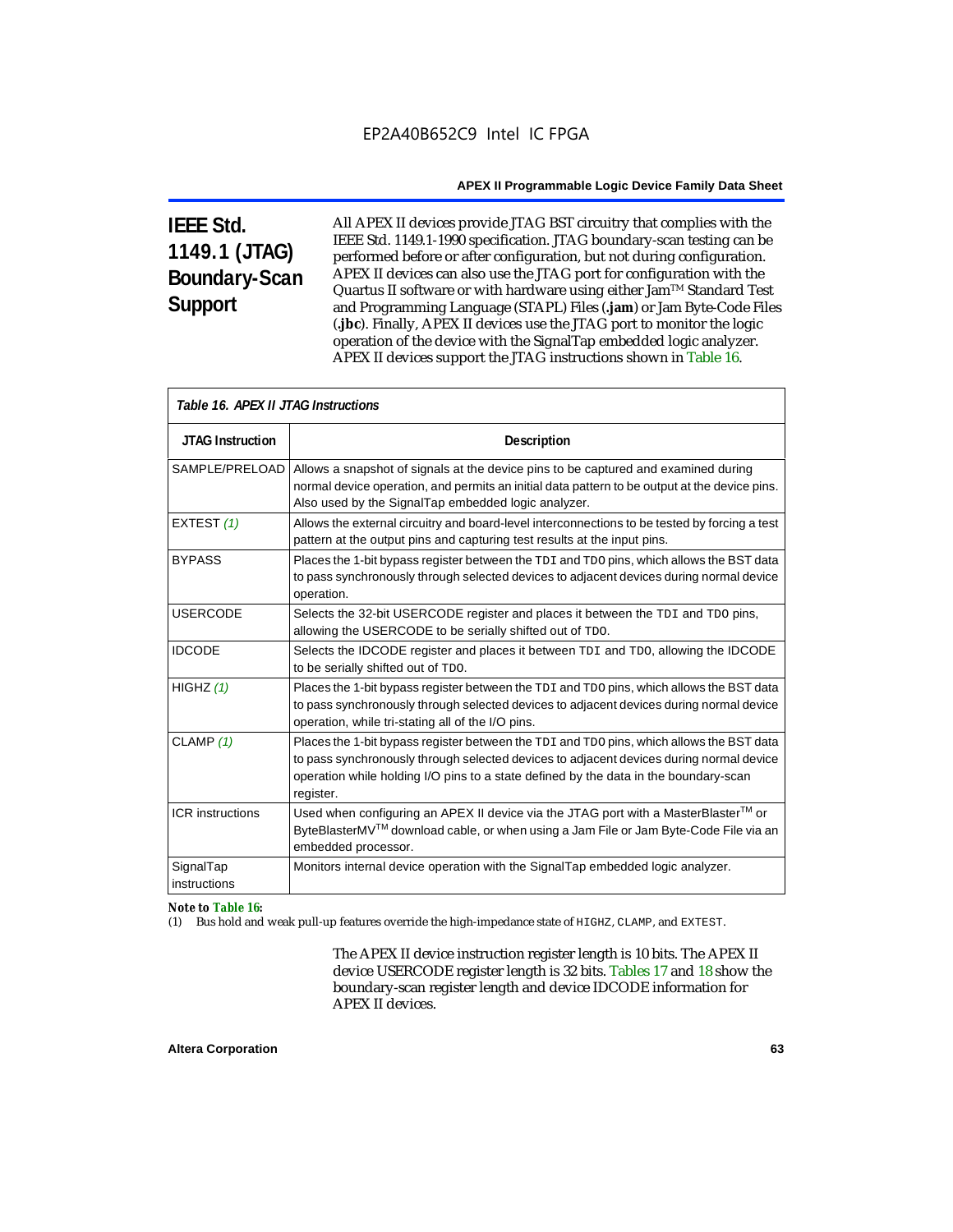# EP2A40B652C9 Intel IC FPGA

#### **APEX II Programmable Logic Device Family Data Sheet**

| Table 17. APEX II JTAG Boundary-Scan Register Length |       |  |  |  |  |
|------------------------------------------------------|-------|--|--|--|--|
| Boundary-Scan Register Length<br>Device              |       |  |  |  |  |
| EP2A15                                               | 1,524 |  |  |  |  |
| EP2A25                                               | 1,884 |  |  |  |  |
| EP2A40                                               | 2,328 |  |  |  |  |
| EP2A70                                               | 3.228 |  |  |  |  |

| Table 18. 32-Bit APEX II Device IDCODE |                     |                                  |                                    |                  |  |  |
|----------------------------------------|---------------------|----------------------------------|------------------------------------|------------------|--|--|
| <b>Device</b>                          |                     | IDCODE $(32 \text{ Bits})$ $(1)$ |                                    |                  |  |  |
|                                        | Version<br>(4 Bits) | Part Number (16 Bits)            | Manufacturer<br>Identity (11 Bits) | 1 (1 Bit)<br>(2) |  |  |
| EP2A15                                 | 0000                | 1100 0100 0000 0000              | 000 0110 1110                      |                  |  |  |
| EP2A25                                 | 0000                | 1100 0110<br>0000 0000           | 0110 1110<br>000                   |                  |  |  |
| EP2A40                                 | 0000                | 1101 0000 0000 0000              | 000 0110 1110                      |                  |  |  |
| EP2A70                                 | 0000                | . 0000 0000 0000<br>1110         | 0110 1110<br>000                   |                  |  |  |

#### *Notes to Tables 17 and 18:*

(1) The most significant bit (MSB) is on the left.

(2) The IDCODE's least significant bit (LSB) is always 1.

Figure 36 shows the timing requirements for the JTAG signals.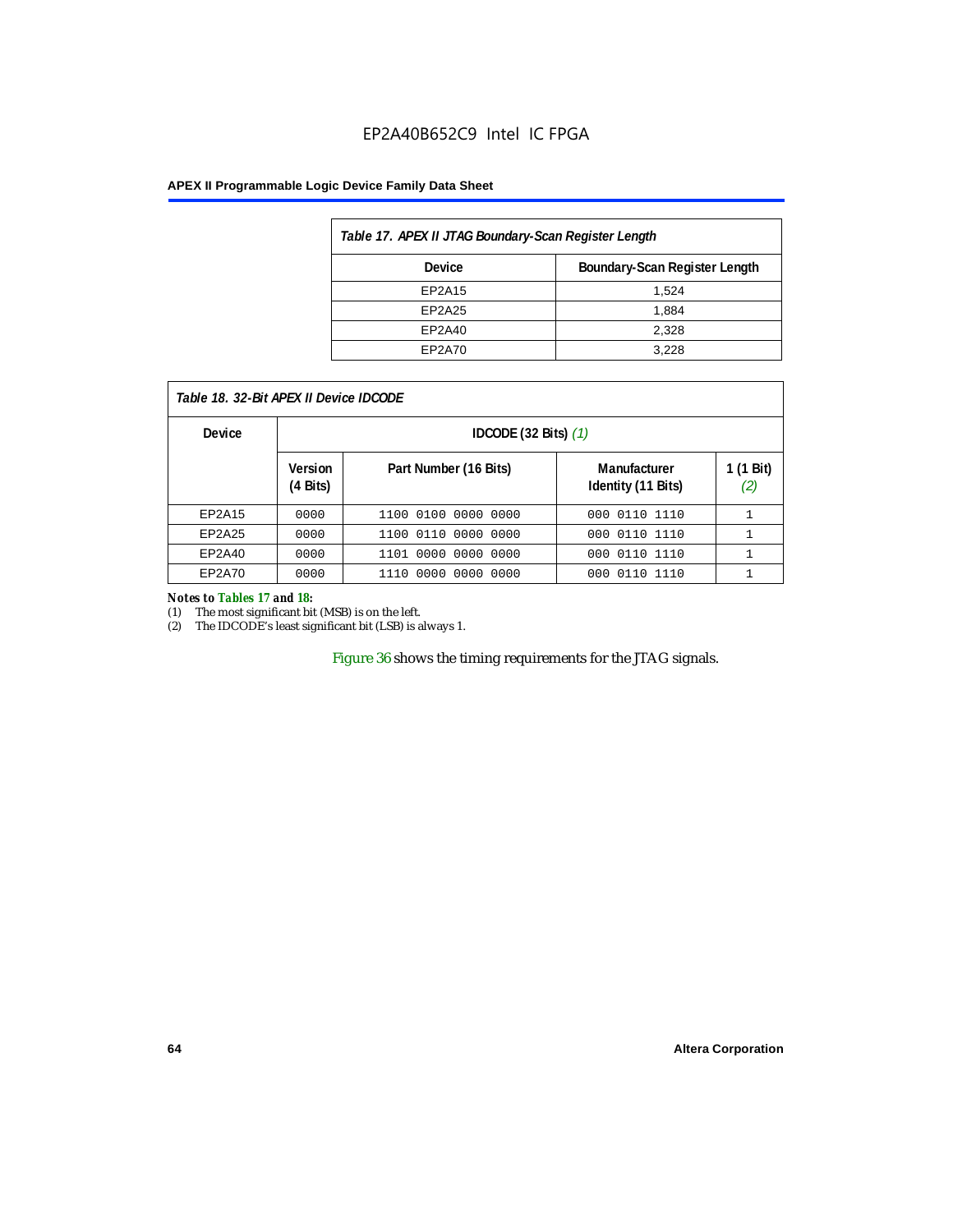

*Figure 36. APEX II JTAG Waveforms*

Table 19 shows the JTAG timing parameters and values for APEX II devices.

| Table 19. APEX II JTAG Timing Parameters & Values |                                                |     |     |      |  |  |
|---------------------------------------------------|------------------------------------------------|-----|-----|------|--|--|
| Symbol                                            | Parameter                                      | Min | Max | Unit |  |  |
| $t_{\rm JCP}$                                     | <b>TCK clock period</b>                        | 100 |     | ns   |  |  |
| $t_{JCH}$                                         | TCK clock high time                            | 50  |     | ns   |  |  |
| tjcl                                              | TCK clock low time                             | 50  |     | ns   |  |  |
| t <sub>JPSU</sub>                                 | JTAG port setup time                           | 20  |     | ns   |  |  |
| t <sub>JPH</sub>                                  | JTAG port hold time                            | 45  |     | ns   |  |  |
| <sup>t</sup> JPCO                                 | JTAG port clock to output                      |     | 25  | ns   |  |  |
| t <sub>JPZX</sub>                                 | JTAG port high impedance to valid output       |     | 25  | ns   |  |  |
| t <sub>JPXZ</sub>                                 | JTAG port valid output to high impedance       |     | 25  | ns   |  |  |
| tjssu                                             | Capture register setup time                    | 20  |     | ns   |  |  |
| $t_{\mathsf{JSH}}$                                | Capture register hold time                     | 45  |     | ns   |  |  |
| tjsco                                             | Update register clock to output                |     | 35  | ns   |  |  |
| t <sub>JSZX</sub>                                 | Update register high impedance to valid output |     | 35  | ns   |  |  |
| t <sub>JSXZ</sub>                                 | Update register valid output to high impedance |     | 35  | ns   |  |  |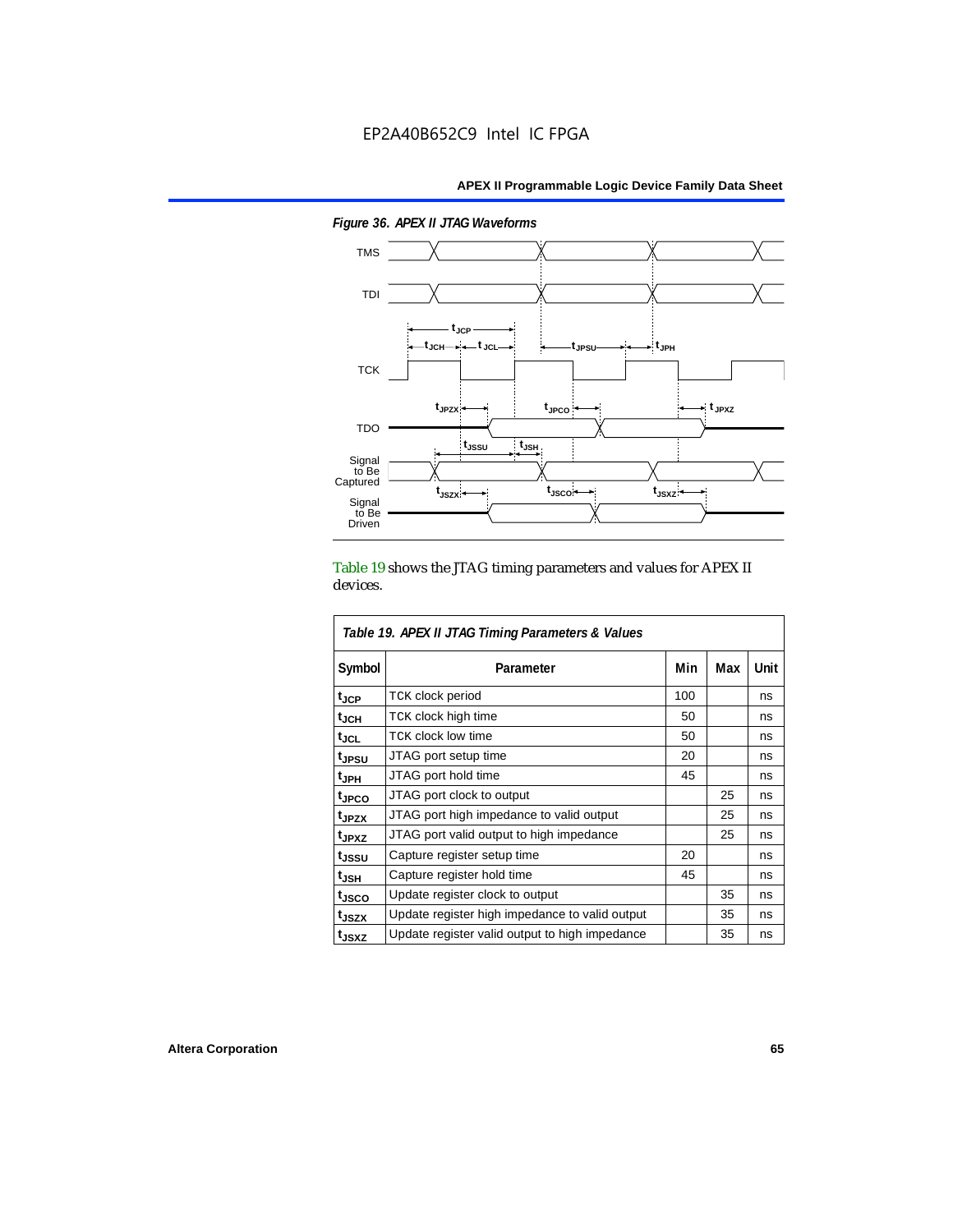For more information, see the following documents: ■ *Application Note 39 (IEEE Std. 1149.1 (JTAG) Boundary-Scan Testing in Altera Devices) Jam Programming & Test Language Specification* **Generic Testing** Each APEX II device is functionally tested. Complete testing of each configurable static random access memory (SRAM) bit and all logic functionality ensures 100% yield. AC test measurements for APEX II devices are made under conditions equivalent to those shown in Figure 37. Multiple test patterns can be used to configure devices during all stages of the production flow. AC test criteria include: Power supply transients can affect AC measurements. ■ Simultaneous transitions of multiple outputs should be avoided for accurate measurement. Threshold tests must not be performed under AC conditions. ■ Large-amplitude, fast-ground-current transients normally occur as the device outputs discharge the load capacitances. When these transients flow through the parasitic inductance between the device ground pin and the test system ground, significant reductions in

observable noise immunity can result.





# **Operating Conditions**

APEX II devices are offered in both commercial and industrial grades. However, industrial-grade devices may have limited speed-grade availability.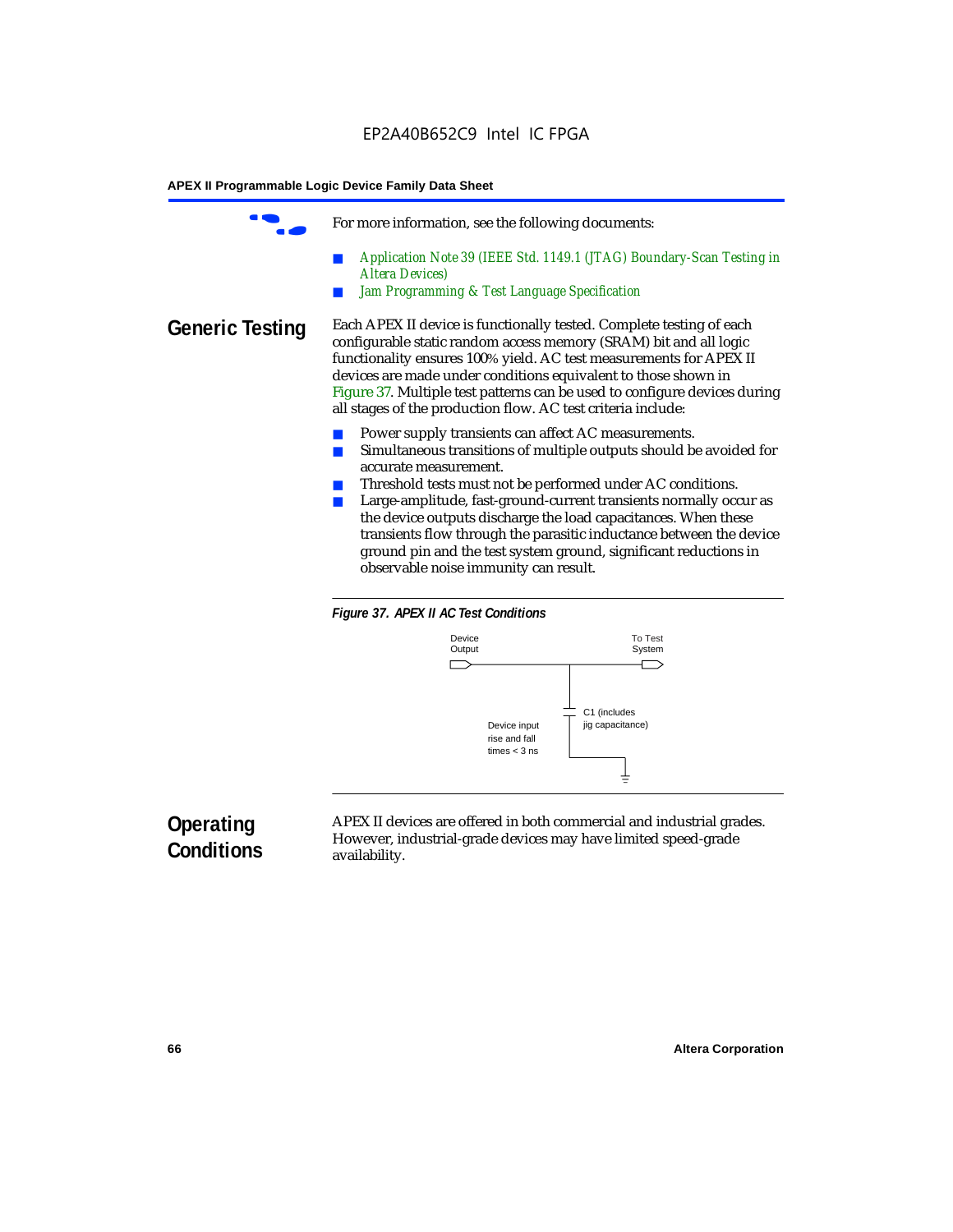Tables 20 through 41 provide information on absolute maximum ratings, recommended operating conditions, and DC operating conditions for 1.5-V APEX II devices.

| Notes (1), (2)<br>Table 20. APEX II Device Absolute Maximum Ratings |                            |                              |                |         |              |  |  |
|---------------------------------------------------------------------|----------------------------|------------------------------|----------------|---------|--------------|--|--|
| Symbol                                                              | Parameter                  | <b>Conditions</b>            | <b>Minimum</b> | Maximum | Unit         |  |  |
| $V_{\text{CCINT}}$                                                  | Supply voltage             | With respect to ground $(3)$ | $-0.5$         | 2.4     | V            |  |  |
| V <sub>CCIO</sub>                                                   |                            |                              | $-0.5$         | 4.6     | V            |  |  |
| v,                                                                  | DC input voltage           |                              | $-0.5$         | 4.6     | V            |  |  |
| <b>POUT</b>                                                         | DC output current, per pin |                              | $-25$          | 25      | mA           |  |  |
| T <sub>STG</sub>                                                    | Storage temperature        | No bias                      | $-65$          | 150     | $^{\circ}$ C |  |  |
| $\mathsf{T}_{\mathsf{AMB}}$                                         | Ambient temperature        | Under bias                   | $-65$          | 135     | $^{\circ}$ C |  |  |
| $T_{\rm J}$                                                         | Junction temperature       | BGA packages under bias      |                | 135     | $^{\circ}$ C |  |  |

| Table 21. APEX II Device Recommended Operating Conditions |                                                        |                       |             |                   |              |  |
|-----------------------------------------------------------|--------------------------------------------------------|-----------------------|-------------|-------------------|--------------|--|
| Symbol                                                    | Parameter                                              | <b>Conditions</b>     | Minimum     | <b>Maximum</b>    | Unit         |  |
| <b>V<sub>CCINT</sub></b>                                  | Supply voltage for internal logic<br>and input buffers | (4)                   | 1.425       | 1.575             | $\vee$       |  |
| V <sub>CCIO</sub>                                         | Supply voltage for output buffers,<br>3.3-V operation  | $(4)$ , $(5)$         | 3.00(3.135) | 3.60(3.465)       | $\vee$       |  |
|                                                           | Supply voltage for output buffers,<br>2.5-V operation  | (4)                   | 2.375       | 2.625             | $\vee$       |  |
|                                                           | Supply voltage for output buffers,<br>1.8-V operation  | (4)                   | 1.71        | 1.89              | $\vee$       |  |
|                                                           | Supply voltage for output buffers,<br>1.5-V operation  | (4)                   | 1.4         | 1.6               | $\vee$       |  |
| $V_{\parallel}$                                           | Input voltage                                          | (3), (6)              | $-0.5$      | 4.1               | V            |  |
| $V_{\rm O}$                                               | Output voltage                                         |                       | 0           | V <sub>CCIO</sub> | V            |  |
| $T_{\rm J}$                                               | Operating junction temperature                         | For commercial<br>use | $\Omega$    | 85                | $^{\circ}$ C |  |
|                                                           |                                                        | For industrial use    | $-40$       | 100               | $^{\circ}$ C |  |
| $\mathfrak{t}_{\mathsf{R}}$                               | Input rise time                                        |                       |             | 40                | ns           |  |
| $t_{\mathsf{F}}$                                          | Input fall time                                        |                       |             | 40                | ns           |  |

Г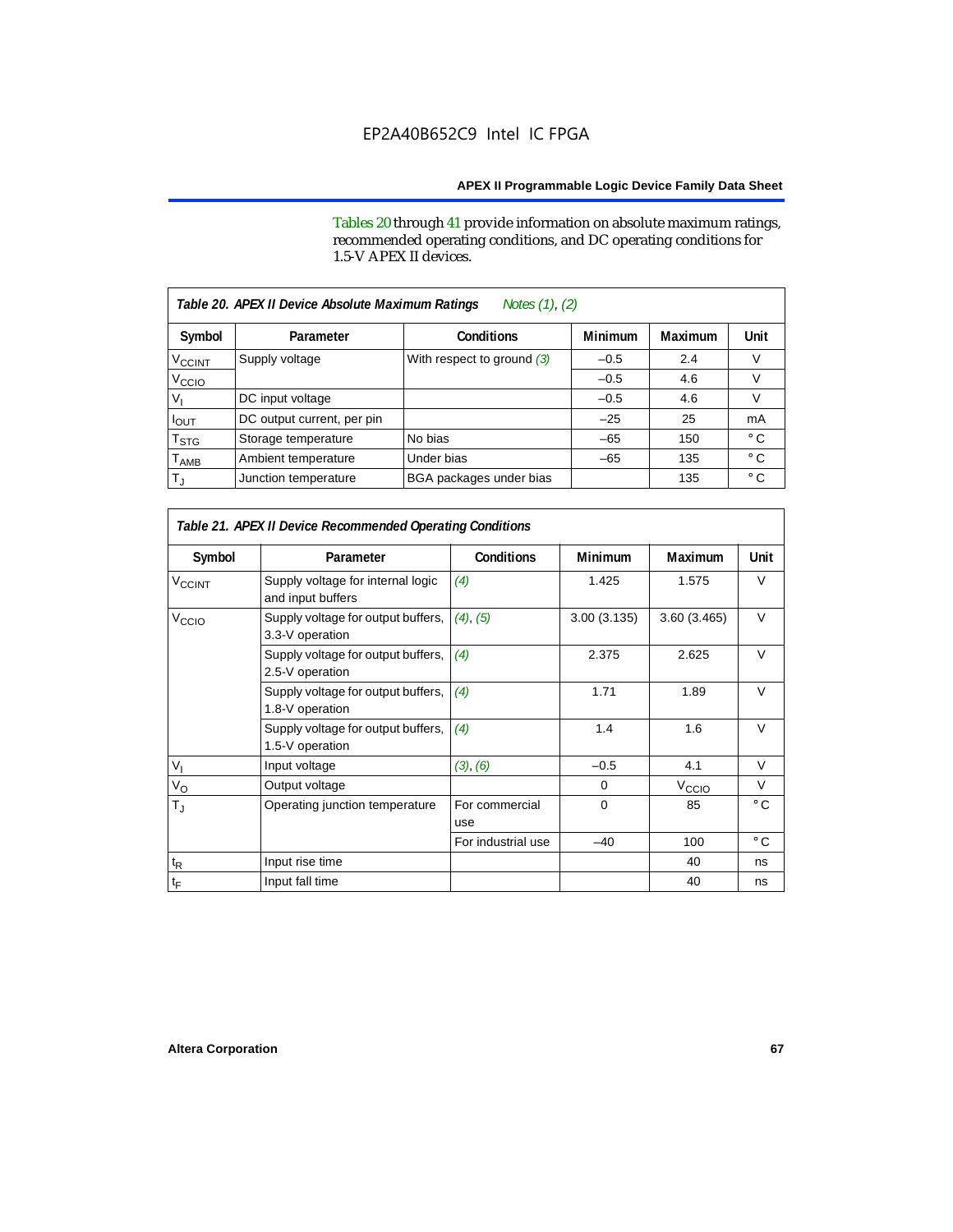| Table 22. APEX II Device DC Operating Conditions<br>Note $(7)$ |                                                                        |                                                                        |                |                |                |           |  |
|----------------------------------------------------------------|------------------------------------------------------------------------|------------------------------------------------------------------------|----------------|----------------|----------------|-----------|--|
| Symbol                                                         | Parameter                                                              | <b>Conditions</b>                                                      | <b>Minimum</b> | <b>Typical</b> | <b>Maximum</b> | Unit      |  |
| $\mathbf{I}_{\mathbf{I}}$                                      | Input pin leakage<br>current                                           | $V_1 = V_{\text{CCIO}}$ to 0 V $(8)$                                   | $-10$          |                | 10             | μA        |  |
| $I_{OZ}$                                                       | Tri-stated I/O pin<br>leakage current                                  | $V_{\text{O}} = V_{\text{CCIO}}$ to 0 V (8)                            | $-10$          |                | 10             | μA        |  |
| $I_{CC0}$                                                      | V <sub>CC</sub> supply current<br>(standby) (All ESBs<br>in power-down | $V_1$ = ground, no load,<br>no toggling inputs, -7<br>speed grade      |                | 10             |                | mA        |  |
|                                                                | mode)                                                                  | $V_1$ = ground, no load,<br>no toggling inputs, -8,<br>-9 speed grades |                | 5              |                | mA        |  |
| $R_{CONF}$                                                     | Value of I/O pin pull-                                                 | $V_{\text{CCIO}} = 3.0 \text{ V } (9)$                                 | 20             |                | 50             | $k\Omega$ |  |
|                                                                | up resistor before                                                     | $V_{\text{CCIO}} = 2.375 \text{ V} (9)$                                | 30             |                | 80             | $k\Omega$ |  |
|                                                                | and during<br>configuration                                            | $V_{\text{CCIO}} = 1.71 V (9)$                                         | 60             |                | 150            | $k\Omega$ |  |

| Table 23. LVTTL Specifications |                           |                                |         |         |       |  |
|--------------------------------|---------------------------|--------------------------------|---------|---------|-------|--|
| Symbol                         | Parameter                 | <b>Conditions</b>              | Minimum | Maximum | Units |  |
| V <sub>CCIO</sub>              | Output supply voltage     |                                | 3.0     | 3.6     |       |  |
| $V_{IH}$                       | High-level input voltage  |                                | 1.7     | 4.1     |       |  |
| $V_{IL}$                       | Low-level input voltage   |                                | $-0.5$  | 0.8     |       |  |
| H                              | Input pin leakage current | $V_{IN} = 0$ V or $V_{CCIO}$   | $-5$    | 5       | μA    |  |
| $V_{OH}$                       | High-level output voltage | $I_{OH} = -4$ to $-24$ mA (10) | 2.4     |         | v     |  |
| $V_{OL}$                       | Low-level output voltage  | $I_{OL}$ = 4 to 24 mA (10)     |         | 0.45    |       |  |

| Table 24. LVCMOS Specifications |                           |                                                               |                         |                |        |  |  |
|---------------------------------|---------------------------|---------------------------------------------------------------|-------------------------|----------------|--------|--|--|
| Symbol                          | Parameter                 | <b>Conditions</b>                                             | Minimum                 | <b>Maximum</b> | Units  |  |  |
| V <sub>CCIO</sub>               | Output supply voltage     |                                                               | 3.0                     | 3.6            | v      |  |  |
| $V_{\text{IH}}$                 | High-level input voltage  |                                                               | 1.7                     | 4.1            | $\vee$ |  |  |
| $V_{IL}$                        | Low-level input voltage   |                                                               | $-0.5$                  | 0.7            | V      |  |  |
| H,                              | Input pin leakage current | $V_{IN}$ = 0 V or $V_{CCIO}$                                  | $-10$                   | 10             | μA     |  |  |
| $V_{OH}$                        | High-level output voltage | $V_{\text{CCIO}} = 3.0,$<br>$I_{\text{OH}} = -0.1 \text{ mA}$ | $V_{\text{CCIO}} - 0.2$ |                | v      |  |  |
| $V_{OL}$                        | Low-level output voltage  | $V_{\text{CCIO}} = 3.0,$<br>$I_{OL} = 0.1$ mA                 |                         | 0.2            | V      |  |  |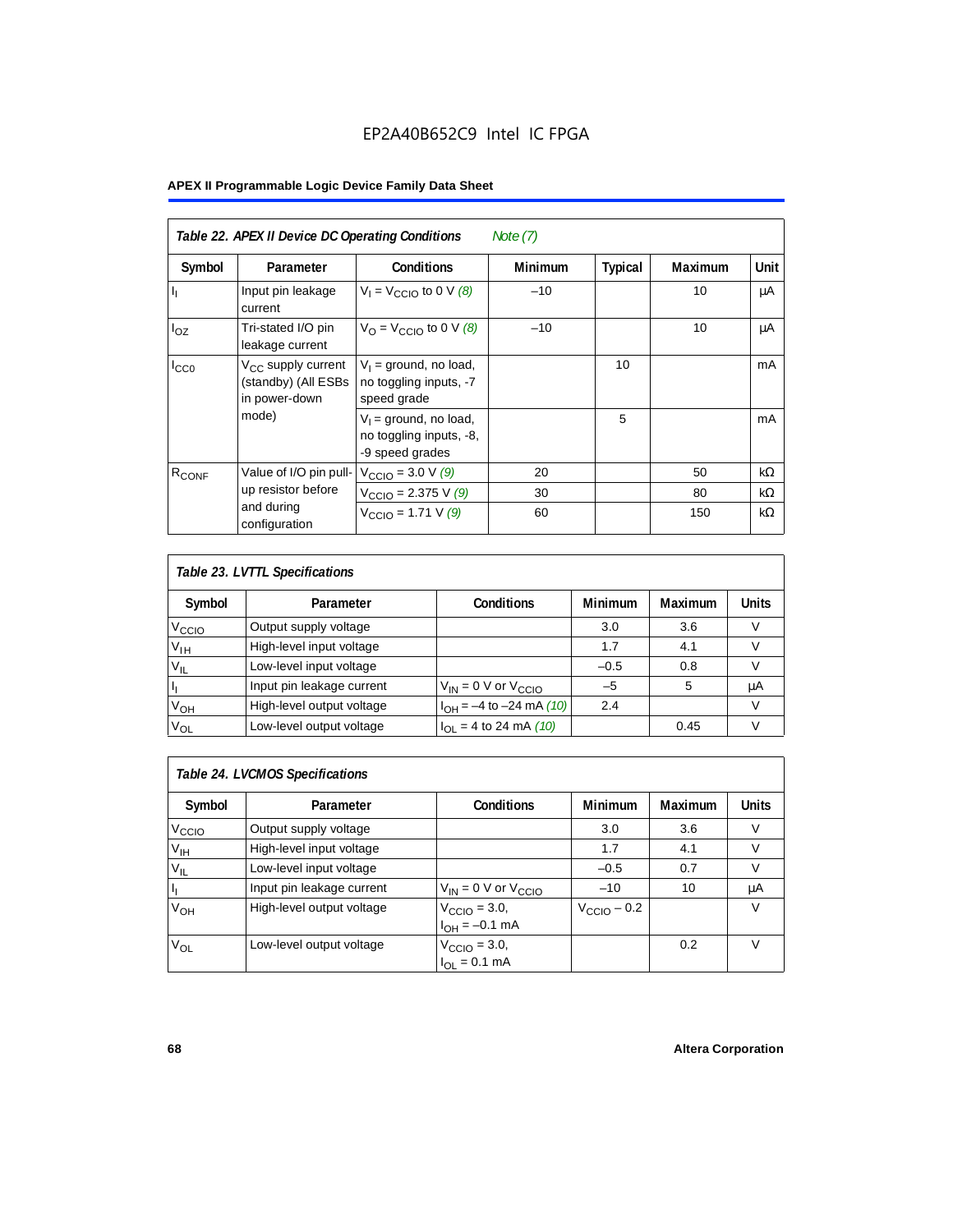| Table 25. 2.5-V I/O Specifications<br>Note (10) |                           |                              |                |         |              |  |
|-------------------------------------------------|---------------------------|------------------------------|----------------|---------|--------------|--|
| Symbol                                          | Parameter                 | <b>Conditions</b>            | <b>Minimum</b> | Maximum | <b>Units</b> |  |
| V <sub>ccio</sub>                               | Output supply voltage     |                              | 2.375          | 2.625   | $\vee$       |  |
| $V_{\text{IH}}$                                 | High-level input voltage  |                              | 1.7            | 4.1     | $\vee$       |  |
| $V_{IL}$                                        | Low-level input voltage   |                              | $-0.5$         | 0.7     | $\vee$       |  |
| $\mathsf{I}_\mathrm{L}$                         | Input pin leakage current | $V_{IN} = 0$ V or $V_{CCIO}$ | $-10$          | 10      | μA           |  |
| V <sub>OH</sub>                                 | High-level output voltage | $I_{OH} = -0.1$ mA           | 2.1            |         | V            |  |
|                                                 |                           | $I_{OH} = -1$ mA             | 2.0            |         | $\vee$       |  |
|                                                 |                           | $I_{OH} = -2$ to $-16$ mA    | 1.7            |         | $\vee$       |  |
| $V_{OL}$                                        | Low-level output voltage  | $I_{OL} = 0.1$ mA            |                | 0.2     | $\vee$       |  |
|                                                 |                           | $I_{OL}$ = 1 mA              |                | 0.4     | $\vee$       |  |
|                                                 |                           | $I_{\Omega I}$ = 2 to 16 mA  |                | 0.7     | v            |  |

| Table 26. 1.8-V I/O Specifications |                           |                               |                               |                               |              |  |  |
|------------------------------------|---------------------------|-------------------------------|-------------------------------|-------------------------------|--------------|--|--|
| Symbol                             | Parameter                 | <b>Conditions</b>             | <b>Minimum</b>                | Maximum                       | <b>Units</b> |  |  |
| V <sub>ccio</sub>                  | Output supply voltage     |                               | 1.65                          | 1.95                          | V            |  |  |
| $V_{IH}$                           | High-level input voltage  |                               | $0.65 \times V_{\text{CCIO}}$ | 4.1                           | V            |  |  |
| $V_{IL}$                           | Low-level input voltage   |                               | $-0.5$                        | $0.35 \times V_{\text{CCIO}}$ |              |  |  |
| Пŗ                                 | Input pin leakage current | $V_{IN} = 0$ V or $V_{CCIO}$  | $-10$                         | 10                            | μA           |  |  |
| $V_{OH}$                           | High-level output voltage | $I_{OH} = -2$ to $-8$ mA (10) | $V_{\text{CCIO}} - 0.45$      |                               | V            |  |  |
| $V_{OL}$                           | Low-level output voltage  | $I_{OL}$ = 2 to 8 mA (10)     |                               | 0.45                          | V            |  |  |

# *Table 27. 1.5-V I/O Specifications*

| Symbol            | Parameter                 | <b>Conditions</b>            | <b>Minimum</b>                | <b>Maximum</b>                | <b>Units</b> |
|-------------------|---------------------------|------------------------------|-------------------------------|-------------------------------|--------------|
| V <sub>CCIO</sub> | Output supply voltage     |                              | 1.4                           | 1.6                           |              |
| $V_{\text{IH}}$   | High-level input voltage  |                              | $0.65 \times V_{\text{CCIO}}$ | 4.1                           |              |
| $V_{IL}$          | Low-level input voltage   |                              | $-0.5$                        | $0.35 \times V_{\text{CCIO}}$ |              |
| П                 | Input pin leakage current | $V_{IN} = 0$ V or $V_{CCIO}$ | $-10$                         | 10                            | μA           |
| V <sub>OH</sub>   | High-level output voltage | $I_{OH} = -2$ mA (10)        | $0.75 \times V_{\text{CCIO}}$ |                               |              |
| $V_{OL}$          | Low-level output voltage  | $I_{OL} = 2 \text{ mA} (10)$ |                               | $0.25 \times V_{\text{CCIO}}$ |              |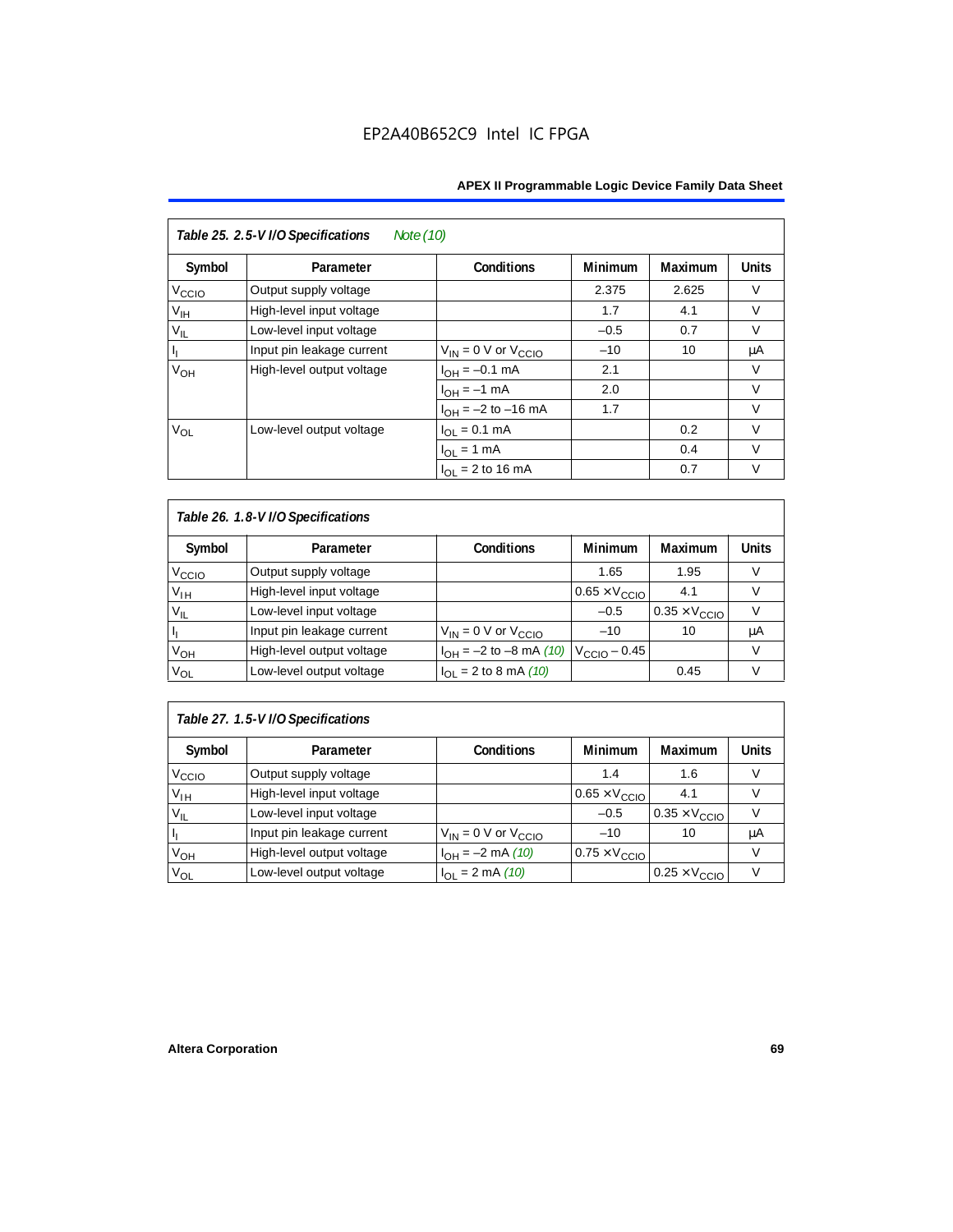# EP2A40B652C9 Intel IC FPGA

# **APEX II Programmable Logic Device Family Data Sheet**

| Table 28. 3.3-V PCI Specifications |                           |                                |                   |         |                     |              |
|------------------------------------|---------------------------|--------------------------------|-------------------|---------|---------------------|--------------|
| Symbol                             | Parameter                 | <b>Conditions</b>              | Minimum           | Typical | Maximum             | <b>Units</b> |
| V <sub>ccio</sub>                  | Output supply voltage     |                                | 3.0               | 3.3     | 3.6                 | V            |
| V <sub>IH</sub>                    | High-level input voltage  |                                | $0.5 \times$      |         | $V_{\text{CCIO}} +$ | V            |
|                                    |                           |                                | V <sub>CCIO</sub> |         | 0.5                 |              |
| $V_{IL}$                           | Low-level input voltage   |                                | $-0.5$            |         | $0.3 \times$        | $\vee$       |
|                                    |                           |                                |                   |         | V <sub>CCIO</sub>   |              |
| h                                  | Input pin leakage current | $0 < V_{IN} < V_{CCIO}$        | $-10$             |         | 10                  | μA           |
| $V_{OH}$                           | High-level output voltage | $I_{OUIT} = -500 \mu A$        | $0.9 \times$      |         |                     | $\vee$       |
|                                    |                           |                                | V <sub>CCIO</sub> |         |                     |              |
| $V_{OL}$                           | Low-level output voltage  | $I_{\text{OUT}} = 1,500 \mu A$ |                   |         | $0.1 \times$        | $\vee$       |
|                                    |                           |                                |                   |         | V <sub>ccio</sub>   |              |

| Table 29. PCI-X Specifications |                           |                                |                                   |         |                                    |              |  |
|--------------------------------|---------------------------|--------------------------------|-----------------------------------|---------|------------------------------------|--------------|--|
| Symbol                         | Parameter                 | <b>Conditions</b>              | <b>Minimum</b>                    | Typical | Maximum                            | <b>Units</b> |  |
| V <sub>CCIO</sub>              | Output supply voltage     |                                | 3.0                               |         | 3.6                                | $\vee$       |  |
| $V_{\text{IH}}$                | High-level input voltage  |                                | $0.5 \times$<br>V <sub>CCIO</sub> |         | $V_{\text{CCIO}} +$<br>0.5         | $\vee$       |  |
| $V_{IL}$                       | Low-level input voltage   |                                | $-0.5$                            |         | $0.35 \times$<br>V <sub>CCIO</sub> | $\vee$       |  |
| V <sub>IPU</sub>               | Input pull-up voltage     |                                | $0.7 \times$<br>V <sub>CCIO</sub> |         |                                    | $\vee$       |  |
| $I_{\rm IL}$                   | Input leakage current     | $0 < V_{IN} < V_{CCIO}$        | $-10$                             |         | 10                                 | μA           |  |
| $V_{OH}$                       | High-level output voltage | $I_{\text{OUT}} = -500 \mu A$  | $0.9 \times$<br>V <sub>CCIO</sub> |         |                                    | $\vee$       |  |
| $V_{OL}$                       | Low-level output voltage  | $I_{\text{OUT}} = 1,500 \mu A$ |                                   |         | $0.1 \times$<br>V <sub>CCIO</sub>  | $\vee$       |  |
| L <sub>PIN</sub>               | Pin inductance            |                                |                                   |         | 15                                 | nH           |  |

| Table 30. GTL+ I/O Specifications |                          |                             |                 |         |                 |       |
|-----------------------------------|--------------------------|-----------------------------|-----------------|---------|-----------------|-------|
| Symbol                            | Parameter                | <b>Conditions</b>           | <b>Minimum</b>  | Typical | <b>Maximum</b>  | Units |
| V <sub>TT</sub>                   | Termination voltage      |                             | 1.35            | 1.5     | 1.65            |       |
| $V_{REF}$                         | Reference voltage        |                             | 0.88            | 1.0     | 1.12            |       |
| V <sub>IH</sub>                   | High-level input voltage |                             | $V_{REF}$ + 0.1 |         |                 |       |
| $V_{IL}$                          | Low-level input voltage  |                             |                 |         | $V_{REF}$ – 0.1 |       |
| $V_{OL}$                          | Low-level output voltage | $I_{\Omega I}$ = 36 mA (10) |                 |         | 0.65            |       |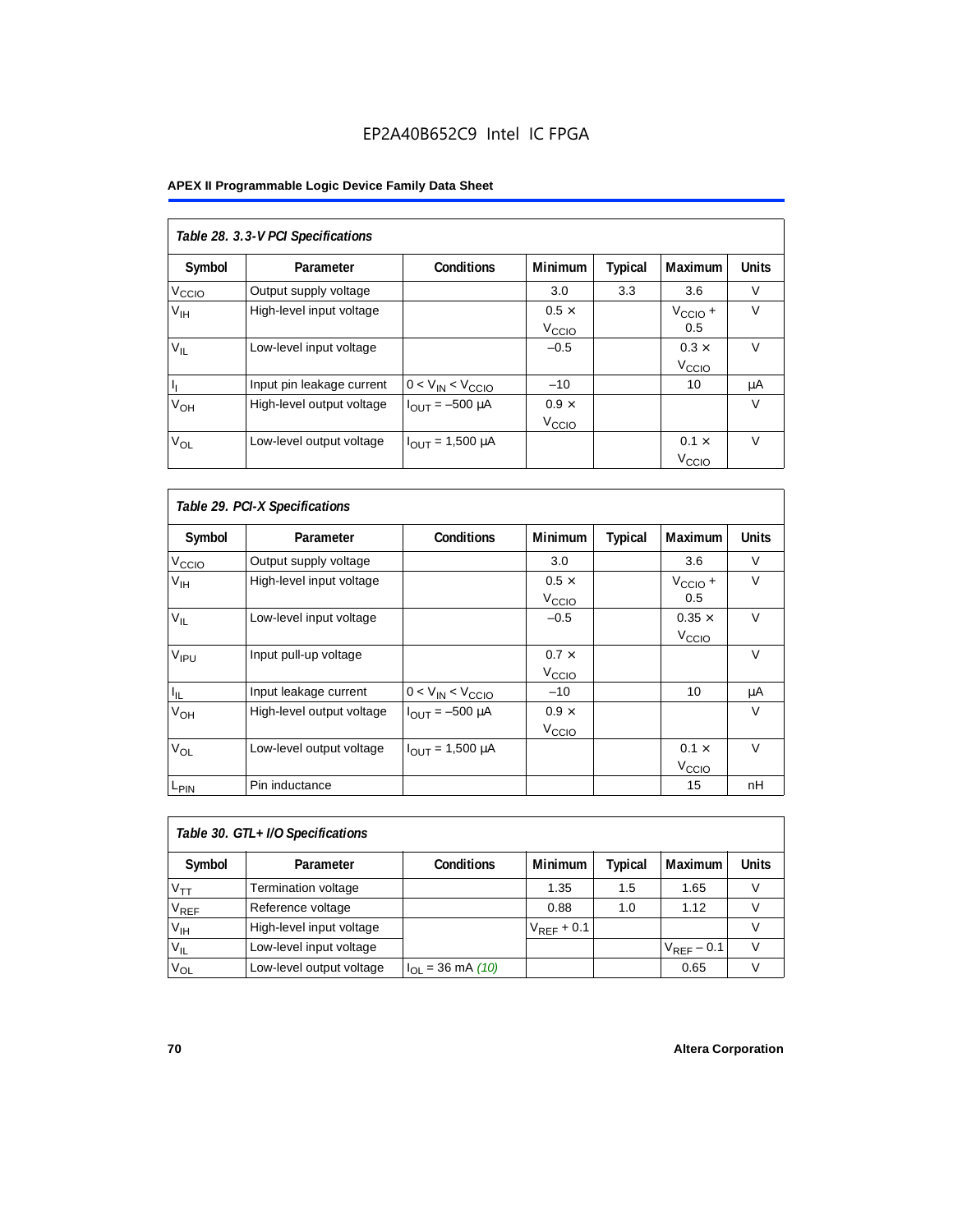| Table 31. SSTL-2 Class I Specifications |                           |                            |                  |           |                  |              |  |
|-----------------------------------------|---------------------------|----------------------------|------------------|-----------|------------------|--------------|--|
| Symbol                                  | Parameter                 | <b>Conditions</b>          | <b>Minimum</b>   | Typical   | Maximum          | <b>Units</b> |  |
| V <sub>ccio</sub>                       | Output supply voltage     |                            | 2.375            | 2.5       | 2.625            | $\vee$       |  |
| $V_{TT}$                                | Termination voltage       |                            | $V_{RFF}$ – 0.04 | $V_{REF}$ | $V_{RFF}$ + 0.04 | $\vee$       |  |
| <b>V<sub>REF</sub></b>                  | Reference voltage         |                            | 1.15             | 1.25      | 1.35             | $\vee$       |  |
| V <sub>IH</sub>                         | High-level input voltage  |                            | $V_{RFF}$ + 0.18 |           | 3.0              | $\vee$       |  |
| $V_{IL}$                                | Low-level input voltage   |                            | $-0.3$           |           | $V_{RFF}$ – 0.18 | $\vee$       |  |
| V <sub>OH</sub>                         | High-level output voltage | $I_{OH} = -7.6$ mA<br>(10) | $V_{TT} + 0.57$  |           |                  | $\vee$       |  |
| $V_{OL}$                                | Low-level output voltage  | $I_{OL}$ = 7.6 mA (10)     |                  |           | $V_{TT}$ – 0.57  | $\vee$       |  |

# *Table 32. SSTL-2 Class II Specifications*

| Symbol            | Parameter                 | <b>Conditions</b>           | <b>Minimum</b>   | Typical   | <b>Maximum</b>          | <b>Units</b> |
|-------------------|---------------------------|-----------------------------|------------------|-----------|-------------------------|--------------|
| V <sub>CCIO</sub> | Output supply voltage     |                             | 2.3              | 2.5       | 2.7                     | V            |
| $V_{TT}$          | Termination voltage       |                             | $V_{RFF}$ – 0.04 | $V_{REF}$ | $V_{RFF}$ + 0.04        | $\vee$       |
| $V_{REF}$         | Reference voltage         |                             | 1.15             | 1.25      | 1.35                    | V            |
| $V_{\text{IH}}$   | High-level input voltage  |                             | $V_{REF}$ + 0.18 |           | $V_{\text{CCIO}} + 0.3$ | v            |
| $V_{IL}$          | Low-level input voltage   |                             | $-0.3$           |           | $V_{REF}$ – 0.18        | $\vee$       |
| V <sub>OH</sub>   | High-level output voltage | $I_{OH} = -15.2$ mA<br>(10) | $V_{TT} + 0.76$  |           |                         | v            |
| Vol               | Low-level output voltage  | $I_{OL}$ = 15.2 mA<br>(10)  |                  |           | $V_{TT} - 0.76$         | $\vee$       |

# *Table 33. SSTL-3 Class I Specifications*

| Symbol            | Parameter                 | <b>Conditions</b>            | <b>Minimum</b>   | Typical                     | Maximum                 | <b>Units</b> |
|-------------------|---------------------------|------------------------------|------------------|-----------------------------|-------------------------|--------------|
| V <sub>ccio</sub> | Output supply voltage     |                              | 3.0              | 3.3                         | 3.6                     |              |
| $V_{TT}$          | Termination voltage       |                              | $V_{REF}$ – 0.05 | $\mathsf{V}_{\mathsf{REF}}$ | $V_{RFF}$ + 0.05        |              |
| $V_{REF}$         | Reference voltage         |                              | 1.3              | 1.5                         | 1.7                     |              |
| V <sub>IH</sub>   | High-level input voltage  |                              | $V_{RFF}$ + 0.2  |                             | $V_{\text{CCIO}} + 0.3$ |              |
| $V_{IL}$          | Low-level input voltage   |                              | $-0.3$           |                             | $V_{REF}$ – 0.2         |              |
| V <sub>OH</sub>   | High-level output voltage | $I_{OH} = -8$ mA (10)        | $V_{TT} + 0.6$   |                             |                         |              |
| $V_{OL}$          | Low-level output voltage  | $I_{OL} = 8 \text{ mA} (10)$ |                  |                             | $V_{TT}$ – 0.6          |              |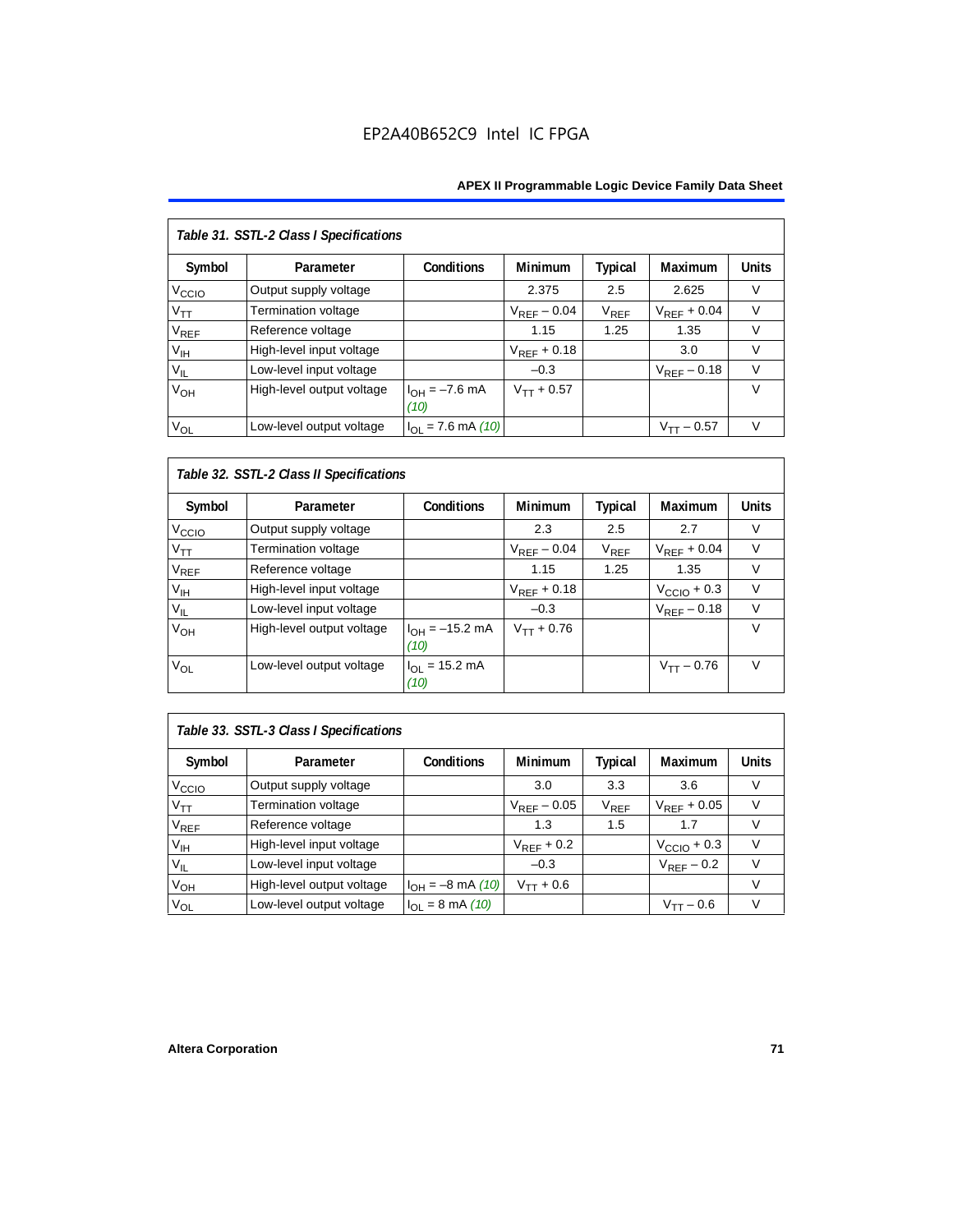## EP2A40B652C9 Intel IC FPGA

### **APEX II Programmable Logic Device Family Data Sheet**

| Table 34. SSTL-3 Class II Specifications |                           |                           |                  |           |                  |              |  |  |  |  |
|------------------------------------------|---------------------------|---------------------------|------------------|-----------|------------------|--------------|--|--|--|--|
| Symbol                                   | Parameter                 | <b>Conditions</b>         | <b>Minimum</b>   | Typical   | Maximum          | <b>Units</b> |  |  |  |  |
| V <sub>CCIO</sub>                        | Output supply voltage     |                           | 3.0              | 3.3       | 3.6              | V            |  |  |  |  |
| $V_{TT}$                                 | Termination voltage       |                           | $V_{RFF}$ – 0.05 | $V_{REF}$ | $V_{RFF}$ + 0.05 | $\vee$       |  |  |  |  |
| <b>V<sub>REF</sub></b>                   | Reference voltage         |                           | 1.3              | 1.5       | 1.7              | V            |  |  |  |  |
| $V_{\text{IH}}$                          | High-level input voltage  |                           | $V_{RFF}$ + 0.2  |           | $VCCIO + 0.3$    | $\vee$       |  |  |  |  |
| $V_{IL}$                                 | Low-level input voltage   |                           | $-0.3$           |           | $V_{RFF}$ – 0.2  | $\vee$       |  |  |  |  |
| V <sub>OH</sub>                          | High-level output voltage | $I_{OH} = -16$ mA<br>(10) | $V_{TT} + 0.8$   |           |                  | $\vee$       |  |  |  |  |
| $V_{OL}$                                 | Low-level output voltage  | $I_{OL}$ = 16 mA (10)     |                  |           | $V_{TT} - 0.8$   | $\vee$       |  |  |  |  |

### *Table 35. 3.3-V AGP 2*× *Specifications*

| Symbol            | Parameter                        | <b>Conditions</b>       | <b>Minimum</b>                | <b>Typical</b> | <b>Maximum</b>                | <b>Units</b> |
|-------------------|----------------------------------|-------------------------|-------------------------------|----------------|-------------------------------|--------------|
| V <sub>CCIO</sub> | Output supply voltage            |                         | 3.15                          | 3.3            | 3.45                          | V            |
| $\rm V_{REF}$     | Reference voltage                |                         | $0.39 \times V_{\text{CCIO}}$ |                | $0.41 \times V_{\text{CCIO}}$ |              |
| V <sub>IH</sub>   | High-level input voltage<br>(11) |                         | $0.5 \times V_{\text{CCIO}}$  |                | $V_{\text{CCIO}} + 0.5$       | $\vee$       |
| $V_{IL}$          | Low-level input voltage (11)     |                         |                               |                | $0.3 \times V_{\text{CCIO}}$  | v            |
| V <sub>OH</sub>   | High-level output voltage        | $I_{OUT} = -20 \mu A$   | $0.9 \times V_{\text{CCIO}}$  |                | 3.6                           | V            |
| V <sub>OL</sub>   | Low-level output voltage         | $I_{OUIT}$ = 20 µA      |                               |                | $0.1 \times V_{\text{CCIO}}$  | V            |
|                   | Input pin leakage current        | $0 < V_{IN} < V_{CCIO}$ | $-10$                         |                | 10                            | μA           |

### *Table 36. 3.3-V AGP 1*× *Specifications*

| Symbol            | Parameter                        | Conditions              | <b>Minimum</b>               | <b>Typical</b> | Maximum                      | <b>Units</b> |
|-------------------|----------------------------------|-------------------------|------------------------------|----------------|------------------------------|--------------|
| V <sub>ccio</sub> | Output supply voltage            |                         | 3.15                         | 3.3            | 3.45                         |              |
| V <sub>IH</sub>   | High-level input voltage<br>(11) |                         | $0.5 \times V_{\text{CCIO}}$ |                | $VCCIO + 0.5$                |              |
| $V_{IL}$          | Low-level input voltage (11)     |                         |                              |                | $0.3 \times V_{\text{CCIO}}$ |              |
| V <sub>ОН</sub>   | High-level output voltage        | $I_{OUT} = -20 \mu A$   | $0.9 \times V_{\text{CCIO}}$ |                | 3.6                          |              |
| $V_{OL}$          | Low-level output voltage         | $IOUT = 20 \mu A$       |                              |                | $0.1 \times V_{\text{CCIO}}$ |              |
|                   | Input pin leakage current        | $0 < V_{IN} < V_{CCIO}$ | $-10$                        |                | 10                           | μA           |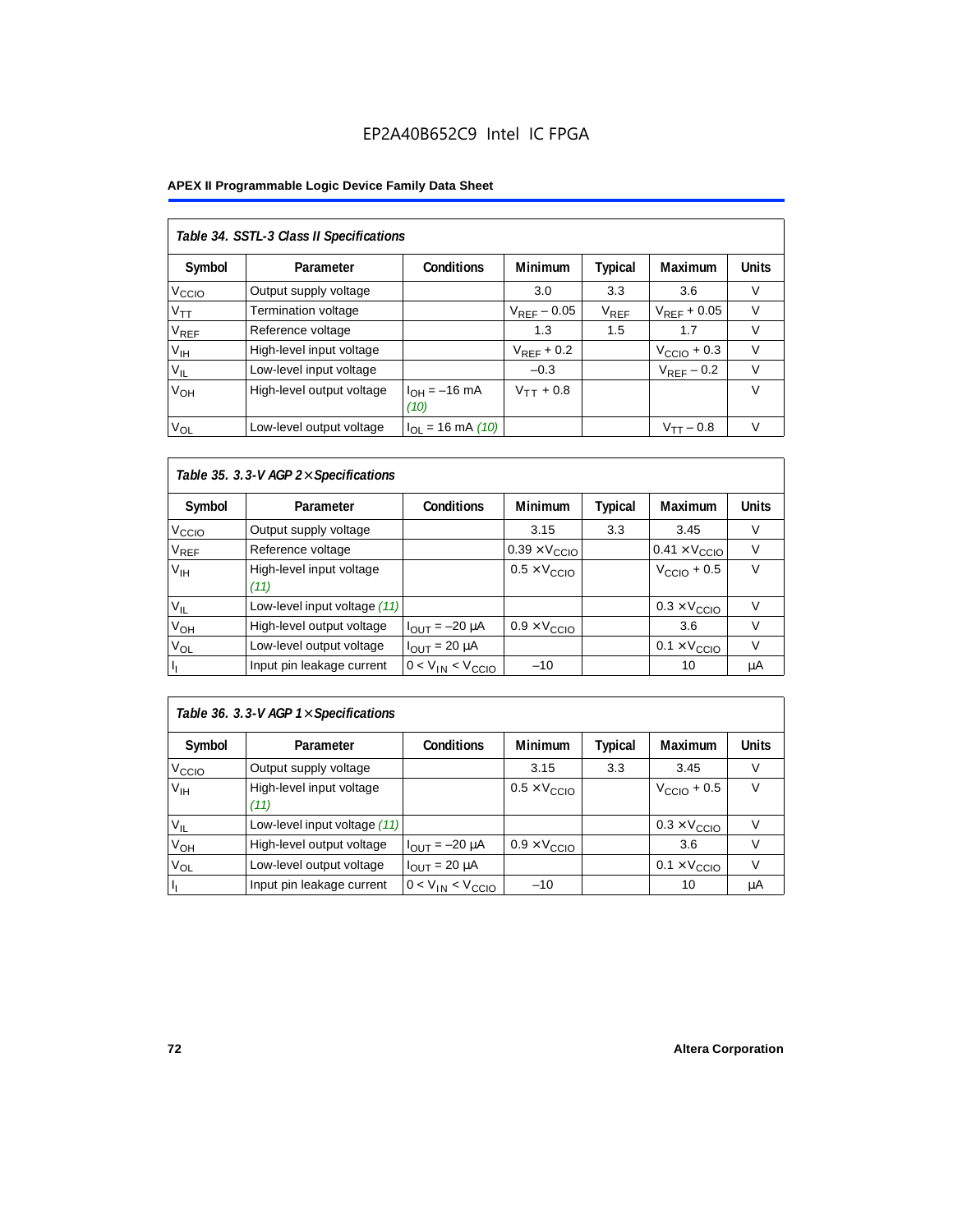| Table 37. 1.5-V HSTL Class I Specifications |                             |                       |                         |                |                 |              |  |  |  |
|---------------------------------------------|-----------------------------|-----------------------|-------------------------|----------------|-----------------|--------------|--|--|--|
| Symbol                                      | Parameter                   | Conditions            | Minimum                 | <b>Typical</b> | Maximum         | <b>Units</b> |  |  |  |
| V <sub>CCIO</sub>                           | Output supply voltage       |                       | 1.4                     | 1.5            | 1.6             | $\vee$       |  |  |  |
| $\rm V_{REF}$                               | Input reference voltage     |                       | 0.68                    | 0.75           | 0.9             | V            |  |  |  |
| $V_{TT}$                                    | Termination voltage         |                       | 0.7                     | 0.75           | 0.8             | V            |  |  |  |
| $V_{IH}$ (DC)                               | DC high-level input voltage |                       | $V_{REF}$ + 0.1         |                |                 | V            |  |  |  |
| $V_{IL}$ (DC)                               | DC low-level input voltage  |                       | $-0.3$                  |                | $V_{RFF}$ – 0.1 | $\vee$       |  |  |  |
| $V_{IH}$ (AC)                               | AC high-level input voltage |                       | $V_{RFF}$ + 0.2         |                |                 | $\vee$       |  |  |  |
| $V_{IL}$ (AC)                               | AC low-level input voltage  |                       |                         |                | $V_{REF}$ – 0.2 | $\vee$       |  |  |  |
| V <sub>OH</sub>                             | High-level output voltage   | $I_{OH} = 8$ mA (10)  | $V_{\text{CCIO}} - 0.4$ |                |                 | $\vee$       |  |  |  |
| $V_{OL}$                                    | Low-level output voltage    | $I_{OL} = -8$ mA (10) |                         |                | 0.4             | $\vee$       |  |  |  |

*Table 38. 1.5-V HSTL Class II Specifications*

| Symbol                      | Parameter                   | Conditions                | <b>Minimum</b>          | Typical | Maximum         | <b>Units</b> |
|-----------------------------|-----------------------------|---------------------------|-------------------------|---------|-----------------|--------------|
| V <sub>CCIO</sub>           | Output supply voltage       |                           | 1.4                     | 1.5     | 1.6             | V            |
| $\mathsf{V}_{\mathsf{REF}}$ | Input reference voltage     |                           | 0.68                    | 0.75    | 0.9             | V            |
| $V_{TT}$                    | Termination voltage         |                           | 0.7                     | 0.75    | 0.8             | $\vee$       |
| $V_{IH}$ (DC)               | DC high-level input voltage |                           | $V_{REF}$ + 0.1         |         |                 | V            |
| $V_{IL}$ (DC)               | DC low-level input voltage  |                           | $-0.3$                  |         | $V_{RFF}$ – 0.1 | $\vee$       |
| $V_{IH}$ (AC)               | AC high-level input voltage |                           | $V_{REF}$ + 0.2         |         |                 | V            |
| $V_{II}$ (AC)               | AC low-level input voltage  |                           |                         |         | $V_{RFF}$ – 0.2 | $\vee$       |
| $V_{OH}$                    | High-level output voltage   | $I_{OH} = 16$ mA (10)     | $V_{\text{CCIO}} - 0.4$ |         |                 | $\vee$       |
| V <sub>OL</sub>             | Low-level output voltage    | $I_{OL} = -16$ mA<br>(10) |                         |         | 0.4             | $\vee$       |

| Table 39. 1.5-V Differential HSTL Specifications |                                  |                   |                |         |                |              |  |  |  |
|--------------------------------------------------|----------------------------------|-------------------|----------------|---------|----------------|--------------|--|--|--|
| Symbol                                           | Parameter                        | <b>Conditions</b> | <b>Minimum</b> | Typical | <b>Maximum</b> | <b>Units</b> |  |  |  |
| V <sub>CCIO</sub>                                | I/O supply voltage               |                   | 1.4            | 1.5     | 1.6            |              |  |  |  |
| $V_{\text{DIF}}$ (DC)                            | DC input differential<br>voltage |                   | 0.2            |         |                | V            |  |  |  |
| $V_{CM}$ (DC)                                    | DC common mode input<br>voltage  |                   | 0.68           |         | 0.9            | v            |  |  |  |
| $V_{\text{DIF}}$ (AC)                            | AC differential input<br>voltage |                   | 0.4            |         |                |              |  |  |  |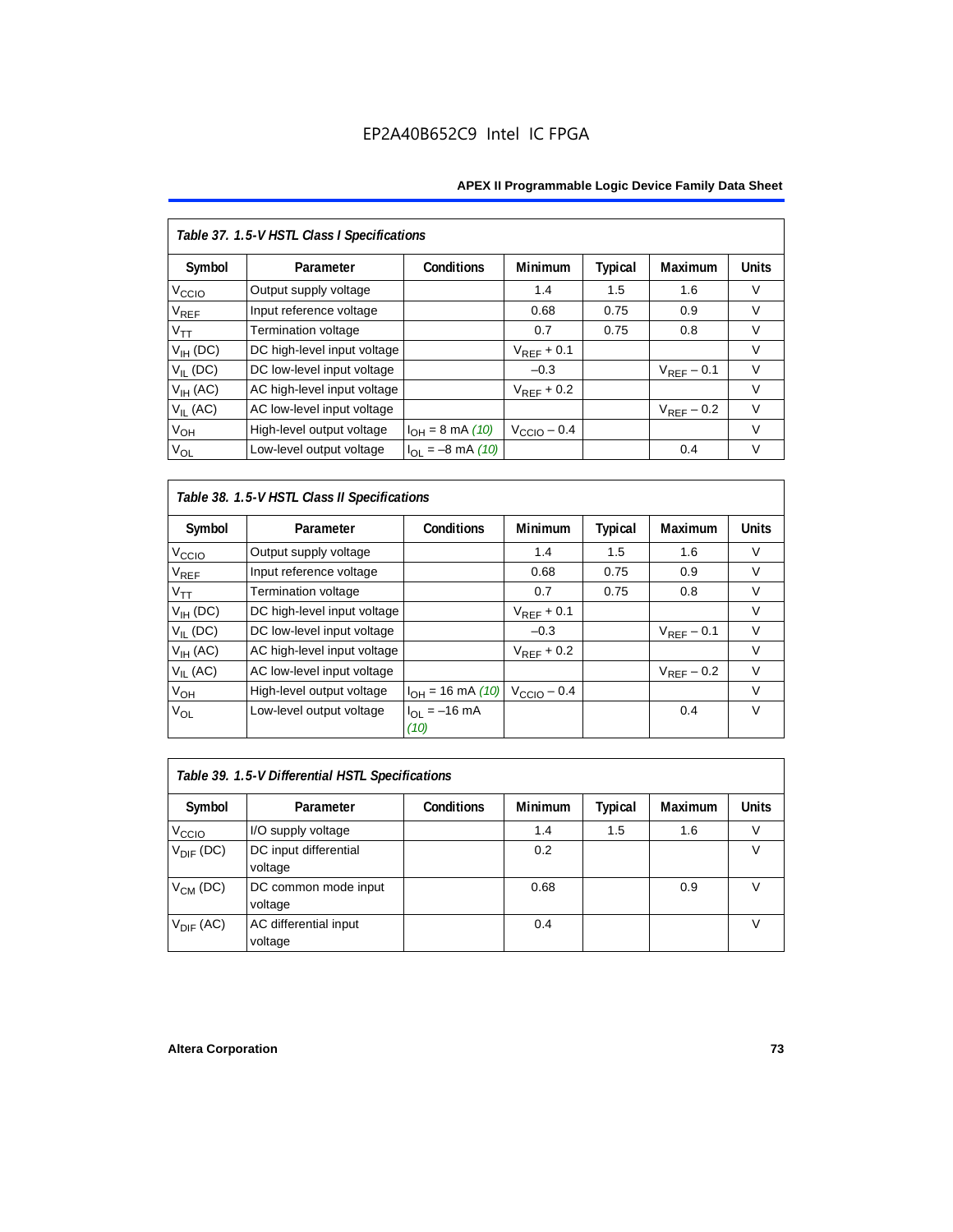| Table 40. CTT I/O Specifications |                                                      |                                               |                 |                |                 |              |  |  |  |
|----------------------------------|------------------------------------------------------|-----------------------------------------------|-----------------|----------------|-----------------|--------------|--|--|--|
| Symbol                           | Parameter                                            | <b>Conditions</b>                             | <b>Minimum</b>  | <b>Typical</b> | Maximum         | <b>Units</b> |  |  |  |
| V <sub>CCIO</sub>                | Output supply voltage                                |                                               | 3.0             | 3.3            | 3.6             | V            |  |  |  |
| $V_{TT}/V_{REF}$                 | Termination and input<br>reference voltage           |                                               | 1.35            | 1.5            | 1.65            | $\vee$       |  |  |  |
| V <sub>IH</sub>                  | High-level input voltage                             |                                               | $V_{RFF}$ + 0.2 |                |                 | V            |  |  |  |
| $V_{IL}$                         | Low-level input voltage                              |                                               |                 |                | $V_{RFF}$ – 0.2 | $\vee$       |  |  |  |
|                                  | Input pin leakage current                            | $0 < V_{IN} < V_{CCIO}$                       | $-10$           |                | 10              | μA           |  |  |  |
| $V_{OH}$                         | High-level output voltage                            | $I_{OH} = -8$ mA                              | $V_{REF}$ + 0.4 |                |                 | V            |  |  |  |
| $V_{OL}$                         | Low-level output voltage                             | $I_{OL} = 8 \text{ mA}$                       |                 |                | $V_{REF}$ – 0.4 | $\vee$       |  |  |  |
| $I_{\rm O}$                      | Output leakage current<br>(when output is high $Z$ ) | GND ð V <sub>OUT</sub> ð<br>V <sub>CCIO</sub> | $-10$           |                | 10              | μA           |  |  |  |

| Table 41, Bus Hold Parameters |                                     |     |                      |       |                         |       |        |       |        |              |
|-------------------------------|-------------------------------------|-----|----------------------|-------|-------------------------|-------|--------|-------|--------|--------------|
| Parameter                     | <b>Conditions</b>                   |     |                      |       | V <sub>CCIO</sub> Level |       |        |       |        | <b>Units</b> |
|                               |                                     |     | 2.5V<br>1.5V<br>1.8V |       |                         | 3.3V  |        |       |        |              |
|                               |                                     | Min | Max                  | Min   | Max                     | Min   | Max    | Min   | Max    |              |
| Low sustaining<br>current     | $V_{IN}$ > $V_{II}$<br>(maximum)    |     |                      | 30    |                         | 50    |        | 70    |        | μA           |
| High sustaining<br>current    | $V_{IN}$ < $V_{IH}$<br>(minimum)    |     |                      | $-30$ |                         | $-50$ |        | $-70$ |        | μA           |
| Low overdrive<br>current      | $0 V < V_{IN}$<br>V <sub>CCIO</sub> |     |                      |       | 200                     |       | 300    |       | 500    | μA           |
| High overdrive<br>current     | $0 V < V_{IN}$<br>V <sub>CCIO</sub> |     |                      |       | $-200$                  |       | $-300$ |       | $-500$ | μA           |

# *Notes to Tables 20 – 41:*<br>(1) See the *Operating Res*

- (1) See the *Operating Requirements for Altera Devices Data Sheet.*
- (2) Conditions beyond those listed in Table 20 may cause permanent damage to a device. Additionally, device operation at the absolute maximum ratings for extended periods of time may have adverse affects on the device.
- (3) Minimum DC input is –0.5 V. During transitions, the inputs may undershoot to 2 V or overshoot to 4.6 V for input currents less than 100 mA and periods shorter than 20 ns.
- (4) Maximum  $V_{CC}$  rise time is 100 ms, and  $V_{CC}$  must rise monotonically.<br>(5)  $V_{CC}$  maximum and minimum conditions for LVPECL, LVDS, Rapic
- V<sub>CCIO</sub> maximum and minimum conditions for LVPECL, LVDS, RapidIO, and PCML are shown in parentheses.
- (6) All pins, including dedicated inputs, clock, I/O, and JTAG pins, may be driven before V<sub>CCINT</sub> and V<sub>CCIO</sub> are powered.
- (7) Typical values are for  $T_A = 25^\circ$  C,  $V_{\text{CCINT}} = 1.5$  V, and  $V_{\text{CCIO}} = 1.5$  V, 1.8 V, 2.5 V, and 3.3 V.<br>(8) This value is specified for normal device operation. The value may vary during power-up.
- This value is specified for normal device operation. The value may vary during power-up.
- (9) Pin pull-up resistance values will lower if an external source drives the pin higher than  $V_{\text{CCIO}}$ .
- (10) Drive strength is programmable according to values in Table 9 on page 48.
- (11)  $V_{REF}$  specifies the center point of the switching range.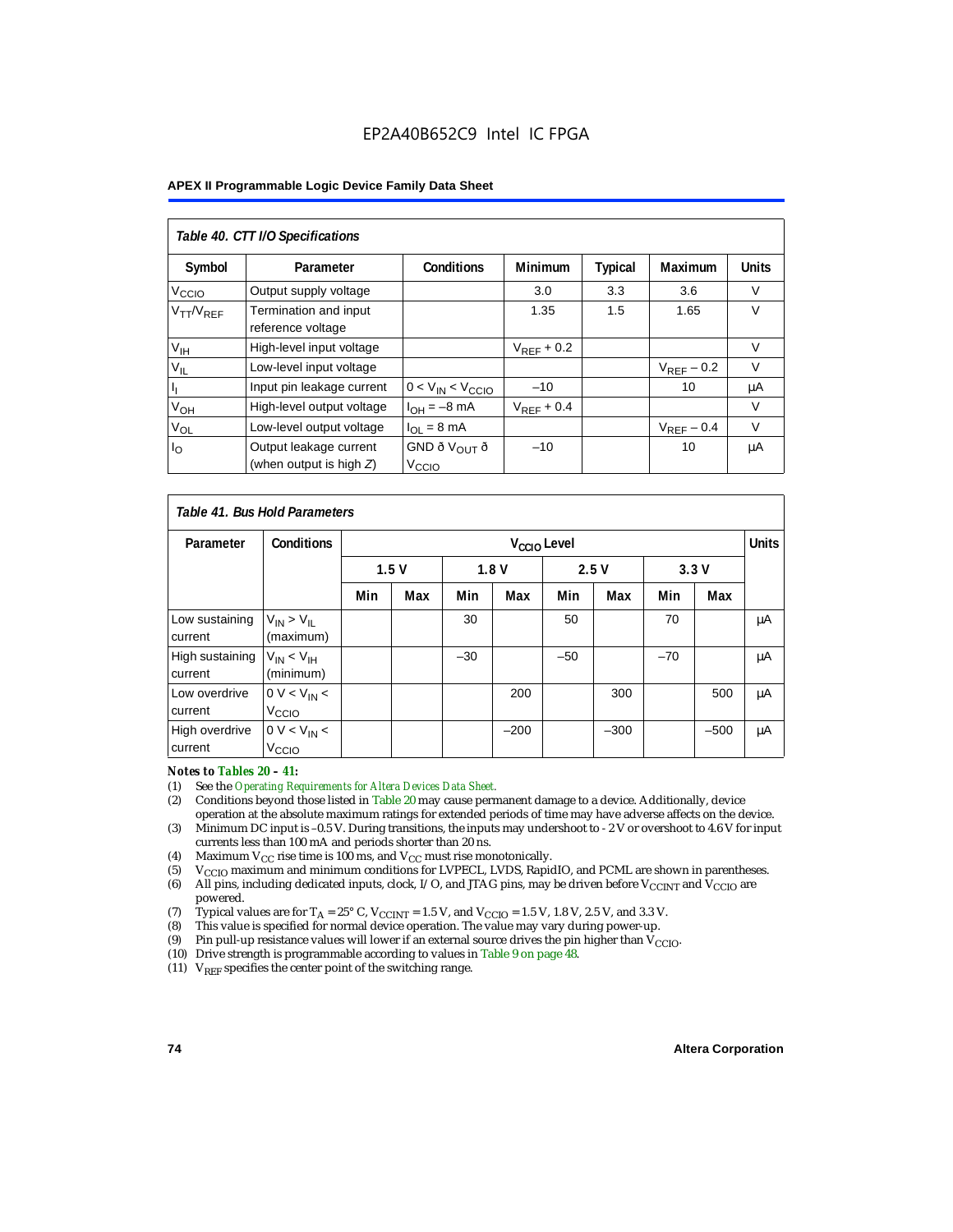Figures 38 and 39 show receiver input and transmitter output waveforms, respectively, for all differential I/O standards (LVDS, 3.3-V PCML, LVPECL, and HyperTransport technology).

### *Figure 38. Receiver Input Waveforms for Differential I/O Standards* **Single-Ended Waveform**



#### **Differential Waveform**



#### *Figure 39. Transmitter Output Waveforms for Differential I/O Standards*

**Single-Ended Waveform**



(1)  $V_{SS}$ : steady-state differential output voltage.

Tables 42 through 45 provide information on absolute maximum ratings, recommended operating conditions, and DC operating conditions for 1.5-V APEX II devices.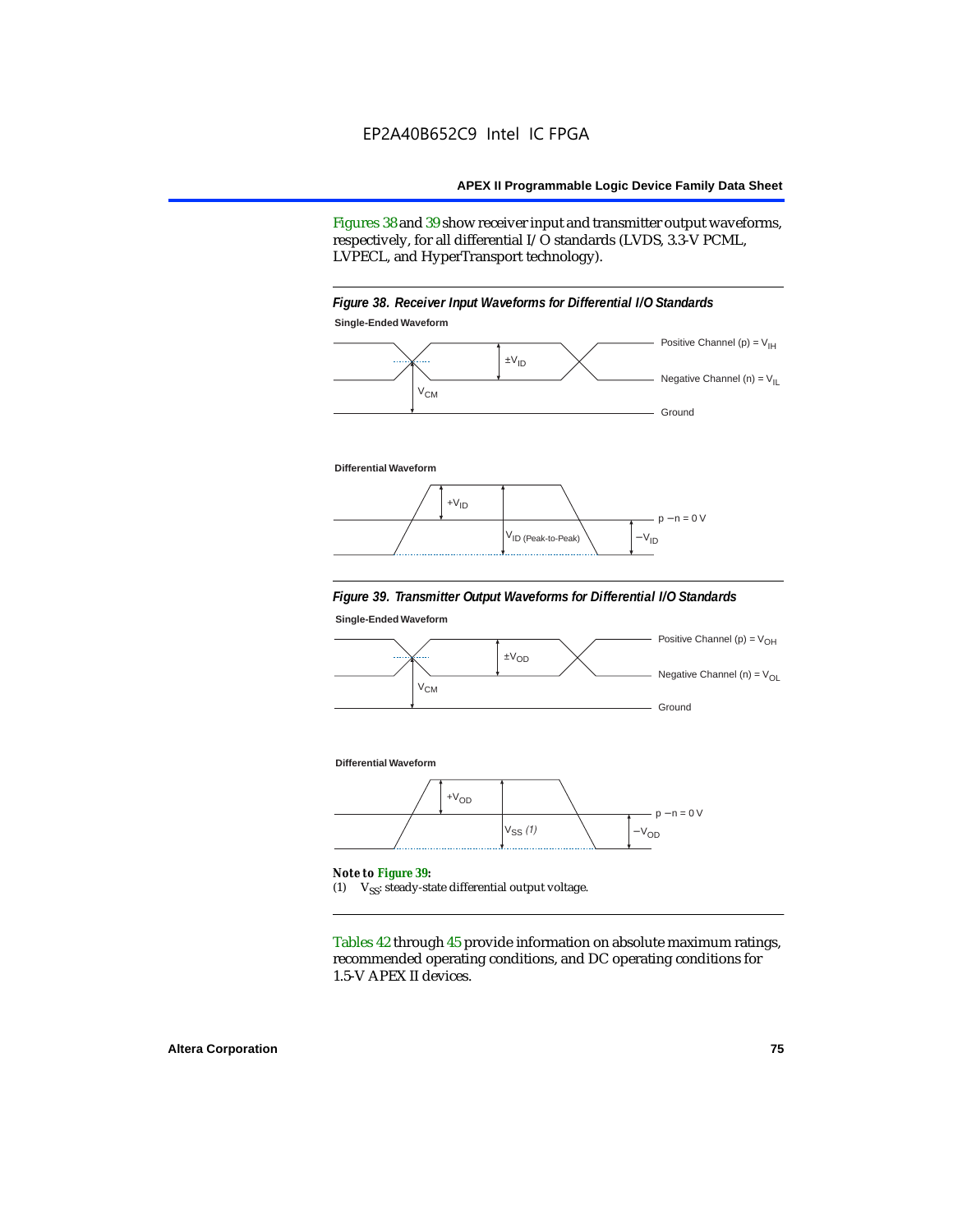|                   | Table 42. 3.3-V LVDS I/O Specifications                                  |                    |         |                |         |              |  |  |  |  |  |
|-------------------|--------------------------------------------------------------------------|--------------------|---------|----------------|---------|--------------|--|--|--|--|--|
| Symbol            | Parameter                                                                | <b>Conditions</b>  | Minimum | <b>Typical</b> | Maximum | <b>Units</b> |  |  |  |  |  |
| V <sub>ccio</sub> | I/O supply voltage                                                       |                    | 3.135   | 3.3            | 3.465   | V            |  |  |  |  |  |
| $V_{OD}$          | Differential output voltage                                              | $R_1 = 100 \Omega$ | 250     |                | 850(1)  | mV           |  |  |  |  |  |
| $\Delta V_{OD}$   | Change in $V_{OD}$ between<br>high and low                               | $R_1 = 100 \Omega$ |         |                | 50      | mV           |  |  |  |  |  |
| $V_{OS}$          | Output Offset voltage                                                    | $R_1 = 100 \Omega$ | 1.125   | 1.25           | 1.375   | $\vee$       |  |  |  |  |  |
| $\Delta V_{OS}$   | Change in $V_{OS}$ between<br>high and low                               | $R_1 = 100 \Omega$ |         |                | 50      | mV           |  |  |  |  |  |
| V <sub>TH</sub>   | Differential input threshold                                             | $V_{CM}$ = 1.2 V   | $-100$  |                | 100     | mV           |  |  |  |  |  |
| $V_{IN}$          | Receiver input voltage<br>range                                          |                    | 0.0     |                | 2.4     | $\vee$       |  |  |  |  |  |
| $R_L$             | Receiver differential input<br>resistor (external to<br>APEX II devices) |                    | 90      | 100            | 110     | Ω            |  |  |  |  |  |

| Table 43. 3.3-V PCML Specifications |                                         |                   |                            |                   |                            |              |  |  |  |  |
|-------------------------------------|-----------------------------------------|-------------------|----------------------------|-------------------|----------------------------|--------------|--|--|--|--|
| Symbol                              | Parameter                               | <b>Conditions</b> | Minimum                    | <b>Typical</b>    | Maximum                    | <b>Units</b> |  |  |  |  |
| $V_{\text{CCIQ}}$                   | I/O supply voltage                      |                   | 3.135                      | 3.3               | 3.465                      | V            |  |  |  |  |
| $V_{IL}$                            | Low-level input voltage                 |                   |                            |                   | $V_{\text{CCIO}}$ –<br>0.3 | $\vee$       |  |  |  |  |
| $V_{\text{IH}}$                     | High-level input voltage                |                   | $V_{\text{CCIO}}$          |                   |                            | $\vee$       |  |  |  |  |
| $V_{OL}$                            | Low-level output voltage                |                   | $V_{\text{CCIO}}$ –<br>0.6 |                   | $V_{\text{CCIO}}$ –<br>0.3 | $\vee$       |  |  |  |  |
| V <sub>OH</sub>                     | High-level output voltage               |                   | V <sub>CCIO</sub>          |                   | $V_{\text{CCIO}}$ –<br>0.3 | $\vee$       |  |  |  |  |
| $V_T$                               | Output termination voltage              |                   |                            | V <sub>CCIO</sub> |                            | V            |  |  |  |  |
| $V_{OD}$                            | Differential output voltage             |                   | 300                        | 450               | 600                        | mV           |  |  |  |  |
| $t_{\mathsf{R}}$                    | Rise time (20 to 80%)                   |                   | 85                         |                   | 325                        | ps           |  |  |  |  |
| $t_{\mathsf{F}}$                    | Fall time (20 to 80%)                   |                   | 85                         |                   | 325                        | ps           |  |  |  |  |
| $R_{O}$                             | Output load                             |                   |                            | 100               |                            | Ω            |  |  |  |  |
| $R_L$                               | Receiver differential input<br>resistor |                   | 45                         | 50                | 55                         | Ω            |  |  |  |  |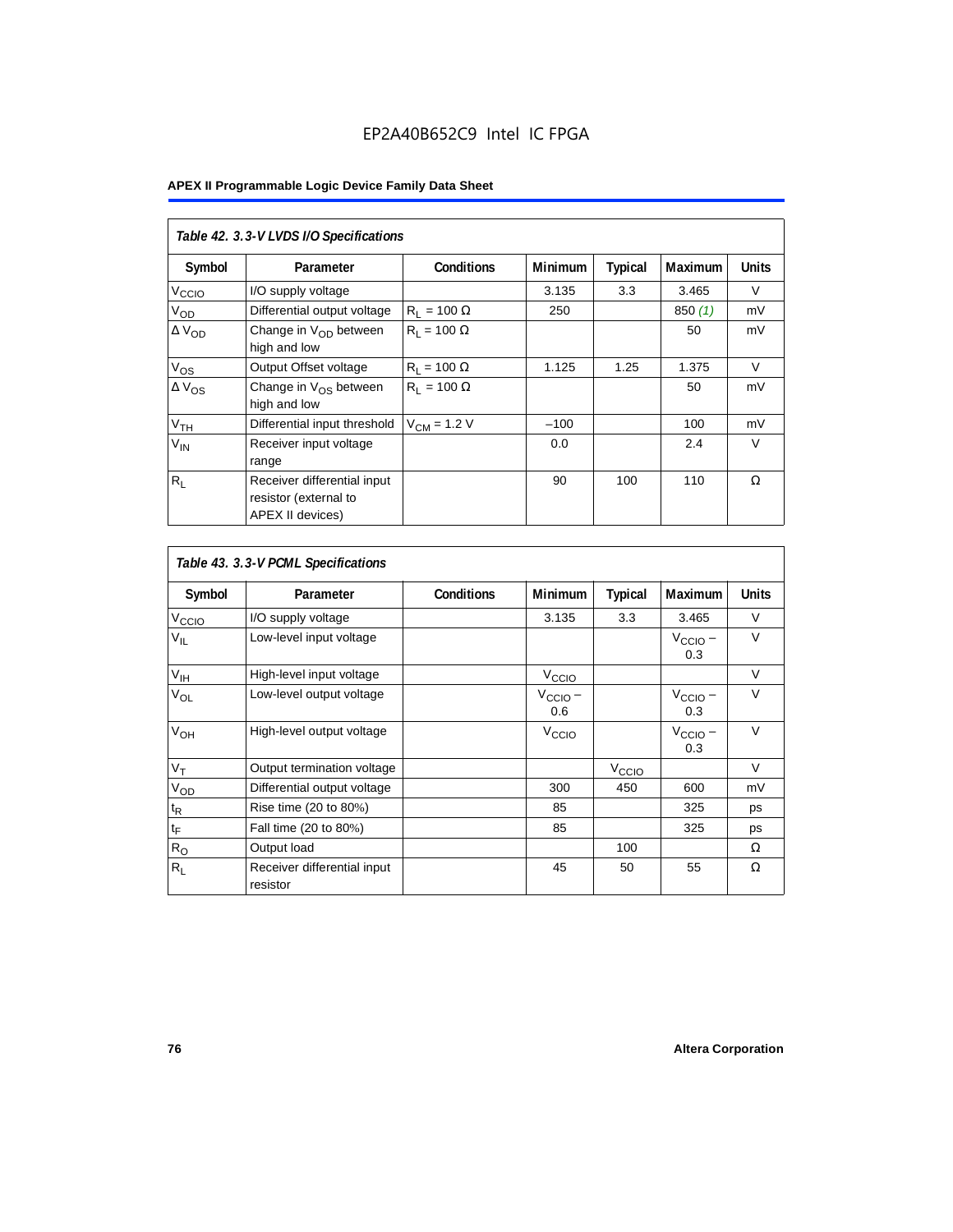| Table 44. LVPECL Specifications<br>Note $(2)$ |                             |                   |                |         |                   |              |  |  |  |  |
|-----------------------------------------------|-----------------------------|-------------------|----------------|---------|-------------------|--------------|--|--|--|--|
| Symbol                                        | Parameter                   | <b>Conditions</b> | <b>Minimum</b> | Typical | Maximum           | <b>Units</b> |  |  |  |  |
| V <sub>CCIO</sub>                             | I/O supply voltage          |                   | 3.135          | 3.3     | 3.465             | V            |  |  |  |  |
| $V_{IL}$                                      | Low-level input voltage     |                   | 800            |         | 2,000             | mV           |  |  |  |  |
| $V_{\text{IH}}$                               | High-level input voltage    |                   | 2,100          |         | V <sub>CCIO</sub> | mV           |  |  |  |  |
| $V_{OL}$                                      | Low-level output voltage    |                   | 1,450          |         | 1,650             | mV           |  |  |  |  |
| $V_{OH}$                                      | High-level output voltage   |                   | 2,275          |         | 2,420             | mV           |  |  |  |  |
| $V_{ID}$                                      | Differential input voltage  |                   | 100            | 600     | 2,500             | mV           |  |  |  |  |
| $V_{OD}$                                      | Differential output voltage |                   | 625            | 800     | 970               | mV           |  |  |  |  |
| $t_{\mathsf{R}}$                              | Rise time (20 to 80%)       |                   | 85             |         | 325               | ps           |  |  |  |  |
| $t_{\mathsf{F}}$                              | Fall time (20 to 80%)       |                   | 85             |         | 325               | ps           |  |  |  |  |

### *Table 45. HyperTransport Specifications*

| Symbol             | Parameter                               | <b>Conditions</b>       | <b>Minimum</b> | <b>Typical</b> | Maximum | <b>Units</b> |
|--------------------|-----------------------------------------|-------------------------|----------------|----------------|---------|--------------|
| V <sub>ccio</sub>  | I/O supply voltage                      |                         | 2.375          | 2.5            | 2.625   | v            |
| V <sub>OD</sub>    | Differential output voltage             |                         | 380            | 600            | 820     | mV           |
| V <sub>OCM</sub>   | Output common mode<br>voltage           | $R_{TT}$ = 100 $\Omega$ | 500            | 600            | 700     | mV           |
| $V_{ID}$           | Differential input voltage              |                         | 300            | 600            | 900     | mV           |
| $V_{\mathsf{ICM}}$ | Input common mode<br>voltage            |                         | 450            | 600            | 750     | mV           |
| $R_L$              | Receiver differential input<br>resistor |                         | 90             | 100            | 110     | Ω            |

*Notes to Tables 42 – 45:*

(1) Maximum V<sub>OD</sub> is measured under static conditions.<br>(2) When APEX II devices drive LVPECL signals, the APEX II LVPECL outputs must be terminated with a resistor network.

### Capacitance Table 46 and Figure 40 provide information on APEX II device capacitance.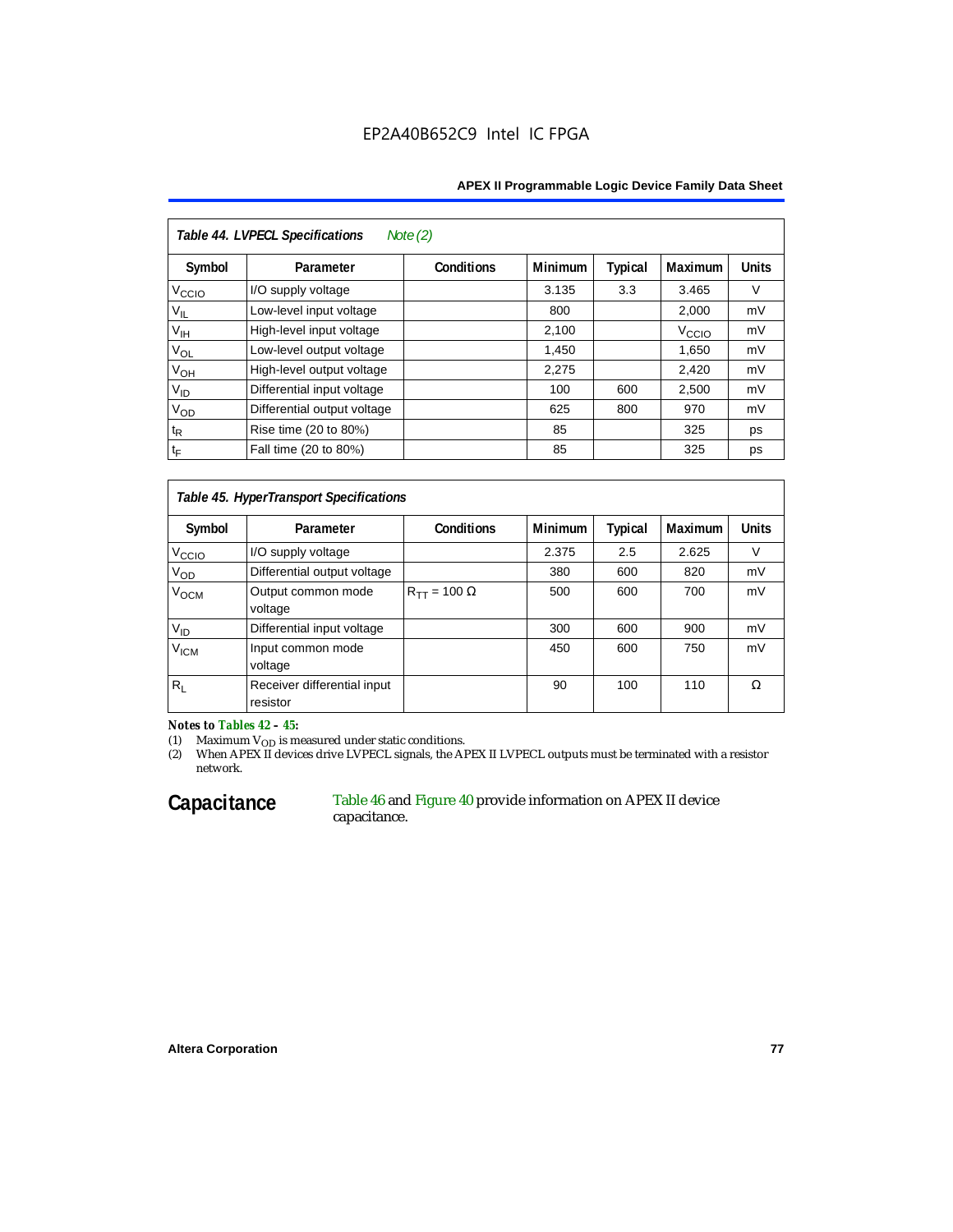## EP2A40B652C9 Intel IC FPGA

### **APEX II Programmable Logic Device Family Data Sheet**

| Table 46. APEX II Device Capacitance |                                             |                                |                |                |      |  |  |
|--------------------------------------|---------------------------------------------|--------------------------------|----------------|----------------|------|--|--|
| Symbol                               | Parameter                                   | <b>Conditions</b>              | <b>Minimum</b> | <b>Maximum</b> | Unit |  |  |
| $C_{IN}$                             | Input capacitance                           | $V_{IN} = 0 V,$<br>f = 1.0 MHz |                | Ί,             | pF   |  |  |
| $C_{\text{INCLK}}$                   | Input capacitance on<br>dedicated clock pin | $V_{IN} = 0 V,$<br>f = 1.0 MHz |                | 12             | рF   |  |  |
| $C_{OUT}$                            | Output capacitance                          | $V_{IN} = 0 V,$<br>f = 1.0 MHz |                | (1)            | рF   |  |  |

*Note to Table 46:*

(1) See Figure 40.





**78 Altera Corporation**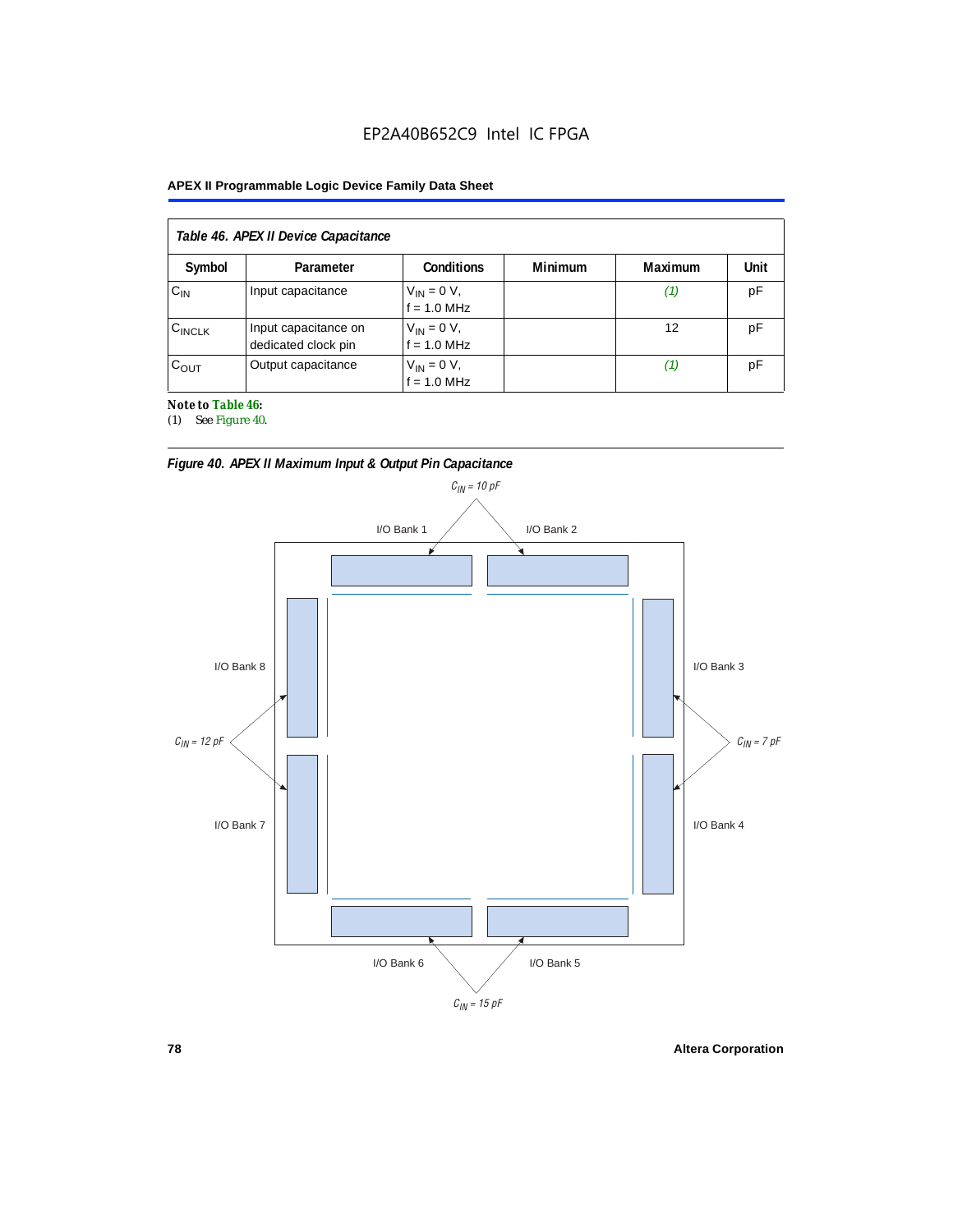### **Timing Model** The high-performance FastTrack and MegaLAB interconnect routing structures ensure predictable performance, and accurate simulation and timing analysis. In contrast, the unpredictable performance of FPGAs is caused by their segmented connection scheme.

All specifications are always representative of worst-case supply voltage and junction temperature conditions. All output-pin-timing specifications are reported for maximum drive strength.

Figure 41 shows the  $f_{MAX}$  timing model for APEX II devices. These parameters can be used to estimate  $f_{MAX}$  for multiple levels of logic. However, the Quartus II software timing analysis provides more accurate timing information because the Quartus II software usually has more upto-date timing information than the data sheet until the timing model is final. Also, the Quartus II software can model delays caused by loading and distance effects more accurately than by using the numbers in this data sheet.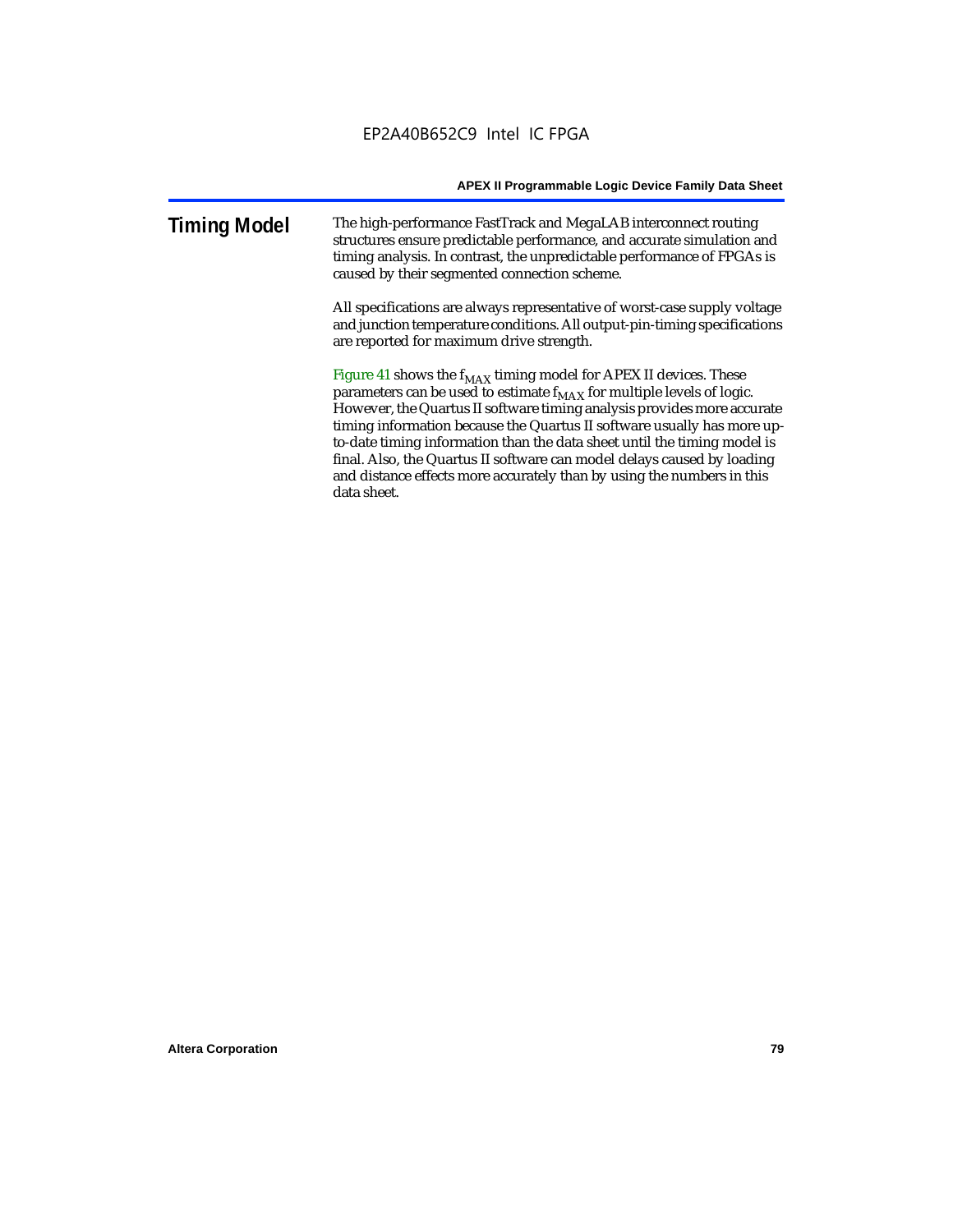

**Figure 41. f**<sub>MAX</sub> Timing Model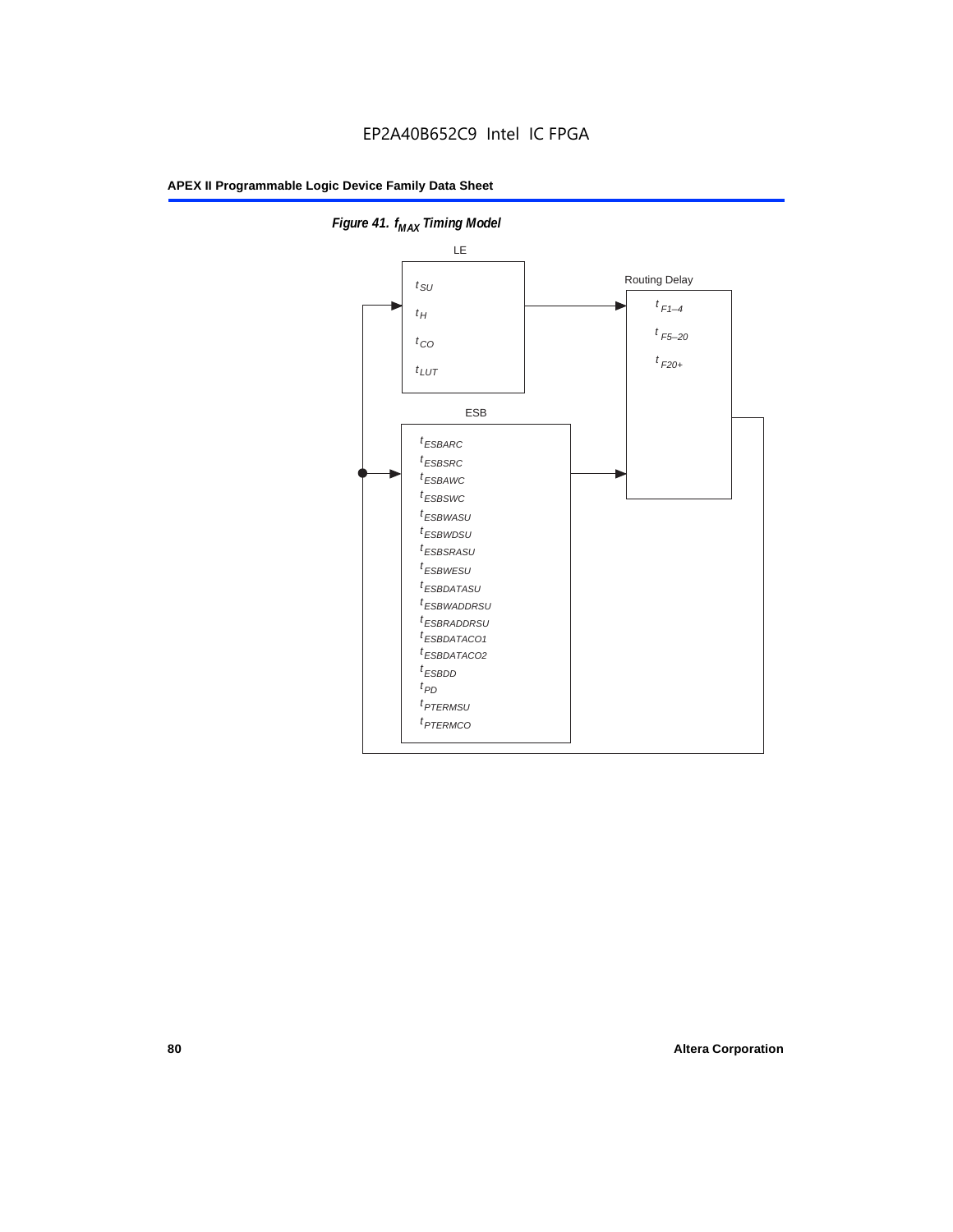Figure 42 shows the timing model for bi-directional, input, and output IOE timing.

### *Figure 42. Synchronous External TIming Model*



#### *Notes to Figure 42:*

- (1) The output enable register is in the IOE and is controlled by the "Fast Output Enable Register = ON" option in the Quartus II software.
- (2) The output register is in the IOE and is controlled by the "Fast Output Register = ON" option in the Quartus II software.
- (3) The input register is in the IOE and is controlled by the "Fast Input Register = ON" option in the Quartus II software.

Tables 47 through 50 show APEX II LE, ESB, and routing delays and minimum pulse-width timing parameters for the  $f_{MAX}$  timing model.

| Table 47. APEX II f <sub>MAX</sub> LE Timing Parameters |                                     |  |  |
|---------------------------------------------------------|-------------------------------------|--|--|
| Symbol                                                  | Parameter                           |  |  |
| $t_{\text{SU}}$                                         | LE register setup time before clock |  |  |
| $t_H$                                                   | LE register hold time before clock  |  |  |
| $t_{CO}$                                                | LE register clock-to-output delay   |  |  |
| $t_{LUT}$                                               | LUT delay for data-in to data-out   |  |  |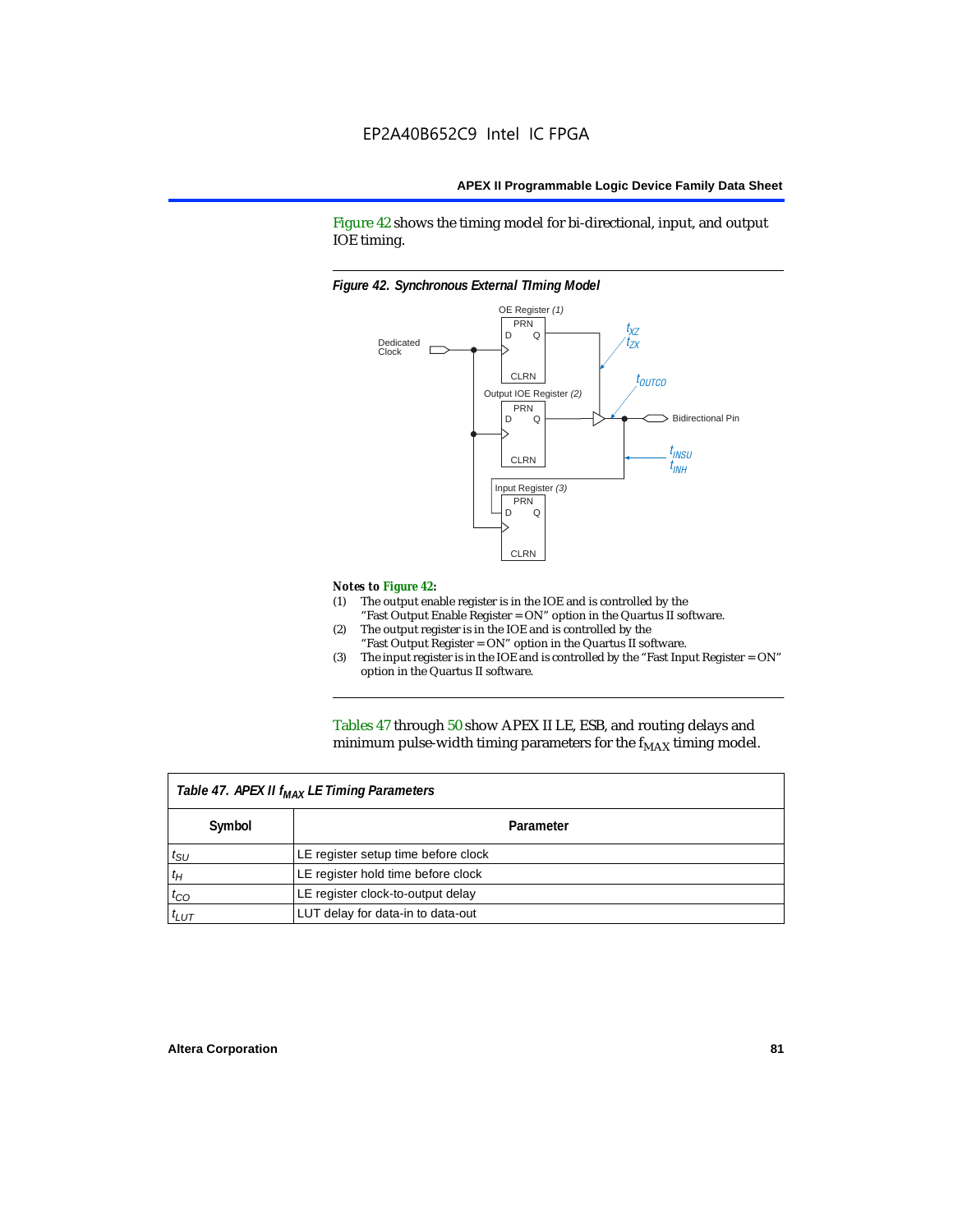| Table 48. APEX II f <sub>MAX</sub> ESB Timing Parameters |                                                                      |  |  |  |
|----------------------------------------------------------|----------------------------------------------------------------------|--|--|--|
| Symbol                                                   | Parameter                                                            |  |  |  |
| <sup>t</sup> ESBARC                                      | ESB asynchronous read cycle time                                     |  |  |  |
| <sup>t</sup> ESBSRC                                      | ESB synchronous read cycle time                                      |  |  |  |
| <sup>t</sup> ESBAWC                                      | ESB asynchronous write cycle time                                    |  |  |  |
| <sup>t</sup> ESBSWC                                      | ESB synchronous write cycle time                                     |  |  |  |
| <sup>t</sup> ESBWASU                                     | ESB write address setup time with respect to WE                      |  |  |  |
| <sup>t</sup> ESBWАН                                      | ESB write address hold time with respect to WE                       |  |  |  |
| <sup>t</sup> ESBWDSU                                     | ESB data setup time with respect to WE                               |  |  |  |
| <sup>t</sup> ESBWDH                                      | ESB data hold time with respect to WE                                |  |  |  |
| <sup>t</sup> ESBRASU                                     | ESB read address setup time with respect to RE                       |  |  |  |
| <sup>t</sup> ESBRAH                                      | ESB read address hold time with respect to RE                        |  |  |  |
| <sup>t</sup> ESBWESU                                     | ESB WE setup time before clock when using input register             |  |  |  |
| <sup>I</sup> ESBDATASU                                   | ESB data setup time before clock when using input register           |  |  |  |
| <sup>t</sup> ESBWADDRSU                                  | ESB write address setup time before clock when using input registers |  |  |  |
| <sup>t</sup> ESBRADDRSU                                  | ESB read address setup time before clock when using input registers  |  |  |  |
| <sup>t</sup> ESBDATACO1                                  | ESB clock-to-output delay when using output registers                |  |  |  |
| <sup>t</sup> ESBDATACO2                                  | ESB clock-to-output delay without output registers                   |  |  |  |
| <sup>t</sup> ESBDD                                       | ESB data-in to data-out delay for RAM mode                           |  |  |  |
| t <sub>PD</sub>                                          | ESB macrocell input to non-registered output                         |  |  |  |
| <i><b>TPTERMSU</b></i>                                   | ESB macrocell register setup time before clock                       |  |  |  |
| <sup>t</sup> PTERMCO                                     | ESB macrocell register clock-to-output delay                         |  |  |  |

Figure shows the dual-port RAM timing microparameter waveform.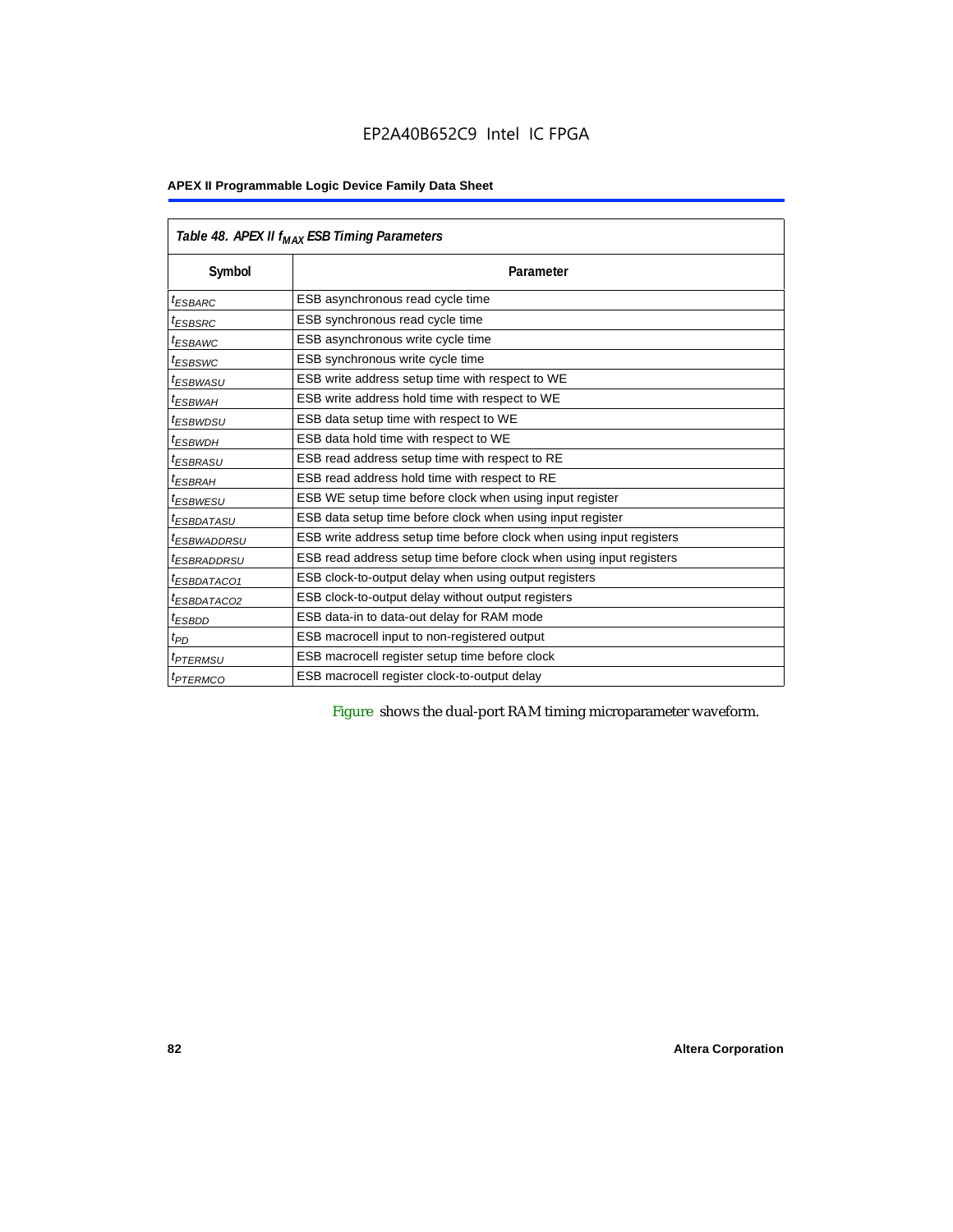

## *Figure 43. Dual-Port RAM Timing Microparameter Waveform*

| Table 49. APEX II f <sub>MAX</sub> Routing Delays |                                                                                                                                 |  |  |  |
|---------------------------------------------------|---------------------------------------------------------------------------------------------------------------------------------|--|--|--|
| Symbol                                            | Parameter                                                                                                                       |  |  |  |
| $t_{F1-4}$                                        | Fan-out delay estimate using local interconnect; use to estimate routing delay for a signal<br>with fan-out of 1 to 4           |  |  |  |
| $t_{F5-20}$                                       | Fan-out delay estimate using MegaLab interconnect; use to estimate routing delay for a<br>signal with fan-out of 5 to 20        |  |  |  |
| $t_{F20+}$                                        | Fan-out delay estimate using FastTrack interconnect; use to estimate routing delay for a<br>signal with fan-out greater than 20 |  |  |  |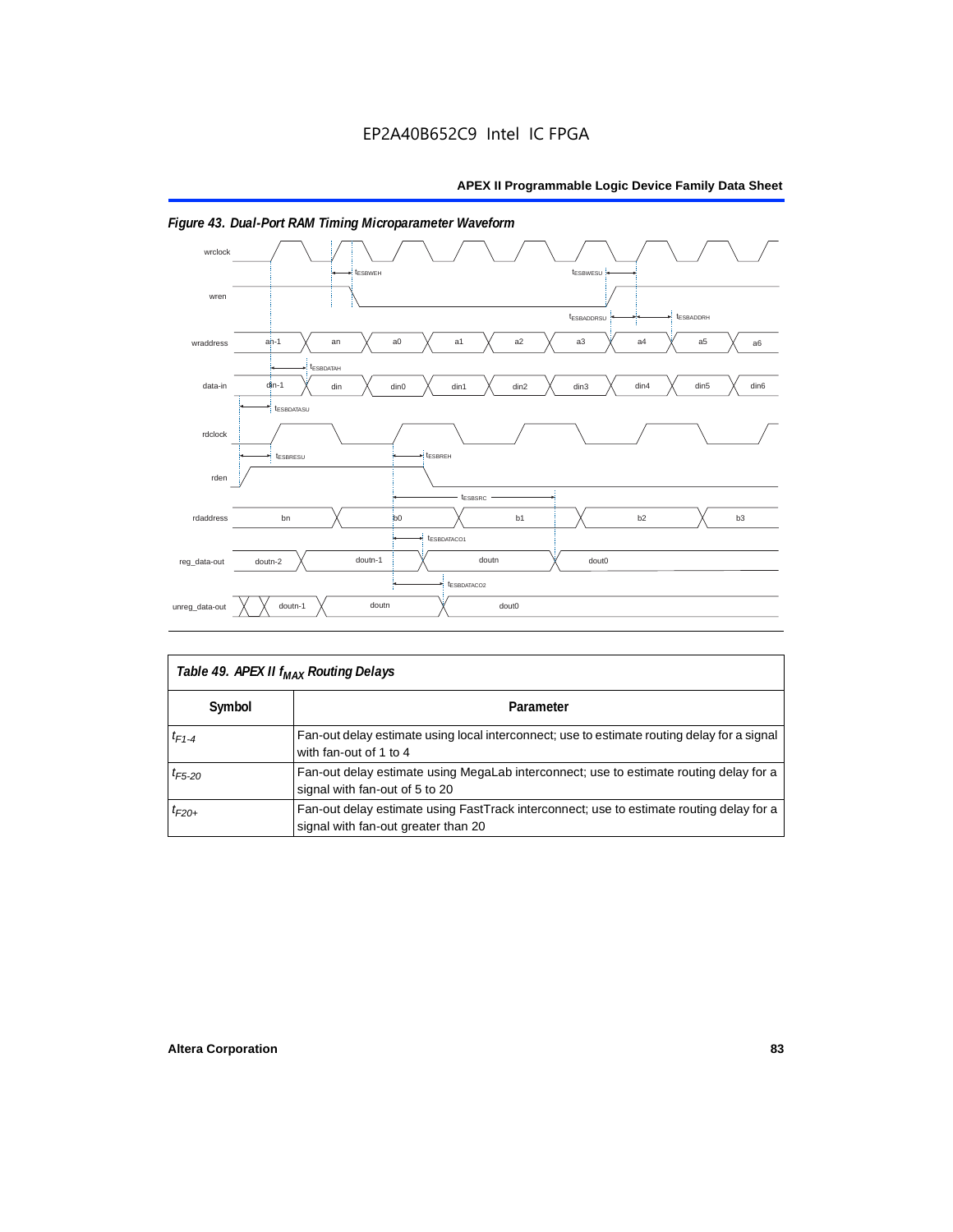| Table 50. APEX II Minimum Pulse Width Timing Parameters |                                        |  |  |
|---------------------------------------------------------|----------------------------------------|--|--|
| Symbol                                                  | Parameter                              |  |  |
| $t_{CH}$                                                | Minimum clock high time from clock pin |  |  |
| $t_{CL}$                                                | Minimum clock low time from clock pin  |  |  |
| $t_{CLRP}$                                              | LE clear pulse width                   |  |  |
| $t_{PREF}$                                              | LE preset pulse width                  |  |  |
| <sup>t</sup> ESBCH                                      | Clock high time                        |  |  |
| <sup>t</sup> ESBCL                                      | Clock low time                         |  |  |
| $t_{ESBWP}$                                             | Write pulse width                      |  |  |
| <sup>t</sup> ESBRP                                      | Read pulse width                       |  |  |

| Table 51. APEX II External Timing Parameters<br>Note (1) |                                                                                |                        |  |  |  |  |
|----------------------------------------------------------|--------------------------------------------------------------------------------|------------------------|--|--|--|--|
| Symbol                                                   | Parameter                                                                      | <b>Conditions</b>      |  |  |  |  |
| t <sub>INSU</sub>                                        | Setup time with global clock at IOE input register                             |                        |  |  |  |  |
| $t_{\rm INH}$                                            | Hold time with global clock at IOE input register                              |                        |  |  |  |  |
| toutco                                                   | Clock-to-output delay with global clock at IOE output register<br>$C1 = 35 pF$ |                        |  |  |  |  |
| t <sub>XZ</sub>                                          | Clock-to-output buffer disable delay                                           |                        |  |  |  |  |
| t <sub>ΖΧ</sub>                                          | Clock-to-output buffer enable delay                                            | Slow slew rate $=$ OFF |  |  |  |  |
| <sup>t</sup> INSUPLL                                     | Setup time with PLL clock at IOE input register                                |                        |  |  |  |  |
| <sup>t</sup> INHPLL                                      | Hold time with PLL clock at IOE input register                                 |                        |  |  |  |  |
| <b>toutcopll</b>                                         | Clock-to-output delay with PLL clock at IOE output register                    | $C1 = 35 pF$           |  |  |  |  |
| <sup>t</sup> xzpll                                       | PLL clock-to-output buffer disable delay                                       |                        |  |  |  |  |
| <sup>t</sup> zxpll                                       | PLL clock-to-output buffer enable delay                                        | Slow slew rate $=$ OFF |  |  |  |  |

*Note to Table 51:*

(1) External timing parameters are factory tested, worst-case values specified by Altera. These timing parameters are sample-tested only.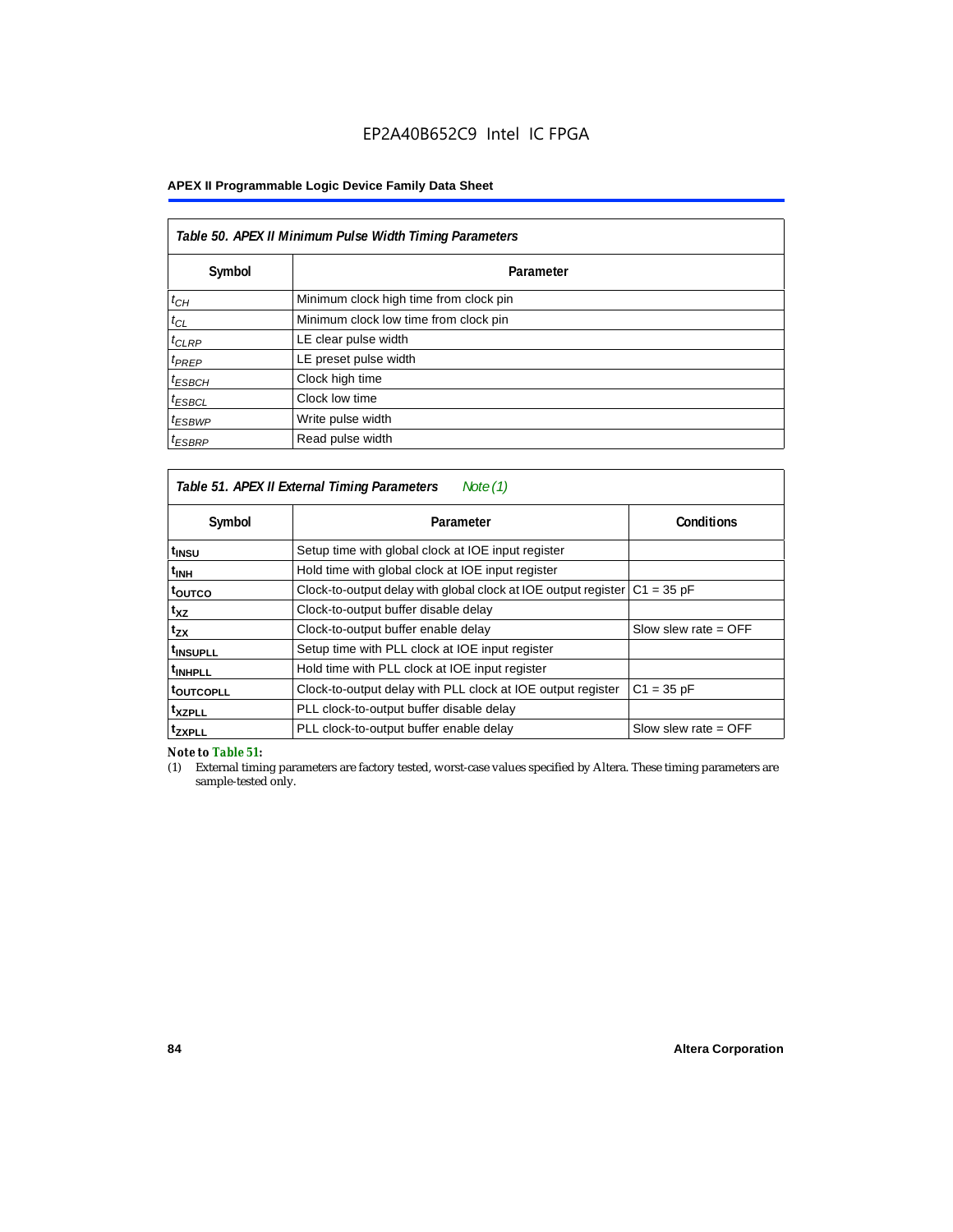Tables 52 through 67 show the APEX II device  $\rm f_{MAX}$  and functional timing parameters.

| Table 52. EP2A15 f <sub>MAX</sub> LE Timing Parameters |      |                |      |                |      |                |    |
|--------------------------------------------------------|------|----------------|------|----------------|------|----------------|----|
| Symbol                                                 |      | -7 Speed Grade |      | -8 Speed Grade |      | -9 Speed Grade |    |
|                                                        | Min  | Max            | Min  | Max            | Min  | Max            |    |
| $t_{\rm SU}$                                           | 0.25 |                | 0.29 |                | 0.33 |                | ns |
| $t_H$                                                  | 0.25 |                | 0.29 |                | 0.33 |                | ns |
| $t_{CO}$                                               |      | 0.18           |      | 0.20           |      | 0.23           | ns |
| $t_{LUT}$                                              |      | 0.53           |      | 0.61           |      | 0.70           | ns |

| Table 53. EP2A15 f <sub>MAX</sub> ESB Timing Parameters |                |      |                |      |                |      |             |
|---------------------------------------------------------|----------------|------|----------------|------|----------------|------|-------------|
| Symbol                                                  | -7 Speed Grade |      | -8 Speed Grade |      | -9 Speed Grade |      | <b>Unit</b> |
|                                                         | Min            | Max  | Min            | Max  | Min            | Max  |             |
| <sup>t</sup> ESBARC                                     |                | 1.28 |                | 1.47 |                | 1.69 | ns          |
| t <sub>ESB<u>SRC</u></sub>                              |                | 2.49 |                | 2.86 |                | 3.29 | ns          |
| <sup>t</sup> ESBAWC                                     |                | 2.20 |                | 2.53 |                | 2.91 | ns          |
| <sup>t</sup> ESBSWC                                     |                | 3.02 |                | 3.47 |                | 3.99 | ns          |
| <i>t<sub>ESBWASU</sub></i>                              | $-0.55$        |      | $-0.64$        |      | $-0.73$        |      | ns          |
| t <sub>ESBWAH</sub>                                     | 0.15           |      | 0.18           |      | 0.20           |      | ns          |
| <sup>t</sup> ESBWDSU                                    | 0.37           |      | 0.43           |      | 0.49           |      | ns          |
| t <sub>ESBWDH</sub>                                     | 0.16           |      | 0.18           |      | 0.21           |      | ns          |
| <sup>t</sup> ESBRASU                                    | 0.84           |      | 0.96           |      | 1.11           |      | ns          |
| <sup>t</sup> ESBRAH                                     | 0.00           |      | 0.00           |      | 0.00           |      | ns          |
| <sup>t</sup> ESBWESU                                    | 0.14           |      | 0.16           |      | 0.19           |      | ns          |
| <sup>t</sup> ESBDATASU                                  | $-0.02$        |      | $-0.03$        |      | $-0.03$        |      | ns          |
| <sup>t</sup> ESBWADDRSU                                 | $-0.40$        |      | $-0.46$        |      | $-0.53$        |      | ns          |
| <sup>t</sup> ESBRADDRSU                                 | $-0.38$        |      | $-0.44$        |      | $-0.51$        |      | ns          |
| <sup>t</sup> ESBDATACO1                                 |                | 1.30 |                | 1.50 |                | 1.72 | ns          |
| <i>ESBDATACO2</i>                                       |                | 1.84 |                | 2.12 |                | 2.44 | ns          |
| <sup>t</sup> ESBDD                                      |                | 2.42 |                | 2.78 |                | 3.19 | ns          |
| t <sub>PD</sub>                                         |                | 1.69 |                | 1.94 |                | 2.23 | ns          |
| <i><b><i>FTERMSU</i></b></i>                            | 1.10           |      | 1.26           |      | 1.45           |      | ns          |
| <i><b>IPTERMCO</b></i>                                  |                | 0.82 |                | 0.94 |                | 1.08 | ns          |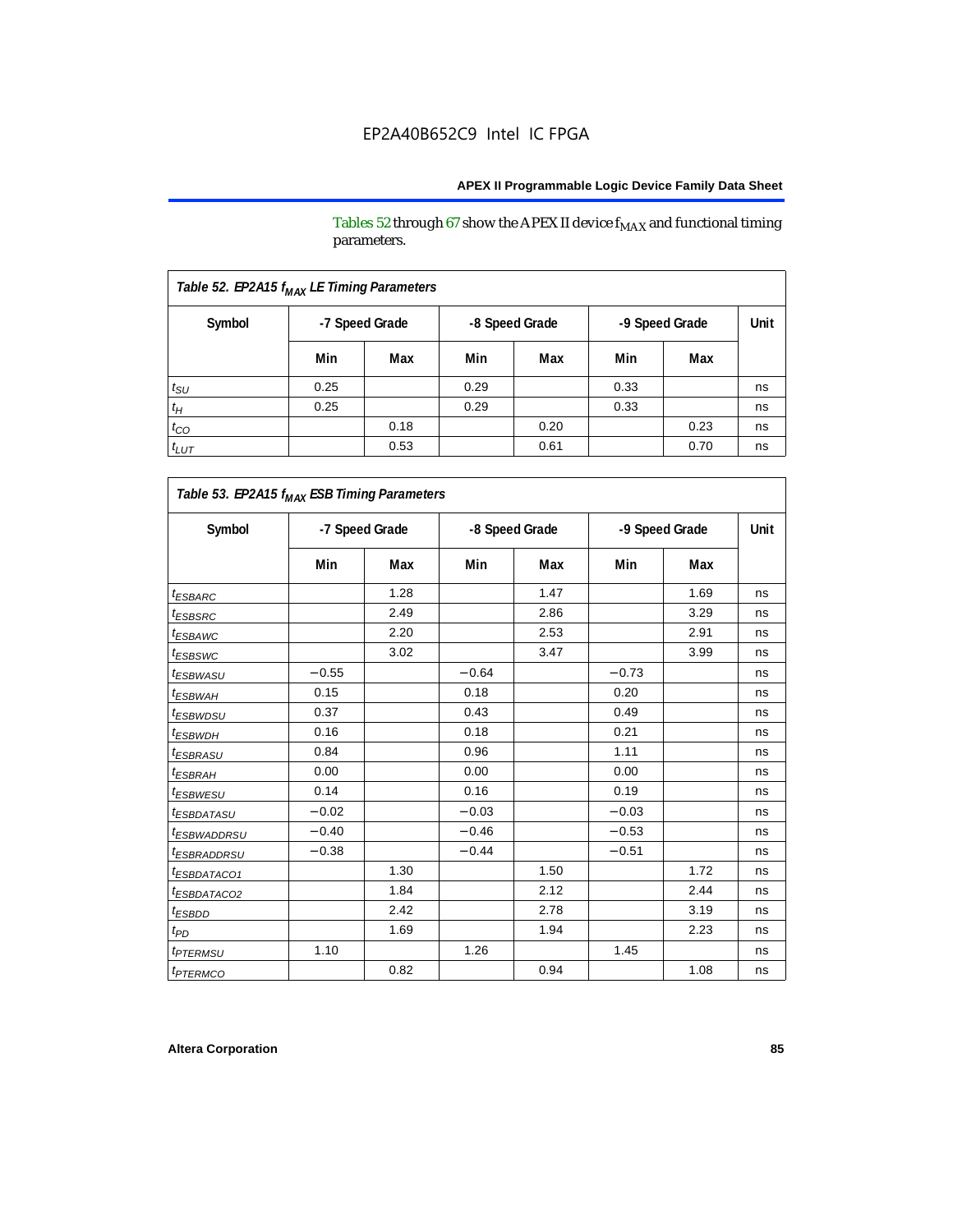## EP2A40B652C9 Intel IC FPGA

### **APEX II Programmable Logic Device Family Data Sheet**

| Table 54. EP2A15 f <sub>MAX</sub> Routing Delays |      |                |                |     |                |     |      |
|--------------------------------------------------|------|----------------|----------------|-----|----------------|-----|------|
| Symbol                                           |      | -7 Speed Grade | -8 Speed Grade |     | -9 Speed Grade |     | Unit |
|                                                  | Min  | Max            | Min            | Max | Min            | Max |      |
| $t_{F1-4}$                                       | 0.19 |                | 0.21           |     | 0.25           |     | ns   |
| $t_{F5-20}$                                      | 0.64 |                | 0.73           |     | 0.84           |     | ns   |
| $t_{F20+}$                                       | 1.18 |                | 1.35           |     | 1.56           |     | ns   |

| Table 55. EP2A15 Minimum Pulse Width Timing Parameters |                |     |                |     |                |     |      |
|--------------------------------------------------------|----------------|-----|----------------|-----|----------------|-----|------|
| Symbol                                                 | -7 Speed Grade |     | -8 Speed Grade |     | -9 Speed Grade |     | Unit |
|                                                        | Min            | Max | Min            | Max | Min            | Max |      |
| $t_{CH}$                                               | 1.00           |     | 1.15           |     | 1.32           |     | ns   |
| $t_{CL}$                                               | 1.00           |     | 1.15           |     | 1.32           |     | ns   |
| $t_{CLRP}$                                             | 0.13           |     | 0.15           |     | 0.17           |     | ns   |
| $t_{PREF}$                                             | 0.13           |     | 0.15           |     | 0.17           |     | ns   |
| $t_{ESBCH}$                                            | 1.00           |     | 1.15           |     | 1.32           |     | ns   |
| $t_{ESBCL}$                                            | 1.00           |     | 1.15           |     | 1.32           |     | ns   |
| <sup>t</sup> ESBWP                                     | 1.12           |     | 1.28           |     | 1.48           |     | ns   |
| $t_{ESBRP}$                                            | 0.88           |     | 1.02           |     | 1.17           |     | ns   |

| Table 56. EP2A25 f <sub>MAX</sub> LE Timing Parameters |        |                      |               |
|--------------------------------------------------------|--------|----------------------|---------------|
|                                                        | Cumbol | <b>7 Chood Crodo</b> | $0$ Crood $C$ |

| Symbol          |      | -7 Speed Grade | -8 Speed Grade |      | -9 Speed Grade |      | Unit |
|-----------------|------|----------------|----------------|------|----------------|------|------|
|                 | Min  | Max            | Min            | Max  | Min            | Max  |      |
| $t_{\text{SU}}$ | 0.25 |                | 0.29           |      | 0.33           |      | ns   |
| $t_H$           | 0.25 |                | 0.29           |      | 0.33           |      | ns   |
| $t_{CO}$        |      | 0.18           |                | 0.20 |                | 0.23 | ns   |
| $t_{LUT}$       |      | 0.53           |                | 0.61 |                | 0.70 | ns   |

 $\mathbf{r}$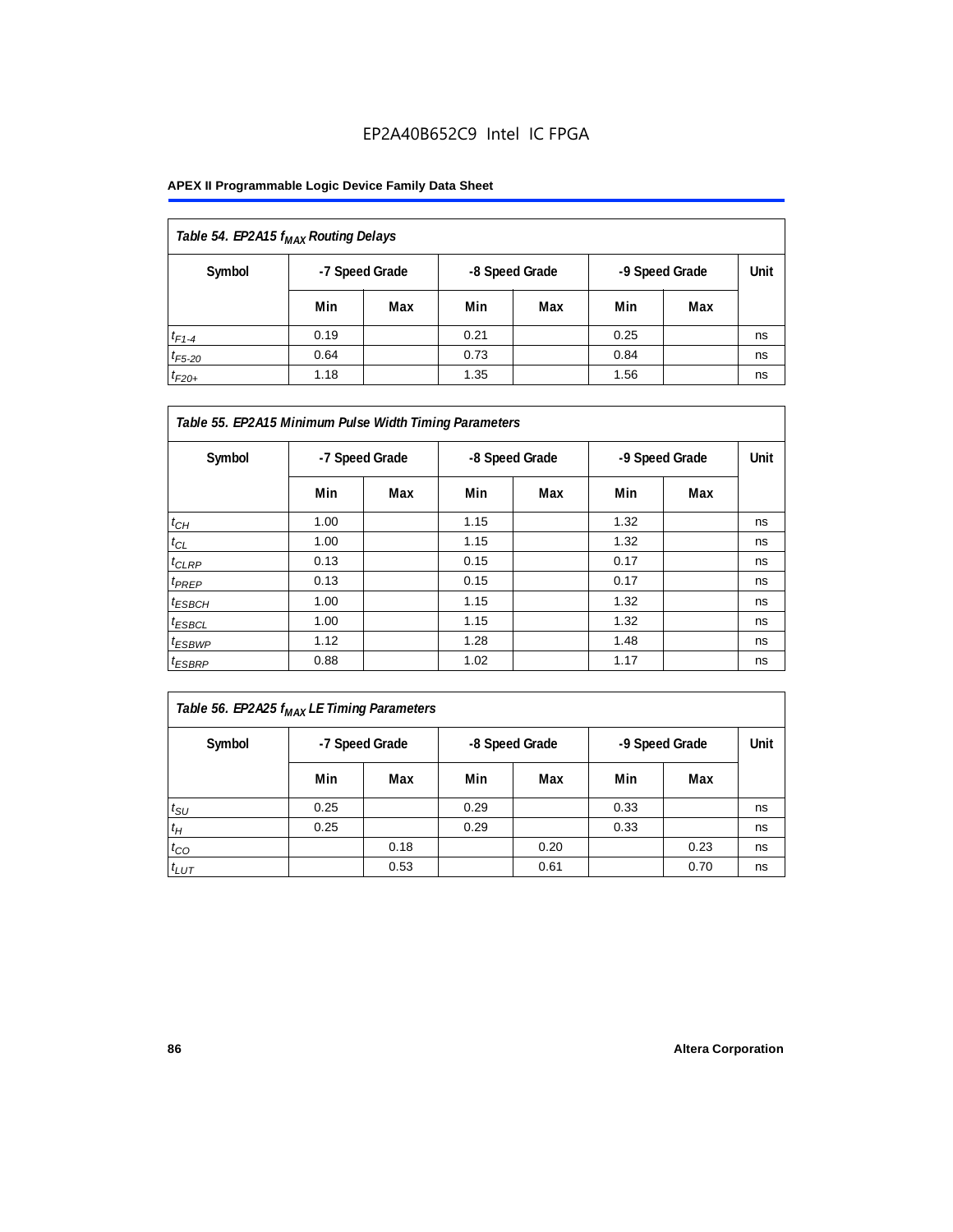| Table 57. EP2A25 f <sub>MAX</sub> ESB Timing Parameters |                |      |         |                |         |                |             |
|---------------------------------------------------------|----------------|------|---------|----------------|---------|----------------|-------------|
| Symbol                                                  | -7 Speed Grade |      |         | -8 Speed Grade |         | -9 Speed Grade | <b>Unit</b> |
|                                                         | Min            | Max  | Min     | Max            | Min     | Max            |             |
| <sup>t</sup> ESBARC                                     |                | 1.28 |         | 1.47           |         | 1.69           | ns          |
| <i>t<sub>ESBSRC</sub></i>                               |                | 2.49 |         | 2.86           |         | 3.29           | ns          |
| <i><b>ESBAWC</b></i>                                    |                | 2.20 |         | 2.53           |         | 2.91           | ns          |
| t <sub>ESBSWC</sub>                                     |                | 3.02 |         | 3.47           |         | 3.99           | ns          |
| <sup>t</sup> ESBWASU                                    | 0.07           |      | 0.07    |                | 0.09    |                | ns          |
| t <sub>ESBWAH</sub>                                     | 0.15           |      | 0.18    |                | 0.20    |                | ns          |
| <i>t<sub>ESBWDSU</sub></i>                              | 0.37           |      | 0.43    |                | 0.49    |                | ns          |
| t <sub>ESBWDH</sub>                                     | 0.16           |      | 0.18    |                | 0.21    |                | ns          |
| <i><b>ESBRASU</b></i>                                   | 0.84           |      | 0.96    |                | 1.11    |                | ns          |
| <sup>t</sup> ESBRAH                                     | 0.00           |      | 0.00    |                | 0.00    |                | ns          |
| <sup>t</sup> ESBWESU                                    | 0.14           |      | 0.16    |                | 0.19    |                | ns          |
| <i>ESBDATASU</i>                                        | $-0.02$        |      | $-0.03$ |                | $-0.03$ |                | ns          |
| <sup>t</sup> ESBWADDRSU                                 | $-0.40$        |      | $-0.46$ |                | $-0.53$ |                | ns          |
| <sup>t</sup> ESBRADDRSU                                 | $-0.38$        |      | $-0.44$ |                | $-0.51$ |                | ns          |
| <sup>t</sup> ESBDATACO1                                 |                | 1.30 |         | 1.50           |         | 1.72           | ns          |
| <sup>t</sup> ESBDATACO2                                 |                | 1.84 |         | 2.12           |         | 2.44           | ns          |
| <sup>t</sup> ESBDD                                      |                | 2.42 |         | 2.78           |         | 3.19           | ns          |
| t <sub>PD</sub>                                         |                | 1.69 |         | 1.94           |         | 2.23           | ns          |
| <i><b>t<sub>PTERMSU</sub></b></i>                       | 1.10           |      | 1.26    |                | 1.45    |                | ns          |
| <i><b>t</b>PTERMCO</i>                                  |                | 0.82 |         | 0.94           |         | 1.08           | ns          |

| Table 58. EP2A25 f <sub>MAX</sub> Routing Delays |      |                                                    |      |     |      |     |    |  |  |
|--------------------------------------------------|------|----------------------------------------------------|------|-----|------|-----|----|--|--|
| Symbol                                           |      | -9 Speed Grade<br>-7 Speed Grade<br>-8 Speed Grade |      |     |      |     |    |  |  |
|                                                  | Min  | Max                                                | Min  | Max | Min  | Max |    |  |  |
| $t_{F1-4}$                                       | 0.19 |                                                    | 0.21 |     | 0.25 |     | ns |  |  |
| $t_{F5-20}$                                      | 0.65 |                                                    | 0.75 |     | 0.86 |     | ns |  |  |
| $t_{F20+}$                                       | 1.11 |                                                    | 1.27 |     | 1.46 |     | ns |  |  |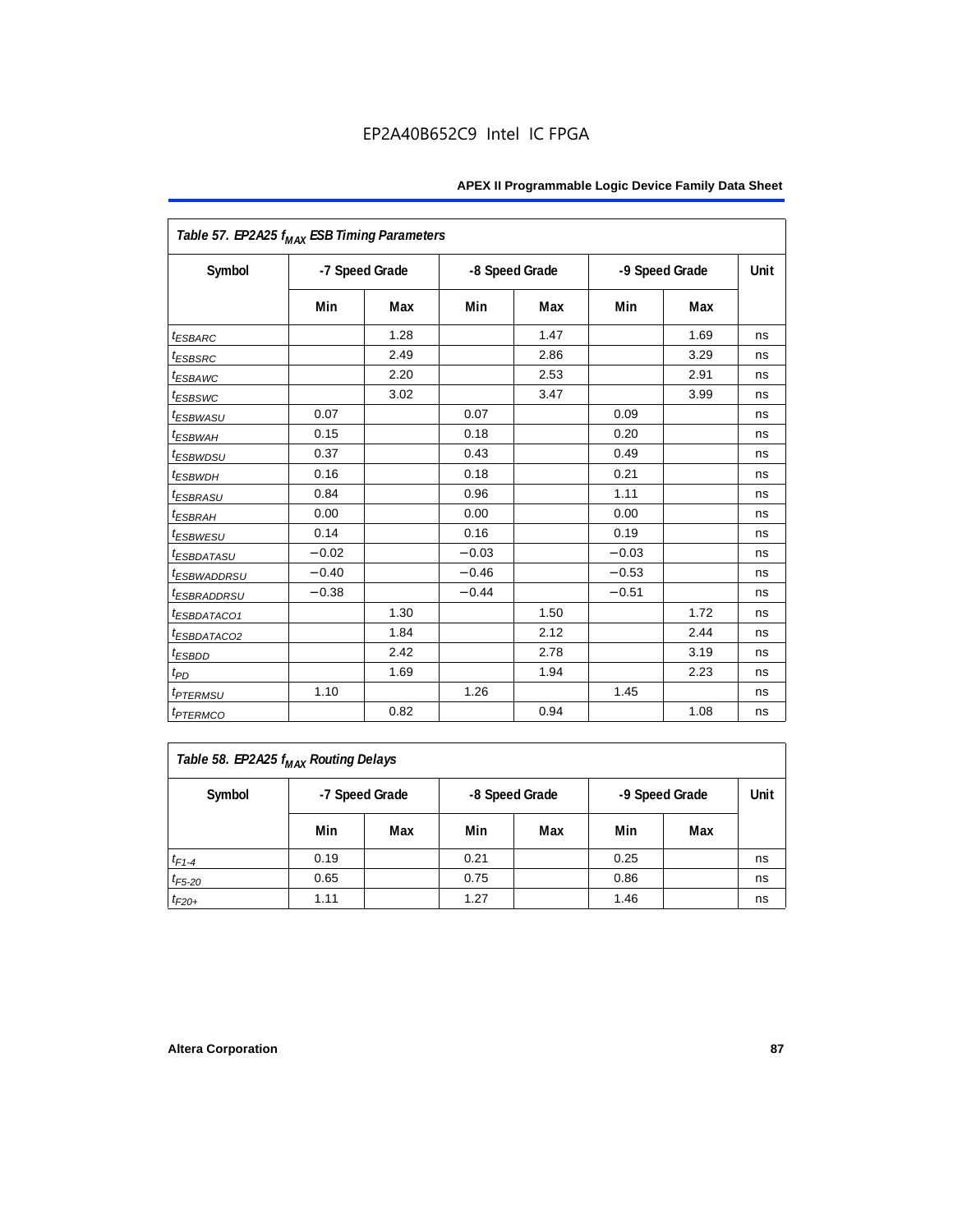## EP2A40B652C9 Intel IC FPGA

| Table 59. EP2A25 Minimum Pulse Width Timing Parameters |                |     |      |                |                |     |      |  |  |  |
|--------------------------------------------------------|----------------|-----|------|----------------|----------------|-----|------|--|--|--|
| Symbol                                                 | -7 Speed Grade |     |      | -8 Speed Grade | -9 Speed Grade |     | Unit |  |  |  |
|                                                        | Min            | Max | Min  | Max            | Min            | Max |      |  |  |  |
| $t_{CH}$                                               | 1.00           |     | 1.50 |                | 2.12           |     | ns   |  |  |  |
| $t_{CL}$                                               | 1.00           |     | 1.50 |                | 2.12           |     | ns   |  |  |  |
| $t_{CLRP}$                                             | 0.13           |     | 0.15 |                | 0.17           |     | ns   |  |  |  |
| t <sub>PREP</sub>                                      | 0.13           |     | 0.15 |                | 0.17           |     | ns   |  |  |  |
| $t_{ESBCH}$                                            | 1.00           |     | 1.50 |                | 2.12           |     | ns   |  |  |  |
| <sup>t</sup> ESBCL                                     | 1.00           |     | 1.50 |                | 2.12           |     | ns   |  |  |  |
| <sup>t</sup> ESBWP                                     | 1.12           |     | 1.28 |                | 1.48           |     | ns   |  |  |  |
| <sup>t</sup> ESBRP                                     | 0.88           |     | 1.02 |                | 1.17           |     | ns   |  |  |  |

| Table 60. EP2A40 f <sub>MAX</sub> LE Timing Parameters |                                  |      |      |      |                |      |    |
|--------------------------------------------------------|----------------------------------|------|------|------|----------------|------|----|
| Symbol                                                 | -7 Speed Grade<br>-8 Speed Grade |      |      |      | -9 Speed Grade |      |    |
|                                                        | Min                              | Max  | Min  | Max  | Min            | Max  |    |
| $t_{\text{SU}}$                                        | 0.22                             |      | 0.26 |      | 0.29           |      | ns |
| $t_H$                                                  | 0.22                             |      | 0.26 |      | 0.29           |      | ns |
| $t_{CO}$                                               |                                  | 0.16 |      | 0.18 |                | 0.21 | ns |
| $t_{LUT}$                                              |                                  | 0.48 |      | 0.55 |                | 0.63 | ns |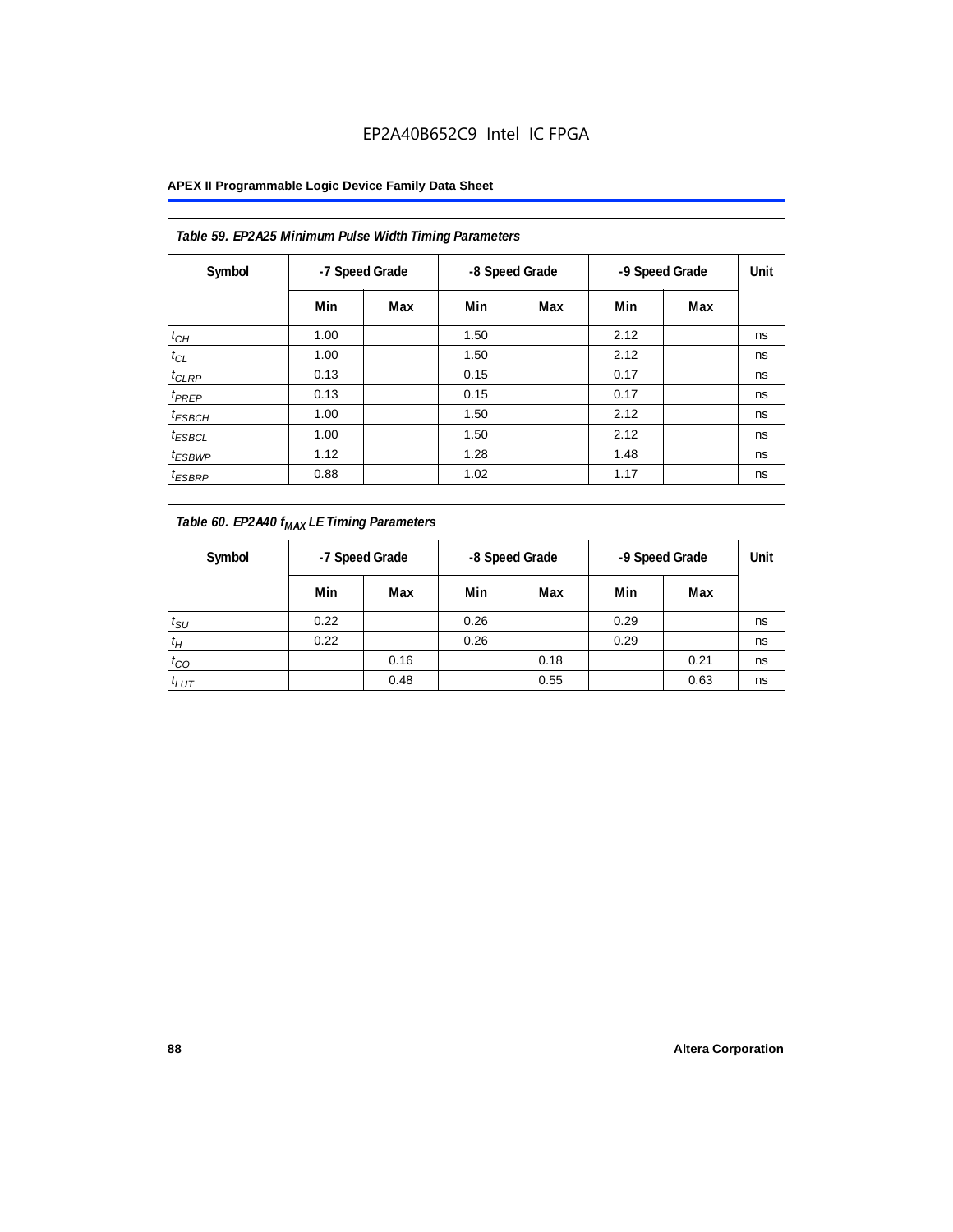| Table 61. EP2A40 f <sub>MAX</sub> ESB Timing Parameters |      |                |      |                |      |                |             |
|---------------------------------------------------------|------|----------------|------|----------------|------|----------------|-------------|
| Symbol                                                  |      | -7 Speed Grade |      | -8 Speed Grade |      | -9 Speed Grade | <b>Unit</b> |
|                                                         | Min  | Max            | Min  | Max            | Min  | Max            |             |
| <i><b>ESBARC</b></i>                                    |      | 2.28           |      | 2.62           |      | 3.01           | ns          |
| <i>t<sub>ESBSRC</sub></i>                               |      | 2.23           |      | 2.56           |      | 2.95           | ns          |
| <i><b>ESBAWC</b></i>                                    |      | 3.13           |      | 3.60           |      | 4.13           | ns          |
| t <sub>ESBSWC</sub>                                     |      | 2.76           |      | 3.18           |      | 3.65           | ns          |
| <sup>t</sup> ESBWASU                                    | 1.19 |                | 1.37 |                | 1.57 |                | ns          |
| t <sub>ESBWAH</sub>                                     | 0.00 |                | 0.00 |                | 0.00 |                | ns          |
| <i>t<sub>ESBWDSU</sub></i>                              | 1.44 |                | 1.66 |                | 1.91 |                | ns          |
| t <sub>ESBWDH</sub>                                     | 0.00 |                | 0.00 |                | 0.00 |                | ns          |
| <i><b>ESBRASU</b></i>                                   | 1.88 |                | 2.17 |                | 2.49 |                | ns          |
| <sup>t</sup> ESBRAH                                     | 0.00 |                | 0.00 |                | 0.00 |                | ns          |
| <sup>t</sup> ESBWESU                                    | 1.60 |                | 1.85 |                | 2.12 |                | ns          |
| <i>ESBDATASU</i>                                        | 0.74 |                | 0.85 |                | 0.98 |                | ns          |
| <sup>t</sup> ESBWADDRSU                                 | 0.82 |                | 0.94 |                | 1.08 |                | ns          |
| <sup>t</sup> ESBRADDRSU                                 | 0.73 |                | 0.84 |                | .97  |                | ns          |
| <sup>t</sup> ESBDATACO1                                 |      | 1.09           |      | 1.25           |      | 1.44           | ns          |
| <sup>t</sup> ESBDATACO2                                 |      | 1.73           |      | 1.99           |      | 2.29           | ns          |
| <sup>t</sup> ESBDD                                      |      | 3.26           |      | 3.75           |      | 4.32           | ns          |
| $t_{PD}$                                                |      | 1.55           |      | 1.78           |      | 2.05           | ns          |
| <i><b>t<sub>PTERMSU</sub></b></i>                       | 0.99 |                | 1.13 |                | 1.30 |                | ns          |
| <i><b>t</b>PTERMCO</i>                                  |      | 0.79           |      | 0.90           |      | 1.04           | ns          |

| Table 62. EP2A40 f <sub>MAX</sub> Routing Delays |                                                    |     |      |     |      |     |    |  |  |
|--------------------------------------------------|----------------------------------------------------|-----|------|-----|------|-----|----|--|--|
| Symbol                                           | -8 Speed Grade<br>-9 Speed Grade<br>-7 Speed Grade |     |      |     |      |     |    |  |  |
|                                                  | Min                                                | Max | Min  | Max | Min  | Max |    |  |  |
| $t_{F1-4}$                                       | 0.17                                               |     | 0.19 |     | 0.22 |     | ns |  |  |
| $t_{F5-20}$                                      | 1.12                                               |     | 1.28 |     | 1.48 |     | ns |  |  |
| $t_{F20+}$                                       | 1.49                                               |     | 1.72 |     | 1.98 |     | ns |  |  |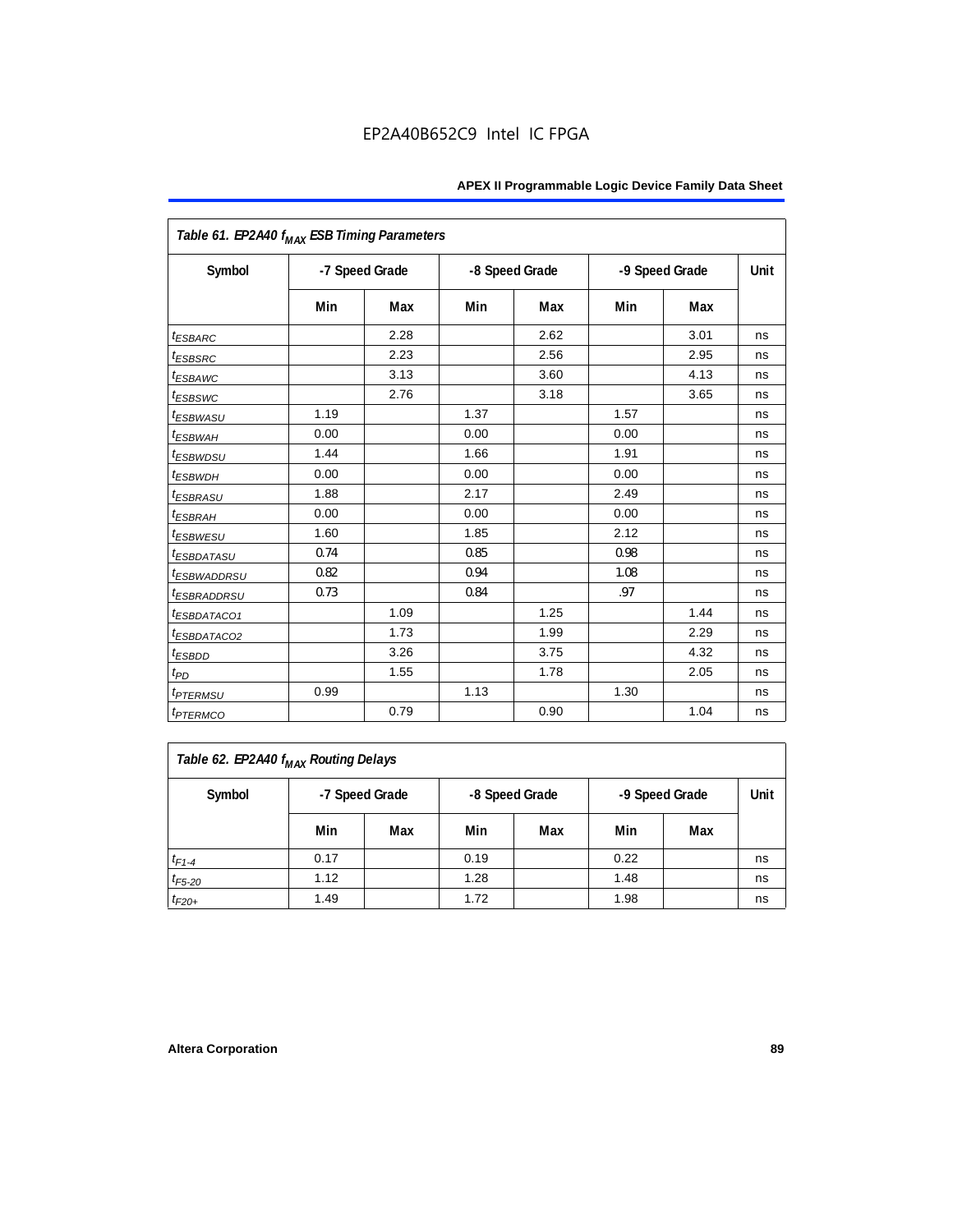## EP2A40B652C9 Intel IC FPGA

| Table 63. EP2A40 Minimum Pulse Width Timing Parameters |                |     |      |                |      |                |      |  |  |  |  |
|--------------------------------------------------------|----------------|-----|------|----------------|------|----------------|------|--|--|--|--|
| Symbol                                                 | -7 Speed Grade |     |      | -8 Speed Grade |      | -9 Speed Grade | Unit |  |  |  |  |
|                                                        | Min            | Max | Min  | Max            | Min  | Max            |      |  |  |  |  |
| $t_{CH}$                                               | 0.89           |     | 1.33 |                | 1.88 |                | ns   |  |  |  |  |
| $t_{CL}$                                               | 0.89           |     | 1.33 |                | 1.88 |                | ns   |  |  |  |  |
| $t_{CLRP}$                                             | 0.12           |     | 0.14 |                | 0.16 |                | ns   |  |  |  |  |
| t <sub>PREP</sub>                                      | 0.12           |     | 0.14 |                | 0.16 |                | ns   |  |  |  |  |
| $t_{ESBCH}$                                            | 0.89           |     | 1.33 |                | 1.88 |                | ns   |  |  |  |  |
| <sup>t</sup> ESBCL                                     | 0.89           |     | 1.33 |                | 1.88 |                | ns   |  |  |  |  |
| <sup>t</sup> ESBWP                                     | 1.05           |     | 1.20 |                | 1.38 |                | ns   |  |  |  |  |
| <sup>t</sup> ESBRP                                     | 0.78           |     | 0.90 |                | 1.03 |                | ns   |  |  |  |  |

| Table 64. EP2A70 f <sub>MAX</sub> LE Timing Parameters |                |      |                |      |                |      |      |
|--------------------------------------------------------|----------------|------|----------------|------|----------------|------|------|
| Symbol                                                 | -7 Speed Grade |      | -8 Speed Grade |      | -9 Speed Grade |      | Unit |
|                                                        | Min            | Max  | Min            | Max  | Min            | Max  |      |
| $t_{\text{SU}}$                                        | 0.30           |      | 0.34           |      | 0.39           |      | ns   |
| $t_H$                                                  | 0.30           |      | 0.34           |      | 0.39           |      | ns   |
| $t_{CO}$                                               |                | 0.22 |                | 0.25 |                | 0.29 | ns   |
| $t_{LUT}$                                              |                | 0.66 |                | 0.76 |                | 0.87 | ns   |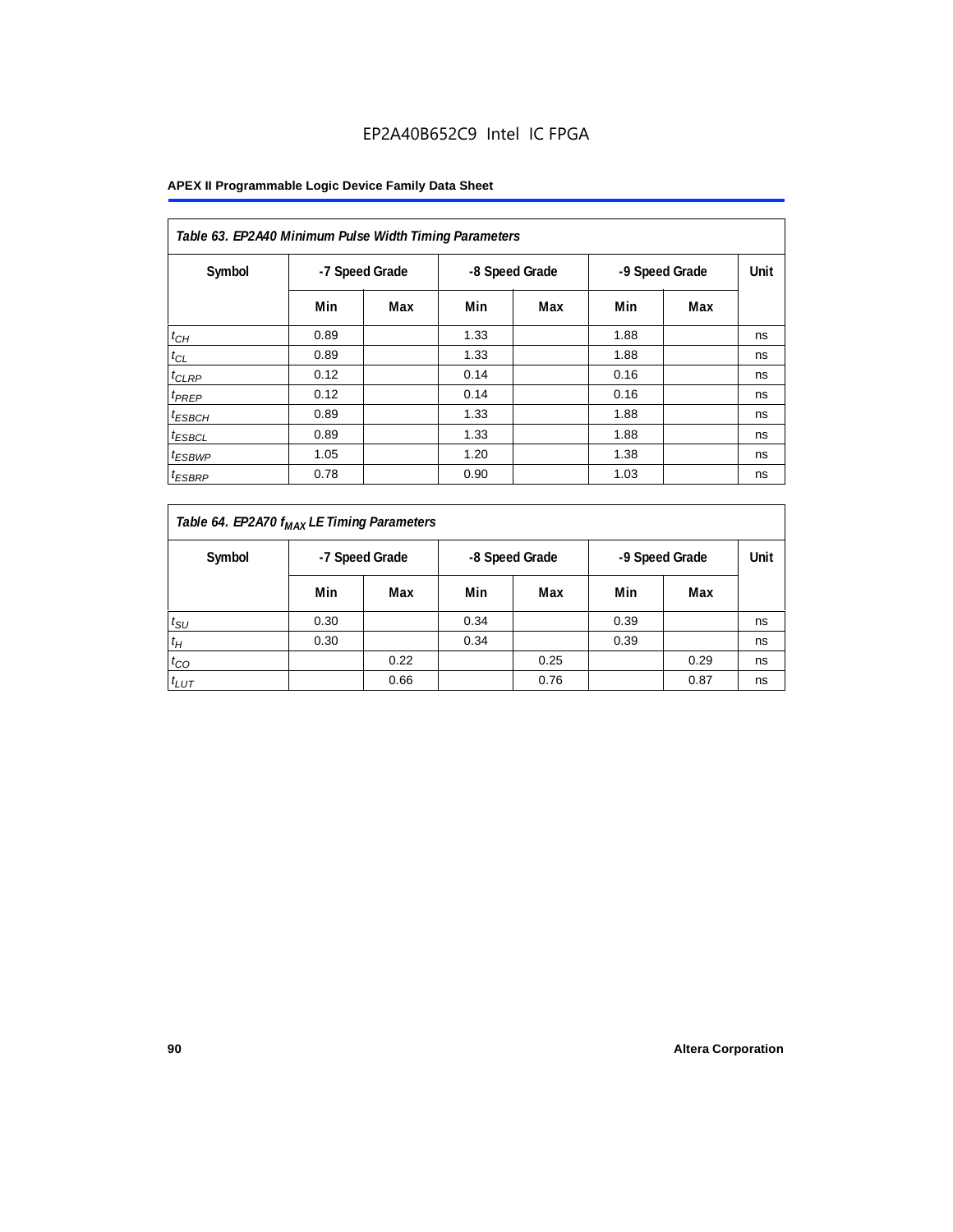| Table 65. EP2A70 f <sub>MAX</sub> ESB Timing Parameters |                |      |                |      |                |      |      |
|---------------------------------------------------------|----------------|------|----------------|------|----------------|------|------|
| Symbol                                                  | -7 Speed Grade |      | -8 Speed Grade |      | -9 Speed Grade |      | Unit |
|                                                         | Min            | Max  | Min            | Max  | Min            | Max  |      |
| <i><b>ESBARC</b></i>                                    |                | 3.12 |                | 3.58 |                | 4.12 | ns   |
| <sup>t</sup> ESBSRC                                     |                | 3.11 |                | 3.58 |                | 4.11 | ns   |
| <sup>t</sup> ESBAWC                                     |                | 4.41 |                | 5.07 |                | 5.83 | ns   |
| <sup>t</sup> ESBSWC                                     |                | 3.82 |                | 4.39 |                | 5.05 | ns   |
| <sup>t</sup> ESBWASU                                    | 1.73           |      | 1.99           |      | 2.28           |      | ns   |
| t <sub>ESBWAH</sub>                                     | 0.00           |      | 0.00           |      | 0.00           |      | ns   |
| <i>t<sub>ESBWDSU</sub></i>                              | 1.87           |      | 2.15           |      | 2.47           |      | ns   |
| <sup>t</sup> ESBWDH                                     | 0.00           |      | 0.00           |      | 0.00           |      | ns   |
| <i><b>ESBRASU</b></i>                                   | 2.76           |      | 3.17           |      | 3.65           |      | ns   |
| <sup>t</sup> ESBRAH                                     | 0.00           |      | 0.00           |      | 0.00           |      | ns   |
| <sup>t</sup> ESBWESU                                    | 1.98           |      | 2.27           |      | 2.61           |      | ns   |
| <sup>t</sup> ESBDATASU                                  | 1.06           |      | 1.22           |      | 1.40           |      | ns   |
| <sup>t</sup> ESBWADDRSU                                 | 1.17           |      | 1.34           |      | 1.54           |      | ns   |
| <sup>t</sup> ESBRADDRSU                                 | 1.02           |      | 1.17           |      | 1.35           |      | ns   |
| <sup>t</sup> ESBDATACO1                                 |                | 1.52 |                | 1.75 |                | 2.01 | ns   |
| <sup>I</sup> ESBDATACO2                                 |                | 2.35 |                | 2.71 |                | 3.11 | ns   |
| <sup>t</sup> ESBDD                                      |                | 4.43 |                | 5.10 |                | 5.87 | ns   |
| t <sub>PD</sub>                                         |                | 2.17 |                | 2.49 |                | 2.87 | ns   |
| <i><b><sup>t</sup>PTERMSU</b></i>                       | 1.40           |      | 1.62           |      | 1.86           |      | ns   |
| <i><b><i>EPTERMCO</i></b></i>                           |                | 1.08 |                | 1.24 |                | 1.42 | ns   |

| Table 66. EP2A70 f <sub>MAX</sub> Routing Delays |                                                    |     |      |     |      |     |    |  |  |
|--------------------------------------------------|----------------------------------------------------|-----|------|-----|------|-----|----|--|--|
| Symbol                                           | -7 Speed Grade<br>-8 Speed Grade<br>-9 Speed Grade |     |      |     |      |     |    |  |  |
|                                                  | Min                                                | Max | Min  | Max | Min  | Max |    |  |  |
| $t_{F1-4}$                                       | 0.15                                               |     | 0.18 |     | 0.20 |     | ns |  |  |
| $t_{F5-20}$                                      | 1.21                                               |     | 1.39 |     | 1.60 |     | ns |  |  |
| $t_{F20+}$                                       | 1.87                                               |     | 2.15 |     | 2.55 |     | ns |  |  |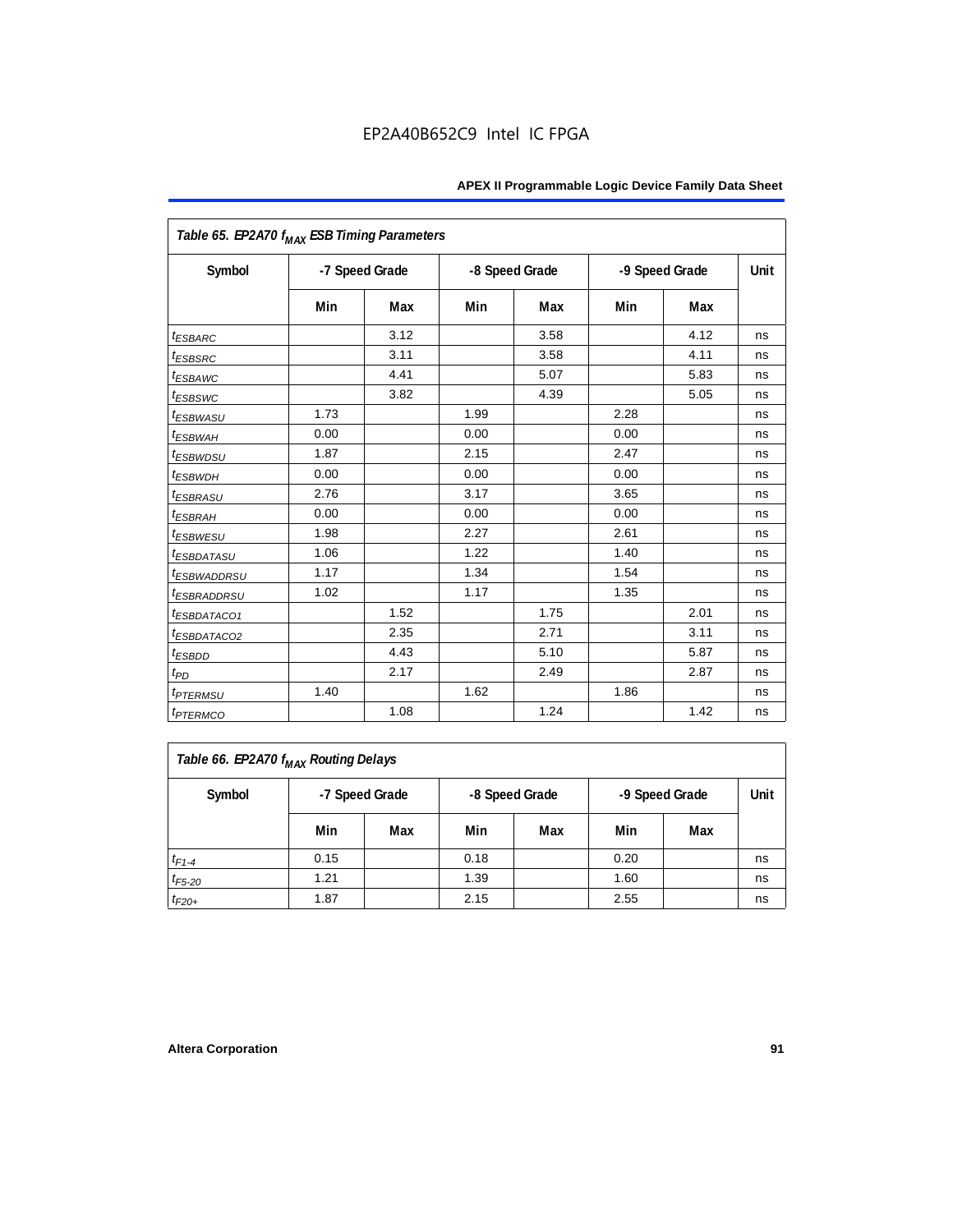| Table 67. EP2A70 Minimum Pulse Width Timing Parameters |                |     |      |                |                |     |      |  |  |  |
|--------------------------------------------------------|----------------|-----|------|----------------|----------------|-----|------|--|--|--|
| Symbol                                                 | -7 Speed Grade |     |      | -8 Speed Grade | -9 Speed Grade |     | Unit |  |  |  |
|                                                        | Min            | Max | Min  | Max            | Min            | Max |      |  |  |  |
| $t_{CH}$                                               | 1.19           |     | 1.78 |                | 2.53           |     | ns   |  |  |  |
| $t_{CL}$                                               | 1.19           |     | 1.78 |                | 2.53           |     | ns   |  |  |  |
| $t_{CLRP}$                                             | 0.16           |     | 0.19 |                | 0.21           |     | ns   |  |  |  |
| t <sub>PREP</sub>                                      | 0.16           |     | 0.19 |                | 0.21           |     | ns   |  |  |  |
| $t_{ESBCH}$                                            | 1.19           |     | 1.78 |                | 2.53           |     | ns   |  |  |  |
| <sup>t</sup> ESBCL                                     | 1.19           |     | 1.78 |                | 2.53           |     | ns   |  |  |  |
| <sup>t</sup> ESBWP                                     | 1.35           |     | 1.56 |                | 1.79           |     | ns   |  |  |  |
| <sup>t</sup> ESBRP                                     | 1.13           |     | 1.30 |                | 1.50           |     | ns   |  |  |  |

Tables 68 through 77 show the IOE external timing parameter values for APEX II devices.

| Table 68. EP2A15 External Timing Parameters for Row I/O Pins |                |      |      |                |      |                |             |  |  |  |  |  |
|--------------------------------------------------------------|----------------|------|------|----------------|------|----------------|-------------|--|--|--|--|--|
| Symbol                                                       | -7 Speed Grade |      |      | -8 Speed Grade |      | -9 Speed Grade | <b>Unit</b> |  |  |  |  |  |
|                                                              | Min            | Max  | Min  | Max            | Min  | Max            |             |  |  |  |  |  |
| t <sub>INSU</sub>                                            | 2.06           |      | 2.25 |                | 2.46 |                | ns          |  |  |  |  |  |
| <sup>t</sup> inh                                             | 0.00           |      | 0.00 |                | 0.00 |                | ns          |  |  |  |  |  |
| <sup>t</sup> outco                                           | 2.00           | 4.05 | 2.00 | 4.45           | 2.00 | 4.90           | ns          |  |  |  |  |  |
| $t_{XZ}$                                                     |                | 4.98 |      | 5.59           |      | 6.26           | ns          |  |  |  |  |  |
| $t_{ZX}$                                                     |                | 4.98 |      | 5.59           |      | 6.26           | ns          |  |  |  |  |  |
| <sup>t</sup> INSUPLL                                         | 1.15           |      | 1.28 |                | 1.42 |                | ns          |  |  |  |  |  |
| <sup>t</sup> INHPLL                                          | 0.00           |      | 0.00 |                | 0.00 |                | ns          |  |  |  |  |  |
| <sup>t</sup> outcopll                                        | 0.50           | 2.60 | 0.50 | 2.87           | 0.50 | 3.16           | ns          |  |  |  |  |  |
| <sup>t</sup> XZPLL                                           |                | 3.53 |      | 4.00           |      | 4.52           | ns          |  |  |  |  |  |
| <sup>t</sup> zxpll                                           |                | 3.53 |      | 4.00           |      | 4.52           | ns          |  |  |  |  |  |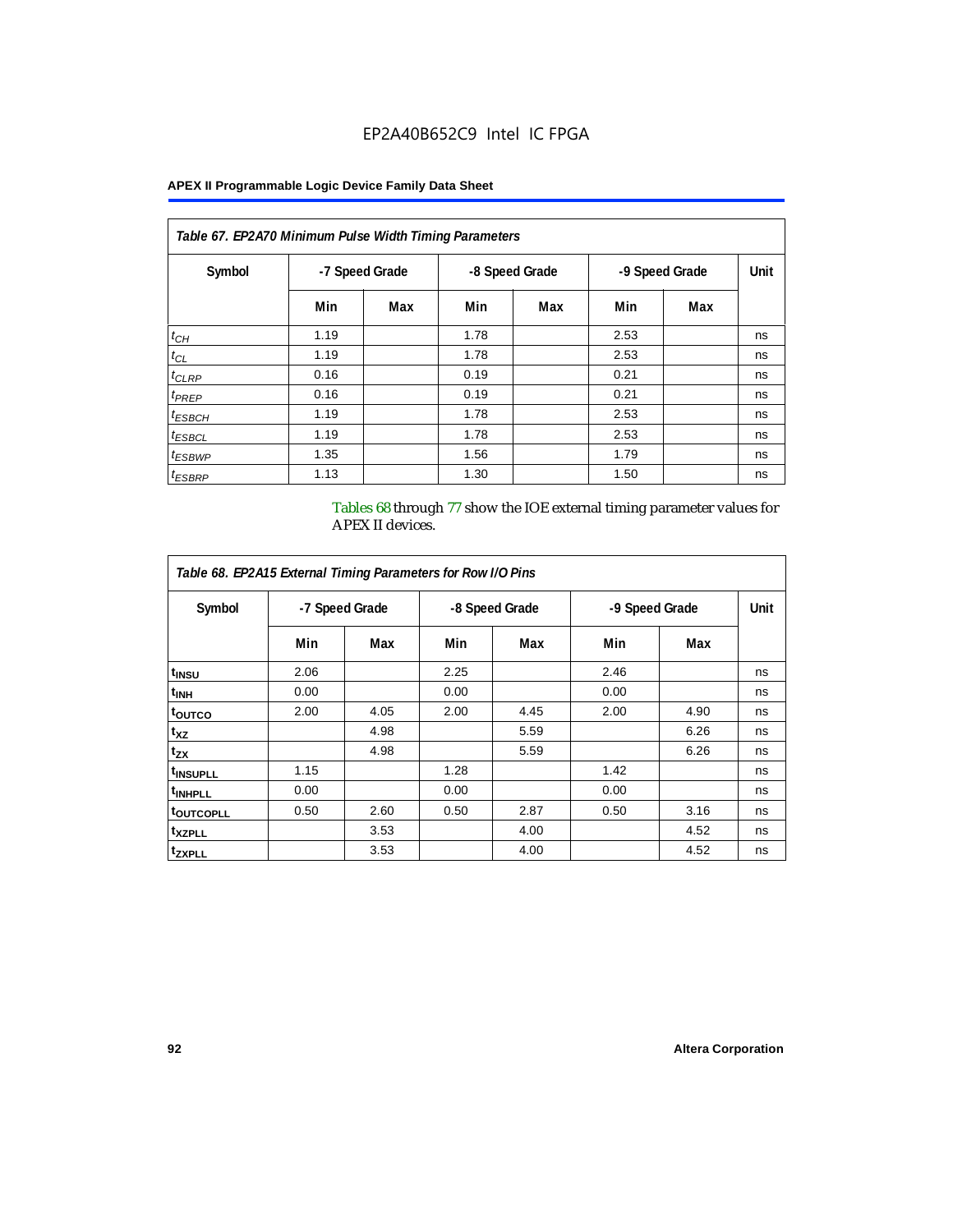| Table 69. EP2A15 External Timing Parameters for Column I/O Pins |                |      |      |                |      |                |    |
|-----------------------------------------------------------------|----------------|------|------|----------------|------|----------------|----|
| Symbol                                                          | -7 Speed Grade |      |      | -8 Speed Grade |      | -9 Speed Grade |    |
|                                                                 | Min            | Max  | Min  | Max            | Min  | Max            |    |
| t <sub>INSU</sub>                                               | 2.16           |      | 2.34 |                | 2.53 |                | ns |
| $t_{\rm INH}$                                                   | 0.00           |      | 0.00 |                | 0.00 |                | ns |
| toutco                                                          | 2.00           | 4.36 | 2.00 | 4.75           | 2.00 | 5.18           | ns |
| t <sub>XZ</sub>                                                 |                | 5.57 |      | 6.24           |      | 6.97           | ns |
| $t_{ZX}$                                                        |                | 5.57 |      | 6.24           |      | 6.97           | ns |
| <sup>t</sup> INSUPLL                                            | 1.24           |      | 1.37 |                | 1.52 |                | ns |
| <sup>t</sup> INHPLL                                             | 0.00           |      | 0.00 |                | 0.00 |                | ns |
| <b>toutcopll</b>                                                | 0.50           | 2.90 | 0.50 | 3.16           | 0.50 | 3.45           | ns |
| t <sub>XZPLL</sub>                                              |                | 4.12 |      | 4.65           |      | 5.23           | ns |
| <sup>t</sup> zxpll                                              |                | 4.12 |      | 4.65           |      | 5.23           | ns |

| Table 70. EP2A25 External Timing Parameters for Row I/O Pins |                |      |      |                |      |                |      |
|--------------------------------------------------------------|----------------|------|------|----------------|------|----------------|------|
| Symbol                                                       | -7 Speed Grade |      |      | -8 Speed Grade |      | -9 Speed Grade | Unit |
|                                                              | Min            | Max  | Min  | Max            | Min  | Max            |      |
| t <sub>INSU</sub>                                            | 1.92           |      | 2.08 |                | 2.26 |                | ns   |
| $t_{\rm INH}$                                                | 0.00           |      | 0.00 |                | 0.00 |                | ns   |
| t <sub>outco</sub>                                           | 2.00           | 4.29 | 2.00 | 4.62           | 2.00 | 4.98           | ns   |
| t <sub>XZ</sub>                                              |                | 5.24 |      | 5.73           |      | 6.26           | ns   |
| $t_{ZX}$                                                     |                | 5.24 |      | 5.73           |      | 6.26           | ns   |
| <i>t</i> INSUPLL                                             | 1.17           |      | 1.27 |                | 1.40 |                | ns   |
| <sup>t</sup> INHPLL                                          | 0.00           |      | 0.00 |                | 0.00 |                | ns   |
| t <sub>outcopll</sub>                                        | 0.50           | 2.61 | 0.50 | 2.83           | 0.50 | 3.07           | ns   |
| <sup>t</sup> xzpll                                           |                | 3.55 |      | 3.93           |      | 4.35           | ns   |
| tzxpll                                                       |                | 3.55 |      | 3.93           |      | 4.35           | ns   |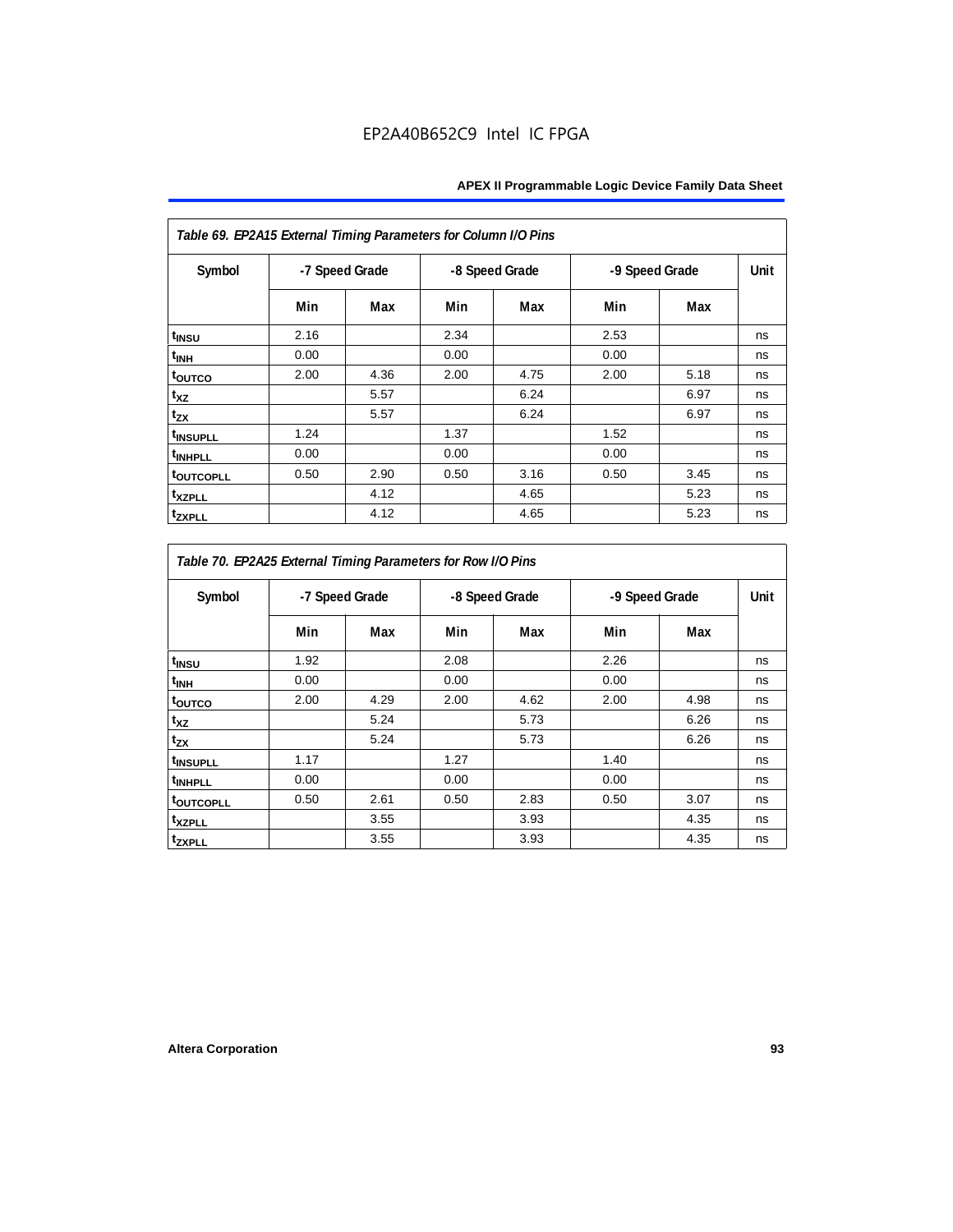| Table 71. EP2A25 External Timing Parameters for Column I/O Pins |                |      |      |                |      |                |      |
|-----------------------------------------------------------------|----------------|------|------|----------------|------|----------------|------|
| Symbol                                                          | -7 Speed Grade |      |      | -8 Speed Grade |      | -9 Speed Grade | Unit |
|                                                                 | Min            | Max  | Min  | Max            | Min  | Max            |      |
| $t_{INSU}$                                                      | 2.27           |      | 2.45 |                | 2.64 |                | ns   |
| t <sub>INH</sub>                                                | 0.00           |      | 0.00 |                | 0.00 |                | ns   |
| toutco                                                          | 2.00           | 4.57 | 2.00 | 4.89           | 2.00 | 5.24           | ns   |
| $t_{XZ}$                                                        |                | 5.87 |      | 6.42           |      | 7.01           | ns   |
| $t_{ZX}$                                                        |                | 5.87 |      | 6.42           |      | 7.01           | ns   |
| <sup>t</sup> INSUPLL                                            | 1.23           |      | 1.35 |                | 1.47 |                | ns   |
| <sup>t</sup> INHPLL                                             | 0.00           |      | 0.00 |                | 0.00 |                | ns   |
| <b>toutcopll</b>                                                | 0.50           | 2.89 | 0.50 | 3.10           | 0.50 | 3.33           | ns   |
| <sup>t</sup> xzpll                                              |                | 4.18 |      | 4.62           |      | 5.09           | ns   |
| <sup>t</sup> ZXPLL                                              |                | 4.18 |      | 4.62           |      | 5.09           | ns   |

| Table 72. EP2A40 External Timing Parameters for Row I/O Pins |                |      |      |                |      |                |      |
|--------------------------------------------------------------|----------------|------|------|----------------|------|----------------|------|
| Symbol                                                       | -7 Speed Grade |      |      | -8 Speed Grade |      | -9 Speed Grade | Unit |
|                                                              | Min            | Max  | Min  | Max            | Min  | Max            |      |
| t <sub>INSU</sub>                                            | 1.57           |      | 1.72 |                | 1.88 |                | ns   |
| t <sub>INH</sub>                                             | 0.00           |      | 0.00 |                | 0.00 |                | ns   |
| toutco                                                       | 2.00           | 4.90 | 2.00 | 5.24           | 2.00 | 5.61           | ns   |
| $t_{XZ}$                                                     |                | 6.47 |      | 6.98           |      | 7.53           | ns   |
| $t_{ZX}$                                                     |                | 6.47 |      | 6.98           |      | 7.53           | ns   |
| <sup>t</sup> INSUPLL                                         | 1.15           |      | 1.26 |                | 1.38 |                | ns   |
| <sup>t</sup> INHPLL                                          | 0.00           |      | 0.00 |                | 0.00 |                | ns   |
| <sup>t</sup> OUTCOPLL                                        | 0.50           | 2.60 | 0.50 | 2.82           | 0.50 | 3.06           | ns   |
| <sup>t</sup> xzpll                                           |                | 4.17 |      | 4.56           |      | 4.97           | ns   |
| tzxpll                                                       |                | 4.17 |      | 4.56           |      | 4.97           | ns   |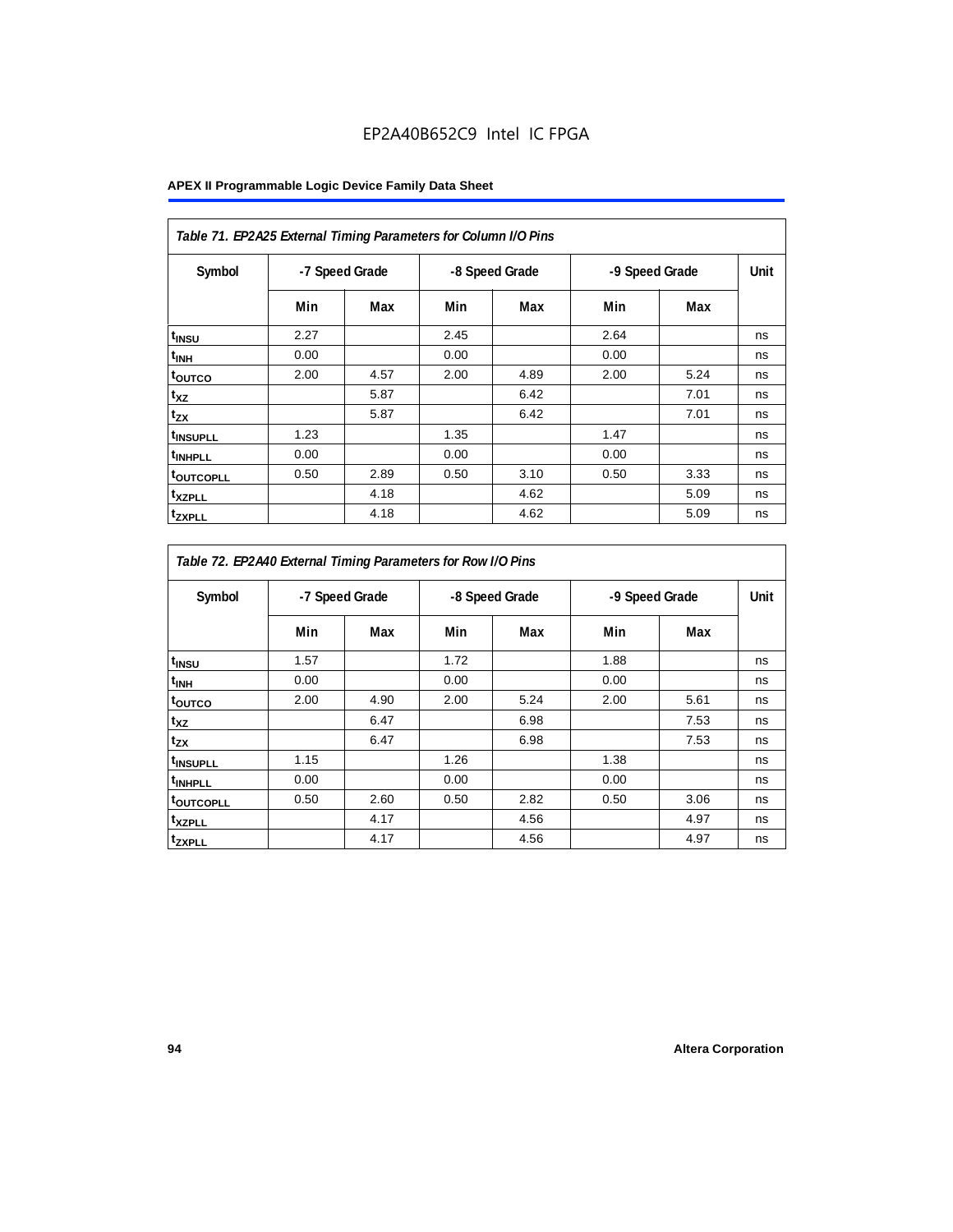| Table 73. EP2A40 External Timing Parameters for Column I/O Pins |                |      |      |                |      |                |    |
|-----------------------------------------------------------------|----------------|------|------|----------------|------|----------------|----|
| Symbol                                                          | -7 Speed Grade |      |      | -8 Speed Grade |      | -9 Speed Grade |    |
|                                                                 | Min            | Max  | Min  | Max            | Min  | Max            |    |
| t <sub>INSU</sub>                                               | 2.00           |      | 2.16 |                | 2.33 |                | ns |
| t <sub>INH</sub>                                                | 0.00           |      | 0.00 |                | 0.00 |                | ns |
| toutco                                                          | 2.00           | 4.96 | 2.00 | 5.29           | 2.00 | 5.64           | ns |
| t <sub>XZ</sub>                                                 |                | 7.04 |      | 7.59           |      | 8.19           | ns |
| $t_{ZX}$                                                        |                | 7.04 |      | 7.59           |      | 8.19           | ns |
| <sup>t</sup> INSUPLL                                            | 1.20           |      | 1.31 |                | 1.43 |                | ns |
| <sup>t</sup> INHPLL                                             | 0.00           |      | 0.00 |                | 0.00 |                | ns |
| <b>toutcopll</b>                                                | 0.50           | 2.66 | 0.50 | 2.87           | 0.50 | 3.09           | ns |
| t <sub>XZPLL</sub>                                              |                | 4.74 |      | 5.17           |      | 5.64           | ns |
| <sup>t</sup> zxpll                                              |                | 4.74 |      | 5.17           |      | 5.64           | ns |

| Table 74. EP2A70 External Timing Parameters for Row I/O Pins |                |      |      |                |      |                |    |
|--------------------------------------------------------------|----------------|------|------|----------------|------|----------------|----|
| Symbol                                                       | -7 Speed Grade |      |      | -8 Speed Grade |      | -9 Speed Grade |    |
|                                                              | Min            | Max  | Min  | Max            | Min  | Max            |    |
| t <sub>INSU</sub>                                            | 2.48           |      | 2.68 |                | 2.90 |                | ns |
| <sup>t</sup> INH                                             | 0.00           |      | 0.00 |                | 0.00 |                | ns |
| toutco                                                       | 2.00           | 4.76 | 2.00 | 5.12           | 2.00 | 5.51           | ns |
| t <sub>XZ</sub>                                              |                | 5.68 |      | 6.19           |      | 6.76           | ns |
| $t_{ZX}$                                                     |                | 5.68 |      | 6.19           |      | 6.76           | ns |
| <sup>t</sup> INSUPLL                                         | 1.19           |      | 1.30 |                | 1.43 |                | ns |
| <sup>t</sup> INHPLL                                          | 0.00           |      | 0.00 |                | 0.00 |                | ns |
| t <sub>outcopll</sub>                                        | 0.50           | 2.52 | 0.50 | 2.74           | 0.50 | 2.98           | ns |
| <sup>t</sup> XZPLL                                           |                | 3.44 |      | 3.82           |      | 4.23           | ns |
| tzxpll                                                       |                | 3.44 |      | 3.82           |      | 4.23           | ns |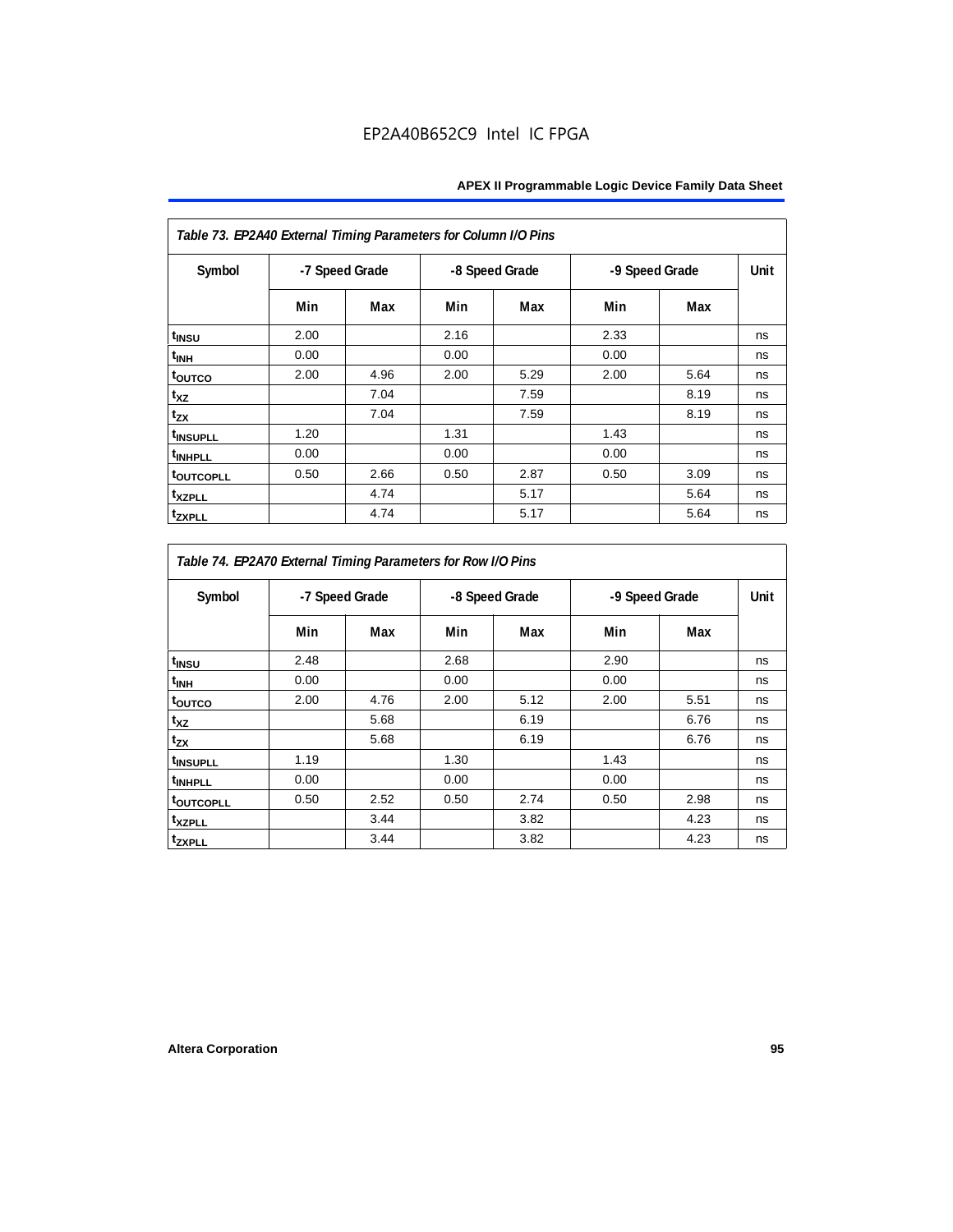| Table 75. EP2A70 External Timing Parameters for Column I/O Pins |                |      |      |                |      |                |    |
|-----------------------------------------------------------------|----------------|------|------|----------------|------|----------------|----|
| Symbol                                                          | -7 Speed Grade |      |      | -8 Speed Grade |      | -9 Speed Grade |    |
|                                                                 | Min            | Max  | Min  | Max            | Min  | Max            |    |
| t <sub>INSU</sub>                                               | 2.79           |      | 2.99 |                | 3.22 |                | ns |
| $t_{\text{INH}}$                                                | 0.00           |      | 0.00 |                | 0.00 |                | ns |
| toutco                                                          | 2.00           | 4.91 | 2.00 | 5.24           | 2.00 | 5.60           | ns |
| t <sub>XZ</sub>                                                 |                | 6.16 |      | 6.71           |      | 7.32           | ns |
| $t_{ZX}$                                                        |                | 6.16 |      | 6.71           |      | 7.32           | ns |
| <sup>t</sup> INSUPLL                                            | 1.19           |      | 1.30 |                | 1.43 |                | ns |
| <sup>t</sup> INHPLL                                             | 0.00           |      | 0.00 |                | 0.00 |                | ns |
| <b>toutcopll</b>                                                | 0.50           | 2.67 | 0.50 | 2.86           | 0.50 | 3.08           | ns |
| <sup>t</sup> xzpll                                              |                | 3.92 |      | 4.34           |      | 4.79           | ns |
| <sup>t</sup> zxpll                                              |                | 3.92 |      | 4.34           |      | 4.79           | ns |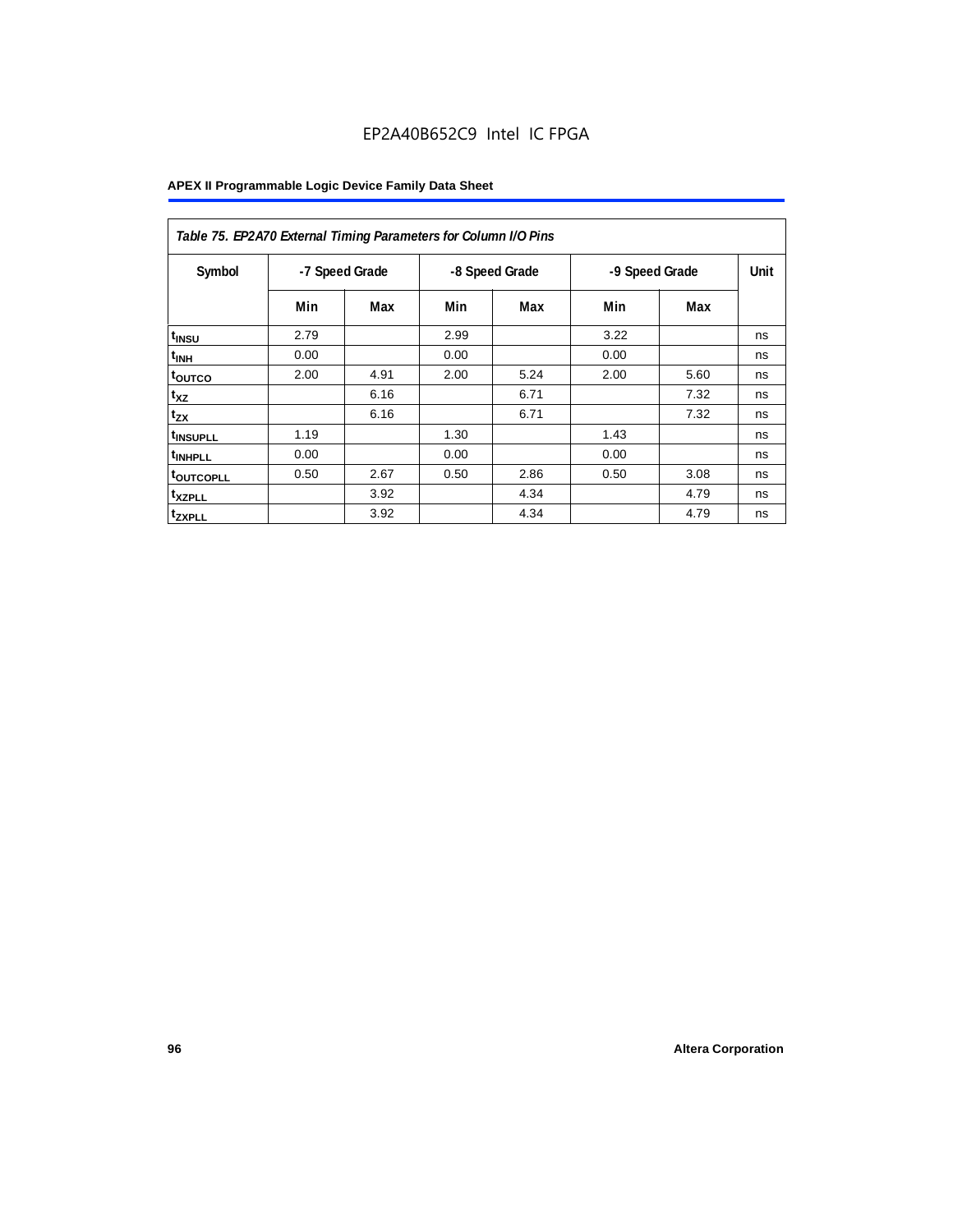| Table 76. APEX II Selectable I/O Standards Input Adder Delays |     |                |     |                |                |         |      |
|---------------------------------------------------------------|-----|----------------|-----|----------------|----------------|---------|------|
| Symbol                                                        |     | -7 Speed Grade |     | -8 Speed Grade | -9 Speed Grade |         | Unit |
|                                                               | Min | Max            | Min | Max            | Min            | Max     |      |
| <b>LVCMOS</b>                                                 |     | 0.00           |     | 0.00           |                | 0.00    | ns   |
| LVTTL                                                         |     | 0.00           |     | 0.00           |                | 0.00    | ns   |
| 1.5V                                                          |     | 0.10           |     | 0.11           |                | 0.12    | ns   |
| 1.8V                                                          |     | 0.00           |     | 0.00           |                | 0.00    | ns   |
| 2.5V                                                          |     | 0.00           |     | 0.00           |                | 0.00    | ns   |
| 3.3-V PCI                                                     |     | 0.00           |     | 0.00           |                | 0.00    | ns   |
| 3.3-V PCI-X                                                   |     | 0.00           |     | 0.00           |                | 0.00    | ns   |
| GTL+                                                          |     | $-0.20$        |     | $-0.22$        |                | $-0.24$ | ns   |
| SSTL-3 Class I                                                |     | $-0.17$        |     | $-0.19$        |                | $-0.20$ | ns   |
| SSTL-3 Class II                                               |     | $-0.17$        |     | $-0.19$        |                | $-0.20$ | ns   |
| SSTL-2 Class I                                                |     | $-0.24$        |     | $-0.26$        |                | $-0.29$ | ns   |
| SSTL-2 Class II                                               |     | $-0.24$        |     | $-0.26$        |                | $-0.29$ | ns   |
| <b>HSTL Class I</b>                                           |     | $-0.03$        |     | $-0.03$        |                | $-0.03$ | ns   |
| <b>HSTL Class II</b>                                          |     | $-0.03$        |     | $-0.03$        |                | $-0.03$ | ns   |
| <b>LVDS</b>                                                   |     | $-0.23$        |     | $-0.26$        |                | $-0.28$ | ns   |
| <b>LVPECL</b>                                                 |     | $-0.23$        |     | $-0.26$        |                | $-0.28$ | ns   |
| <b>PCML</b>                                                   |     | $-0.23$        |     | $-0.26$        |                | $-0.28$ | ns   |
| <b>CTT</b>                                                    |     | 0.00           |     | 0.00           |                | 0.00    | ns   |
| 3.3-V AGP $1\times$                                           |     | 0.00           |     | 0.00           |                | 0.00    | ns   |
| 3.3-V AGP 2×                                                  |     | 0.00           |     | 0.00           |                | 0.00    | ns   |
| HyperTransport                                                |     | $-0.23$        |     | $-0.26$        |                | $-0.28$ | ns   |
| <b>Differential</b><br><b>HSTL</b>                            |     | $-0.23$        |     | $-0.26$        |                | $-0.28$ | ns   |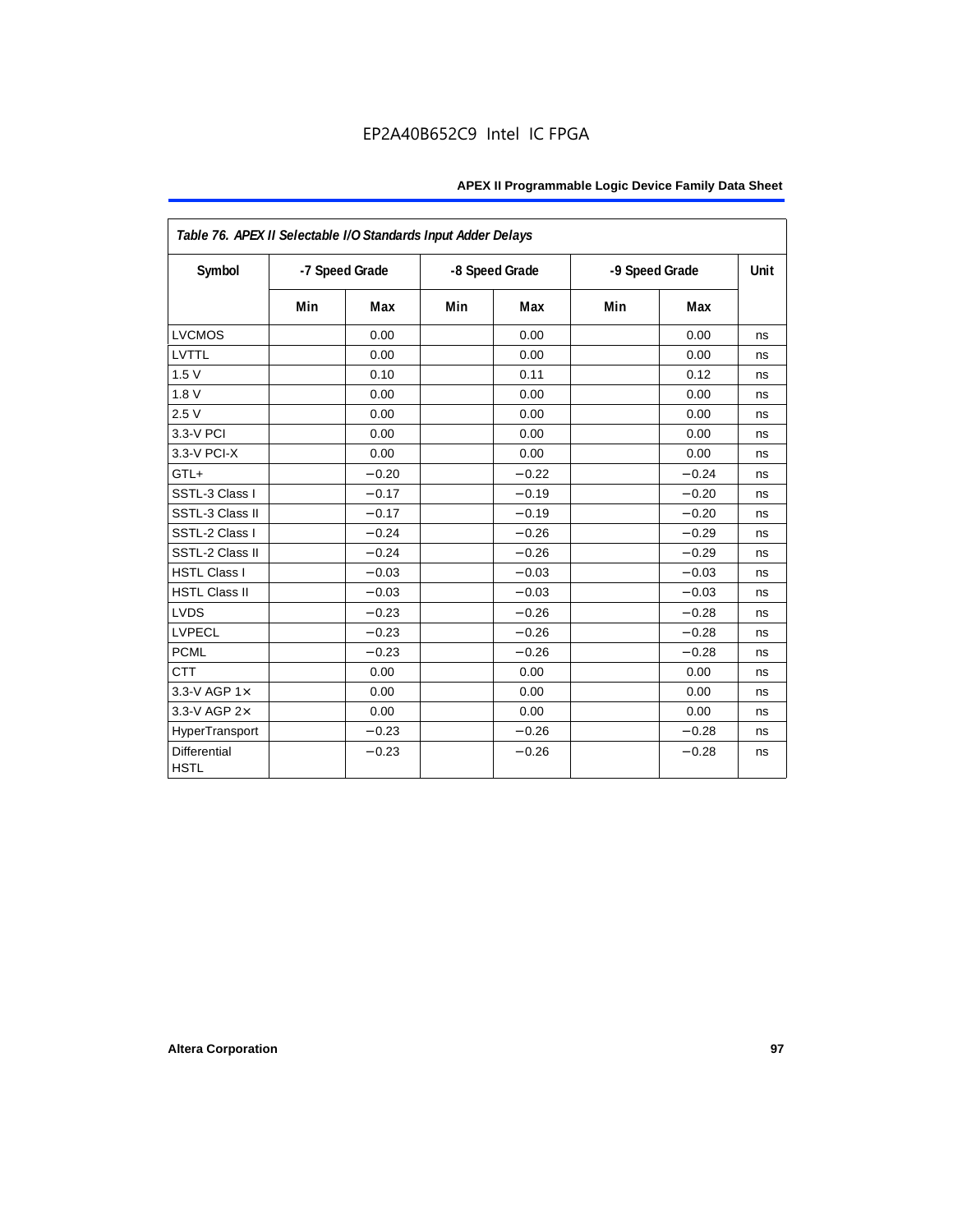| Table 77. APEX II Selectable I/O Standards Output Adder Delays |     |                |     |                |                |         |      |
|----------------------------------------------------------------|-----|----------------|-----|----------------|----------------|---------|------|
| Symbol                                                         |     | -7 Speed Grade |     | -8 Speed Grade | -9 Speed Grade |         | Unit |
|                                                                | Min | Max            | Min | Max            | Min            | Max     |      |
| <b>LVCMOS</b>                                                  |     | 0.00           |     | 0.00           |                | 0.00    | ns   |
| LVTTL                                                          |     | 0.00           |     | 0.00           |                | 0.00    | ns   |
| 1.5V                                                           |     | 3.32           |     | 3.82           |                | 4.20    | ns   |
| 1.8V                                                           |     | 2.65           |     | 3.05           |                | 3.36    | ns   |
| 2.5V                                                           |     | 1.20           |     | 1.38           |                | 1.52    | ns   |
| 3.3-V PCI                                                      |     | $-0.68$        |     | $-0.78$        |                | $-0.85$ | ns   |
| 3.3-V PCI-X                                                    |     | $-0.68$        |     | $-0.78$        |                | $-0.85$ | ns   |
| GTL+                                                           |     | $-0.45$        |     | $-0.52$        |                | $-0.57$ | ns   |
| SSTL-3 Class I                                                 |     | $-0.52$        |     | $-0.60$        |                | $-0.66$ | ns   |
| SSTL-3 Class II                                                |     | $-0.52$        |     | $-0.60$        |                | $-0.66$ | ns   |
| SSTL-2 Class I                                                 |     | $-0.68$        |     | $-0.78$        |                | $-0.86$ | ns   |
| SSTL-2 Class II                                                |     | $-0.81$        |     | $-0.93$        |                | $-1.02$ | ns   |
| <b>HSTL Class I</b>                                            |     | $-0.08$        |     | $-0.09$        |                | $-0.10$ | ns   |
| <b>HSTL Class II</b>                                           |     | $-0.23$        |     | $-0.27$        |                | $-0.30$ | ns   |
| <b>LVDS</b>                                                    |     | $-1.41$        |     | $-1.62$        |                | $-1.79$ | ns   |
| <b>LVPECL</b>                                                  |     | $-1.38$        |     | $-1.58$        |                | $-1.74$ | ns   |
| <b>PCML</b>                                                    |     | $-1.30$        |     | $-1.50$        |                | $-1.65$ | ns   |
| <b>CTT</b>                                                     |     | 0.00           |     | 0.00           |                | 0.00    | ns   |
| 3.3-V AGP 1×                                                   |     | 0.00           |     | 0.00           |                | 0.00    | ns   |
| 3.3-V AGP 2×                                                   |     | 0.00           |     | 0.00           |                | 0.00    | ns   |
| HyperTransport                                                 |     | $-1.22$        |     | $-1.41$        |                | $-1.55$ | ns   |
| Differential<br><b>HSTL</b>                                    |     | $-1.41$        |     | $-1.62$        |                | $-1.79$ | ns   |

### **Power Consumption** Detailed power consumption information for APEX II devices will be released via a future interactive power estimator on the Altera web site.

**Device Pin-Outs**

See the Altera web site (**http://www.altera.com**) or the *Altera Digital Library* for pin-out information.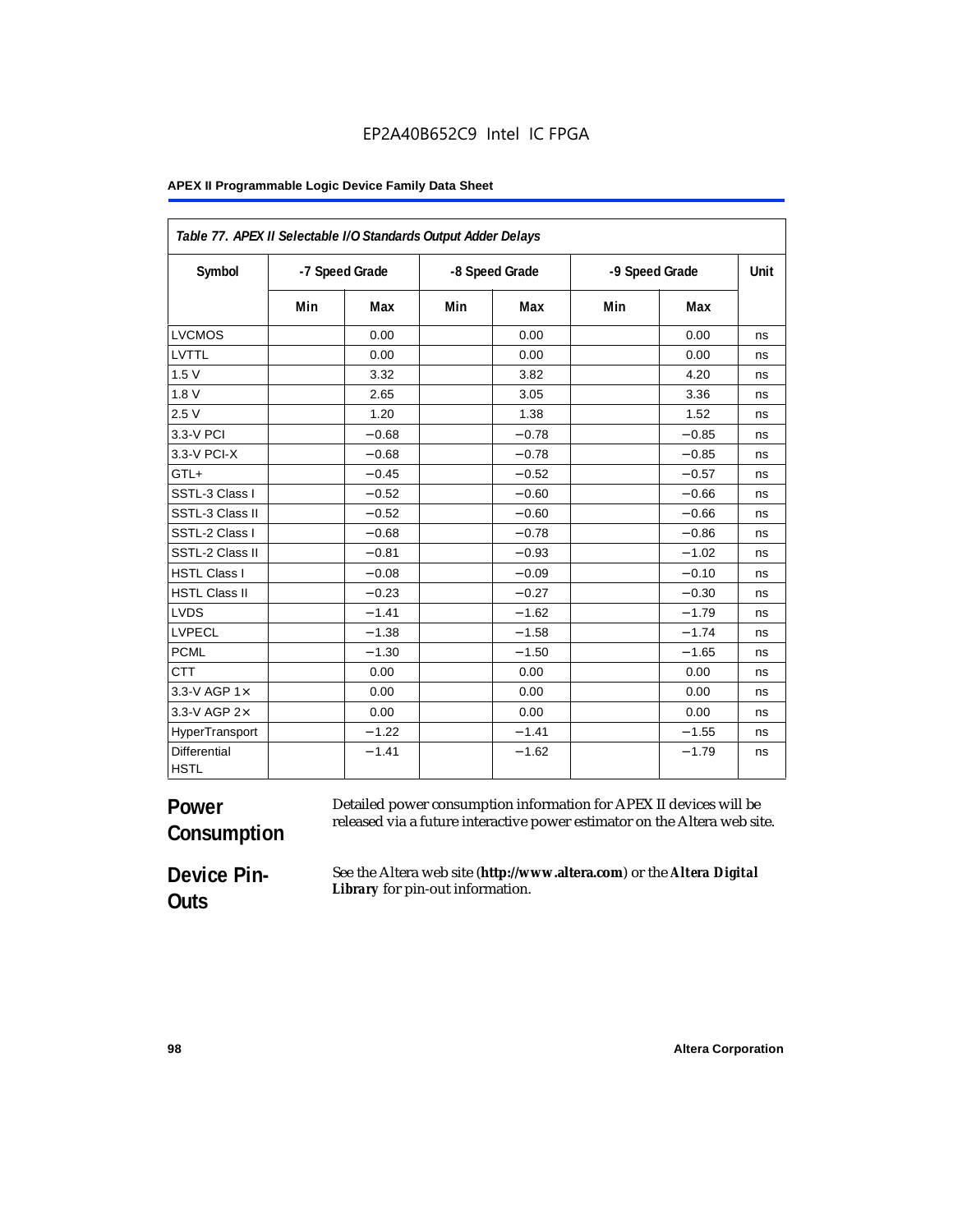**Revision History** The information contained in the *APEX II Programmable Logic Device Family Data Sheet* version 3.0 supersedes information published in previous versions. The following changes were made to the *APEX II Programmable Logic Device Family Data Sheet* version 3.0:

- Changed the value from 624 to 400 Mbps throughout the document.
- Deleted the pin count (612) for the EP2A25 device in the 1,020-pin FineLine BGA package (see Table 3).
- Added Table 13.
- Changed the maximum value of 3.6 to 2.4 in Table 20.
- Updated Tables 60 through 67 and Tables 72 through 75.<br>■ Updated Figures 25, 28, and 30
- Updated Figures 25, 28, and 30.
- Added *Note (1)* to Figure 13.
- Added Figure 43.



101 Innovation Drive San Jose, CA 95134 (408) 544-7000 http://www.altera.com Applications Hotline: (800) 800-EPLD Customer Marketing: (408) 544-7104 Literature Services: lit\_req@altera.com

Copyright © 2002 Altera Corporation. All rights reserved. Altera, The Programmable Solutions Company, the stylized Altera logo, specific device designations, and all other words and logos that are identified as trademarks and/or service marks are, unless noted otherwise, the trademarks and service marks of Altera Corporation in the U.S. and other countries. All other product or service names are the property of their respective holders. Altera products are protected under numerous U.S. and foreign patents and pending

applications, maskwork rights, and copyrights. Altera warrants performance of its semiconductor products to current specifications in accordance with Altera's standard warranty, but reserves the right to make changes to any products and services at any time without notice. Altera assumes no responsibility or liability arising out of the application or use of any information, product, or service described herein except as expressly agreed to in writing by Altera Corporation. Altera customers are advised to obtain the latest version of device specifications before relying on any published information and before placing orders for products or services.



**99 Altera Corporation**